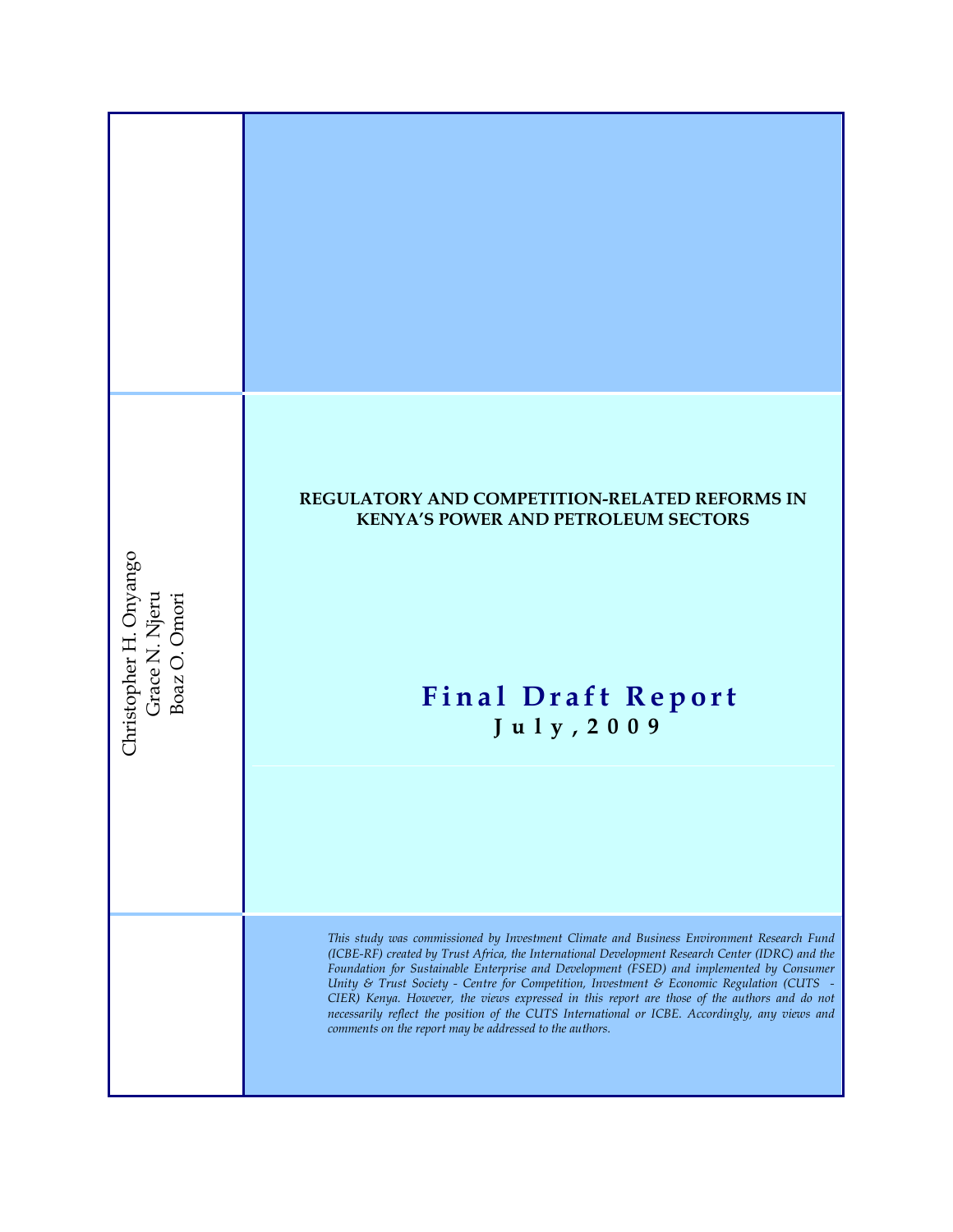## **TABLE OF CONTENTS**

| 1.0                                    |                                                                                      |  |
|----------------------------------------|--------------------------------------------------------------------------------------|--|
| 1.1<br>1.2<br>1.3<br>1.4<br>1.5        |                                                                                      |  |
| 2.0:                                   |                                                                                      |  |
| 2.1<br>2.2<br>2.3<br>2.4<br>2.5<br>2.6 |                                                                                      |  |
| 3.0                                    |                                                                                      |  |
| 3.1<br>3.2<br>3.3<br>3.4<br>3.5        |                                                                                      |  |
| 4.0                                    | OVERVIEW OF COMPETITION AND REGULATORY FRAMEWORK  17                                 |  |
| 4.1<br>4.2<br>4.3                      | INSTITUTIONAL AND REGULATORY ARRANGEMENTS IN THE ENERGY SECTOR 21<br>4.3.1:<br>4.3.2 |  |
| 5.0                                    | COMPARATIVE ANALYSES, EXPERIENCES AND BEST-PRACTICES  29                             |  |
| 5.1<br>5.2<br>5.3                      |                                                                                      |  |
| 6.0                                    |                                                                                      |  |
| 6.1<br>6.2                             | 6.2.1<br>6.2.2<br>6.2.3                                                              |  |
| 7.0                                    |                                                                                      |  |
| 7.1<br>7.2                             |                                                                                      |  |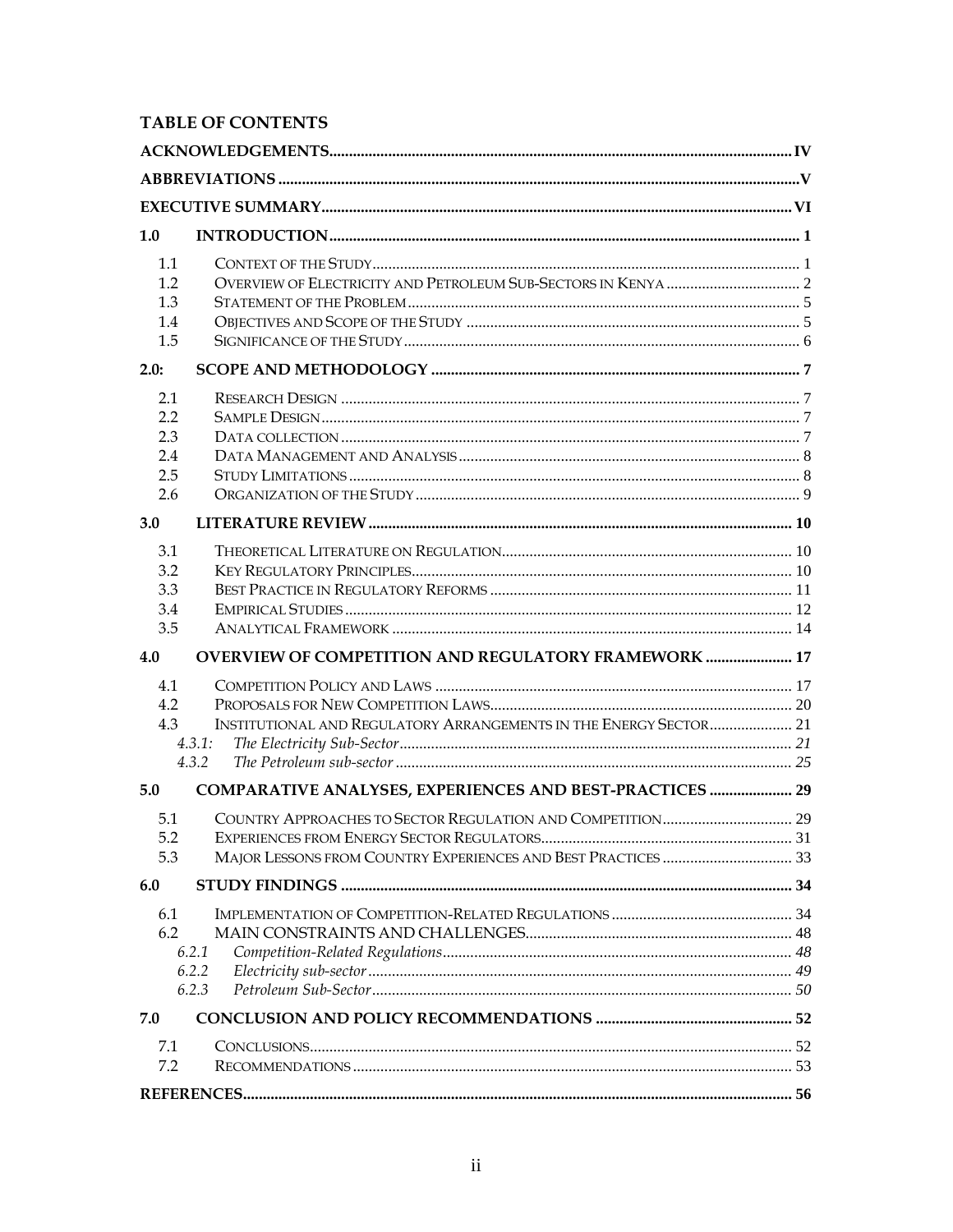## **TABLES**

| TABLE 1:               |                                                                 |  |
|------------------------|-----------------------------------------------------------------|--|
| TABLE 2:               |                                                                 |  |
| TABLE 3:               |                                                                 |  |
| TABLE 4:               |                                                                 |  |
| TABLE 5:               |                                                                 |  |
| TABLE <sub>6</sub> :   |                                                                 |  |
| TABLE 7:               |                                                                 |  |
| TABLE 8:               |                                                                 |  |
| TABLE 9:               |                                                                 |  |
| TABLE 10:              | UNIT COSTS OF ELECTRICITY PER CUSTOMERS' CATEGORY (KSHS/GWH) 41 |  |
| TABLE <sub>11</sub> :  |                                                                 |  |
| <b>TABLE 12:</b>       |                                                                 |  |
| <b>TABLE 13:</b>       |                                                                 |  |
| <b>TABLE 14:</b>       |                                                                 |  |
| <b>TABLE 15:</b>       |                                                                 |  |
| <b>TABLE 16:</b>       |                                                                 |  |
| TABLE 17:              |                                                                 |  |
| <b>ANNEX TABLE 18:</b> | SITUATION INDICATORS FOR ELECTRICITY MARKETS IN SEE, 2006 61    |  |
| <b>ANNEX TABLE 19:</b> |                                                                 |  |
| <b>ANNEX TABLE 20:</b> |                                                                 |  |
| <b>ANNEX TABLE 21:</b> |                                                                 |  |
| <b>ANNEX TABLE 22:</b> | STAFF OF NATIONAL ELECTRICITY REGULATORY AGENCIES 1997 64       |  |

## **FIGURES**

| FIGURE 5: ACCOUNTABILITY, TRANSPARENCY AND CLARITY OF REGULATIONS  47 |  |
|-----------------------------------------------------------------------|--|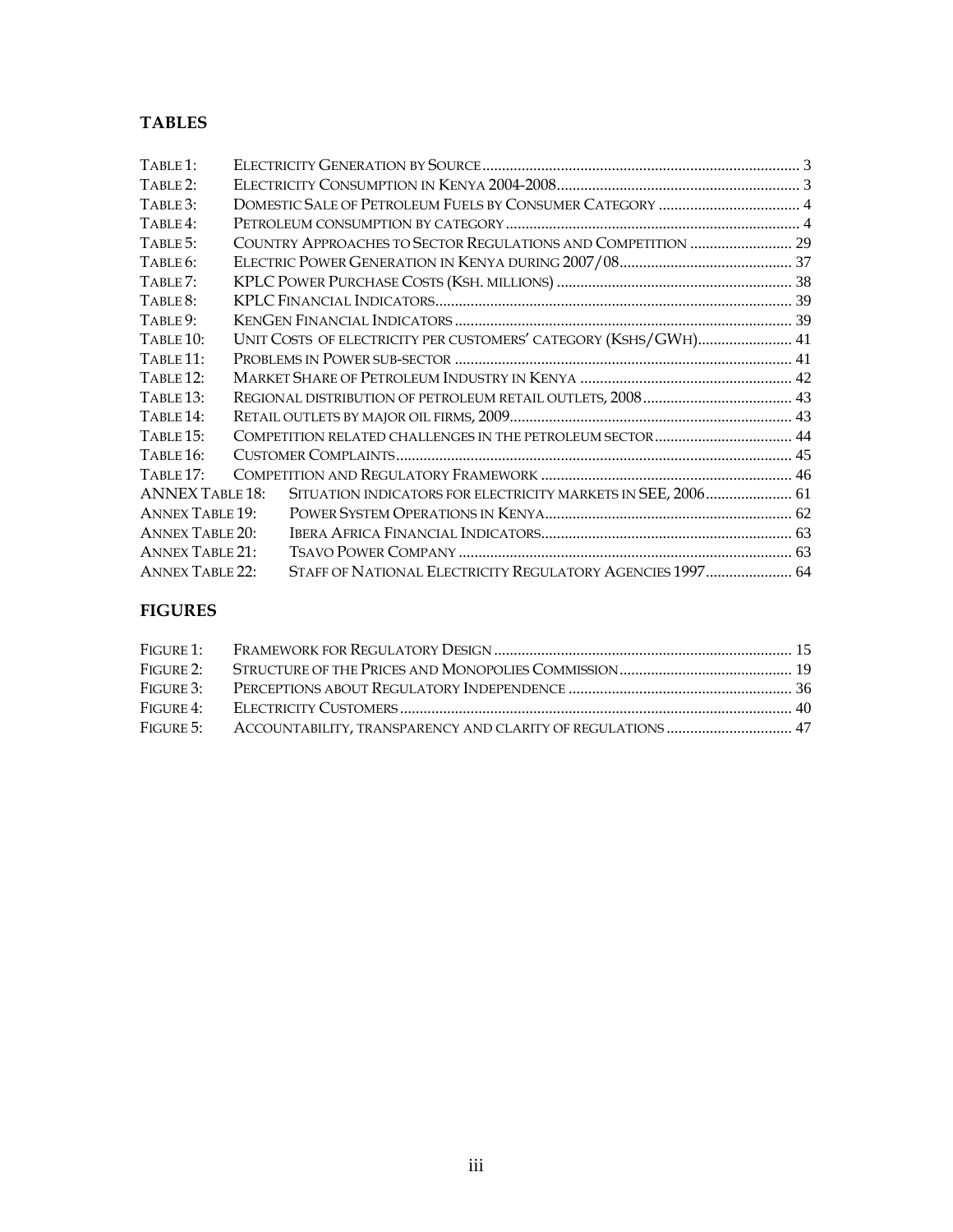### **ACKNOWLEDGEMENTS**

A great many institutions and individuals contributed to this report. Whilst it is not possible to mention all of them, we are most grateful to ICBE for giving us the opportunity and providing necessary financial support to undertake this exercise and to CUTS-CIER Kenya for accepting to provide the platform to implement the research. We would also like to thank all the institutions and individuals who provided us valuable information during the survey without which it would not have been possible to have this work done. Special mention also goes to the four reviewers namely: - David Ongolo, Beldine Omolo, John Bonuke and Joel Imitira who provided invaluable comments during the review process. Finally, we are greatly indebted to Clement Onyango and his colleagues at CUTS for working tirelessly around the clock to ensure support and facilitation of the study team throughout the period.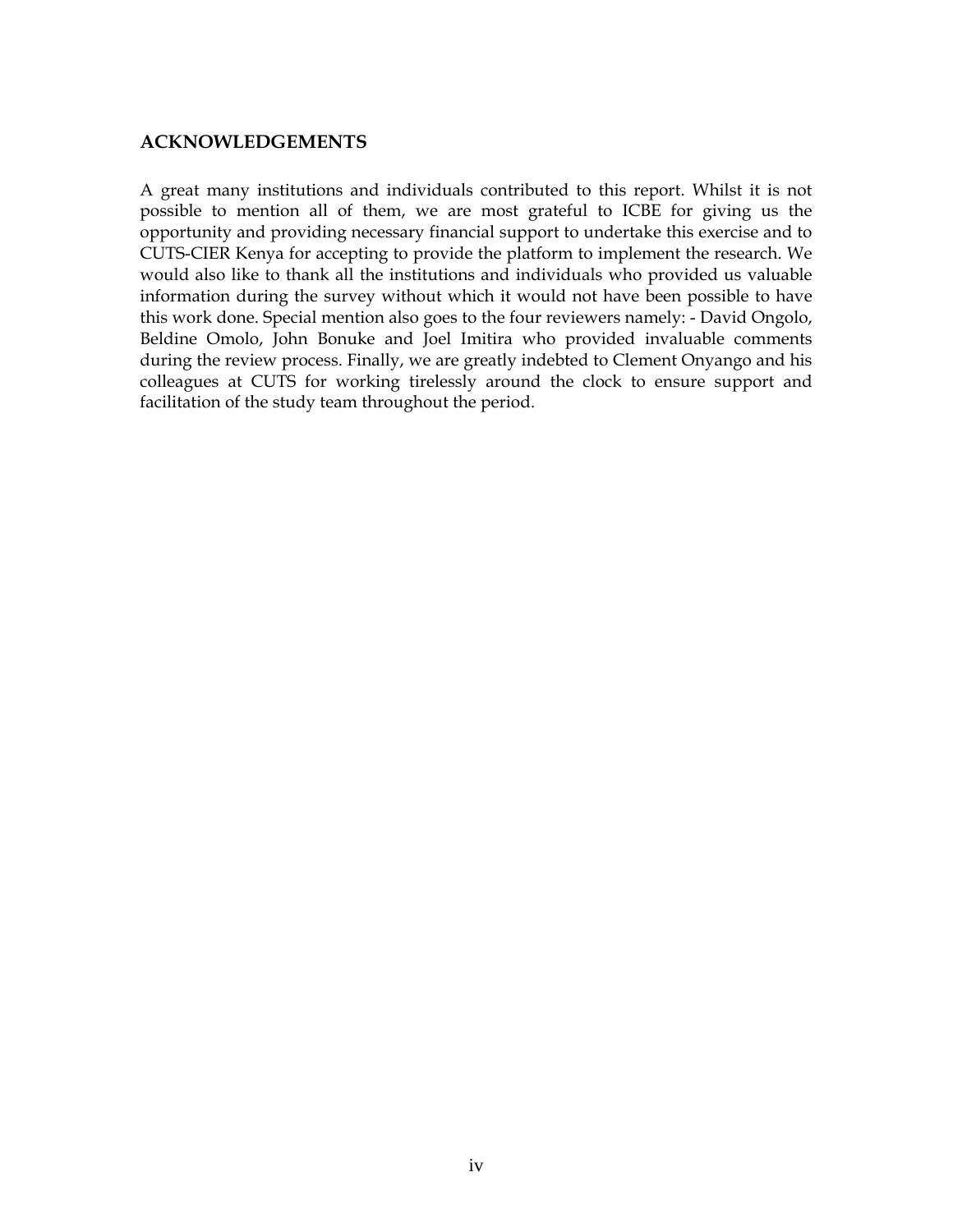## **ABBREVIATIONS**

| <b>COMESA</b> | Common Market for Eastern and Southern Africa      |
|---------------|----------------------------------------------------|
| EAC           | <b>East Africa Community</b>                       |
| ERB           | <b>Electricity Regulatory Board</b>                |
| ERC           | <b>Electricity Regulatory Commission</b>           |
| EU            | European Union                                     |
| GoK           | Government of Kenya                                |
| <b>IEA</b>    | Institute of Economic Affairs                      |
| <b>IPD</b>    | <b>Independent Petroleum Dealers</b>               |
| <b>IPPs</b>   | <b>Independent Power Producers</b>                 |
| <b>ISO</b>    | <b>Independent System Operations</b>               |
| KenGen        | Kenya Electricity Generating Company               |
| <b>KPC</b>    | Kenya Pipeline Corporation                         |
| <b>KPLC</b>   | Kenya Power and Lighting Company Ltd.              |
| <b>KPRL</b>   | Kenya Petroleum Refineries Limited                 |
| <b>KVDA</b>   | Kerio Valley Development Authority                 |
| <b>MPC</b>    | Monopolies and Price Commission                    |
| <b>NAFTA</b>  | North Atlantic Free Trade Area                     |
| <b>NEMA</b>   | National Environment Management Authority          |
| <b>NIE</b>    | New Institutional Economics                        |
| <b>NOCK</b>   | National Oil Corporation of Kenya                  |
| <b>OTS</b>    | Open Tender System                                 |
| <b>PPAs</b>   | <b>Power Purchase Agreements</b>                   |
| <b>REA</b>    | Rural Electrification Authority                    |
| TARDA         | Tana and Athi River Development Authority          |
| UK.           | United Kingdom                                     |
| <b>UNCTAD</b> | United Nations Conference on Trade and Development |
| <b>WTO</b>    | World Trade Organization                           |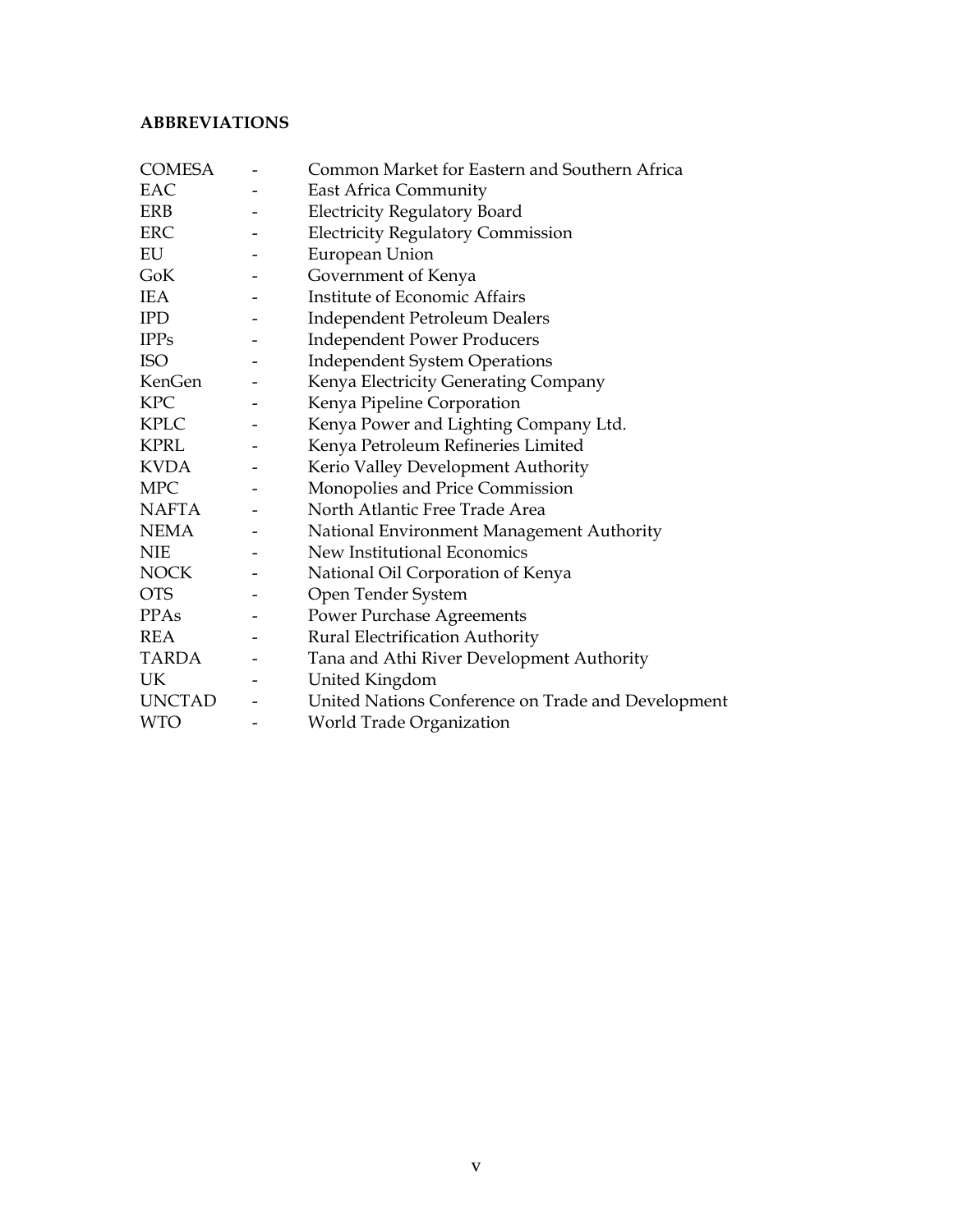#### **EXECUTIVE SUMMARY**

Kenya embarked on fundamental structural and regulatory reforms in the energy sector in earnest after mid-1990's following the enactment of the Electric Power Act, 1997 and later the Energy Act 2006. These legislations laid the foundation for the separation of generation from transmission and distribution in the electricity sector and the liberalization of the procurement, distribution and pricing of petroleum products in the country. The petroleum sub-sector was regulated by the Petroleum (Exploration & production) Act 1994 and the Petroleum Development Fund Act No. 4 of 1991. The Energy Act 2006 consolidated all laws relating to energy and provided for the establishment of the Energy Regulatory Commission (ERC) as a single sector regulatory agency with responsibility for economic and technical regulation of electric power, renewable energy and petroleum sub-sectors. These reforms were preceded by the enactment of the Restrictive Trade Practices, Monopolies and Price Control Act of 1989 which aimed at promoting competition and reducing direct control of prices in the entire economy.

This study looked into the regulatory framework and the application of regulatory and competition-related practices in the electricity and petroleum sub-sectors. It specifically focused on the existing regulatory mechanisms and investment incentives and how they affect commercial provision of energy services involving private investment. Our assessment benchmarked the regulatory framework on identified regulatory designs and institutional endowments having in mind the provision of efficient and affordable energy services as envisioned in the Kenya Vision 2030 blue print. Both primary and secondary data were used. Primary data was obtained through interviews with regulators, regulated firms and other key stakeholders, including private sector players. The data was analysed using a combination of statistical and qualitative methods based on key study parameters.

In nutshell, reforms in the energy sector in Kenya essentially involved vertical separation and gradual deregulation of competitive segments, from those that were deemed to have natural monopolistic characteristics and subject to price, network access, service quality and entry regulations. The expectation was that the regulatory mechanisms would provide more powerful incentives for regulated firms to reduce costs improve service quality in a cost effective manner, stimulate the introduction of new products and services and stimulate efficient investment in pricing of access to regulated infrastructure services.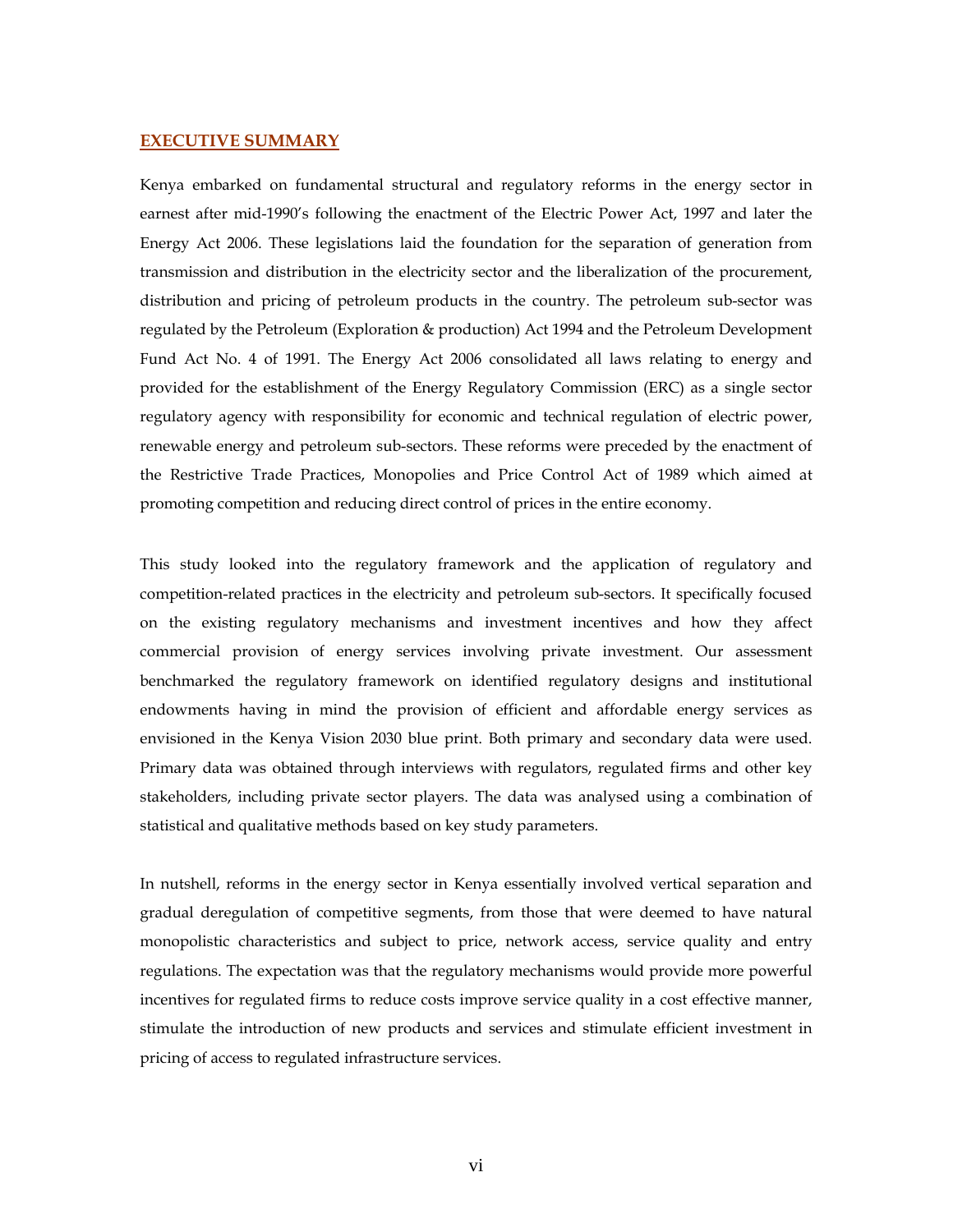However, the attainment of the above expectations faces several constraints and challenges. For instance, electric power tariffs have remained high amidst continued market domination in regulated and unregulated segments. It is difficult to compare state-owned utilities with private sector players or even measure the resulting impacts of regulations since the former are often not exposed to market costs of capital. Similarly, the reforms in the petroleum sub-sector have not yielded desired results despite measures which allowed greater participation of private sector, particularly in the importation, distribution and supply services.

The study established that limited achievements of the expected regulatory outcomes were largely attributed to weaknesses in institutional and legal frameworks, limited and uncoordinated enforcements, inadequate technical capacities and external economic conditions among other constraints and challenges. In summary, findings are as follows: - first, state-owned public utilities continue to play a dominant role in generation, transmission and distribution of electric power despite increased participation of private sector following the regulatory reforms. Second, structural weaknesses in coordination and implementation of competition-related regulations hinder competitive pricing in provision of electricity and petroleum product services. Third, shortages of technical expertise within the regulatory authorities hinder effective implementation and enforcement of existing laws and regulations. Fourth, there is poor coordination amongst statutory bodies during enforcement of desired regulations, especially those related to quality and standards. Fifth, the poor physical infrastructures for transportation, refining and storage of petroleum products hinder efficiency in service provision.

The study has identified a number of shortcomings that prevent energy users and consumers in Kenya from reaping the full benefit of the energy sector reforms. The findings support the conclusion that there is further need to strengthen the regulatory system in the energy sector both for increasing investor confidence and enhancing consumer protection. In this regard, the study suggests, among others, greater political and financial autonomy of regulators as a means of supporting the intentions of the reforms and ensuring that the domestic market for energy contributes sustainability, competitiveness and security of supply. Secondly, monitoring  $\&$ evaluation as well as accurate collection of data on the activities and capability of all services providers in regulated sectors should be given priority and form the basis for designing regulatory and liberalization policies.

Finally, the study also draws conclusions with regard to enforcement actions under both the national competition laws as well as regional approaches to competition. With respect to the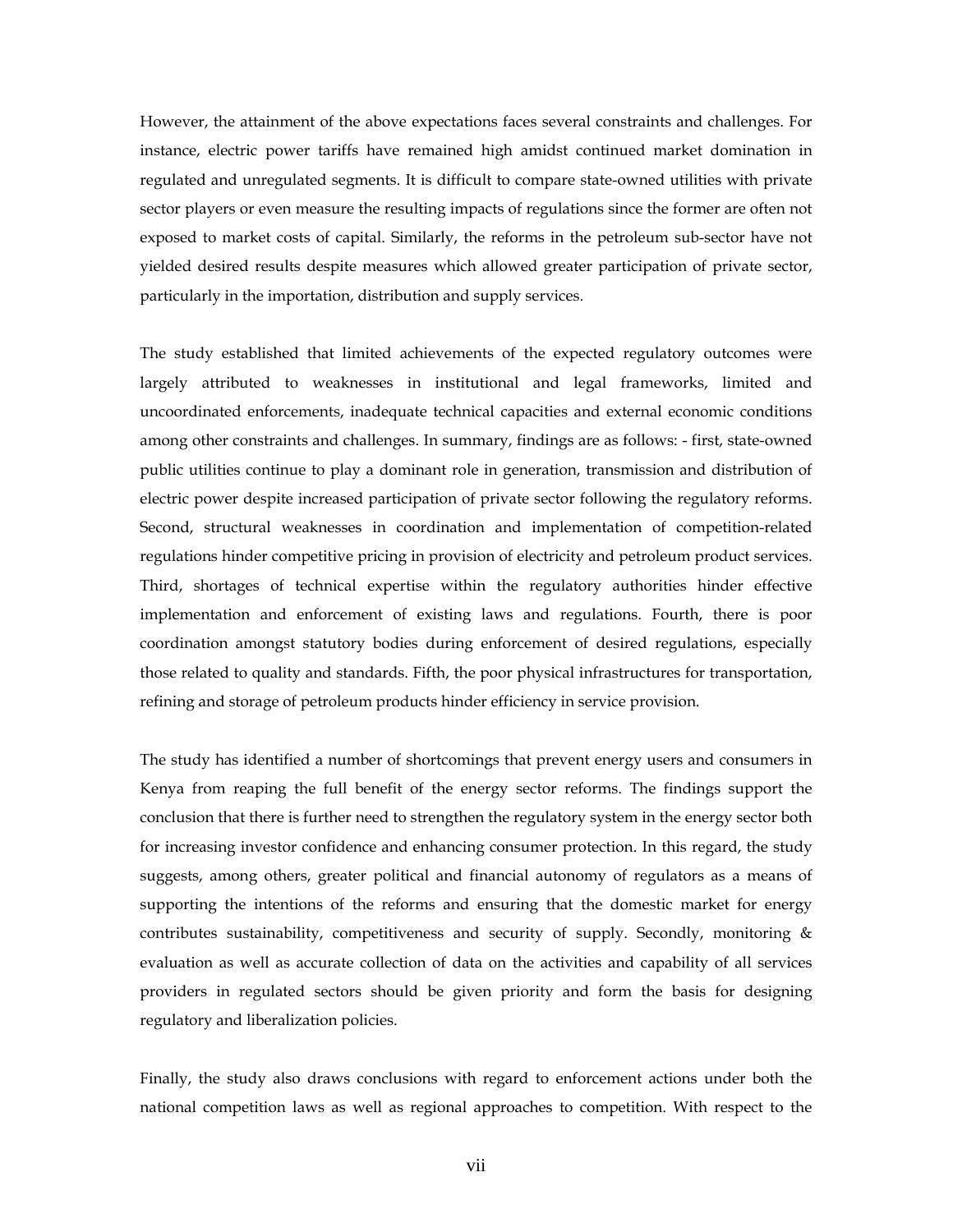latter, the study strongly recommends a multi-national regulatory collaboration and development of shared information and possible pooling of resources between regulators in neighbouring countries e.g. partner states of the EAC. This is similar to the EU approach and more recently the Southern Africa region and has a particular advantage both responding to and helping encourage trade, integration of markets and networks and increasing the scope for competition.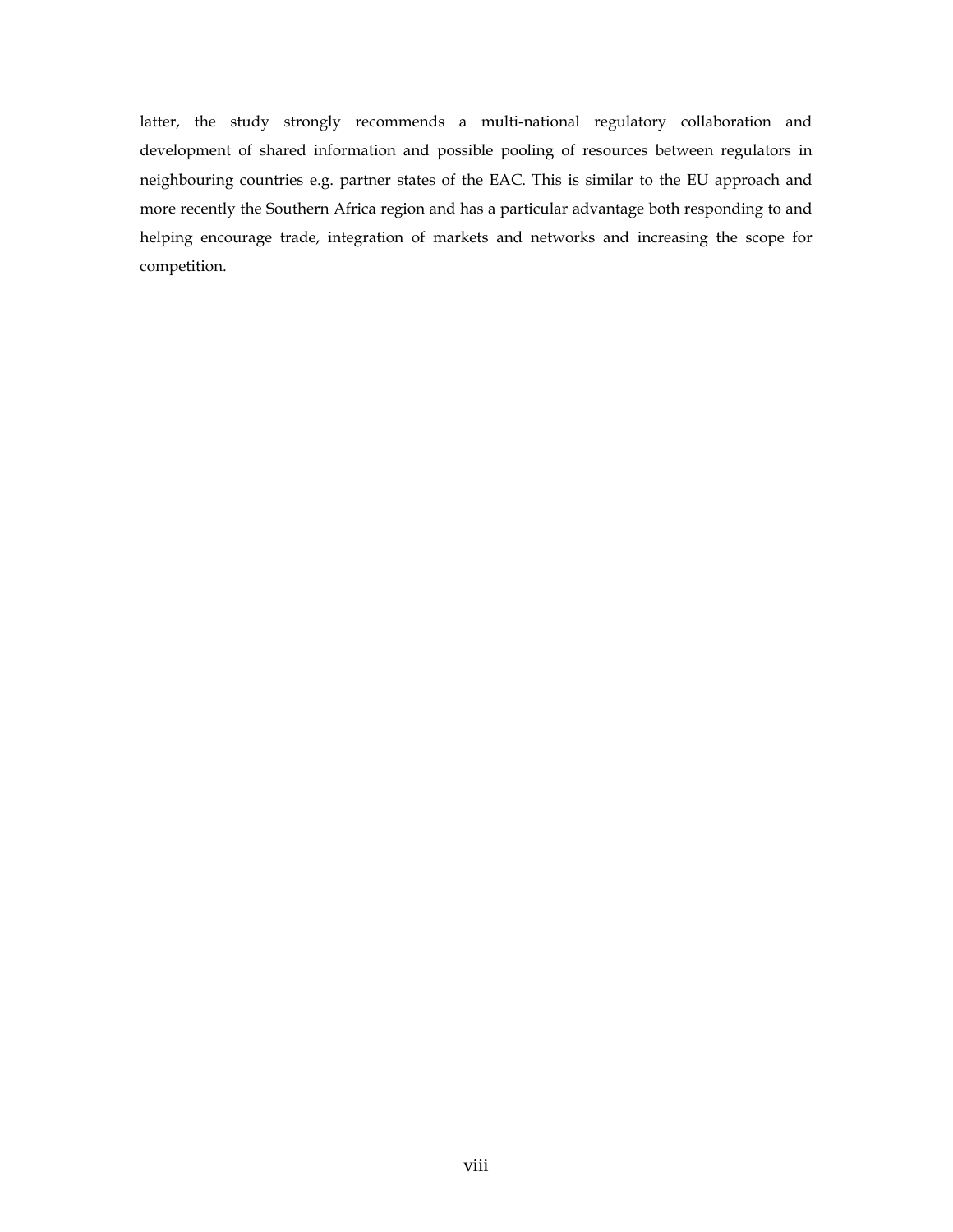## **1.0 INTRODUCTION**

#### **1.1 Context of the Study**

The shift towards private sector participation in infrastructure financing and development began in the last few decades (Epictatus et al., 2005). This has mainly been driven by the need to address shortcomings in the performance of public utilities many of which became highly inefficient and caused huge drains on government resources. However, initial conditions for competition can be unfavourable, especially if prices for liberalised utilities are determined under duopolistic market conditions. Hence, regulatory arrangements that can manage and regulate the restructured industries and competition across services suppliers are important for liberalised utilities.

Removal of state involvement in the day to day operation of sector utilities creates unfavourable conditions which justify efficient regulations necessary to restore efficiency and quality of service provision (Stern, 2000). Further, effectively regulated private or public monopolies prepare grounds for introduction of competition which would in turn improve efficiency, reduce the costs of infrastructure services and lower prices for consumers. New forms of regulation have become necessary to support the utility reforms being undertaken in many countries, especially in instances where an economy may remain susceptible to market failures. The welfare of consumers and taxpayers is likely to be increased by combining utility unbundling and privatisation with effective economic regulatory arrangements. The challenge for many countries is the establishment of effective regulatory infrastructures capable of playing complementary roles in fostering success in competitive markets and safeguarding consumer welfare (Newbery, 2004).

In Kenya, privatization of infrastructure provision as a major approach to the development of infrastructure started in earnest in the 1980's (Republic of Kenya, 2004). Structural reforms were targeted in energy, water, transport and telecommunication sectors. In these sectors, the government gradually withdrew from activities of commercial nature to pave way for increased private sector participation. In the energy sector, the structural reforms were aimed at introducing competition in commercial segments of electricity and petroleum sub-sectors in order to attract private sector investments. In tandem with the structural reforms, the Kenya government enacted the Restrictive Trade Practices, Monopolies and Price Control Act of 1989 in order to support the reforms by encouraging competition and reducing direct control of prices in the entire economy. The competition law and regulations are enforced by the Monopolies and Price Commission, under the Ministry of Finance. In addition, the Energy Act, 2006 established the Energy Regulatory Commission (ERC) as a single sector regulatory agency to specifically be responsible for economic and technical regulation of electric power, renewable energy and petroleum sub-sectors.

The expectations of these reforms was that the newly introduced regulatory mechanisms would provide more powerful incentives for regulated firms to reduce costs and improve service quality in a cost effective manner, stimulate the introduction of new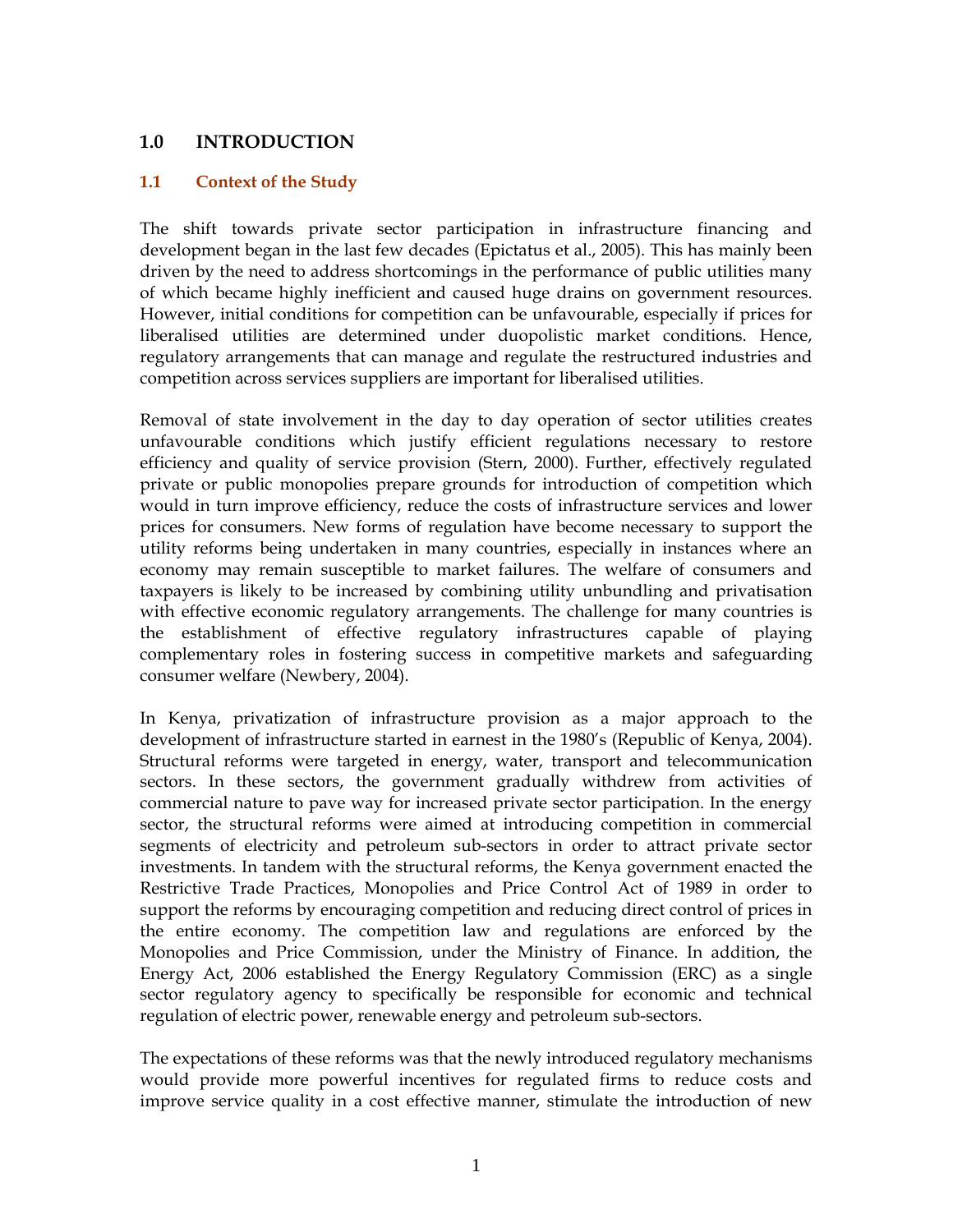products and services and stimulate efficient investment in pricing of access to regulated infrastructure services. However, the attainment of the above has been mixed. For instance, electric power tariffs have remained high amidst continued market domination of both liberalised and non-liberalised segments. Further, it remains difficult to compare state-owned utilities with private sector players or even measure the resulting impacts of regulations since the former are often not exposed to market costs of capital. Similarly, reforms in the petroleum sub-sector<sup>1</sup> allowed greater participation of private sector, particularly in the importation, distribution and supply of services. Since October 1994, the procurement, distribution, and pricing of petroleum products were liberalized with a view to enhancing operational efficiency of the industry and also attracting private capital. The 1994 reforms also included the liberalization of transportation modes and attendant tariffs. Since liberalization, the oil industry has attracted a number of operators (Indetie, 2003 and ERC, 2008). However, the reforms have yielded mixed results, particularly with regard to competitive pricing and improvements in quality of products. This is largely reflected by growing public discontent about unrealistic fuel prices and escalating electricity tariffs and how these directly affect consumers.

This study looked into the regulatory framework and the application of regulatory and competition-related practices in the energy sector in Kenya. It specifically focused on the competition and regulatory systems and how they affect commercial provision of energy services involving private investment. Our assessment does not consider the outputs and outcomes of agencies' regulation or the effectiveness of regulatory instruments. Rather the final goal is to benchmark the competition and regulatory framework based on identified regulatory designs and institutional endowments having in mind the provision of efficient and affordable energy services as envisioned in the Kenya Vision 2030 blue print. The results of this study provide useful insights into possible mechanisms of promoting synergy and cooperation between the Competition Commission and Sector-Specific regulators with a view fostering efficiency and competitiveness in delivery of services.

## **1.2 Overview of Electricity and Petroleum Sub-Sectors in Kenya**

The energy sector in Kenya comprises four sub-sectors namely: Biomass, fossil fuels, electricity and other renewable energy sources. The commercial energy sector is dominated by three main sources namely wood fuel (68%), petroleum (22%), electricity (9%) and others including coal and solar (1%) (Economic Survey, 2009).

### **(i). Electricity**

 $\overline{a}$ 

According to Kenya's Economic Survey (2009), the major sources of electric power generation are hydro (50.6%), thermal oil (33.2%), geothermal (16.1%), cogeneration (0.061%), and wind (0.003%) as indicated in table 1.

 $199.4\%$  of petroleum distribution market share is done by the private sector.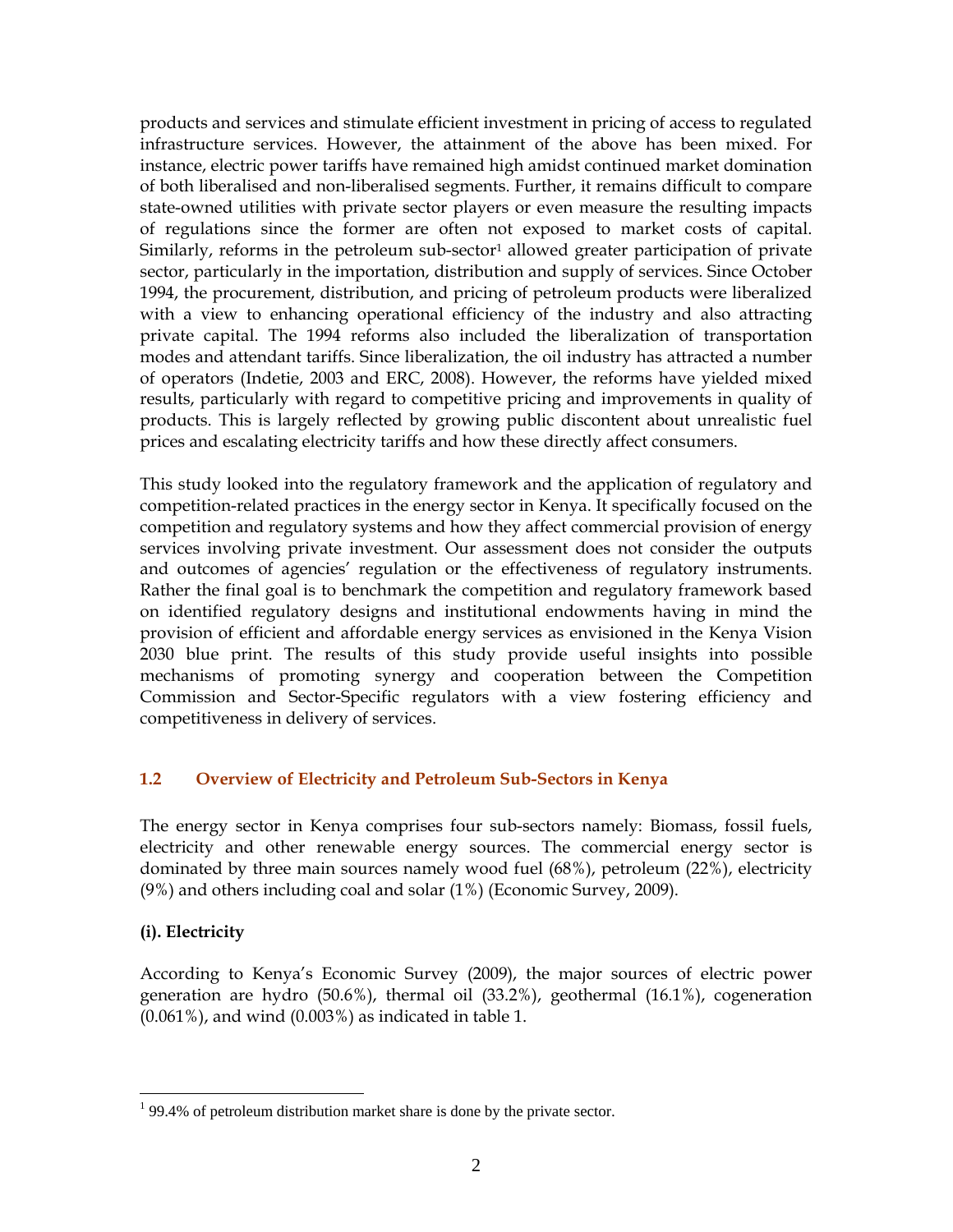| <b>SOURCE</b> | <br>2004 | 2005                     | 2006  | 2007  | 2008* |
|---------------|----------|--------------------------|-------|-------|-------|
| (GWH)         |          |                          |       |       |       |
| Hydro         | 3,169    | 3,039                    | 3,025 | 3,592 | 3,272 |
| Thermal oil   | 1,038    | 1,506                    | 1,819 | 1,736 | 2,145 |
| Geothermal    | 987      | 1,002                    | 1,046 | 989   | 1,039 |
| Cogeneration  |          | $\overline{\phantom{a}}$ | 5.6   | 8.3   | 4.0   |
| Wind          | 0.4      | 0.3                      | 0.3   | 0.1   | 0.2   |
| Imports       | 161.9    | 27.9                     | 10.8  | 22.5  |       |
| <b>Total</b>  | 5,357    | 5,575                    | 5,906 | 6,325 | 6,460 |

**Table 1: Electricity Generation by Source** 

Source: Economic Survey, 2009

\* Provisional figures

The major consumers of electricity are commercial and domestic household users (see table 2). Consumption of electricity is extremely low in Kenya amounting to only 121 kilowatt-hours (KWH) per capita and national access rate of about 15% which is far below the average 32% in developing countries. The current effective power capacity in the country stands at about 1,263 megawatts, including 146 MW of emergency plants against a peak demand of 1,055 megawatts and is projected to rise by 14% per annum to 2,100 MW in 2016/17. The reserve margin excluding the emergency power plant stands at 6% against an international benchmark of 15% for systems of similar size to guarantee security of supply during periodic maintenance or break-downs.

| Table 2:       | <b>Electricity Consumption in Kenya 2004-2008</b> |  |             |      |  |
|----------------|---------------------------------------------------|--|-------------|------|--|
| CECTOD / CLUID | nnn 1                                             |  | <b>DOOF</b> | nnnc |  |

| <b>SECTOR (GWH)</b>        | 2004    | 2005    | 2006    | 2007    | 2008*   |
|----------------------------|---------|---------|---------|---------|---------|
| small<br>Domestic<br>and   | 1,417   | 1,508   | 1,572.4 | 1,741.8 | 2,000.8 |
| commercial                 | 2,587   | 2,754   | 2,919.8 | 3,140.6 | 3,019.8 |
| Large and medium           | 66.8    | 52.9    | 44.6    | 49.2    | 66.2    |
| Off-Peak                   | 7.2     | 8.5     | 10.0    | 12.2    | 26.3    |
| <b>Street Lighting</b>     | 156.5   | 175.8   | 205.6   | 212.8   | 239.1   |
| Rural Electrification      | 4,234.1 | 4,498.4 | 4,752.4 | 5,156.6 | 5,352.2 |
| <b>Total Domestic</b>      |         | 24.4    | 46.7    | 58.3    | 41.0    |
| Exports to Uganda          | 960.3   | 1,024.2 | 1,095.8 | 1,109.7 | 1,067.4 |
| <b>Transmission losses</b> |         |         |         |         |         |
| <b>TOTAL DD - TOTAL SS</b> | 5,194.5 | 5,547.0 | 5,894.9 | 6,324.6 | 6,460.4 |

Source: Economic Survey, 2009

\* Provisional figures

Domestic supply of electricity increased by 2.1%from 6,324.6 GWh to 6,460.4 Gwh in 2007 and 2008, respectively. This was much lower than the 7.1% growth realized during the previous year. Total domestic consumption of electricity grew by 3.8% between 2007 and 2008 compared to 8.5% and 5.6% growth rates during the previous two years, respectively. The number of customers connected under the Rural Electrification Programme rose by 20% to stand at 133,044 customers as at June 2007 up from 110,724 in June 2006.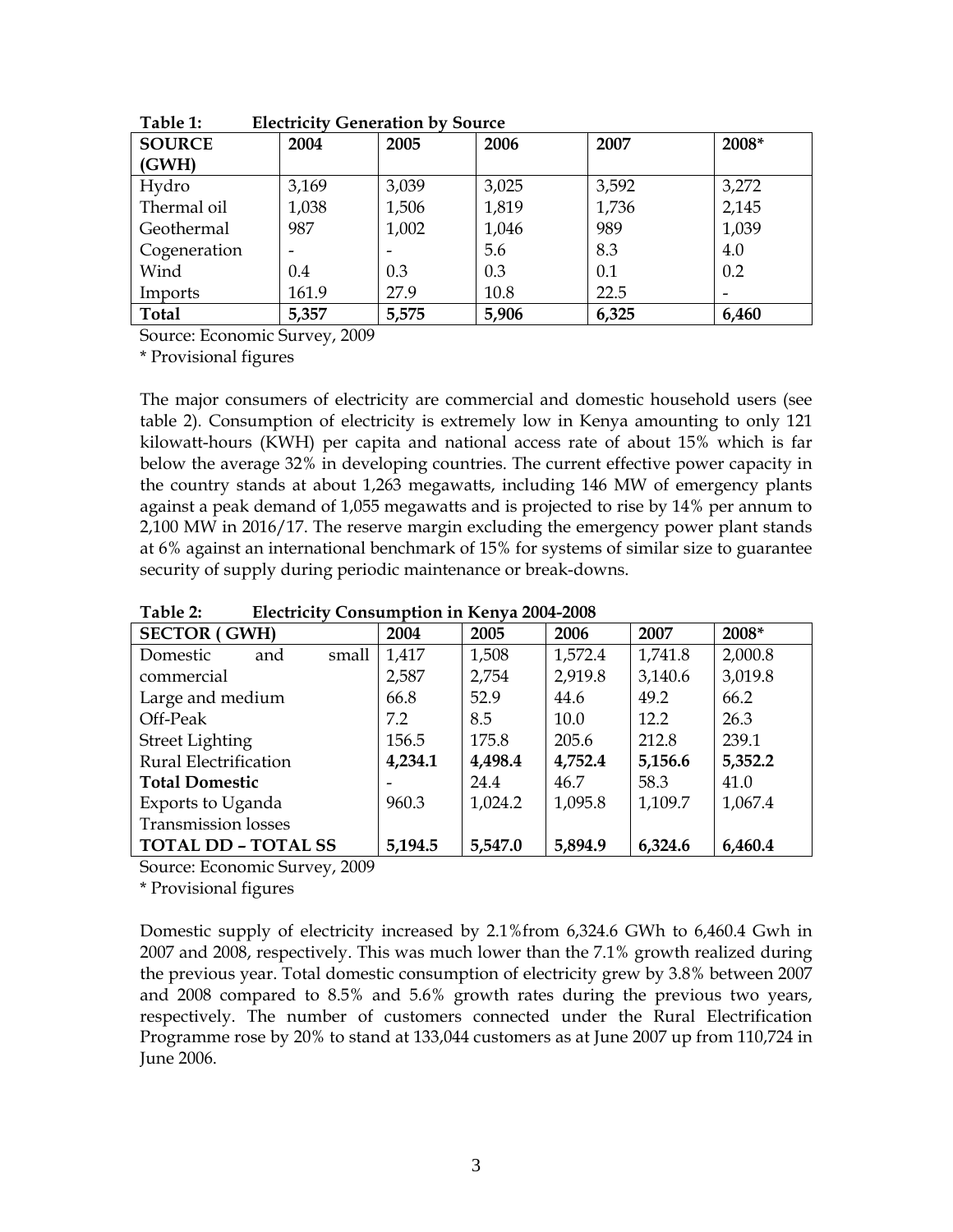#### **(ii). Petroleum**

Petroleum is the most important source of commercial energy. Petroleum fuels are imported in form of crude oil for domestic processing and also as refined products, and mainly used in the transport, commercial and industrial sectors. Fluctuations in international prices directly affect domestic prices. For instance, the international price of Murban crude oil rose by 46% from US\$ 62.05 per barrel in December 2006 to US\$ 90.60 per barrel in December 2007 and about US\$140 per barrel in August 2008, before plummeting to less than US\$ 50 by March 2009. Total quantities of petroleum imports registered a growth of 16.4% to stand at 3,691.8 thousand tonnes in 2007. The total import bill of petroleum products rose by 7.1% in 2007 compared to 8.9% in 2006. Total domestic demand for petroleum products also rose by 2.8% from 3,131.5 thousand tonnes in 2006 to 3,218.3 thousand tonnes in 2007.

Trends in the sale or consumption of petroleum fuels indicate that retail pump outlets and road transport constitute the single largest consumer of petroleum fuels followed by aviation and power generation (see table 3). Kerosene as a cooking and lighting fuel is equally important especially for the rural and urban poor households and sometimes used as a substitute to wood fuel. Tax policy measures on kerosene have far reaching implications on its consumption and household welfare. Kerosene has other implications on air pollution, health impacts on the poor and security concerns particularly when used to adulterate other fuels.

| <b>Consumer category 000 tonnes</b> | 2004    | 2005    | 2006    | 2007    | 2008*   |
|-------------------------------------|---------|---------|---------|---------|---------|
| Agriculture                         | 58.1    | 35.7    | 34.8    | 56.5    | 37.1    |
| Retail pump outlets and<br>road     | 1,269.0 | 1,344.5 | 1,542.5 | 1,570.4 | 1,609.3 |
| transport                           | 20.8    | 17.9    | 20.5    | 16.4    | 13.5    |
| Rail transport                      | 8.5     | 8.7     | 8.9     | 11.6    | 8.1     |
| Tourism                             | 520.9   | 549.4   | 594.5   | 635.7   | 0.8     |
| Aviation                            | 204.2   | 319.3   | 386.6   | 399.9   | 567.0   |
| Power generation                    | 291.2   | 362.4   | 405.9   | 408.8   | 360.4   |
| Industrial, commercial and other    | 39.9    | 57.8    | 31.2    | 8.3     | 482.0   |
| Government                          | $-37.9$ | 11.7    | 13.4    | 13.3    | 12.5    |
| Others                              |         |         |         |         |         |
| <b>Total</b>                        | 2,374.6 | 2,707.5 | 3,038.2 | 3,121.1 | 3,133.1 |

**Table 3: Domestic Sale of Petroleum Fuels by Consumer Category** 

Source: Economic Survey, 2009

\* Provisional figures

**Table 4: Petroleum consumption by category** 

| Type 000 tonnes                | 2004  | 2005  | 2006    | 2007    | 2008*   |
|--------------------------------|-------|-------|---------|---------|---------|
| Liquefied petroleum gas        | 41.7  | 49.4  | 64.6    | 77.4    | 84.4    |
| spirit<br>Motor<br>(Super<br>& | 326.4 | 333.7 | 358.2   | 367.1   | 381.3   |
| Regular)                       | 522.9 | 561.1 | 595.3   | 640.7   | 561.7   |
| Aviation spirit                | 236.1 | 307.0 | 279.2   | 262.2   | 244.7   |
| <b>Illuminating kerosene</b>   | 789.4 | 892.4 | 1,035.6 | 1,116.5 | 1,141.1 |
| Light diesel oil               | 25.2  | 25.5  | 40.7    | 40.1    | 30.0    |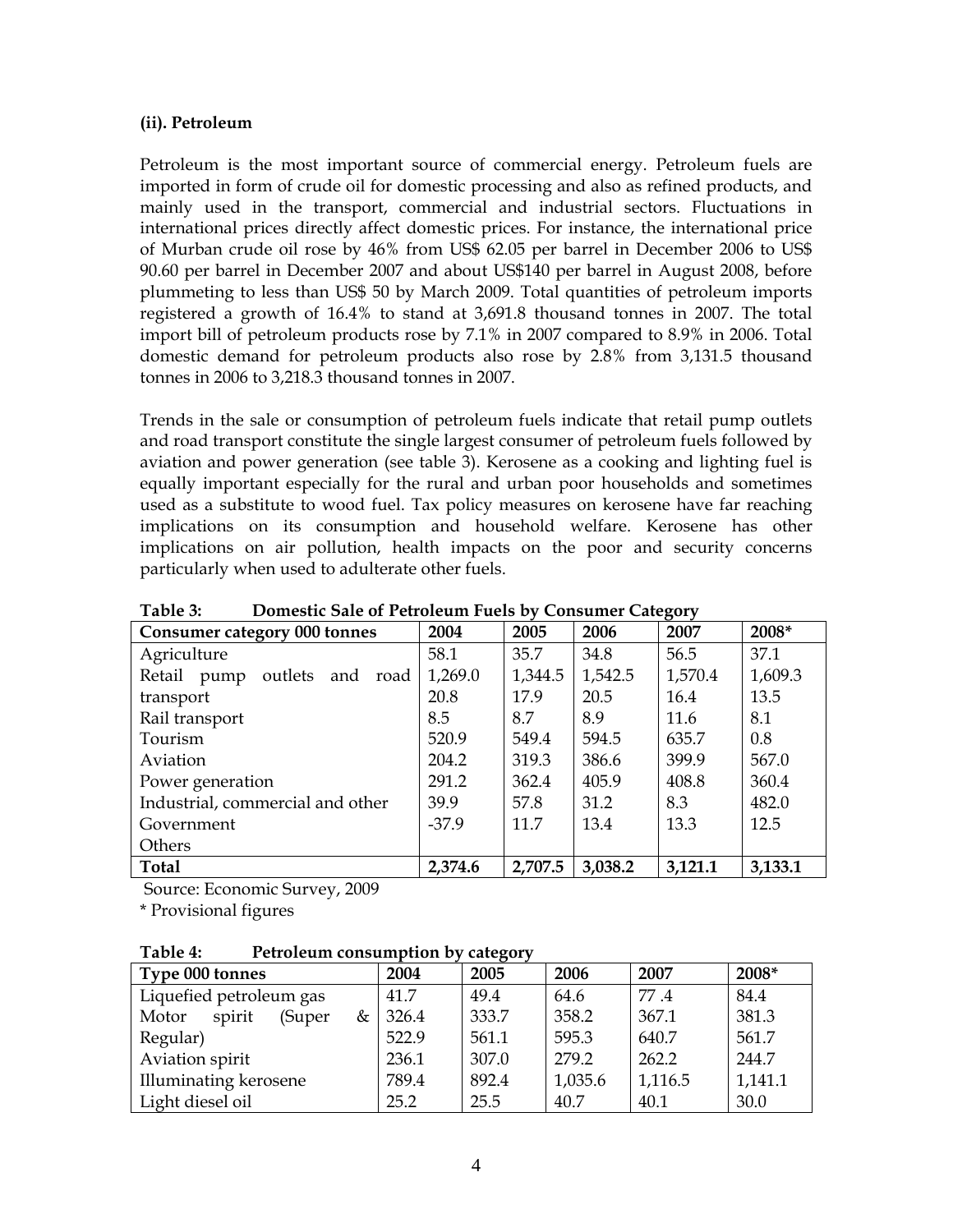| Heavy diesel oil | 432.8   | 546.7   | 664.6   | 614.8   | 690.0   |
|------------------|---------|---------|---------|---------|---------|
| Fuel Oil         |         |         |         |         |         |
| Total            | 2,374.5 | 2,715.9 | 3,038.2 | 3,118.8 | 3,133.0 |

Source: Economic Survey, 2009

\* Provisional figures

#### **1.3 Statement of the Problem**

A well functioning institutional and regulatory framework is central to achievement of sustainable energy supplies and the objectives of the Vision 2030 in Kenya. In that regard, the Kenya Government introduced competition in commercial segments of electricity and petroleum sub-sectors in order to attract private sector investments. The structural reforms have significantly changed the functioning of the electricity and petroleum product markets and provided new opportunities, products and services. However, while much progress has been made in market opening, there persist shortages in generation capacity and poor incentives for massive investments into the sector. For instance, as at end of June 2008 the national power system had an installed capacity of 1,310 MW with a maximum output of 1,267 MW under normal operating conditions (KPLC Annual Report 2009). Total system peak demand during the period was 1,044 MW implying a near zero reserve margin without the EPPs. Besides, currently, hydro power accounts for about 54.6% while thermal and geothermal accounts for 45.4% with negligible investments in wind power generation. Independent and Emergency Power Producers produce only thermal and geothermal power as opposed to hydro or cheaper alternative sources. Consumption of electricity is low in Kenya amounting to only 121 kilowatt-hours (KWH) per capita and national access rate of about 15% which is far below the average 32% in developing countries.

KenGen which is largely government-owned accounts for about 76.6% of effective production capacity, while EPPs and IPPs account for only about 11.5% and 11.3%, respectively. Besides, electric power tariffs have remained high amidst continued market domination of both liberalised and non-liberalised segments. On average, the unit cost of electricity has been increasing the years i.e. from ksh. 5.92 per Kwh in 2003 to Ksh 8.13 per Kwh in 2008 (KPLC Annual Report, 2008). Likewise, the petroleum market portray oligopolistic tendencies and oil marketing companies rarely pass on cost reductions to consumers when international oil prices are on a downward spiral. For instance, when the load port price of murban crude oil dropped from a record high of US\$ 137.35 per barrel in July 2008 to US\$ 42.10 per barrel (69.9% drop) in December 2008, the pump prices of super petrol dropped from ksh. 110.00 per litre to ksh. 78 per litre or by 29.1%over the same period (ERC Annual Report 2008).

### **1.4 Objectives and Scope of the Study**

The overall objective of this study is to review and assess Kenya's national competition policy vis-a-avis the energy sector regulations. Specific objectives include:-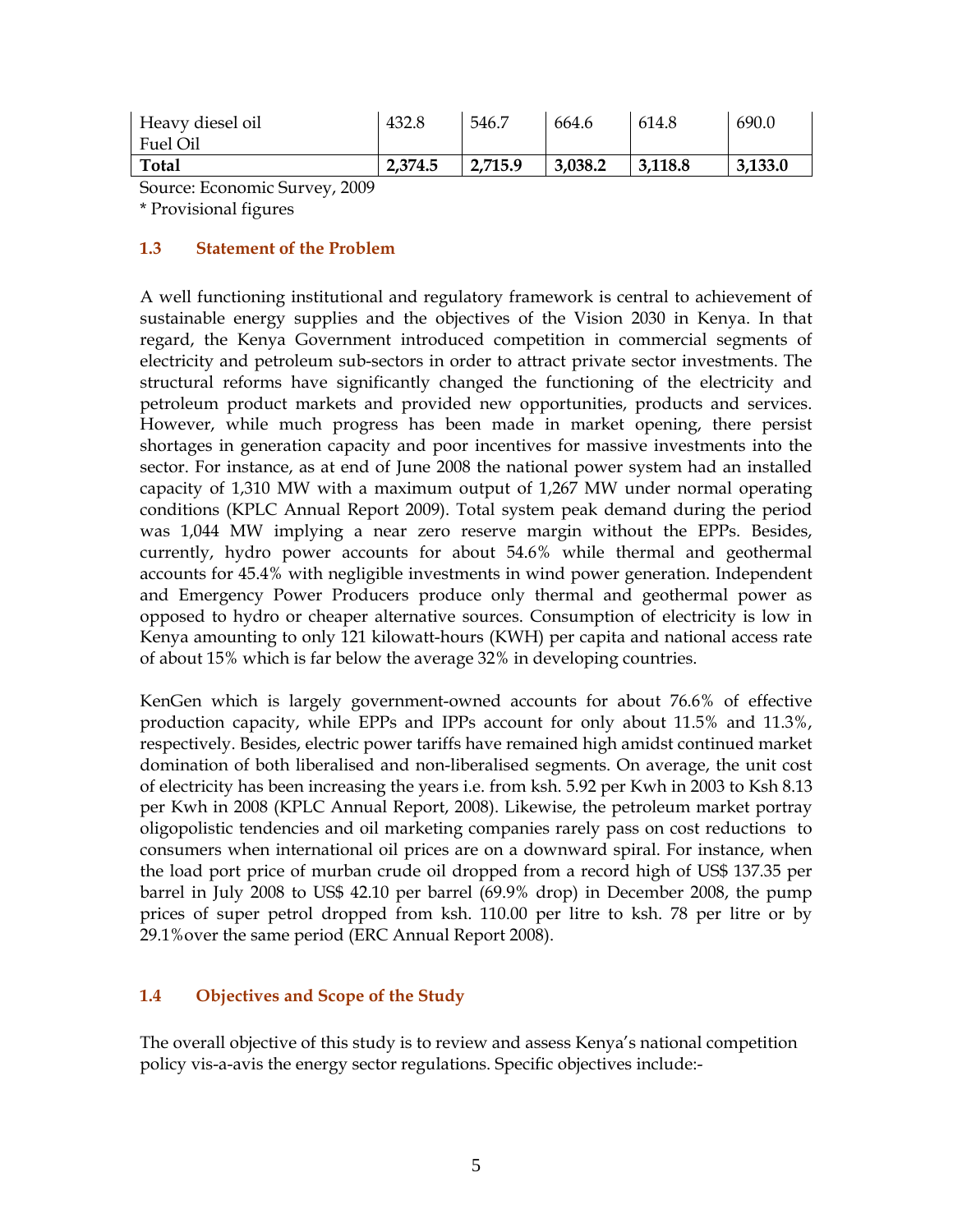- a) To assess the institutional framework and structure of the national competition policy;
- b) To review and evaluate the competition-related regulations and institutional framework in the energy sector;
- c) To undertake a comparative analysis of competition and regulatory framework in energy sector in other countries;

In order to achieve the above objectives, the study accomplished the following tasks:

- a) Evaluating the institutional framework and capacity for enforcement of competitionrelated laws and regulations in the electricity and petroleum sub-sectors;
- b) Establishing and assessing the existing administrative procedures for enforcement of competition laws in the electricity and petroleum sub-sectors;
- c) Evaluating the relevance of existing laws and enforcement powers;
- d) Evaluating the independence, transparency and clarity of existing regulations;
- e) Assessing the market structure and performance of the electricity and petroleum sub-sectors;
- f) Assessing the quality, service delivery and dispute settlement mechanisms;
- g) Evaluating the coordination and information exchange between the competition authority and the energy sector regulator;
- h) Assessing the level of awareness about competition-related regulations among stakeholders;
- i) Identifying implementation and enforcement challenges and constraints.

## **1.5 Significance of the Study**

Kenya, like other developing economies requires large quantities of affordable and good quality energy supplies to sustain private investments and growth. Ensuring efficiency in service delivery and competitiveness in energy prices is central to attainment of the objectives of the vision 2030. The extent to which these objectives can be realised on a sustainable basis and in an environmentally sound manner is dependent on the degree and extent of efficiency with which critical factors of production are made available and combined with each other to produce desired results. Further, the realization of these objectives is only feasible if quality and affordable energy services are made available to all sectors of the economy ranging from manufacturing, services, mining and agriculture to house-holds on a sustainable and cost-effective manner.

Under the circumstances, the regulatory design and institutional framework in the sector is deemed to play a central role in so far as pricing of energy products, enforcement of laws and regulations and eventual attainment of tangible benefits are concerned. Hence, an assessment of the regulatory framework within the energy sector is necessary to inform on-going reforms in the sector that will make it possible for greater private sector participation in provision of energy-related services eventually leading to enhancement of consumer welfare.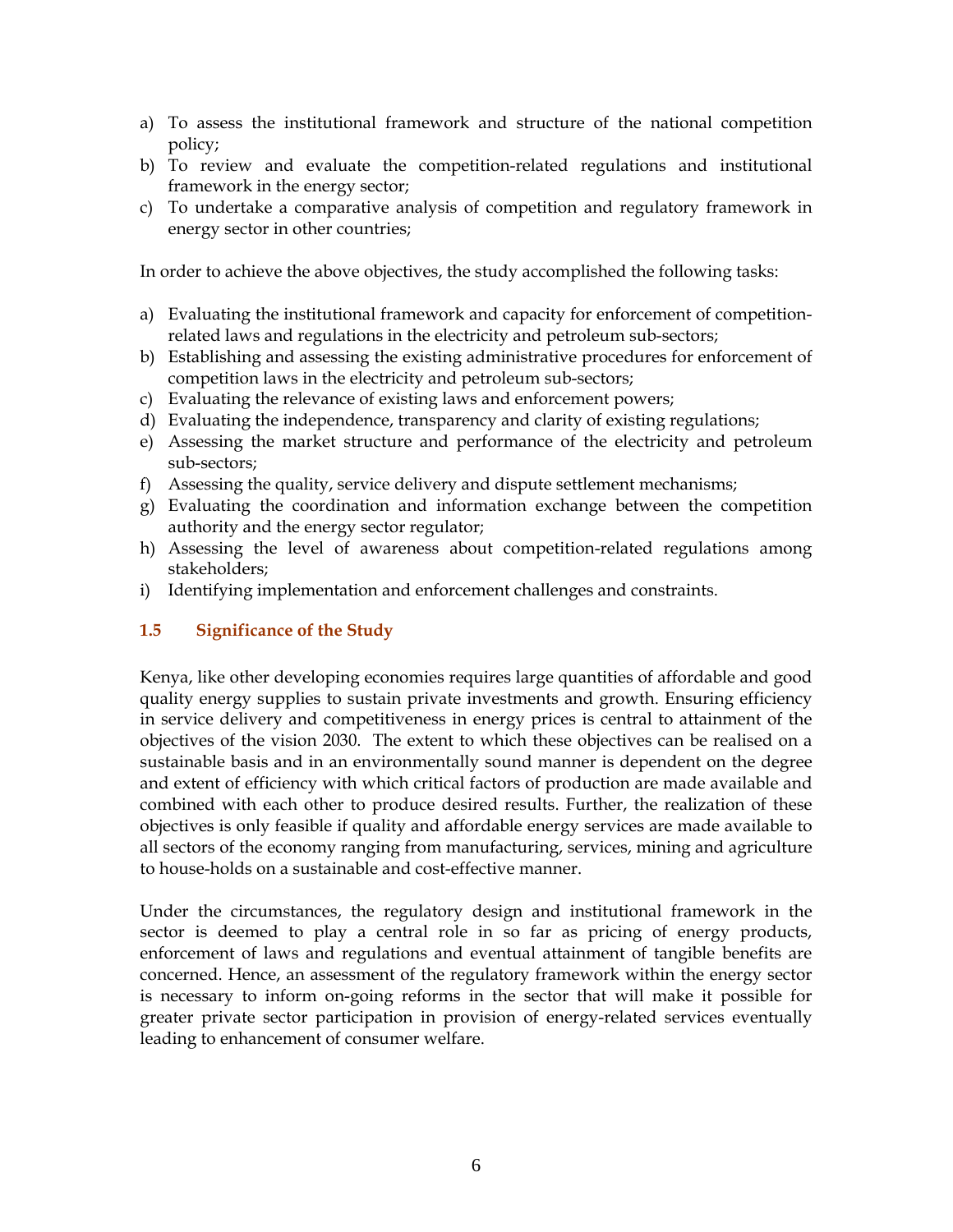## **2.0: SCOPE AND METHODOLOGY**

The study covers the electricity and petroleum sub-sectors. The study looks at competition policy with respect to electricity and petroleum energy sub-sectors in Kenya. The latter present a classic case study of a concentrated sector that has simultaneously undergone processes of liberalisation and domestic consolidation. The methodology used by the study team was intended to achieve the set objectives as outlined in the terms of reference.

### **2.1 Research Design**

A cross-sectional survey was conducted between January and February 2009 in four clustered regions namely, Nairobi region, Western region, coast region and Mount Kenya region, based on KPLC's administrative geographical boundaries.

### **2.2 Sample Design**

The field survey was undertaken at two levels: (i) key regulatory institutions and service providers and (ii) key informants and users of energy. These groups made up the study population of 110 eligible respondents i.e. 10 regulatory institutions and 100 key informants identified by a mix of purposive and random sampling techniques.

We aimed to interview key regulatory institutions. The survey covered 6 out of 10 identified institutions including the Ministry of Energy, the Energy Regulatory Commission (ERC), the Monopolies and Prices Commission (MPC), the Kenya Power and Lighting Company (KPLC), the Kenya Electricity Generating Company (KENGEN) and the National Oil Corporation of Kenya (NOCK). On the other hand, the sample group of key informants constituted 100 respondents drawn from a list of key interest groups including Manufacturers, the Kenya Association of Manufacturers (KAM), consumer organizations, Professional Associations and selected Civil Society Organizations distributed across the four study regions.

The survey targeted respondents from each of the four regions the sample size of which was based on proportions of the KPLC's customers by region during the year 2008 i.e. 63 respondents for Nairobi region, 22 for Western Kenya region, 13 for coast region and 12 for Mount Kenya region.

### **2.3 Data collection**

Structured questionnaires were prepared to capture relevant information based on the study objectives and type of respondents. Questionnaires were initially administered to similar respondents in non-participating institutions to for validation. The investigators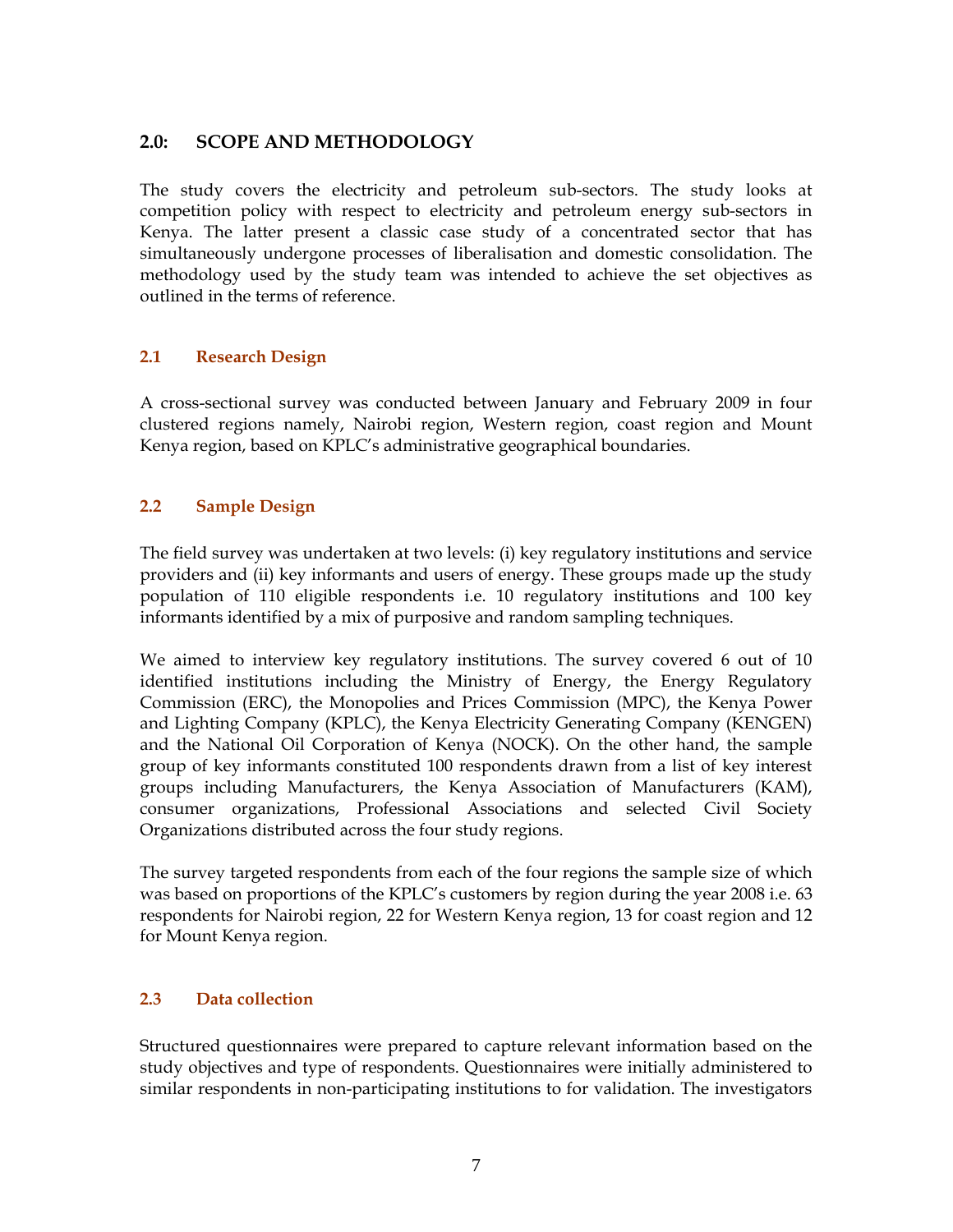made prior appointments with each of the relevant institutions/respondents and explained the objectives of the study. In total, 110 questionnaires were administered to all the selected eligible respondents out of which 64 were comprehensively completed. The list of respondents and institutions are contained in Annex 2.

The study team also examined the relevant documentation, which included reports, and various policy documents and internet sources. The purpose of the documentary review was to collect published data and information on the subject as a basis for further verification. Major documents were obtained from the Ministries of Energy, Energy Regulatory Commission, Ministry of Trade, Ministry of Finance as well as other government agencies involved in production, distribution or sale of energy products. Other secondary sources of data used in this study included various economic surveys, statistical abstracts, annual reports of various market players and previous study reports and publications.

## **2.4 Data Management and Analysis**

Data base was made in MS-Excel. Before analysis, data were cross-checked for entry error and range checks. Analysis was done using SPSS version 15 for Windows. Descriptive statistics was obtained for different quantitative variables. Frequencies and percentages were used to present categorical variables. Furthermore, analysis of qualitative data was done according to identified key study parameters and content categorization in view of the research objectives.

## **2.5 Study Limitations**

This study was carried out against a back-drop of some limitations. First, data collection and monitoring by regulatory authorities are still weak hence available data was of poor quality and in-sufficient for comprehensive analysis. The study team complemented available information with oral interviews and internet sources in order to draw relevant conclusions.

Secondly, there was an alleged oil procurement scandal at the time of the survey which put some key players into sharp focus thereby affecting information availability. This made it extremely difficult to gather all necessary information, from respondents particularly in the petroleum sub-sector for fear of investigations. The survey team however elaborated the background and purpose of the study and re-assured the respondents of the confidentiality of the information.

Finally, available financial resources were not sufficient to enable the team carry out a more national comprehensive survey targeting all consumers countrywide. The team therefore purposively sampled key informants to ensure that the views from all key stakeholders and interest groups were gathered during the survey.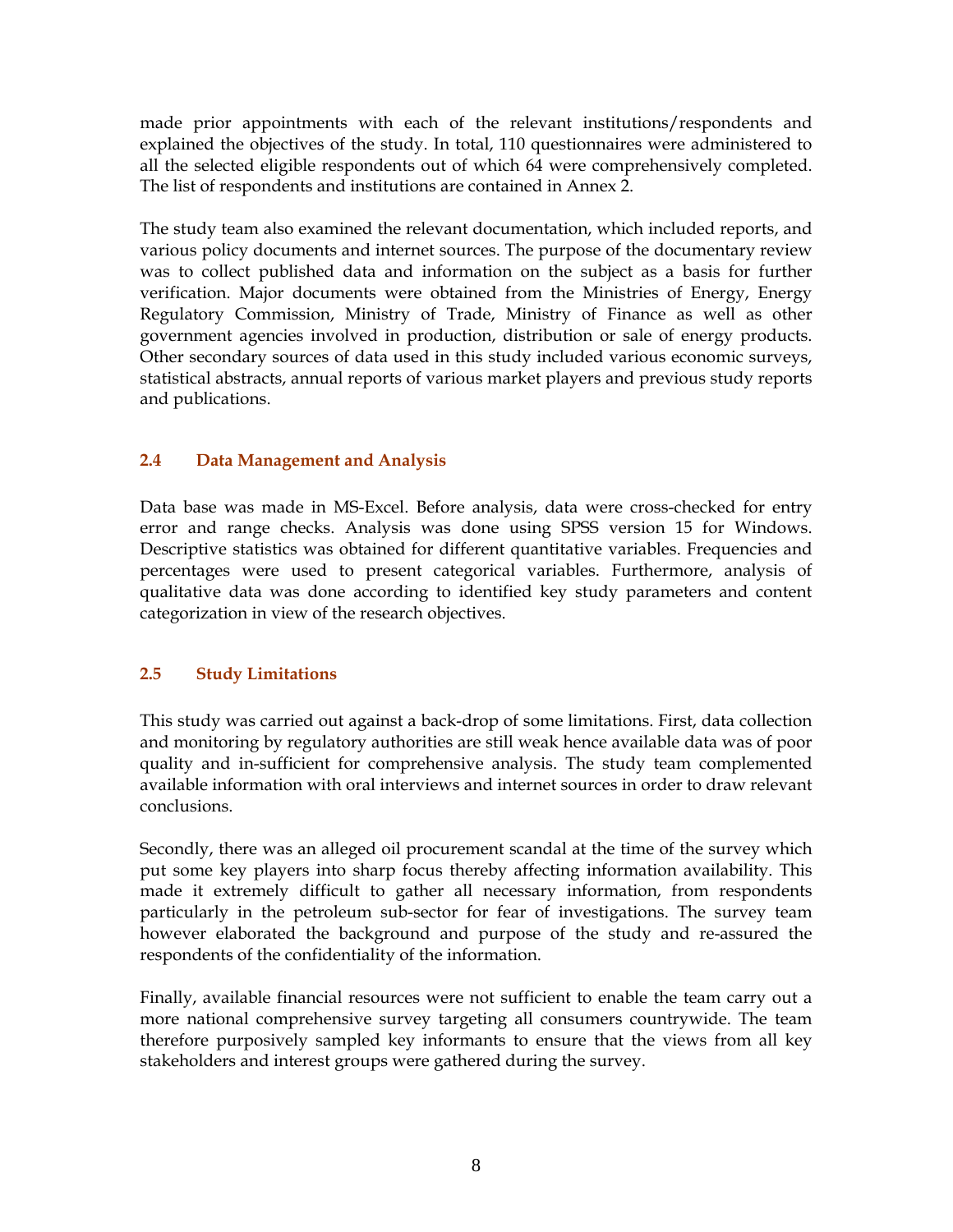On account of the above limitations a number of issues were not exhaustively addressed in the report. In spite of the above constraints, the study team put together all information gathered and developed this report in response to the study objectives. In particular the team made a number of important findings and recommendation, including those relating to areas for further study.

### **2.6 Organization of the Study**

The rest of the study is organized as follows. Part 3 of the report covers the literature review including the theoretical literature and analytical framework used in the study. In part 4 of the report, an overview of the competition policy and the energy sector institutional and regulatory framework in Kenya is presented. A comparative analysis, country experiences and best practices in energy sector regulatory and competitionrelated issues are provided in part 5 of the report. In part 6, the study findings as well as the major constraints and challenges are presented and discussed. The final part contains the conclusion and recommendations.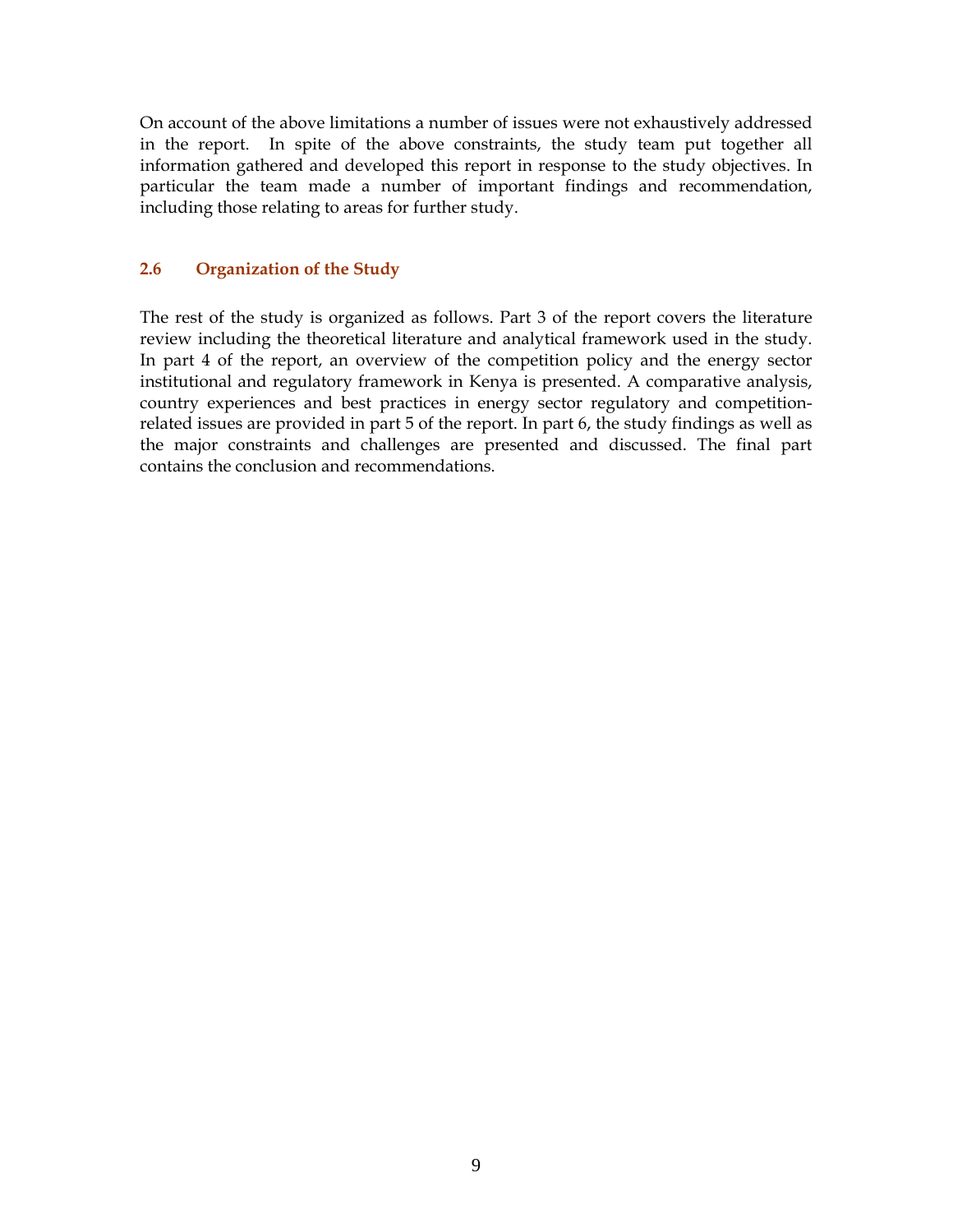## **3.0 LITERATURE REVIEW**

### **3.1 Theoretical Literature on Regulation**

The design and institutional framework of competition authorities is linked to internal customary and administrative structures. Sustainability and success of regulatory models depends considerably on the establishment of effective and autonomous regulatory institutions. Overall, competition authorities should be delegated the power to implement competition policies at the national level and also guaranteeing their close coordination with sector regulators. In ideal situations, where a regulator has full information, is benevolent and able to fulfil any promises made, competition cannot improve upon regulated monopolies. In such circumstances, the regulator will ensure the firm produces the ideal range of services at the lowest possible cost and will set welfare-maximizing prices for these services (Joskow, 2005).

Consequently, industry performance will not improve if an additional firm operated in this setting. However, market information is naturally scanty and regulators invariably lack important information about the markets they oversee. On the other hand, the regulated firm will be better informed about the demand for the regulated services, the minimum possible costs and potentials for less costly future provisions. This information asymmetry gives rise to an unavoidable trade-off between rent and efficiency: the firm can be motivated to operate efficiently but only if awarded substantial rent for doing so. In particular, the firm will operate at minimum cost and attempt to satisfy the needs and desires of customers only if it is awarded the full surplus that its activities generate. However, such an incentive to the regulated firm typically will provide it with significant rent, and thereby reduce the net benefits enjoyed by consumers, hence the need to limit it.

### **3.2 Key Regulatory Principles**

### **1. Licensing**

The prime requirement for regulation is to license all organizations that wish to be actively involved in the market. The license defines the parameters within which the licensees are empowered to operate and lays down rules on the provision of service to customers; the data that the regulator requires at specified intervals; and evidence that financial transactions between the licensed and non-licensed operations of the company conform to the prohibition of cross-subsidy and predatory principles rules. The license is also the link with other necessary legislation; relevant interest by other agencies and the necessary technical and safety requirements by which the energy industry functions.

### **2. Price control & Service Quality**

Monopoly providers have no external commercial incentive to become more efficient. Thus left to themselves, they go for monopoly pricing, normally high, with declining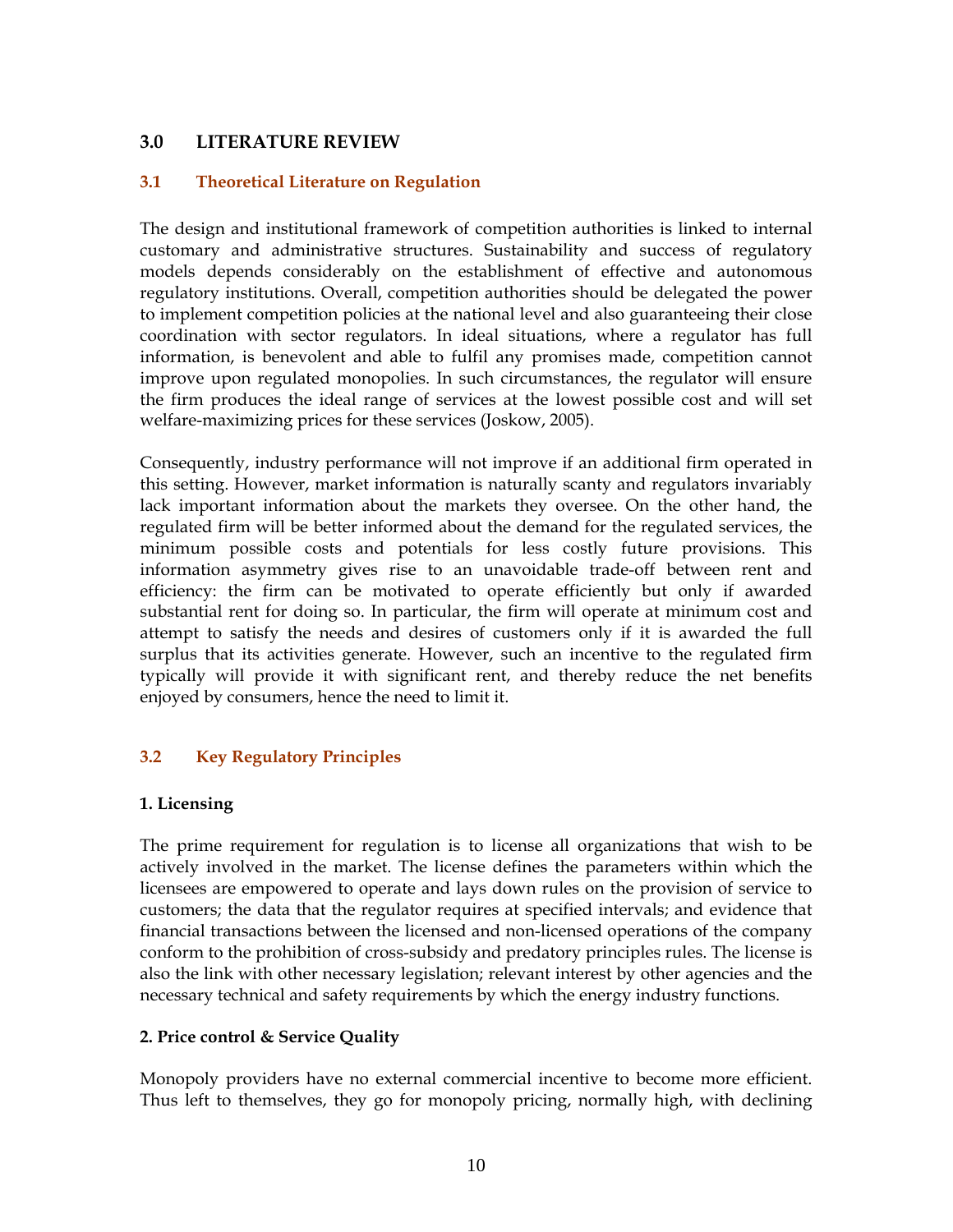quality of services because the customer is captive and has no choices. Price controls on regulated monopolies are an attempt to combat monopoly pricing and to try to stimulate the monopoly to act a if it were in open competition with others. This can be through revenue, profit or cost caps. The most effective method of price control is to cap the revenue generated since it is easily verifiable unlike profit and costs. Improvement in customer care in a monopoly is an offshoot of price control, in that the quality control of services to customers can be quantified in terms of the satisfaction that customers experience when they are compensated for a failure by the monopoly to undertake an action as set out in the rules and regulations.

### **3. Enforcement**

Regulation is the imposing of conditions on monopolies that without sanctions, would be considered 'unnatural' and intrusive to a monopoly way of life. All the price controls, license conditions and codes of practice would be ignored if there were no obvious, robust and simple sanction that the regulator could impose. Every license requirements has enforcement or compliance rules which stipulate sanctions that are clear, obvious in intent and swift in application. Evidence of a breach of the basic duties by a licensee of the compliance invokes enforcement of such sanctions or penalties.

### **4. Quality**

Theoretically, quality should be such that the cost of the last unit of quality improvement equals the aggregated marginal willingness to pay for the additional quality (Hirschhausen et al, 2004). State-owned utilities are likely to over-invest if they face no hard budget constraints. On the other hand, un-regulated monopolies will supply too much (or too little) depending on whether the marginal willingness to pay for quality by the marginal consumer is higher (lower) than the average willingness to pay in the group of consumers. Regulatory processes affect maintenance and expenditures and capital allocations. In the electricity sub-sector, quality measurements arising from regulatory processes are interpreted as reductions of power outages.

### **3.3 Best Practice in Regulatory Reforms**

Three aspects of best practice have been identified in regulatory reforms namely: the *form of regulation*, which relates to the powers and responsibilities of the regulatory agency; *the process of regulation*, which relates to the way that the agency carries out its responsibilities and the *outcome of regulation* i.e. the measurement of success of the regulatory agency (Green et al., 2006).

**2.3.1 Form of Regulation**: This involves an examination of the competencies and strengths of the regulatory agencies based on their powers and responsibilities. These include whether regulatory rules are set *ex ante* or *ex post*, the former being better for investment decisions and efficiency in decision making. In addition, the extent of ministerial involvement is important and the less such involvement the better so as to minimize arbitrary political interventions. Again, the strength of information acquisition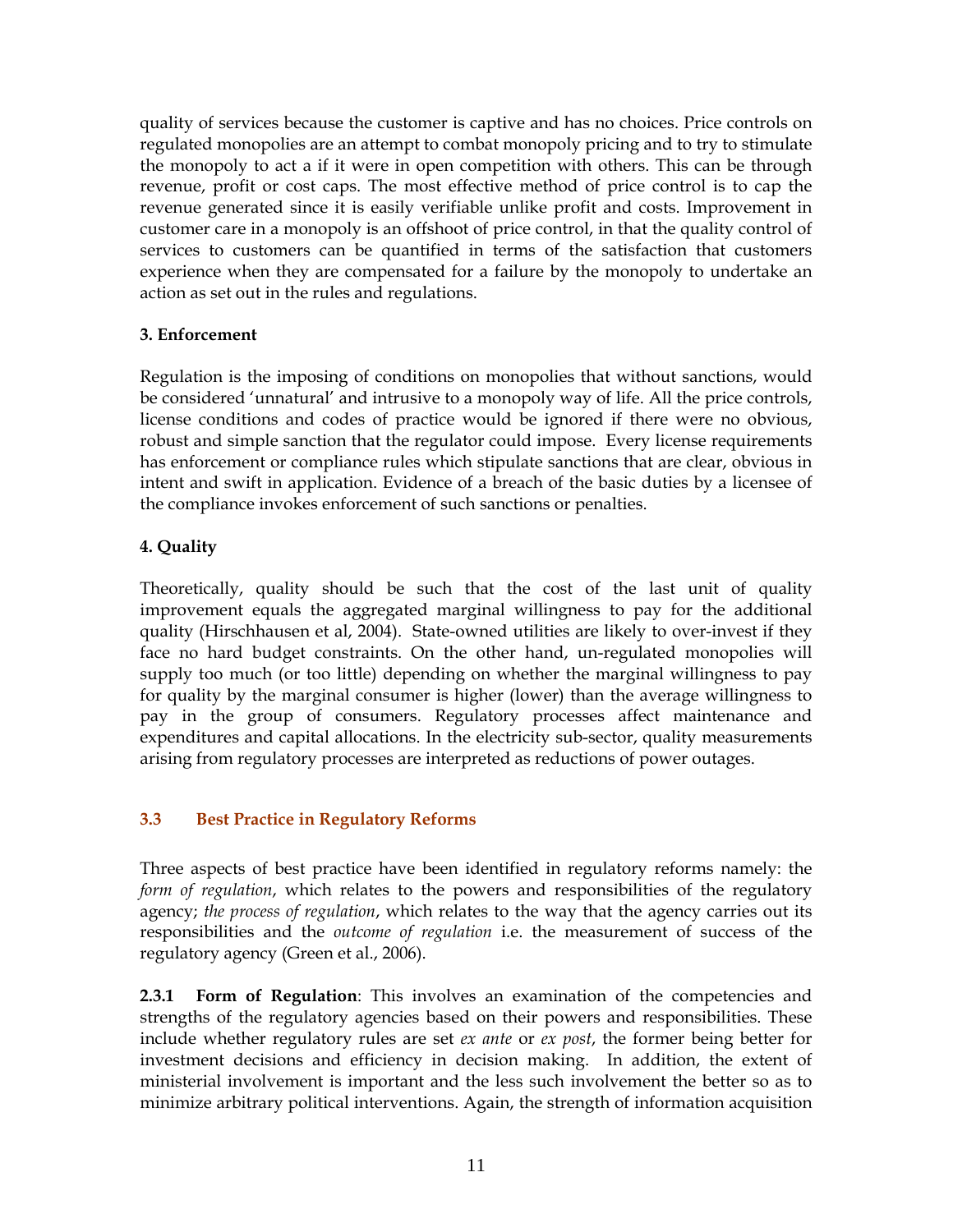powers i.e. the stronger being better for the monitoring of market power and the setting of regulated tariffs. Strong and effective regulators have control over tariff setting, network access term, issuing of licences, setting of delivery terms and in settling of disputes and enforcing punishments. The other elements are the extent of independence and tenure and terms of appointment of heads of regulatory agencies or commissioners whereby longer terms less subject to arbitrary dismissals are better. Besides, the financing of the agencies is important with freedom from general government expenditures and better remuneration of employees.

**2.3.2 Process of Regulation:** The measures of process might include whether all stipulated are posted on the website i.e. if there is a work plan, whether work plan targets have been delivered; if there is use of external advice;if there is ex post assessment of decision making etc.

**2.3.3 Outcome of regulation**: Though difficult to clearly establish, outcome indicators include adequacy of amount of investments, level of capacities shortages and outages, the size of system losses (technical and non-technical) and the percentage of nonpayments. Others include price trends, switching rates in retail competition and the cost of regulation per unit of energy delivered. These measures can be looked at country by country over time. For instance, In the UK's regulatory agency, there were large price reductions in regulated transmission and distribution charges of about 30% and 50% respectively, between 1993 and 2005 (Green et al., 2006).

## **3.4 Empirical Studies**

Different studies that have assessed regulatory agencies in the infrastructure sector have considered the United States Model of the independent commission as their benchmark of comparison and analysis. The US model emphasises agencies that make decisions independently from the Executive Branch, are subject to the accountability of parliament and have budgeting autonomy (Andreas et al, 2007). A third approach considers mechanisms for achieving high quality regulation regardless of the sector and the agency's design (OECD, 1999). According to UNCTAD (2005), some of the best practice features of a competition authority are as follows:-

- Independent, insulated from political interference;
- Transparent, well-designed administrative mechanisms, regulations and procedures;
- Separate investigation, prosecution and adjudication functions;
- Checks and balances with rights of appeal, reviews of decisions and access to information on legal and economic interpretations;
- Expeditious and transparent proceedings with safeguard sensitive business information;
- Provisions for imposing significant penalties.

Johannsen (2003) measured the formal independence of energy regulators in eight European countries namely, Austria, Ireland, Italy, Luxembourg, Northern Ireland and Spain. The study assesses the independence of energy regulatory agencies through four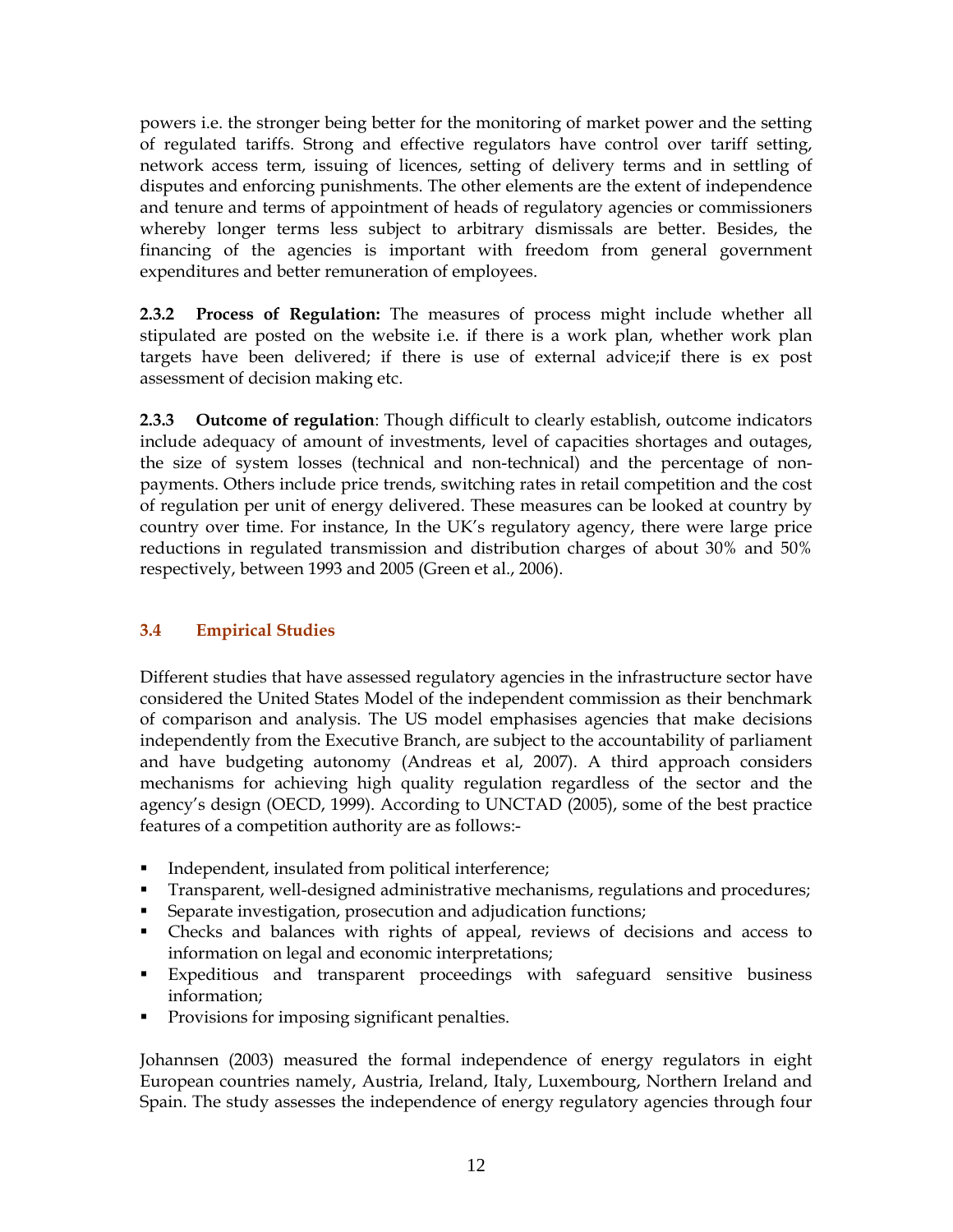main variables: a) independence fro government, b) independence from stakeholders, c) independence in decision-making process and d) organizational autonomy. According to the survey, the energy regulator in Italy proves to be the organization with the largest degree of independence followed by Ireland, while Spain and Luxembourg had the lowest scores. The study draws conclusions reflecting on the fact that the main emphasis has been on creating independent bodies rather than independent regulation and that greater emphasis should be on the actual activities of regulators rather than theoretical designs.

Gilardi (2002) develops an independence index, covering regulators from five sectors in seven European countries i.e. Belgium, France, Germany, Italy, Netherlands, Sweden and the United Kingdom. The author attempts to prove that governments delegate their regulatory powers and competencies to independent regulatory agencies to enhance the credibility of their policies. The independence index focuses on formal independence and is divided into five components: a) the status of the head of the agency; b) the management board members'; c) the general nature of the relationships with the government and the parliament; d) the degree of financial and organizational autonomy; and e) the extent of delegated regulatory competencies. The study concludes by confirming the "credibility theory" and stressing the positive impact of the economic nature of regulation.

Stern and Holder (1999) developed a framework to assess the governance of economic regulators in several sectors (electricity, natural gas, telecommunication, transport and water) in six developing Asian economies (Bangladesh, India, Indonesia, Malaysia, Pakistan and the Philippines). Their appraisal scheme is composed of two variables related to the formal (institutional design) and informal (regulatory processes and practices) aspects of regulation. The first variable contains the following components: clarity of roles and objectives, autonomy and accountability. The second variable includes participation, transparency and predictability. Results indicate middle-low levels of regulatory governance for all sectors and countries included in the research.

Two comprehensive approaches to assessing the governance of regulatory agencies have been those developed by Correa *et al*. (2006) and Brown et al (2006). Correa *et al*. provide a detailed analysis of Brazilian regulatory agencies. These studies approach the assessment of independent regulatory agencies through the indices of autonomy, transparency, accountability and an number of indicators which define the content of regulations i.e. tariff levels, network access conditions and existing customers.

Several factors affect the optimal choice between regulation<sup>2</sup> and unregulated competition (Armstrong et al., 2005). These include among others: (i) the resource constraints the regulator faces; (ii) the potential role of regulation in pursuing

 $\overline{a}$ 

<sup>&</sup>lt;sup>2</sup> Regulation is the mechanism whereby the providers of a service or facility are directed to provide the highest stand of service and customer care in the most cost effective manner possible. This is achieved by providing incentives to operators to bring their corporate desires and needs into line with the desires and needs of their customers. Benefits are passed to customers by encouraging open competition which will provide enhanced services to customers and creating a series of controls where competition is weak or nonexistent.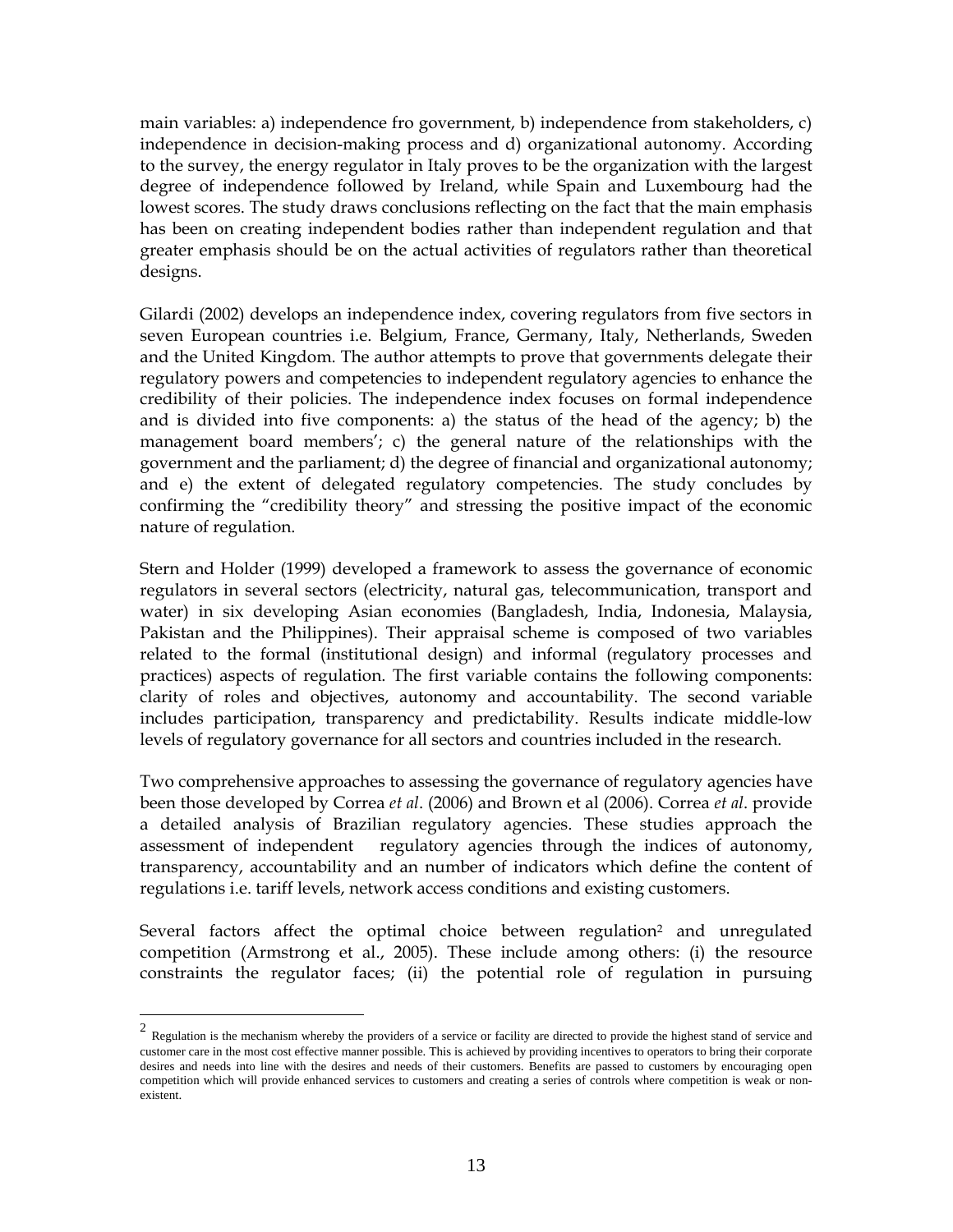distributional objectives; (iii) the instruments available to the regulator; (iv) the prevailing degree of regulatory independence and accountability; (v) the ownership structure of incumbent industry producers; and (vi) the importance of industry investment and innovation.

## **3.5 Analytical Framework**

The research framework described in this paper is adopted from the literature on institutions and transaction costs in which institutions play critical roles in determining efficient solutions to problems of organization in competitive environments (North, 1991). In this framework, Williamson (2000) argues that a private-enterprise system cannot work properly unless property rights are created in resources and this is done when someone wishing to use a resource has to pay the owner to obtain it. Once property rights have been defined and their enforcement assured, some order occurs, the government steps aside and the legal system is necessary to arbitrate disputes (Coase, 1959). Levy and Spiller (1994) further elaborated this framework when evaluating the performance of utilities whereby market competition and enforcement of property rights are critical in ensuring smooth functioning of markets.

According to Levy & Spillar (1994) utility services are characterised by: 1) Economies of Scale and scope; 2) highly specific and non-deployable and 3) have broad range of domestic users. Under the New Institutional Economics (NIE), these characteristics create problems that undermine ordinary market mechanisms. Economies of scale and scope and highly specific assets imply that the number of providers of basic utility services may be relatively small, while widespread domestic consumption implies that pricing of utilities by and large becomes a political issue. In addition, these characteristics make utilities highly vulnerable to administrative controls e.g. price settings, specific investment requirements, labour contract conditions, which affect private investments in utilities.

Literature on the design of regulatory agencies generally focus on three main aspects namely, a) the Regulatory Governance, 2) Regulatory incentives and 3) institutional endowments as presented in figure 1 below (Levy and Spiller, 1994; North, 1990; Williamson, 1985).

*The governance structures of a regulatory system*: These are mechanisms that societies use to constrain regulatory discretion and to resolve conflicts that arise in relation to these constraints or 'contractual obligations'. On the other hand, *incentive structure* comprises rules governing utility pricing, subsidies, entry, interconnections etc. The performance of regulatory incentives depends on how governance structures have been put in place. Both regulatory governance and incentives are choice variables in hands of policymakers, constrained though by *institutional endowments* of countries. A country's institutional endowment comprises 5 elements as follows: 1) the legislative and executive institutions- for appointing legislators and decision-makers and for making laws and regulations; 2) the judicial institutions – formal mechanisms for appointing judges and determining the internal structure of the judiciary and resolving disputes among private parties, or between private parties and the state; 3) customs and norms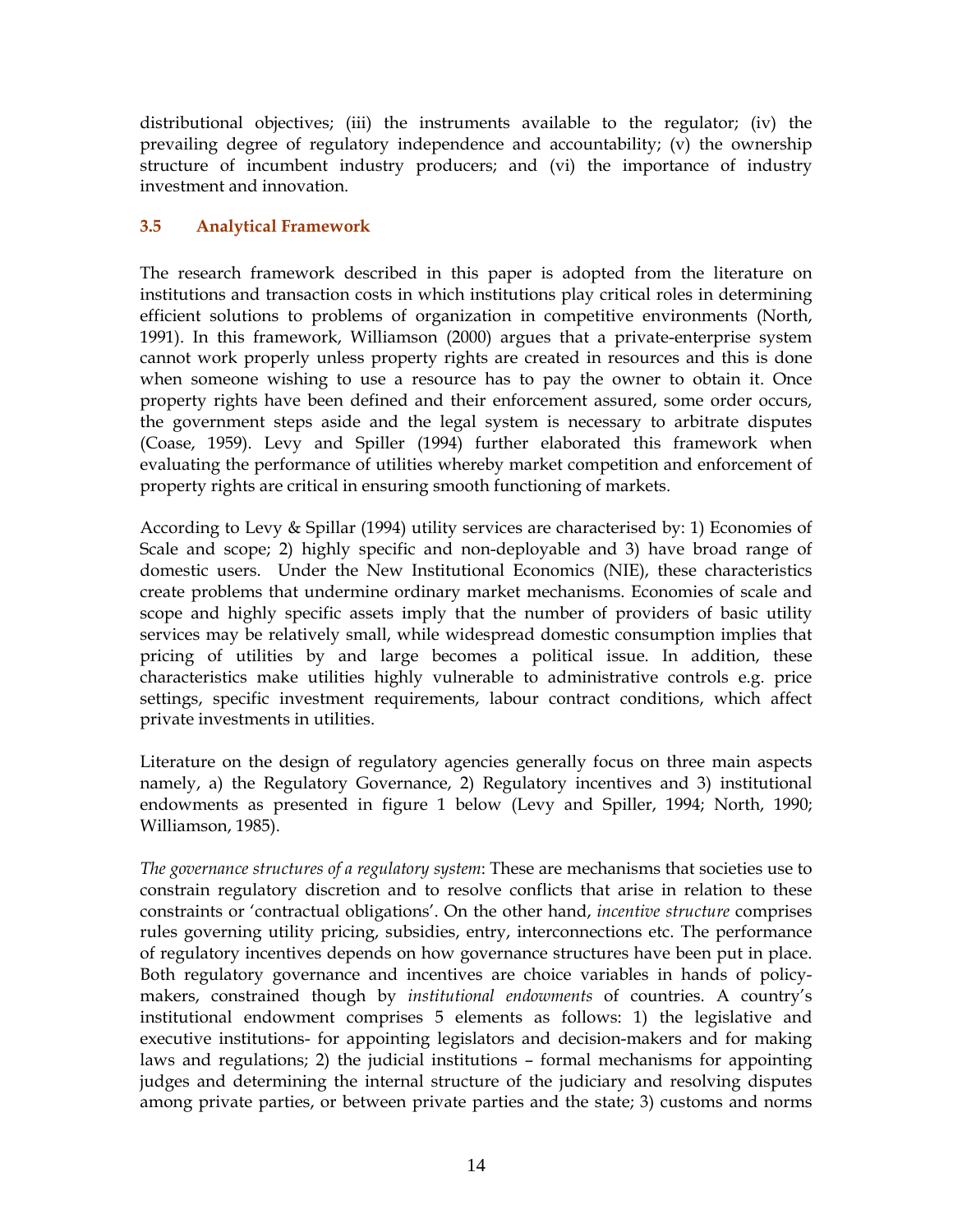that constrain the action of individuals and institutions; 4) social interests, ideologies and their balance within a society and lastly, the administrative capabilities of a nation (North, 1990).



**Figure 1: Framework for Regulatory Design**

Source: Adapted from Levy & Spillar (1994)

In addition, Brown et al, (2005) developed a best practice independent regulator model whereby ten key principles were identified as being necessary for effective regulation. The ten principles include; (i) independence, (ii) accountability, (iii) transparency and public participation, (iv) predictability, (v) clarity of roles (vi) completeness and clarity of rules, (vii) proportionality, (viii) requisite powers, (ix) appropriate institutional characteristics, and (x) integrity.

Presently, the economics of regulation literature includes three broad propositions as follows (see Kirkpatrick and Parker, 2004 for further discussions):

*(i) The institutional context is critical to the process and outcomes of a regulatory regime.*  Regulation in economies involves the setting of particular rules regarding market structure and business conduct and these rules both arise out of and influence the future of economic institutions. Levy and Spillar (1994) focus on regulatory arrangements to sustain private investment and how these vary with institutional authority, though there usually will be a right of appeal to the courts to ensure fairness and rationality I the decision-making processes.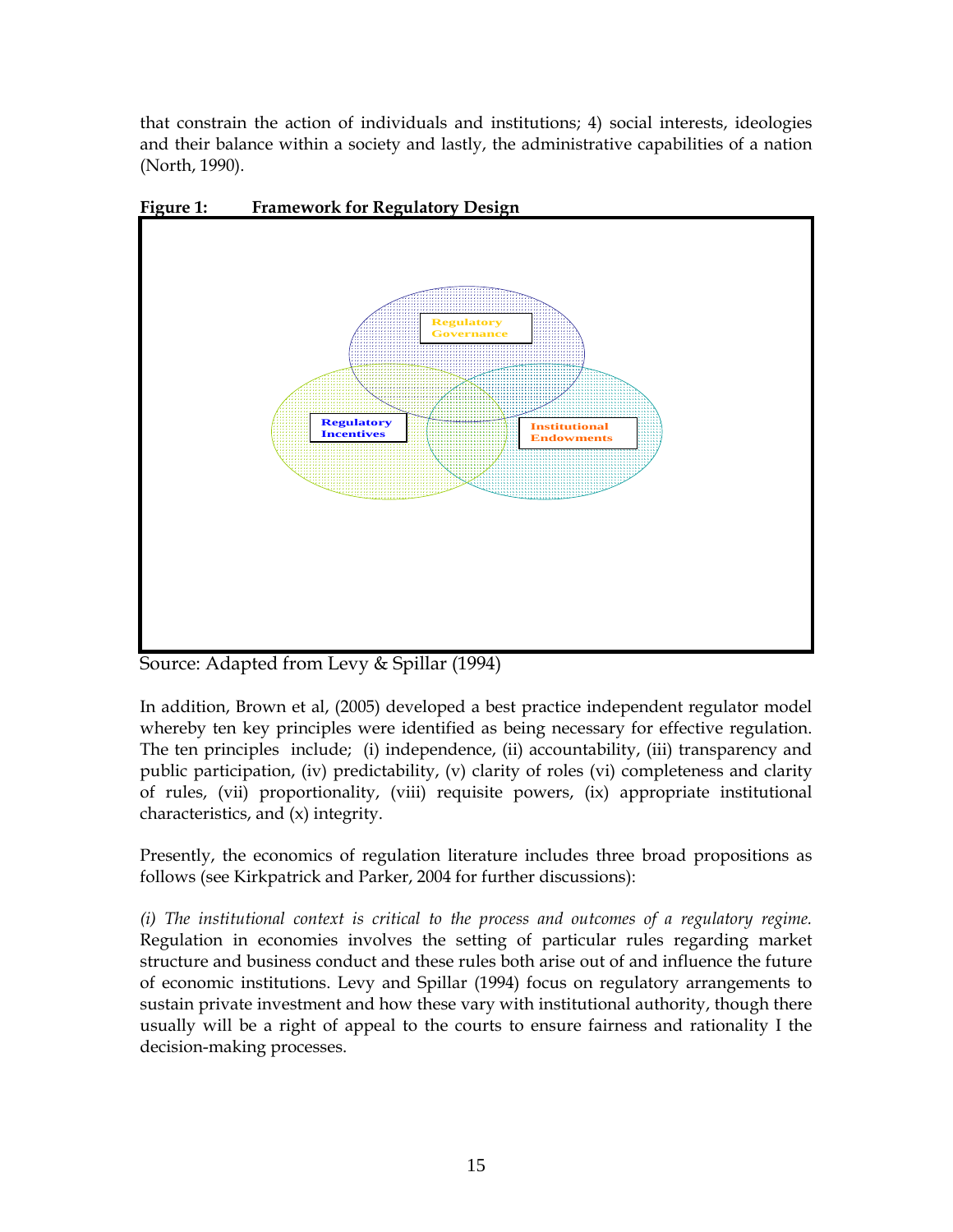(ii) A regulatory framework should be both effective and efficient. Effective regulation achieves the social welfare goals set down by the government for the regulator at the time the regulatory office was established and as subsequently amended after appropriate consultations. This can be achieved by regulation affecting (a) the structure of markets and (b) conduct in markets through appropriate incentives and penalties. Efficient regulation achieves the social welfare goals at minimum economic costs. Economic costs of regulation take two broad forms: (1) the costs of directly administering the regulatory body or bodies; and (2) the compliance costs of regulation, which are external to the regulatory agency and fall on consumers and producers in terms of economic the economic costs of conforming with the regulations and of avoiding and evading them.

*(iii)* Competition is superior to state regulation and should be preferred. Economic regulation attempts to 'mimic' the social welfare results of competition, but it can do so only in a 'second-best' way because competitive markets generate superior knowledge of consumer demands and producer supply costs (Sidak and Spulber, 1998). Thus, there is a strong preference for competition over state regulation only until competition arrives.

Following Levy & Spillar (1994), Brown et. al (2005); Kirkpatrick et. al (2004) and UNCTAD (2006), we adopt six (6) broad indicators/principles to evaluate the institutional and regulatory framework of the electricity and petroleum sub-sectors namely: (1) Institutional capacities, (2) Regulatory Independence and Transparency, (3) Market structure and sector performance, (4) Quality of service delivery and dispute settlement, (5) Coordination and Information Exchange and (8) Advocacy and Awareness creation. The evaluation of the relationship between competition policy and the regulatory framework was guided by five key approaches identified by UNCTAD (2006). These parameters formed the basis for evaluating the economic and competitionrelated regulations in Kenya's electricity and petroleum sub-sectors.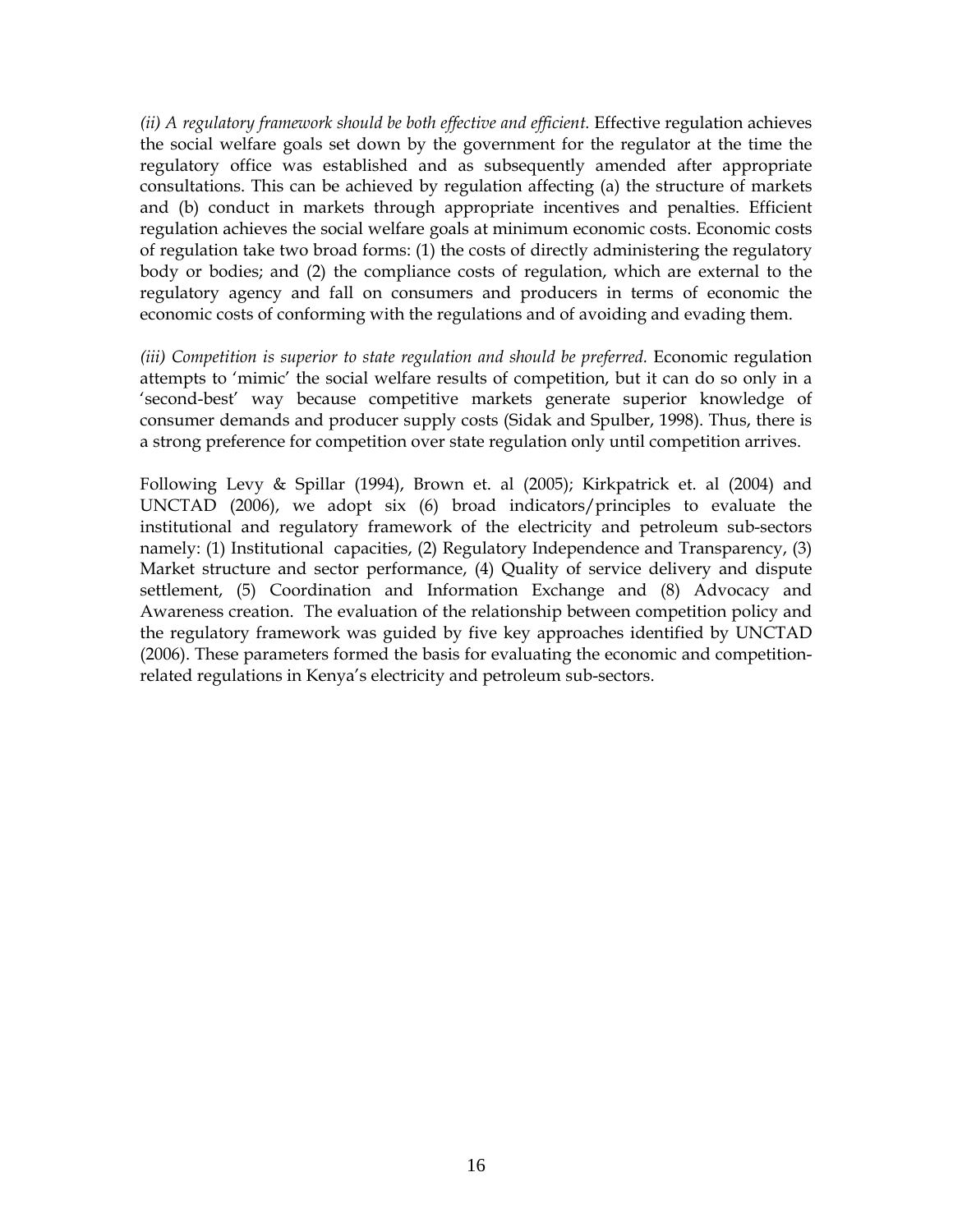## **4.0 OVERVIEW OF COMPETITION AND REGULATORY FRAMEWORK**

### **4.1 Competition Policy and Laws**

## **a. The Legal Framework**

Kenya's competition law is enshrined in the Restrictive Trade Practices, Monopolies and Price Control Act which came into force in 19893. The Act replaced the Price Control Act which was repealed, but the previous price control provisions were incorporated into the new law as a transitional measure to allow movement from a price control to a market economy. The intentions of the law are to allow government to encourage competition in production of goods and services and reduce direct control of prices in the entire economy. The Act specifically provides for the control of restrictive business practices, the control of monopolies and concentration of economic power and the control and display of prices. However, there was suspension of part 4 relating to control and display of price since 1994 and petroleum products were the last to be removed form the price control regime. A summary of the provisions of the other sections are described below:-

### **(i) Restrictive trade practices**

 $\overline{a}$ 

Part 2 of the Act, defines restrictive trade practices as acts performed by one or more persons who eliminate opportunities to participate in the market or to acquire goods and services. Reduction or elimination of opportunities is to be measured with reference to the situation that would have been obtained in the absence of the practice in question. These include:-cartels, resale price maintenance, quantity rebates and discrimination and market sharing. However, a wide range of exemptions are stipulated in section 5 (a) including exemptions of trade practices that are directly and necessarily associated with the exercise of exclusive or preferential trading privileges conferred by an Act of parliament or by an agency of the government acting under an Act of parliament.

The above has in effect removed practices of public enterprises from the provisions of the competition law but the public enterprises themselves remain subject to the laws in accordance with section 73 of the Act. Thus by and large much of market and business conduct practices of utility sectors (electricity etc) fall within this exemption and are therefore not subject to the general competition law.

### **(ii) Monopolies and concentration of economic power**

Under Part 3 of the Act, the minister of finance is required, in section 23 to keep the structure of production and distribution of goods and services under review to determine where unwarranted concentrations of power exist whose detrimental impact

<sup>&</sup>lt;sup>3</sup> A new bill, the Competition Bill, 2009 contained in Kenya Gazette Supplement No. 24 (Bills, No. 4) has been introduced in parliament. The Bill comprises 10 parts namely:- Part 2: Establishment of the Powers and functions of the Competition Authority; Part 3: Restrictive Trade practices; Part 4: Mergers; Part 5: Control of Unwarranted concentration of economic power; Part 6: Consumer welfare; Part 7: Establishment and Powers of the Competition Tribunal; Part 8 Financial Losses; Part 9 Miscellaneous and Part 10: Repeal, Savings and Transitional Provisions.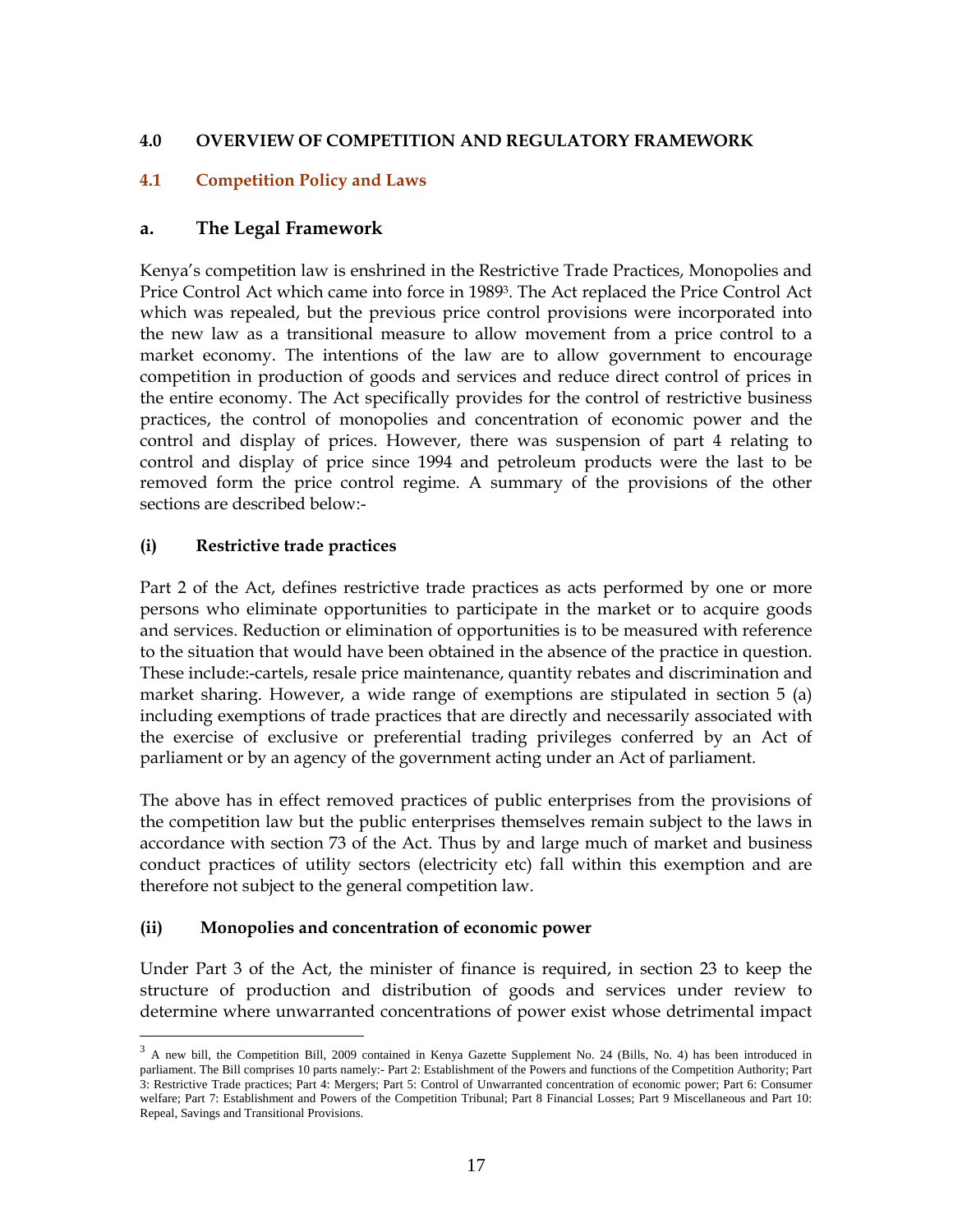on the economy out-weighs the efficiency advantages if any, of integration in production and distribution. It requires special attention to be paid to the following:- 1) where a person controls a chain of distributing units the value of whose sale exceed one third of the relevant market for those goods, which can be national, regional or urban; 2) where a person controls two or more physically distinct units which manufacture substantially similar products supplies more than one third of the domestic market; 3) where a person has beneficial interest exceeding twenty percent in a manufacturing enterprise and simultaneously has any beneficial interest in one or more wholesale or retail enterprises which distribute products of the manufacturing enterprise; 4) where a person has a beneficial interest exceeding twenty percent in a wholesale distributing enterprise and simultaneously has any beneficial interest in one or more retail enterprises which distribute goods of that wholesale enterprise. Concentration of economic power are deemed to be prejudicial when they; unreasonably increase the costs of production, supply, and distribution of goods/services, increase prices and profits, reduce or limit competition or result in the deterioration of quality.

### **(iii) Control of mergers and takeovers**

Section 27 of the Act prohibits horizontal mergers and takeovers between two or more independent enterprises unless they are authorized in accordance with the law, by the minister of Finance. Application for an order authorizing a merger or takeover is made to the minister through the commissioner who then investigates the application before making a recommendation to the minister. In evaluating the application the commissioner must have due regard to the set out criteria; 1) advantageous to Kenyans to the extent that they are substantially more efficient unit with lower production costs and greater marketing thrust, thus enabling it to compete more effectively with imports and expand Kenya's exports and therefore increase employment; 2) disadvantageous to the extent that it reduces competition in the domestic market and increases the ability of producers of the goods or services in question to manipulate domestic prices due to oligopolistic interdependence; 3) disadvantageous to the extent that it encourages capital intensive production technology in lieu of labour intensive technology.

## **b. The Institutional Framework**

The Act presently provides for four enforcement institutions namely; the office of the Minister of Finance;the Office of the Commissioner for Monopolies and Prices; the Restrictive Trade Practices Tribunal; the High Court of Kenya. The office of the Minister of Finance has the overall powers to administer and enforce competition law. Under Sections 3 of the Act, the Commissioner of Monopolies and Prices Control is subject to the control of the Minister for Finance. All decisions made by the Commissioner regarding restrictive trade practices, control of concentration of economic power, mergers and takeovers are subject to the orders of the Minister of finance. The commissioner only makes recommendations to the minister. However, the Act doesn't make it mandatory for the minister to seek recommendations from the commission. The Act also provides four institutions for the enforcement, administration and settlement of disputes in relation to Competition and Fair Trading, namely the Minister for Finance, the Commissioner of the Commission, the Restrictive Trade Practices Tribunal (RTPT)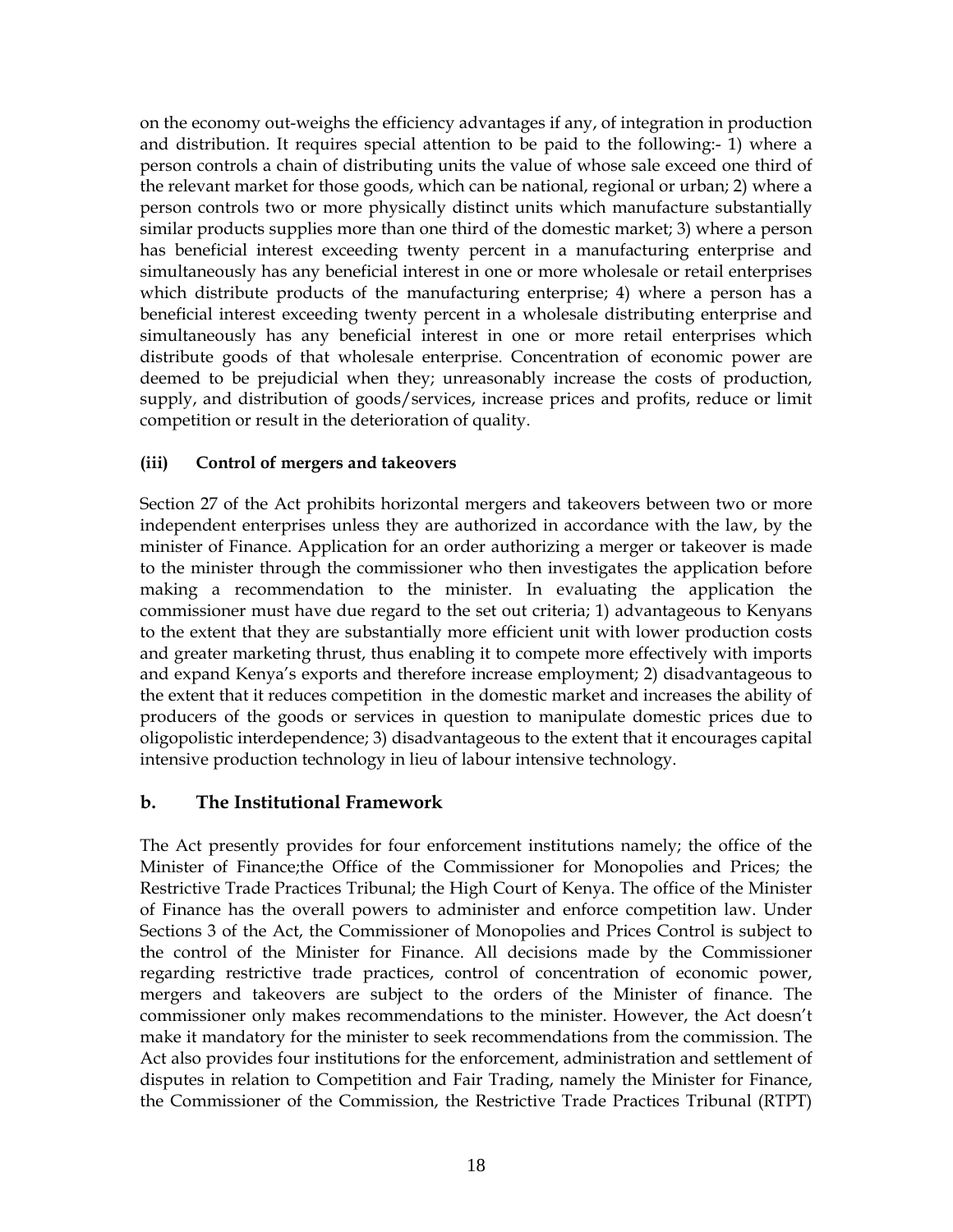and the High Court of Kenya. If an aggrieved party is dissatisfied with the Tribunal, the law provides that the person can appeal to the High Court. The decision of the Court is final.4



**Figure 2: Structure of the Prices and Monopolies Commission5**

Source: Ministry of Finance, 2009

 $\overline{a}$ 

The office of the Commissioner for Monopolies and Prices Control is responsible for the control and management of the competition authority. Though the Act mentions the appointment of the commissioner, the appointing authority of the Commissioner as well as other officials is unclear but they serve under the terms and conditions of the Public Service Commission. The powers of the Commissioner include; receiving complaints from aggrieved parties, investigating complaints, evaluating cases, hosting public hearings and making recommendations to the minister. Since the Commission is a

<sup>&</sup>lt;sup>4</sup> Since the establishment of the competition authority, there has not been an appeal case presented to the High Court.

 $<sup>5</sup>$  The Tribunal and the High Court are independent institutions and not part of the Commission per se.</sup>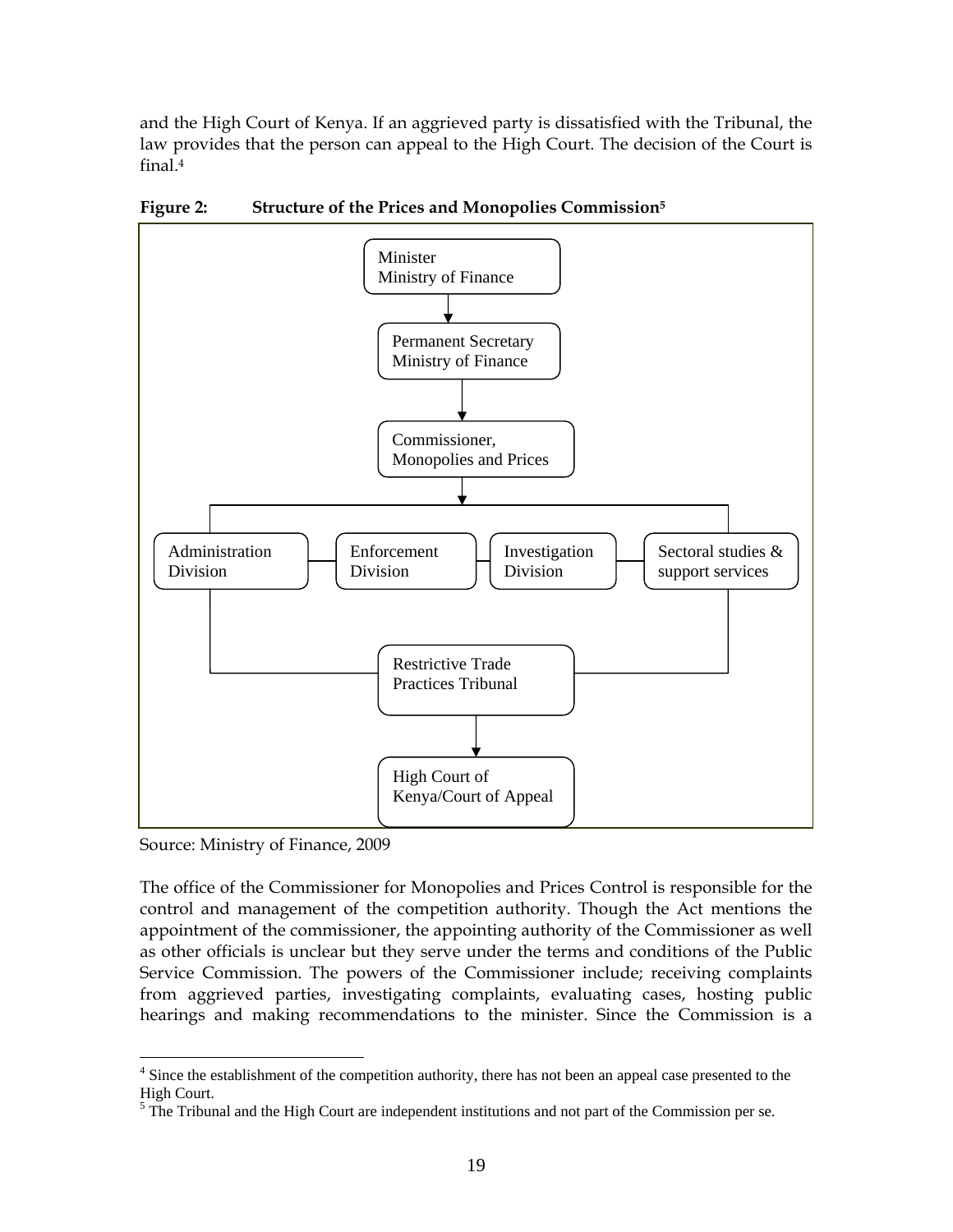department of the Ministry of Finance, the Commissioner is placed under the supervision of the Permanent secretary ministry of finance. The Commission has two Deputy Commissioners who are in charge of legal and technical matters, respectively. The commission has four divisions; investigations, enforcements, administration and sectoral studies & support services division. The Commission has 32 members of staff of which 21 professionals.

The restrictive trade practices tribunal is provided for by section 64 of the Act. The tribunal comprises of a chairman and between two to four other members. The chairman must be an advocate of the high court of not less than seven years. The tribunal handles appeals on decisions made by the minister on the recommendation of the commissioner. A party that is dissatisfied with the decision of the tribunal can appeal to the high court against that decision within thirty days after the date on which notice of that decision has been served. The decision of the final court is final.

### **4.2 Proposals for New Competition Laws**

A new bill, the Competition Bill, 2009 has recently been introduced in parliament to replace the Restrictive Trade Practices, Monopolies and Price Control Act, 1989. The proposed bill is intended to "*promote and safeguard competition in the national economy; to protect consumers from unfair and misleading market conduct; to provide for the establishment, powers and functions of the Competition Authority and the Competition Tribunal".* The new bill proposes the establishment of an independent Competition Authority and the protection of consumers from unfair and misleading market conducts among other notable changes. The proposed functions of the Authority include:-

- a) Promote and enforce compliance with the Act;
- b) Receive and investigate complaints from legal or natural persons and consumer bodies;
- c) Promote public knowledge, awareness and understanding of obligations, rights and remedies under the Act and the duties, functions and activities of the Authority;
- d) Promote the creation of consumer bodies and the establishment of good and proper standards and rules to be followed by such bodies in protecting competition and consumer welfare;
- e) Recognize consumer bodies duly registered under the appropriate national laws as the proper bodies, in their areas of operation, to represent consumers before the Authority;
- f) Make available to consumers information and guidelines relating to the obligations of persons under the Act and the rights and remedies available to consumers under the Act;
- g) Carryout inquiries, studies and research into matters relating to competition and the protection of the interests of consumers;
- h) Study government policies, procedures and programmes, legislation so as to assess their effects on competition and consumer welfare and publicize the results of such studies;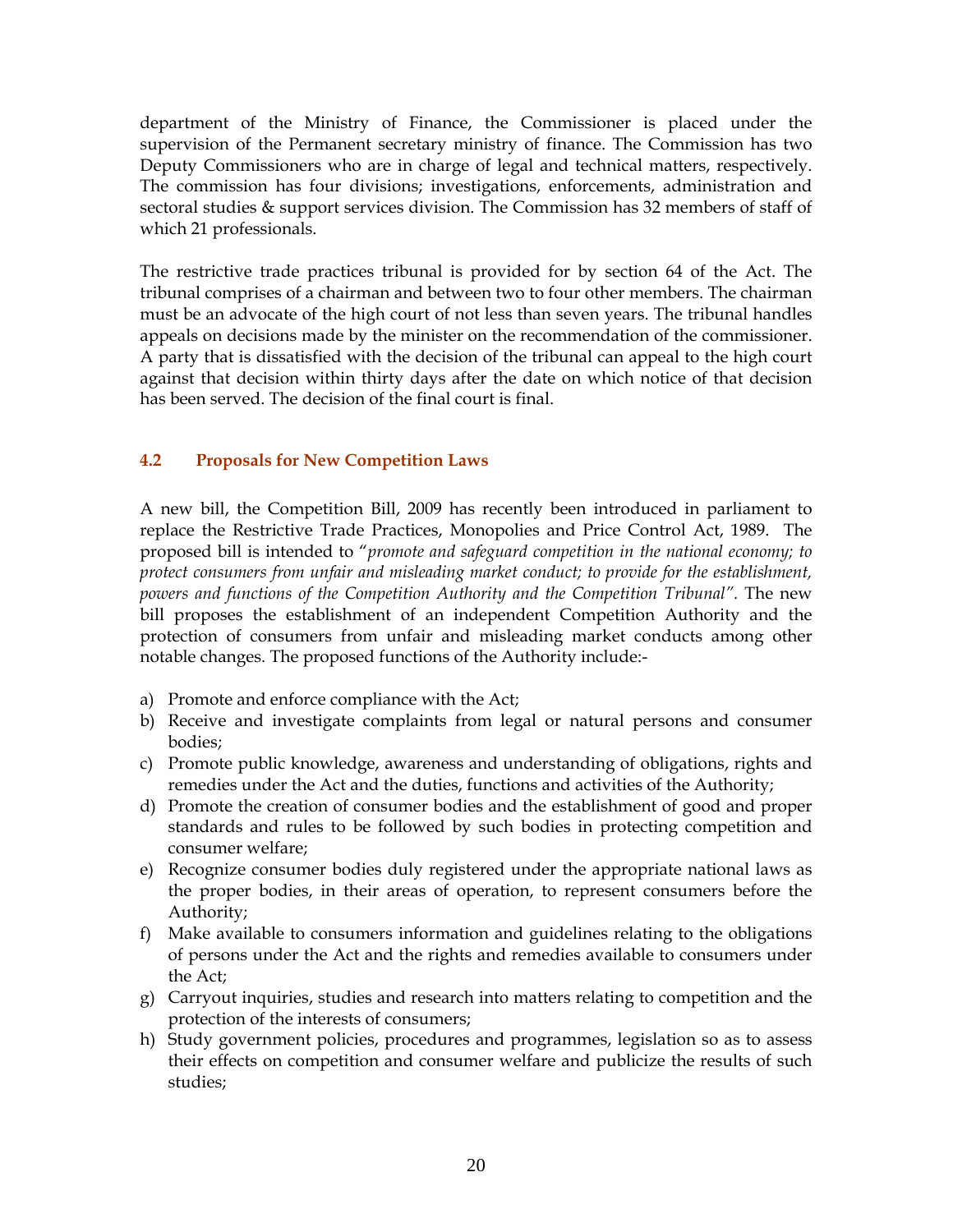- i) Investigate impediments to competition, including entry into and exit from markets, in the economy and publicize the results of such investigations;
- j) Investigate programmes of regulatory authorities so as to assess their effects on competition and consumer welfare and publicize the results of such studies;
- k) Participate in deliberations and proceedings of government, government commissions, regulatory authorities and other bodies in relation to competition and consumer welfare;
- l) Make representations to government commissions, regulatory authorities and other bodies in relation to competition and consumer welfare;
- m) Liaise with regulatory bodies and other public bodies in all matters relating to competition and consumer welfare;
- n) Advise the government on matters relating to competition and consumer welfare;

The Authority shall consist of the following members:-

- a) A non-executive Chairman, appointed by the Minister;
- b) The Permanent Secretary in the Ministry for the time being responsible for finance or his representative;
- c) The Permanent Secretary in the Ministry for the time being responsible for trade or his representative;
- d) The Attorney-General or his representative;
- e) The Director-General appointed under section 12; and
- f) Five other members appointed by the Minister from among persons experienced in competition and consumer welfare matters, one of whom shall be experienced in consumer welfare matters.

## **4.3 Institutional and Regulatory Arrangements in the Energy Sector**

### **4.3.1: The Electricity Sub-Sector**

## **a. The Legal and Institutional Framework**

The legal framework related to the regulatory governance of the Energy sector comprises of two Act of parliament; the Energy Act of 2006 and the State corporations Act of 1986. The Energy Act 2006 consolidated all laws relating to energy and provided for the establishment of the Energy Regulatory Commission (ERC) as a single sector regulatory agency with responsibility for economic and technical regulation of power, renewable energy and petroleum sub-sectors. The state corporations Act is a law that gives the president powers to govern all state corporations, and therefore also governs ERC and other state corporations in the sector(KenGen, KPLC, KPC, KPRL and NOCK)

The current institutional arrangement in the power sector, which closely fits the purchasing Agency Model, came about following reforms that resulted in the separation of policy setting, regulatory and commercial functions in the energy sector. While, the Ministry of Energy is responsible for overall policy formulation, the ERC is responsible for regulating generation, transmission and distribution of electricity as well as the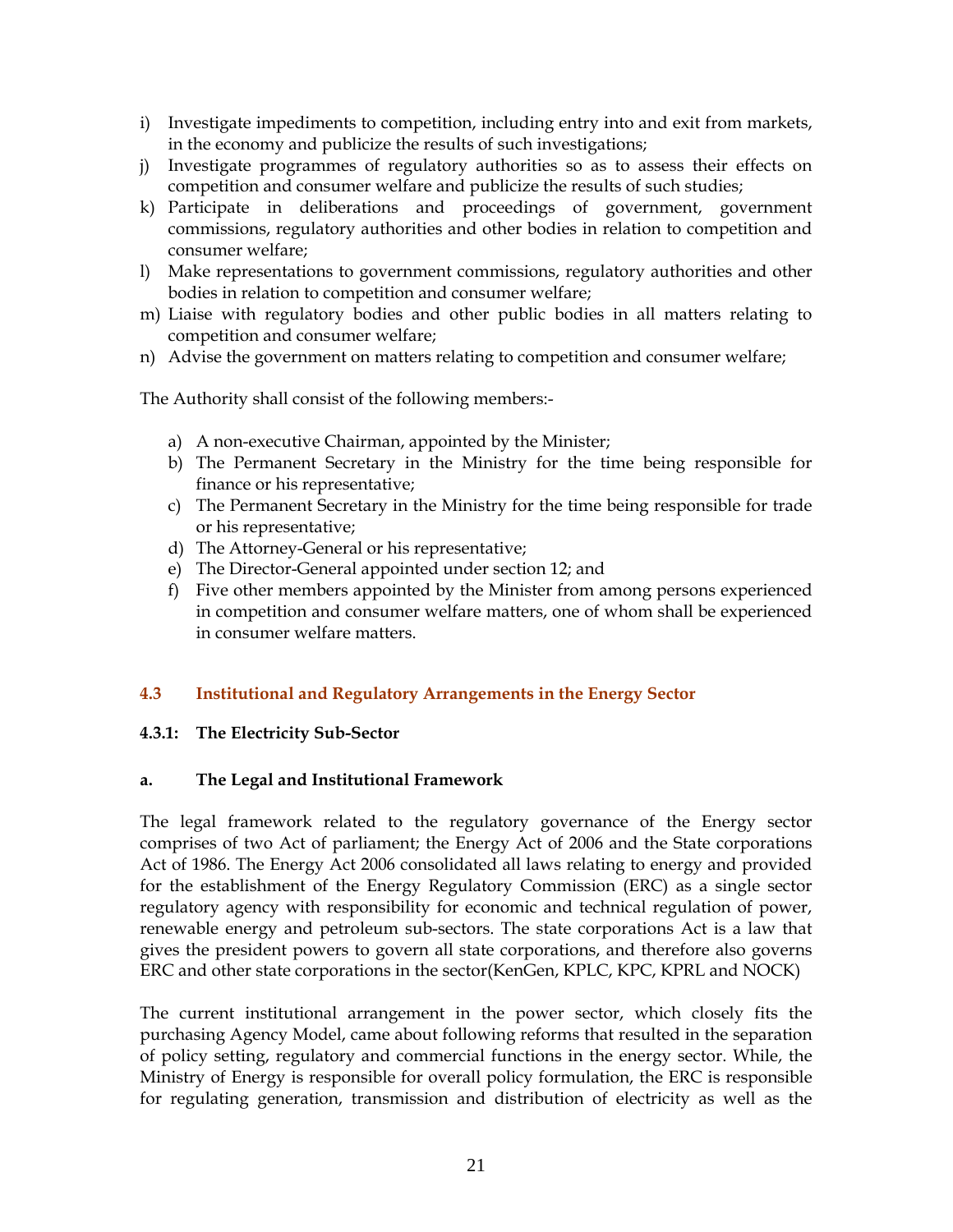importation and transportation of petroleum products. On the other hand, the commercial functions are performed by both public and private sector entities as guided by existing rules and regulations as discussed herein below.

## **1. The Ministry of Energy**

The Ministry of Energy has the overall mandate and formulates overall policy in the energy sector. In addition, it is also responsible for administering the Rural Electrification Scheme. Overall, the functions of the ministry include:-

- Energy policy and development
- Hydropower Development
- Geothermal exploration and development
- Thermal power development
- Petroleum products, import/export/marketing policy
- Renewable energy development
- Energy regulation, security and conservation
- Fossil fuel exploration and development
- Expanding and upgrading of Energy infrastructure
- Promoting energy efficiency and conservation
- Protecting the environment
- Mobilizing requisite financial resources for operation and expansion of energy services consistent with rising demand
- Ensuring security of supply through diversification of sources and mixes in a cost effective manner
- Increasing accessibility to all segments of the population
- Enhance legal, regulatory and institutional frameworks to create both consumer and investor confidence
- Enhancing and achieving economic competitiveness and efficiency in energy production, supply and delivery

## **2 Energy Regulatory Commission (ERC)**

ERC was established under the Energy Act 2006 as a single sector regulatory agency, with the responsibility for economic and technical regulation of electric power, renewable energy and petroleum sub-sectors. It is also responsible for setting and reviewing tariffs, licensing, enforcement, dispute settlement and approval of power purchase agreements.

## **b. Functions of the Energy Regulatory Commission**

The objects and functions of the ERC are set out in section 5 of the Energy Act 2006. These are to:

- 1. regulate:
	- a. the importation, exportation, generation, transmission, distribution, supply and use of electric energy;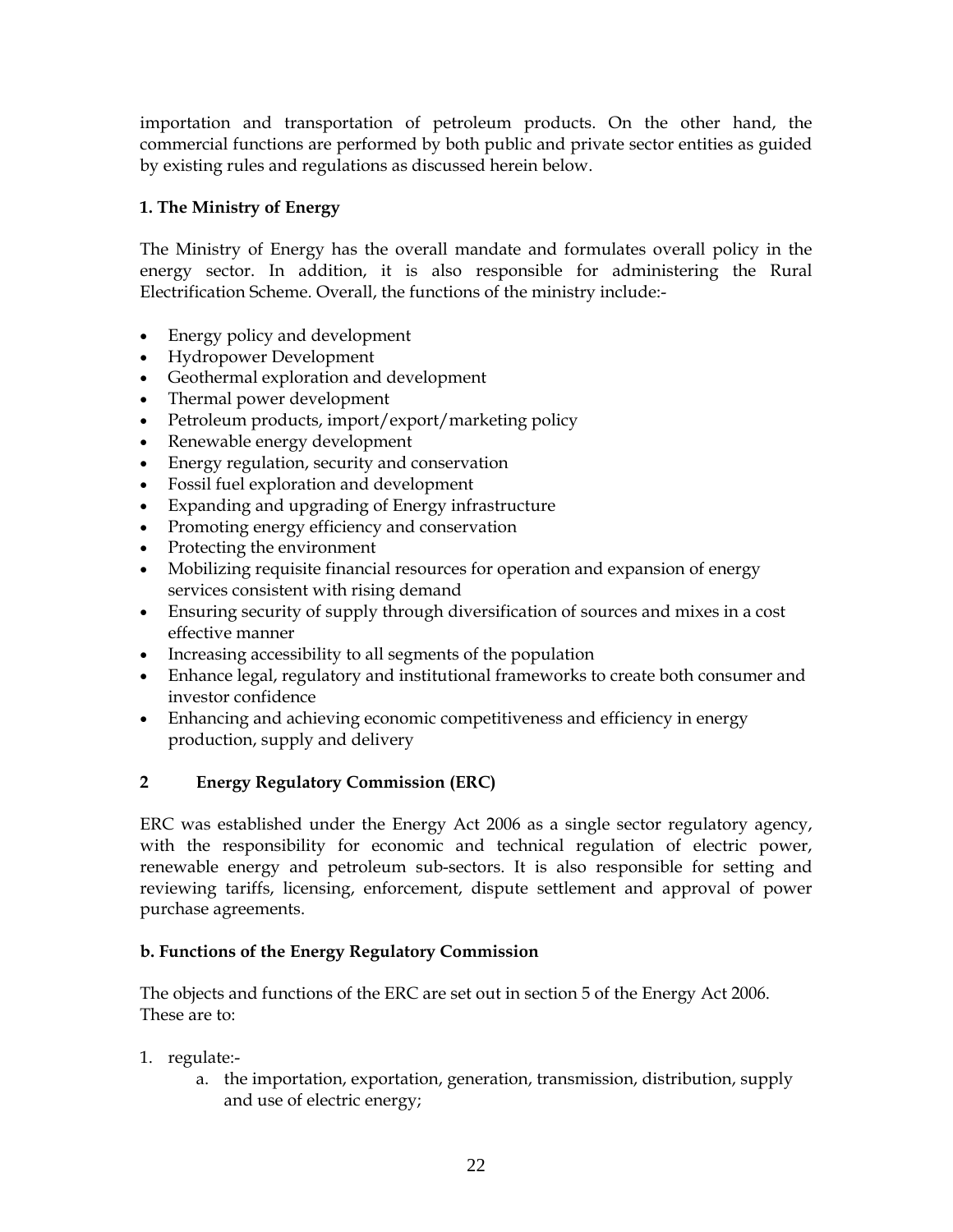- b. the importation, exportation, transportation, refining, storage and sale of petroleum and petroleum products;
- c. the production, distribution, supply and use of renewable and other forms of energy;
- 2. protect the interests of consumer, investor and other stakeholder interests;
- 3. maintain a list of accredited energy auditors as may be prescribed;
- 4. monitor, ensure implementation of, and the observance of the principles of fair competition in the energy sector, in coordination with other statutory authorities;
- 5. provide such information and statistics to the Minister as he may from time to time require;
- 6. collect and maintain energy data;
- 7. prepare indicative national energy plan;
- 8. Perform any other functions that are incidental or consequential to its functions under the Act or written law.

In addition, section 6 of the Energy Act 2006 details ERC's powers to-:

- 1. issue, renew, modify or revoke licences and permits for all undertakings and activities in the energy sector;
- 2. make proposals to the Minister, of regulations which may be necessary or expedient for the regulation of the energy sector or for carrying out the objects and purposes of the Act;
- 3. formulate, enforce and review environmental, health, safety and quality standards for the energy sector, in coordination with other statutory authorities;
- 4. Enforce and review regulations, codes and standards for the energy sector etc.

Finally, the Act also defines boundaries of regulatory actions including: powers and duties of the regulator, rights and obligations of firms, consumers and other stakeholders, relationships between the regulator and other branches of government, investigation of complaints made by parties or consumers with grievances over matters to be regulated, approval of power purchase agreements etc.

## **c. Regulated Firms in the Power Sector**

Under the present institutional arrangements, the companies engaged in the business of power generation include:- the Kenya Electricity Generating Company (KenGen) the Tana River Development Company Ltd, Tana and Athi River Development Authority (TARDA), the Kerio River Development Authority (KVDA) and a number of Independent Power Producers (IPPs). On the other hand, the transmission and distribution of electricity has been the responsibility of the Kenya Power and Lighting Company6 (KPLC). These entities are all under the broad framework created by the Electric Power Act 1997 and the Energy Act 2006, with the boundaries of permissible conduct and the consequences for non-compliance defined by specific licence conditions. Further, the Commission approves Power Purchase Agreements (PPA) between generation companies and the KPLC. For instance, KenGen and KPLC began trading on

 6 A new publicly owned power transmission company is to be formed.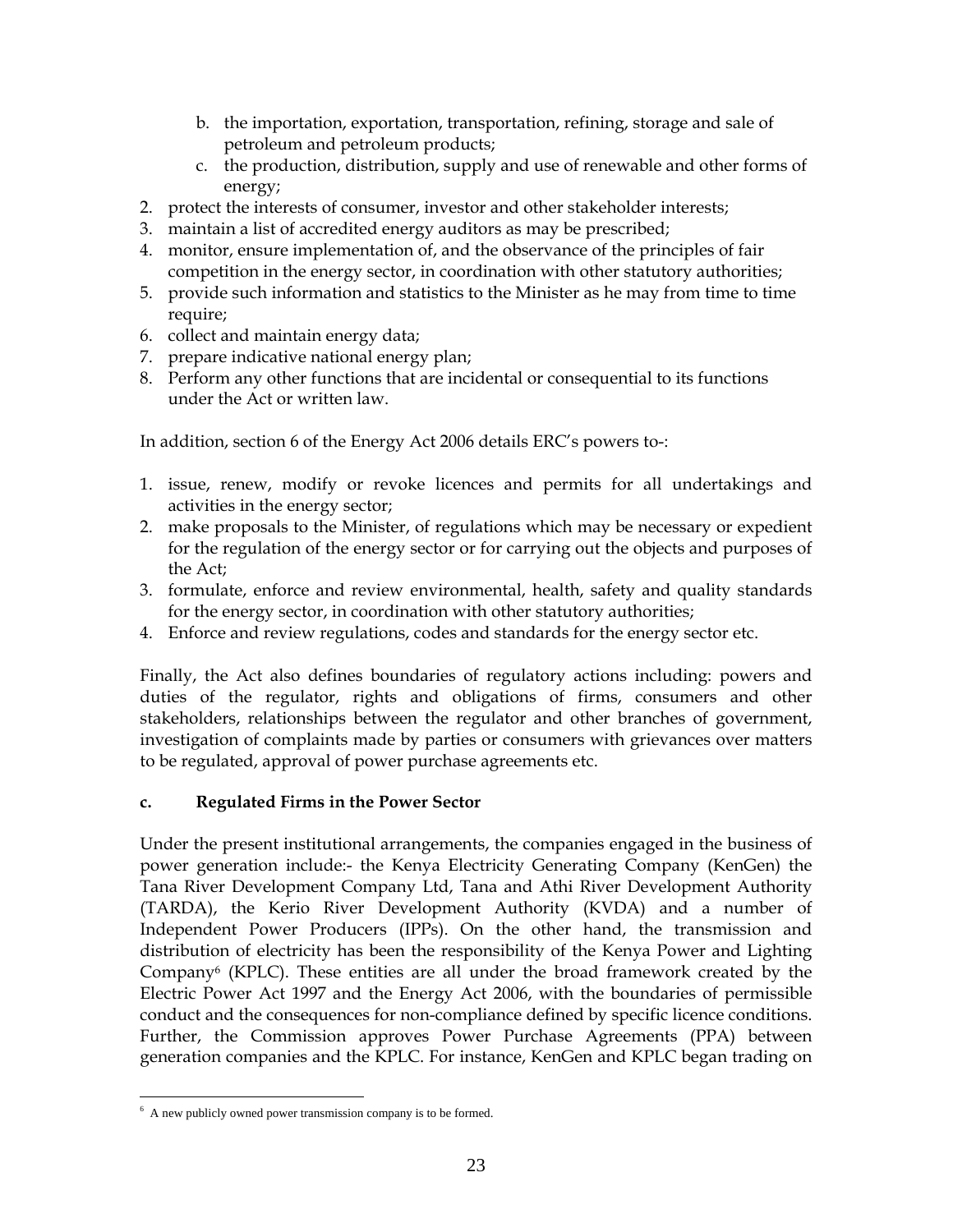an interim PPA approved by the then Electricity Regulatory Board (ERB) in 1999. In early 2008 the two companies prepared and submitted to ERC a proposed power purchase agreement for consideration and approval as required by the Act7.

## **i. The Kenya Power and Lighting Company**

KPLC is a limited liability company responsible for the transmission, distribution and retail of electricity throughout Kenya. KPLC owns and operates the national transmission and distribution grid, and retails electricity to more than 1,200,000 customers throughout Kenya. KPLC is responsible for ensuring that there is adequate line capacity to maintain supply and quality of electricity across the country. The interconnected network of transmission and distribution lines covers about 30,404 kilometers. The national grid is operated as an integral network, linked by a 220 kV and 132 kV transmission network. There is a limited length of 66 kV transmission lines. The national grid impacts on the future growth of the energy sector because any new generation capacity must take into consideration the existing network and its capacity to handle new loads. KPLC has more than 980,000 customers who consumed about 6,000 Gigawatt hours of electricity during the year 2008.

# **ii. The Kenya Electricity Generating Company Ltd.**

KenGen came into force following the enactment of the Electric Power Act 1997, which separated the generation from transmission and distribution. Kenya Electricity Generating Company Limited (KenGen) is the leading electric power generation company in Kenya, producing about 80 percent of electricity consumed in the country. The company utilizes various sources to generate electricity ranging from hydro, geothermal, thermal and wind. Hydro was the leading source in 2008, with an installed capacity of 737MW, which was 73 per cent of the company's installed capacity. Thermal and wind accounted for 22.8% and 0.03% respectively. KenGen has a workforce of 1,500 staff located at different power plants in the country. With its wealth of experience, established corporate base and a clear vision, the company intends to maintain leadership in the liberalised electric energy sub-sector in Kenya and the Eastern Africa Region.

## iii. **Independent Power Producers**

A key outcome of the restructuring process was the facilitation of private sector participation in power generation through the Build Own and Operate system. The Acts provide the broad framework for regulating IPPs, the bidding and awarding processes for projects earmarked for development and ensuring compliance with licensing conditions. There are private sector players in commercial power generation. During 2008, there were five independent power producers namely, Iberafrica, Westmont<sup>8</sup>, Tsavo, Mumias-cogeneration and Orpower 4. These had a combined installed capacity of up to 200MW.

<sup>-&</sup>lt;br>7

 $8$  Westmont was retired in August 2004 upon expiry of supply contract with KPLC.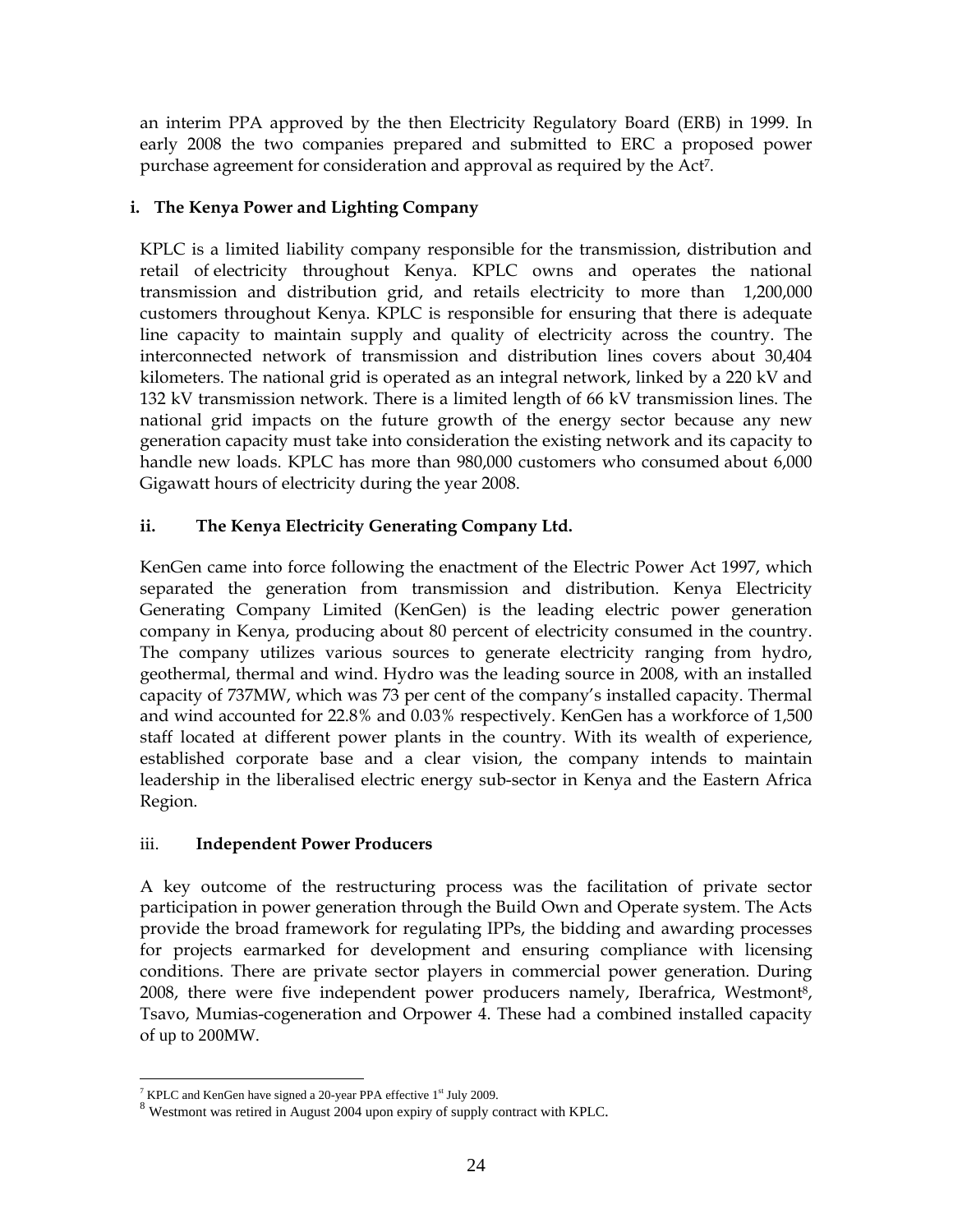### **iv. Emergency Power Producer (EPP)**

The government commissioned an EPP (Aggreko ltd) was commissioned in June 2006 to address the electric power shortfall in meeting the country's demand. Aggreko ltd has an installed capacity of 145 MW and sold 556 GWh during 2008.

### **4.3.2 The Petroleum sub-sector**

### **a. The Existing Legal Framework**

Although the ERC is empowered by the Energy Act 2006 to regulate the importation, exportation, transportation, refining, storage and sale of petroleum and petroleum products, regulatory functions in the petroleum sector is basically shared among various players including the Ministry of Energy, the Kenya Bureau of Standards, the Petroleum Institute of East Africa, the Provincial Administration and Local Authorities. For instance, the Ministry of Energy has since 2004 been coordinating importation of crude oil through an Open Tender System, whereby all licensed importers are required to participate through legal notice No. 197 of  $2<sup>nd</sup>$  December 2003. Through this arrangement, the Kenya Petroleum Refineries Ltd (KPRL) is given protection to process 1.6 million tonnes of crude oil which meets about 50% of the local demand. The other 50% is met through importation of refined petroleum products. The Ministry of Energy coordinates another OTS for importation of 35% of refined products in which all licensed companies are entitled to participate. The companies are allowed to import the balance of 15% on their own outside the tender system. The licensing requirements for importers, exporters, wholesalers and distributors include the nature and value of businesses, areas of operations, estimated volume of throughput and proof of product sources.

However, the licensing requirements for retailers are more complicated partly due to the fact that they deal with the public. Consequently, matters relating to Environment, Health and Safety standards are keenly addressed. For instance, there are requirements for approval of construction sites, plans as well 'change of user' certificates. In addition, retailers also require to apply for 'a kerbside' licence which permits for storage of petroleum products in underground tanks as well as trade licenses from the local authorities.

### **b. Institutional Arrangements of the Petroleum Industry**

The petroleum industry can be broadly categorised into two i.e. the upstream and downstream segments. The upstream segment involves exploration and production of oil. It ends at the point where the crude product is delivered to an export terminal in the country of production. The downstream segment begins at the loading port and ends at the point where the consumer purchases petroleum products at the retail outlet. This study concentrates on the downstream segment of the sub-sector which comprises public and private sector players. Reforms in the petroleum sector have led to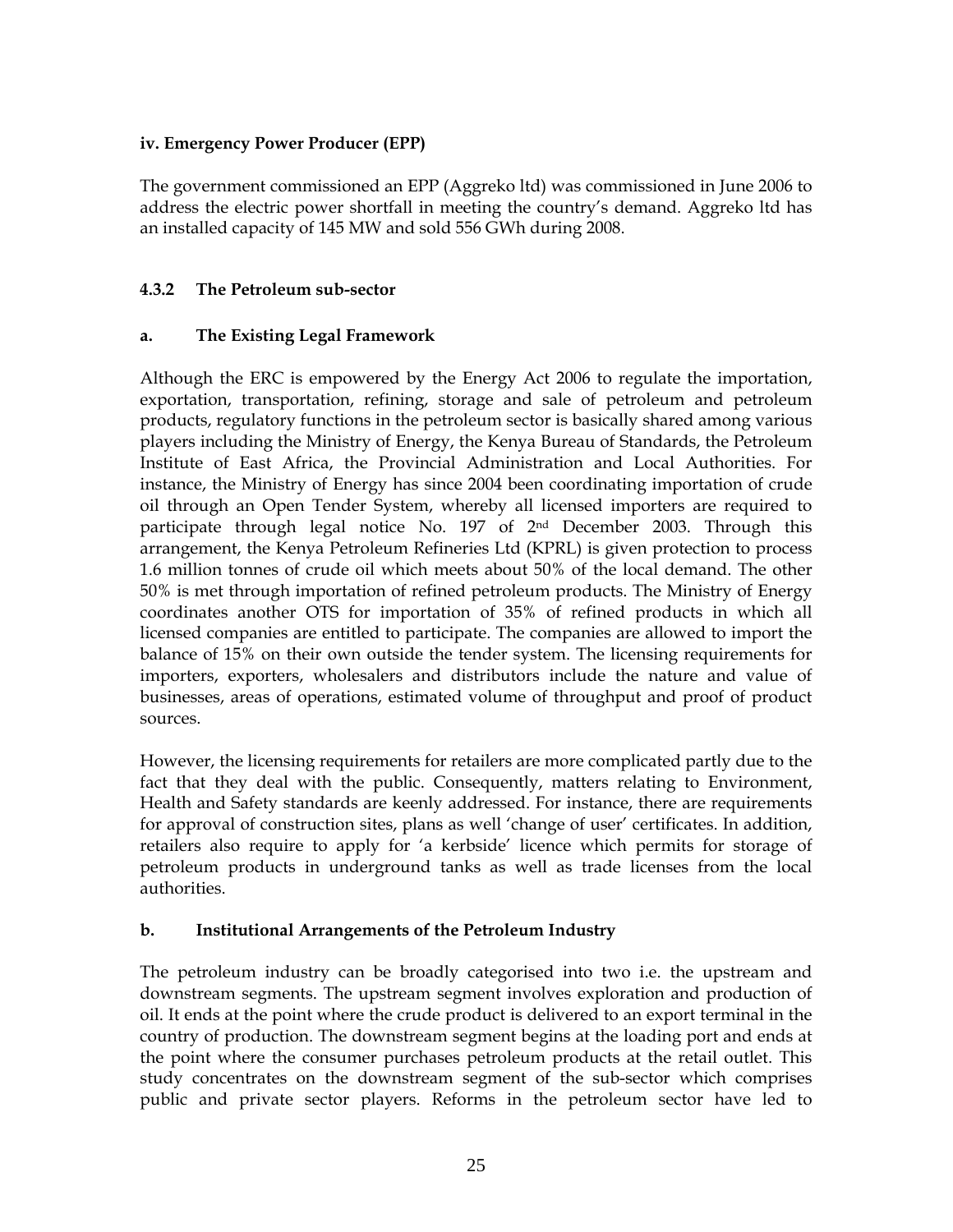realignment of its market structure as well as changing roles of different institutions in the petroleum industry. For instance, there exists government intervention on importation of crude oil through the Ministry of Energy as well as processing through the KPRL. The refinery is co-owned by the government and three private companies (BP, Shell and Chevron) on a 50-50 equity basis. The government also owns the KIPEVU Oil Storage Facility through the Kenya Pipeline Company. The roles and functions of government owned and quasi-owned institutions are as follows:-

## **i. The Kenya Petroleum Refineries Ltd**

The Kenya Petroleum Refineries Limited was originally set up by Shell and the British Petroleum Company BP to serve the East African region in the supply of a wide variety of oil products. The Company was incorporated in 1960, under the name East African Oil Refineries Limited. The first refinery complex which has distillation, hydro treating, catalytic reforming and bitumen production units was commissioned in 1963. The second refinery train was commissioned in 1974 and also has distillation, hydro treating and reforming units. KPRL is privately owned limited liability company. The Government of Kenya (GOK) is the majority shareholder in the company owning 50% of the equity. The Shell Petroleum Company Ltd and BP each hold 17.1% while Chevron holds 15.8% of the equity.

The refinery processes Crude oil mainly imported from the gulf region for marketing companies on the basis of processing agreements which set out the precise terms on which the Refinery takes custody of specific quantities and types of crude oil, and how they should be processed and delivered. For this service the user pays a processing fee which varies according to the type of crude oil processed.

# **ii. The Kenya Pipeline Company**

The Kenya Pipeline Company was incorporated on 6th September 1973 under the Companies Act (Cap 486) and started commercial operations in 1978. The Company is a State Corporation under the Ministry of Energy with 100% government shareholding. The company operations are also governed by relevant legislations and regulations such as; the Finance Act, The Public Procurement Regulations, amongst others. Kenya Pipeline Company operates a pipeline system for transportation of refined petroleum products from Mombasa to Nairobi and western Kenya towns of Nakuru, Kisumu and Eldoret. The company offers 3 main services namely, transportation, Storage and Loading. The mandates of KPC include the following:-

- To build a pipeline for the conveyance of petroleum or petroleum products from Mombasa to Nairobi, for the account of the Company or for the account of others, and any other pipelines in East Africa as the Company may determine.
- To own, manage or operate such pipelines and any other pipelines (whether or not built by the Company) and all ancillary pumping, storage and other facilities and such other plant, equipment and installations, movable and immovable, as the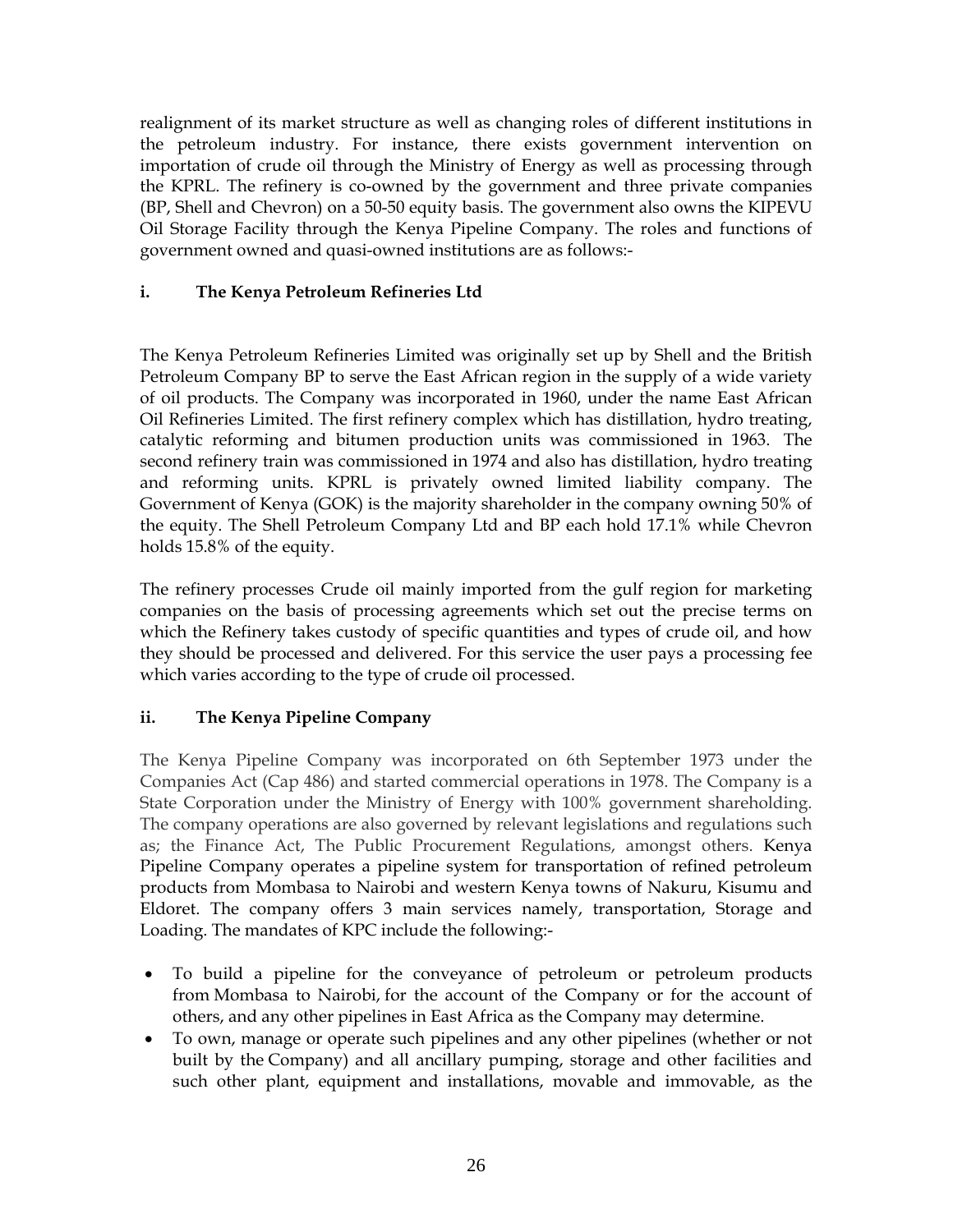Company may consider desirable and to manufacture, construct, maintain or modify any of the same.

• To market, process, treat and deal in petroleum products and other products and goods that may conveniently be dealt in by the Company and to provide transport and other distributive facilities, outlets and services in connection therewith.

## **iii The National Oil Corporation of Kenya**

The National Oil Corporation of Kenya was incorporated in April 1981 under the Companies Act, Cap 481 and charged with participation in all aspects of the petroleum industry. The company has a 100% Kenya Government shareholding. The formation of National Oil was precipitated by the oil crisis of the 1970's(1973/74 and 1979/80) and the correspondent supply disruptions and price hikes which resulted in the country's oil bill comprising of almost one third of the total value of imports and therefore making petroleum the largest single drain of Kenya's foreign exchange earnings. NOCK was initially intended to act as an instrument of government policy in matters related to oil.

National Oil became operational in 1984. Initial activities mainly consisted of exploration activities delegated from the Ministry of Energy. It was not until 1988 that National Oil went downstream and started importing crude oil, into the country. The role of National Oil in petroleum exploration includes:-

- Overseeing the fulfillment of petroleum exploration companies' obligations in accordance with contracts signed with the Kenya Government.
- Providing and disseminating exploration data from various exploration activities in form of reports and promoting the same to oil companies in order to attract them to do exploration in Kenya.
- Undertaking various exploration works in various basins in accordance with available capital outlay, technical expertise and equipment available. Due to limitations of risk capital from government, to date some exploration activities such as exploration drilling have been left mostly to international oil companies.
- To manage on behalf of the government storage and disposal of government's share of oil after discovery.

National Oil started downstream activities in March 1988 and was mandated to supply 30% of the country's petroleum requirements. These supplies were sold to major oil marketers at a small margin in bulk prior to processing with the purpose of stabilizing retail prices. This however changed following the deregulation of the petroleum industry in 1994 and the company started marketing petroleum products to final consumers. The company currently owns 67 service stations spread across the country with a 5% domestic market share. National Oil has also entered into the petroleum market segments which include LPG, and fuel oil.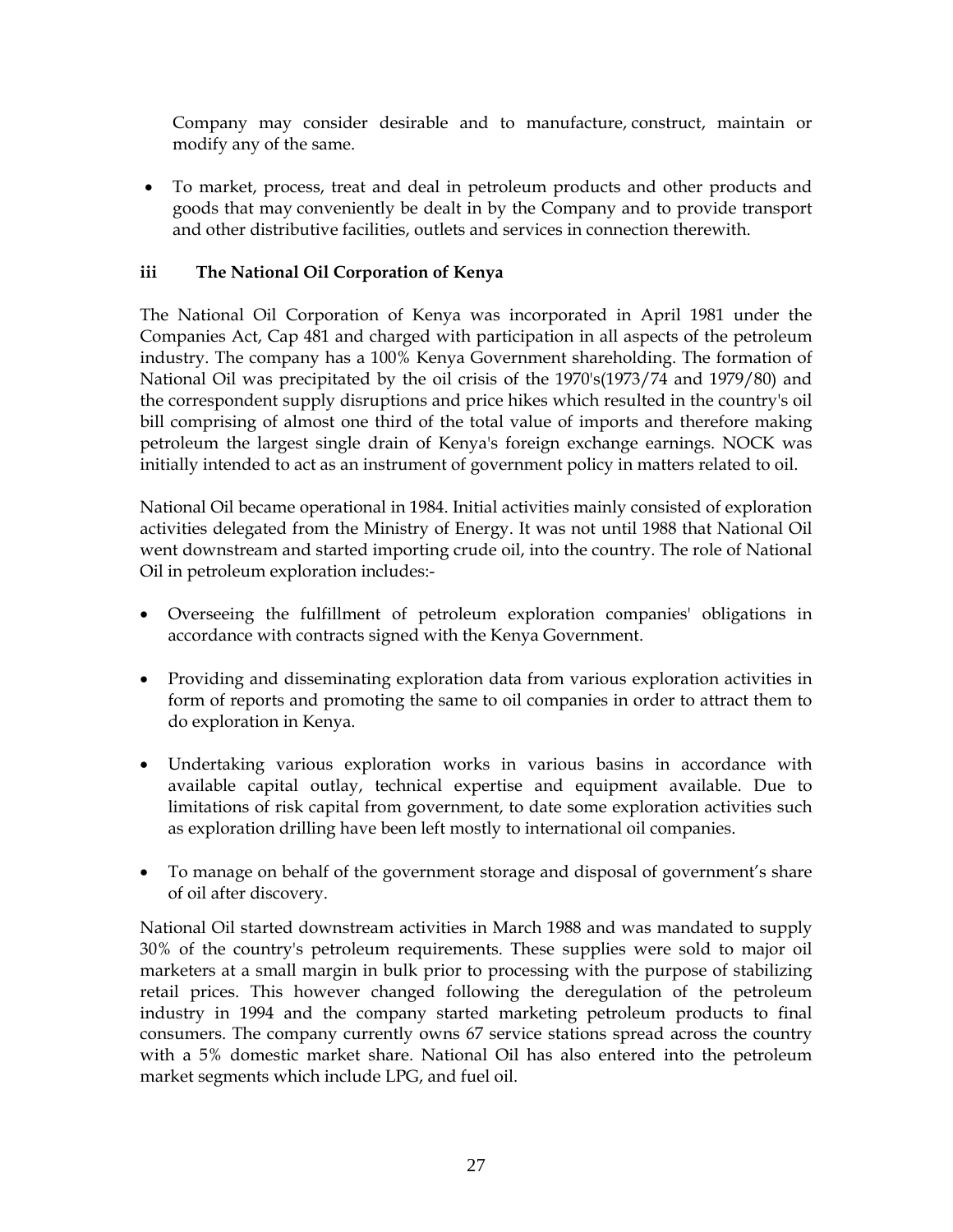#### **iv. Independent Petroleum Dealers**

Liberalization of the petroleum sector in 1994 paved way for the registration of independent dealers in importation, exportation, wholesale, distribution and retail activities. While some target the export Great Lakes region, majority are involved in delivery of petroleum products from depots to service stations as well as operating dispensing sites.

There are four types of retail outlets:

- Company Owned/Company Operated. These are few but the oil companies sometimes run their stations when they fail to find independent dealers;
- Company Owned/Dealer Operated. Whereby Oil companies owns the stations and signs a dealership agreement with an independent business person;
- Dealer Owned/Dealer Operated: These include independent stations developed after liberalization in 1994.
- Dealer owned/company leased: Stations leased to oil companies by dealers of individual business persons.

In 2000, independent dealers formed the Independent Petroleum Dealers Association in a bid to consolidate their operations and take advantage of economies of scale. The objectives of the association include: coordinating joint procurement, training in product handling, safety and environmental protection, representation at industry forums, lobbying with policy makers, creating awareness about their legal rights and enhancing their knowledge about the industry operations.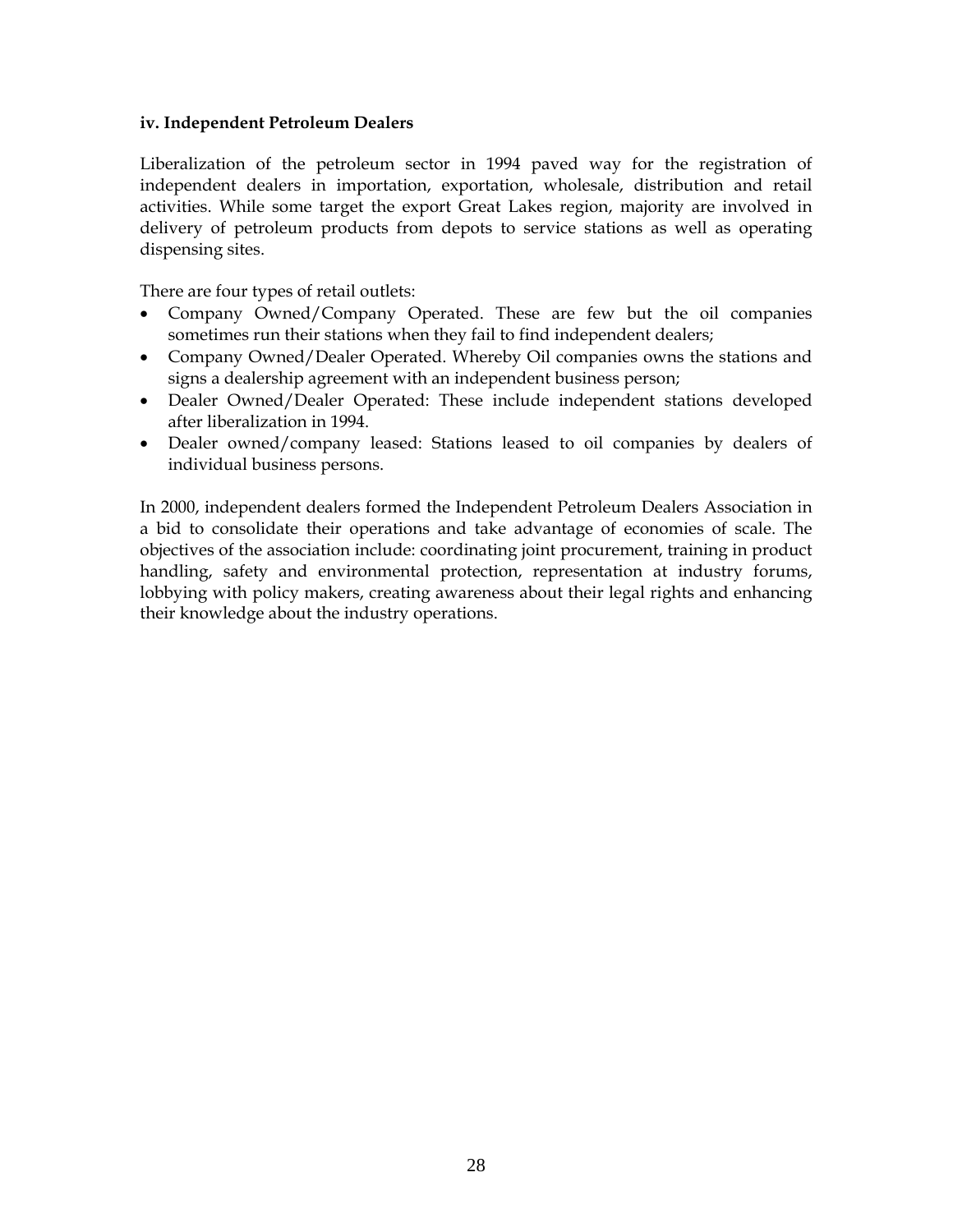### **5.0 COMPARATIVE ANALYSES, EXPERIENCES AND BEST-PRACTICES**

### **5.1 Country Approaches to Sector Regulation and Competition**

Competition authorities and sector regulators co-exist under various conditions and different countries have chosen different approaches to ensure coordination and policy coherence between sector regulators and competition authority. Most countries have generally recognized the need to foster close cooperation and policy coherence between competition authorities and sector regulators for effective implementation of their mandates. According to UNCTAD (2006), these approaches can be generally classified into five types:-

- I. Combine technical and economic regulation in a sector regulator and leave competition enforcement exclusively in the hands of the competition authority;
- II. Combine technical and economic regulation in a sector regulator and give it some or all competition law enforcement functions;
- III. Combine technical and economic regulation in a sector regulator and give it competition law enforcement functions which are to be performed in coordination with the competition authority;
- IV. Organize technical regulation as a stand-alone function for the sector regulator and include economic regulation within the competition authority; and
- V. Rely solely on competition law enforced by the competition authority.

A summary of country approaches to sector regulation and competition is presented in the table 5 below.

| <b>COUNTRY</b> | <b>TYPE</b>  | <b>COMMENTS</b>                                                        |
|----------------|--------------|------------------------------------------------------------------------|
| Brazil         | L            | The competition law is fully applicable to regulated sectors and the   |
|                |              | competition authorities are in charge of its enforcement in            |
|                |              | cooperation with sector regulators.                                    |
| France         | II, III      | Sector regulator mandates in some sectors extend beyond enhancing      |
|                |              | competition and lead to an overlap with no formal separation of        |
|                |              | jurisdiction. Decisions on mergers and acquisitions are made by the    |
|                |              | Minister of Economic Affairs and competition law generally defers to   |
|                |              | other laws and regulations if they are inconsistent.                   |
| Kenya          | $_{\rm II}$  | The competition authority has neither jurisdiction over regulated      |
|                |              | sectors nor advocacy power. However, sector regulators increasingly    |
|                |              | coordinate with competition authority, although they are not obliged   |
|                |              | to do so.                                                              |
| Mauritius      | $\mathbf{H}$ | Some sector regulators have competition competencies.                  |
| South Korea    | I, III, IV   | Combines I, III and IV although moving towards III following recent    |
|                |              | reforms.                                                               |
| South Africa   | Ш            | Sector regulators have concurrent jurisdiction. However, the           |
|                |              | competition act neither explicitly claims precedence over it. The      |
|                |              | competition authority is required to negotiate agreements with sector  |
|                |              | regulators to coordinate the exercise of jurisdiction over competition |
|                |              | matters in regulated sectors. The competition authority has            |

**Table 5: Country Approaches to Sector Regulations and Competition**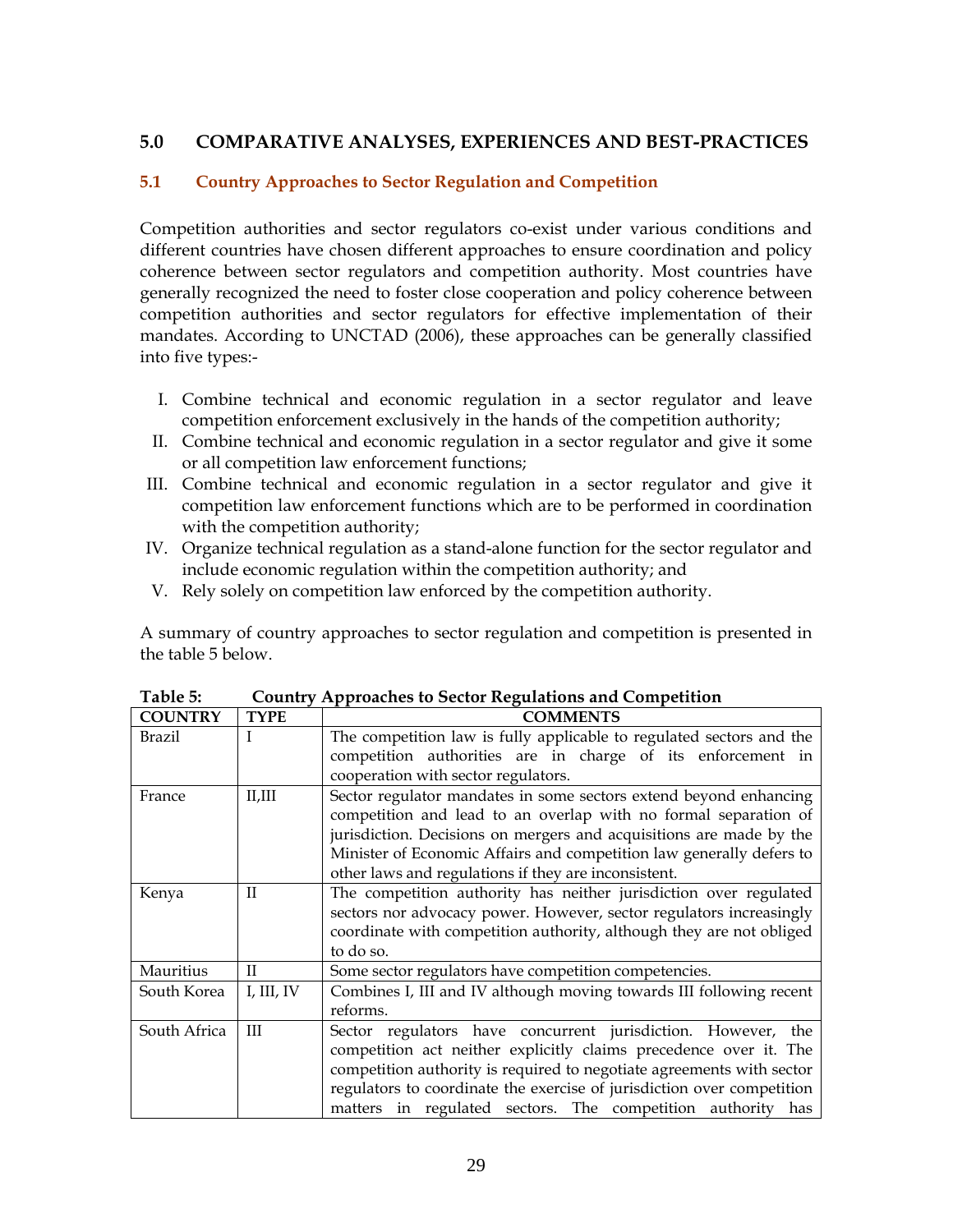|            |              | agreements with regulators in the broadcasting and electricity sectors,<br>and under those agreements, the authority is the lead investigator in<br>concurrent jurisdiction matters. The authority also has an advocacy<br>function.                                                                                                                                                                                                                                            |
|------------|--------------|---------------------------------------------------------------------------------------------------------------------------------------------------------------------------------------------------------------------------------------------------------------------------------------------------------------------------------------------------------------------------------------------------------------------------------------------------------------------------------|
| UK         | Ш            | Sector regulators have concurrent jurisdiction. The concurrency<br>regulations 2000 spell out the procedure by which it is decided which<br>authority is better placed to deal with a case and settlement of cases<br>in court in case of a dispute.                                                                                                                                                                                                                            |
| Tanzania   | I            | Article 96 of the Fair Competition Act, 2003 excludes conduct that is<br>provided for in sector legislation.                                                                                                                                                                                                                                                                                                                                                                    |
| <b>USA</b> | I, II        | The division of labour for competition matters within an industry<br>differs by sector; in limited instances, conduct is exempt from<br>antitrust laws Sector regulators were created with objectives beyond<br>protecting competition, although industry regulators and competition<br>agencies are increasingly working together to protect and promote<br>competition. Antitrust agencies also play a strong competition<br>advocacy role with respect to sector regulation. |
| Zambia     | $\mathbf{I}$ | Sector regulators have concurrent jurisdiction. Te competition<br>authority also exercises an advocacy role while there is no formal<br>system of resolving disputes.                                                                                                                                                                                                                                                                                                           |
| Zimbabwe   | LII.         | The competition act gives primacy to the competition authority on<br>competition issues in regulated sectors. Section 3 of the Act requires<br>all sector regulators to apply for clearance from the competition<br>authority for all mergers in regulated sectors.                                                                                                                                                                                                             |

Source: UNCTAD, 2006

Besides, competition and other regulations have also become central at the levels of regional and international economic groupings and incorporate the implications for trade between members as an additional dimension. The regional provisions tend to prioritize the goal of promoting economic efficiency and favourable terms for foreign investments. For instance, the EU competition policy is first and foremost a tool to break down national boundaries between member states and complete unification of the common market and the need to control anti-competitive conduct of public and private sectors. The system accommodates the competition policies of member states.

The North Atlantic Free Trade Area (NAFTA) provisions require that members take measures to proscribe anti-competitive business practices; they do not however establish any standards to be incorporated into domestic laws but rather, emphasize the importance of cooperation on competition enforcement. NAFTA provisions also recognize the right of governments to establish monopolies or state enterprises, but seek to ensure that they do not unduly hamper the free flow of trade by setting out disciplines on the activities of these entities based on the principle of non-discrimination. On the other hand, the COMESA competition regulations apply to all economic activity whether conducted by private or pubic entities and have primary jurisdiction over industries or sectors, which are the subject of a separate regulatory entity. Thus, most regional agreements on competition appear to be modelled on the EU approach, which accommodates the discrete competition policies of member states under which competition law represents a principal tool of economic integration.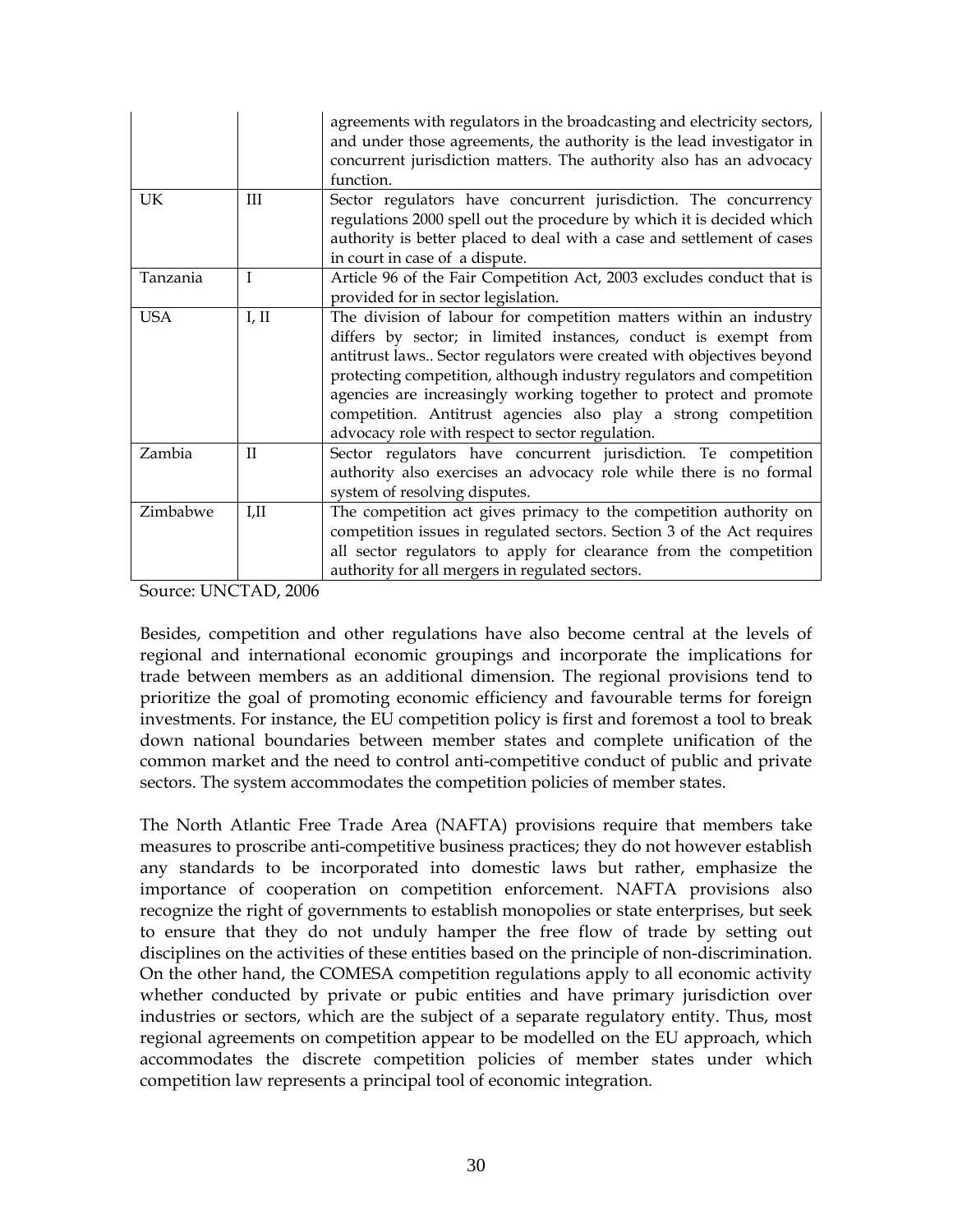#### **5.2 Experiences from Energy Sector Regulators**

#### *a. Independent System Operators (ISOs)*

Many developed countries have increasingly unbundled their electricity industries, separating generation from transmission, or at least separating generation from dispatch via the introduction of Independent System Operators (ISOs) (Stern, 2000). Such models have been implemented successfully in some middle income countries and are now developing more widely for instance in Latin America – Chile 1978-1988; Argentina - 1992; In Africa – Senegal, Uganda and Nigeria. In some cases, (particularly Central and Eastern Europe, China and Africa) transmission has been separated from generation but supply competition is restricted to monopsony purchase by a single buyer who on-sells via a bulk supply tariff to distribution companies. This model has many advantages as a transitional model in countries (a) where distribution companies are not commercialised and/or financially weak; and (b) where some consumers (typically households are/or small farmers) pay prices for electricity that are substantially below operating costs. However, the model also has disadvantages, not least regarding: (a) the payment risks imposed on the transmission company and (b) the stringent regulatory requirements necessary for efficient operation and investment. Regulatory difficulties with a single buyer model can be acute especially in imperfect markets and governance issues.

#### *b. The Asian Model*

In developing countries, the Asian IPP model was a major competitor to the unbundled model outlined above. This model covers the situation where the incumbent power company, which owned and managed transmission and dispatch, purchases power contracts from a small number of Independent Power Producers (IPPs). But the IPPs compete with the generating plant owned by the incumbent power company, which comprises the bulk of the generating capacity available in the country. This was the pattern in Indonesia, Thailand, Philippines, Malaysia and Pakistan etc. In this model, economic regulation of prices was supposedly handled in the power purchase agreements (PPAs) between the IPP and the incumbent. But this failed when the contracts became unsustainable following the onset of the Asian financial crisis in 1998. This was because there was no explicit regulation of anything other than generation prices; and secondly, there were no procedures in place for handling major shocks. *A properly designed and managed regulatory system with an independent regulatory agency would have provided for both of these problems.* Several countries in the region are now pursuing power sector reforms, which will un-bundle the generation owned by the incumbent and privatise it. They are also developing new and independent regulatory agencies to support the restructuring. In general PPAs have been singularly unsuccessful at providing an effective and sustainable contractual basis for private investment in generation, particularly outside the Americas. Up to 60% of concession contracts are renegotiated within 3 years.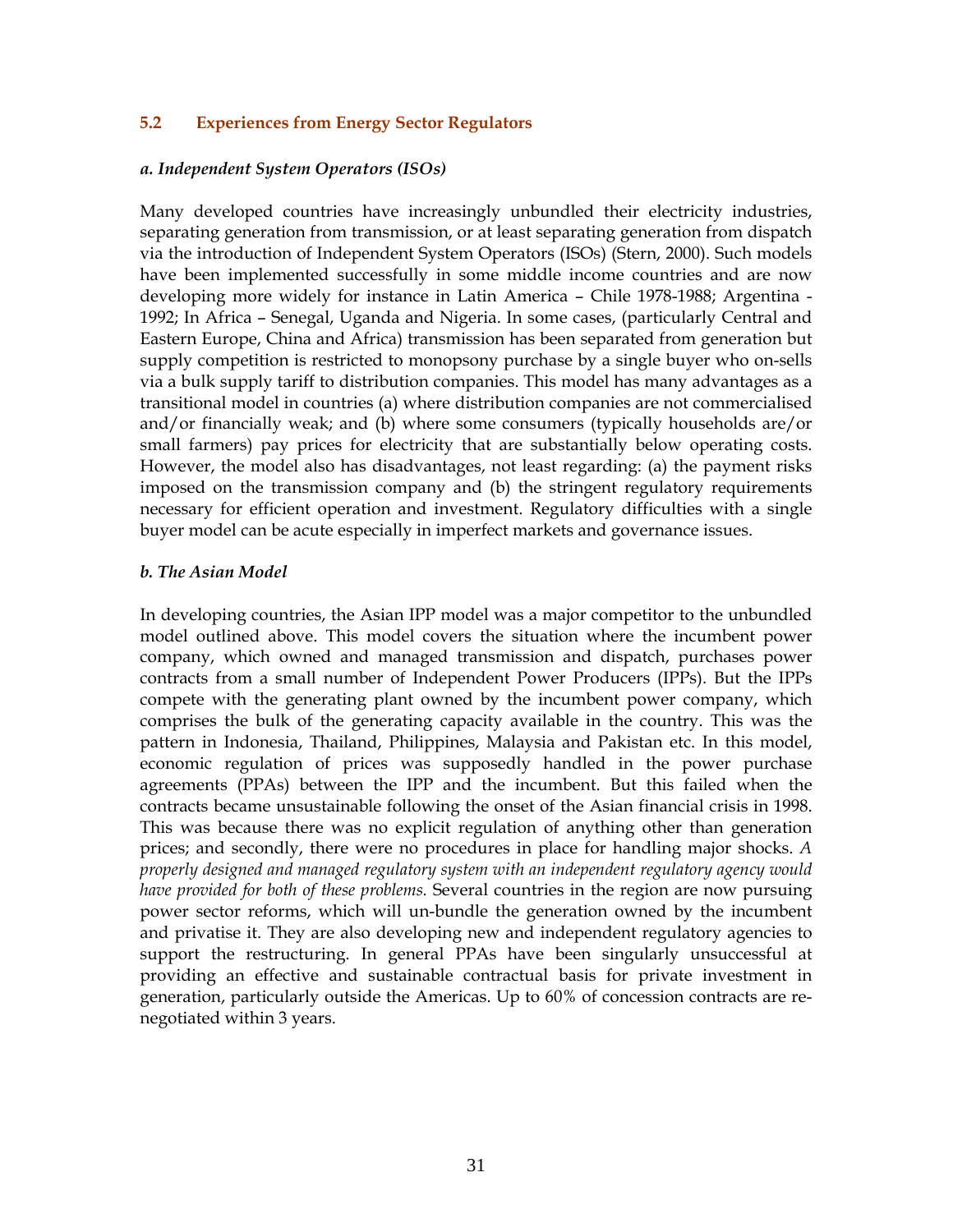#### *c. The European Electricity Reform Model*

Electricity reform in the EU is basically an application of the theory of competitive markets in the context of an industry that has a number of vertically related stages of production, some of which have natural monopolies (Pollit, 2009). The reforms were primarily driven by two electricity directives in 1996 and 2003 grounded on the theories of regulation which suggest independent incentive-based regulation, increasing the number of firms, reducing entry barriers and increased market size (Joskow, 2006). The 2003 directive specifically set a number of key objectives to be achieved by 1 July 2007 in each member states. These include the creation of an independent sector regulator, the legal unbundling of transmission and distribution businesses from competitive generation and supply, free entry into generation markets and regular monitoring of the progress of supply competition and 100% market opening to competition for all customers including households (Pollit, 2009). At the same time the EU Commission has been making use of competition law to investigate market abuse allegations against electricity and gas utilities as part of the EU Energy sector Inquiry (European Union, 2007).

A notable feature of the EU electricity reform model is that it does not include a number of elements present in a number of leading reform countries. For instance, there is no requirement for privatization of any of the country state-owned assets. There is de facto requirement to increase private involvement because competition in generation and supply must mean that privately owned entities can enter the market. Second, ownership of unbundling of transmission system operation or transmission assets has not been required by EU directives. The key body charged with overseeing electricity reform in EU countries is the designated National Regulatory Agency for Electricity (NRAE). There is a strong correlation between the strength of this regulatory agency and the progress with electricity reform in a given country (Green et al., 2006).

#### *d. The South East Europe*

The form and situation indicators for regulatory agencies in SEE are summarized in annex Table 20. From the table only Slovenia meets the criteria of the best form and situation that exists encompassing wholesale competition, legal unbundling of networks, a fully independent regulator, price or revenue cap with a 3-5 year incentive period. In addition only Bulgaria had privatised more than 50% of its state owned electricity enterprises by the end of 2006, with several countries showing no significant privatisation.

The evidence suggests that privatisation, wholesale market competition and independent regulation are key elements of a reform in a developing country. However the leading countries sometimes exhibit features not seen in the EU e.g. cost based bidding into the power pool in Chile. Where all three of these are present there is evidence of improved efficiency though prices may have to rise from un-economic levels. The presence of initially un-economic prices presents a key political problem for developing countries. While developed countries may find prices falling due to reform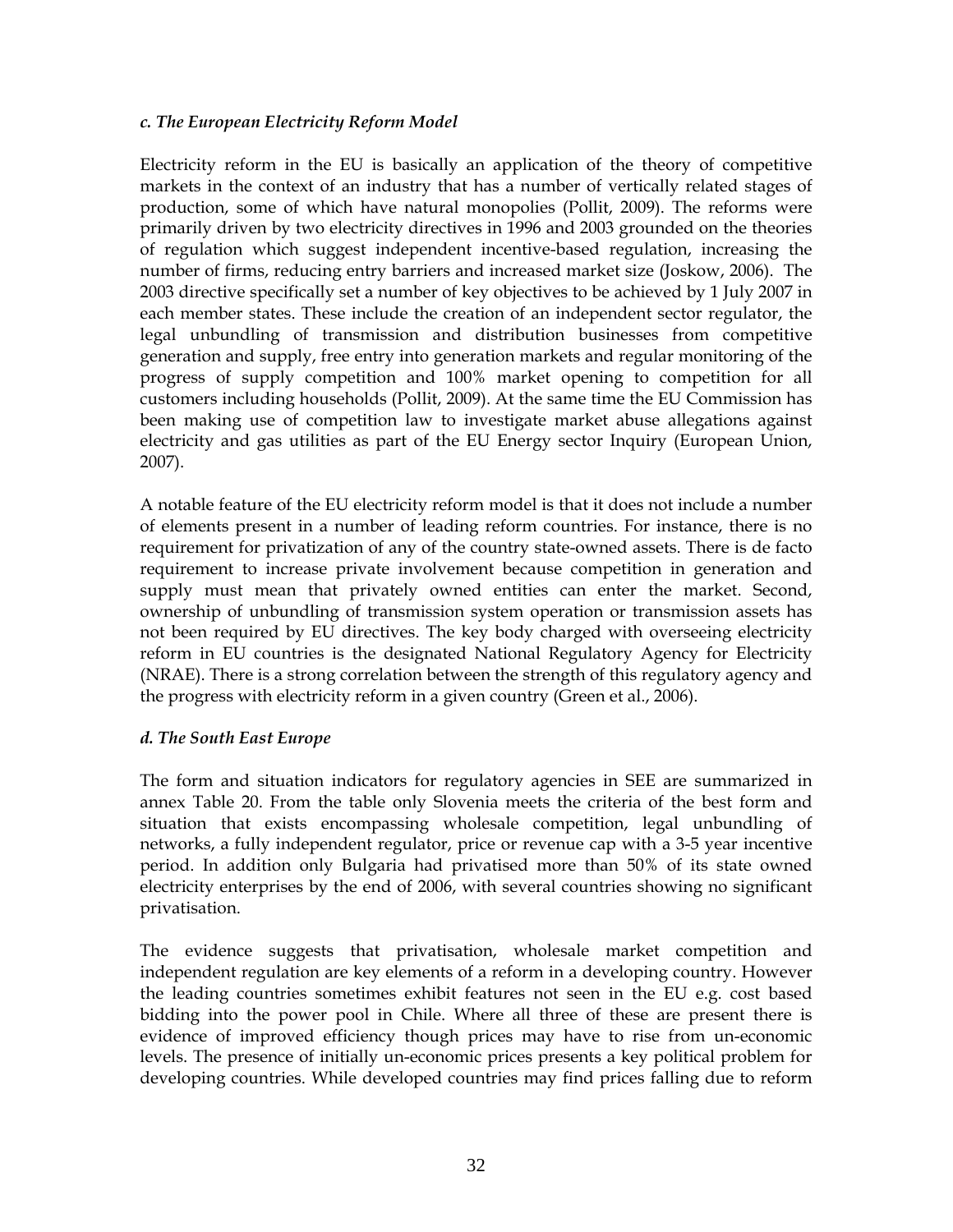or have the capacity to absorb or adjust to rising prices for low income groups via the tax and benefit system this may be more difficult for a developing country.

### **5.3 Major Lessons from Country Experiences and Best Practices**

From the review of the above country experiences the following lessons have been drawn:

- 1) Effective utility regulatory framework requires (a) effective legal backing in statutory law; (b) Good leadership and (c) adequate technical capacities both in numbers staff and diverse range of skills. It also requires a clear budgetary framework, an effective law enforcement regime and they also need to participate effectively in international foras e.g. the WTO.
- 2) Secondly, regulation by contract has been quite unpromising in the energy sector as opposed to road and telecoms infrastructure as experienced in Indonesia, Thailand and Pakistan etc as demonstrated during the Asian financial crisis. This is due to the substantial needs in terms of legal and other staff needs in negotiating, writing, monitoring and enforcing the contracts. Recruitment and retention of specialised staff is necessary. Thus, the institutional strengths of Kenya's regulatory bodies should form the basis for adoption of contract regulations if the Asian experience is anything to go by. For instance, a review of the staff deployed in many regulatory bodies world-wide showed that in Western Europe professional staff compositions were in the range of 50% (see annex table 23).
- 3) There is need for regulators to direct effort at communicating with civil society and the public in general and regularly enforcing the main strategic messages of sustainable development, rather than simply a plethora of detail. They should recognize the importance of communicating messages about sustainable consumption to consumers and the public and engaging more with the latter, particularly by working with public and private organizations (e.g. consume bodies, local government and NGOs) who are better placed to interact with consumers.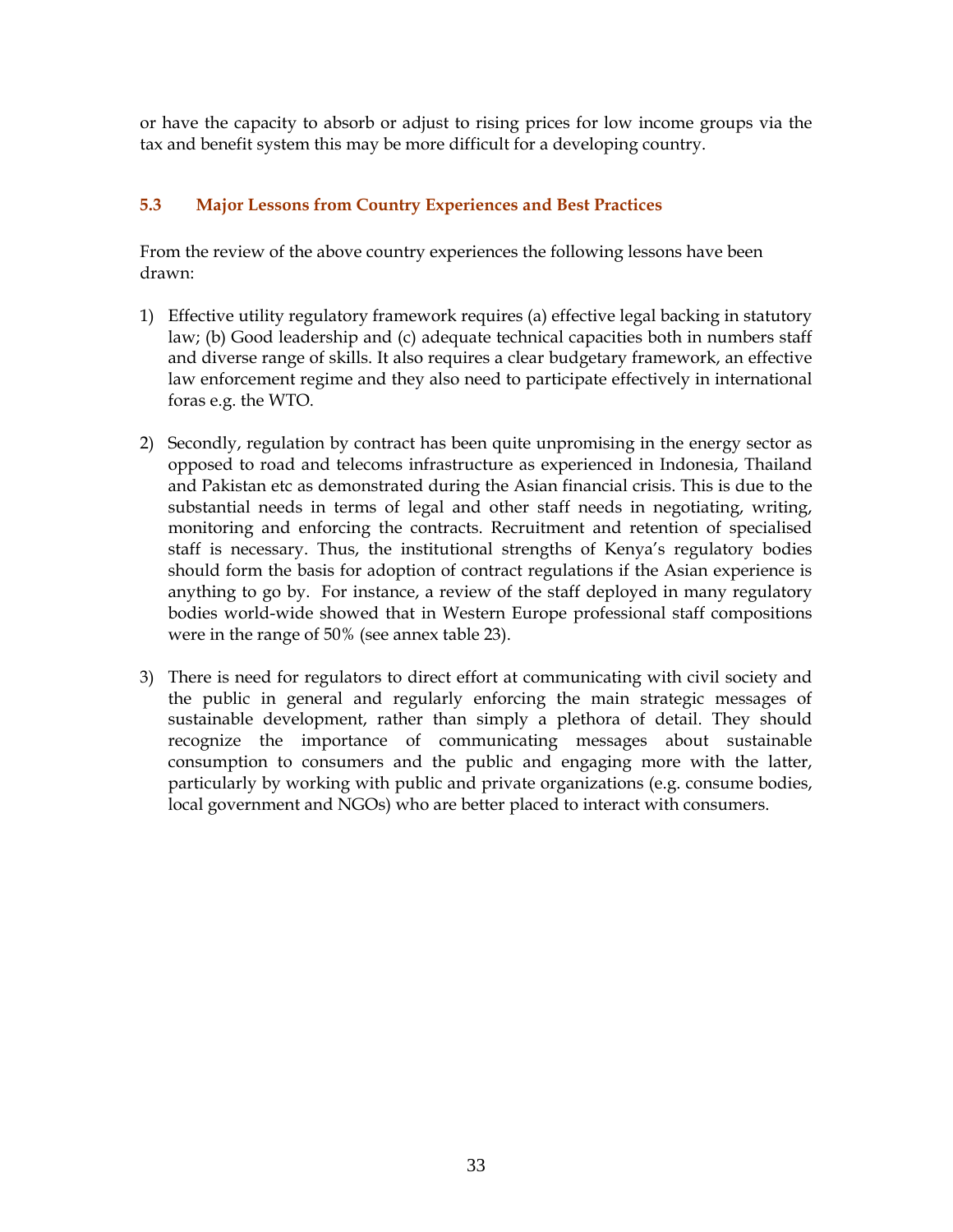#### **6.0 STUDY FINDINGS**

#### **6.1 Implementation of Competition-Related Regulations**

#### **(1). Capacity of Regulatory Institutions**

Effective regulation require substantial numbers of staff as well as diverse specialist skills e.g. economists, lawyers, accountants, financial analysts, engineers etc. These services are also needed in the regulated companies. The regulatory staffs provide the critical institutional continuity, development and responsiveness of the regulatory system. Currently, the MPC has a staff compliment of 32 employees out of which 21 are economists while 11 are support staff. On the other hand, ERC has 36 professional and non-professional staff against an establishment 56, implying a shortage of about 21 positions. Although the existing staffs are highly qualified, the expert knowledge is locked up in a few key personnel. According to the ERC Strategic Plan 2008-2013, staff shortages are apparently attributed to competition in professional staff recruitment from other existing public utilities, consultancy firms and other-related bodies who may be able to offer more attractive compensation packages and opportunities. The study established that MPC presently has no specialized energy sector experts while ERC equally has no specialized competition-related experts. The technical capacities of the two regulatory institutions compares poorly with similar institutions elsewhere. For instance, Brazil's National Agency of Electrical Energy has no less than 325 employees, the Public Utilities Board of Singapore has 101 employees while the United Kingdom's OFGEM has 252 employees.

#### **(2). Regulatory Independence and Enforcement of Competition-related Regulations**

As mentioned, the RTPMPC Act refers to four enforcement institutions namely the Office of the Minister of Finance, the Office of the Commission for Monopolies and Prices, the Restrictive Trade Practices Tribunal and the High Court of Kenya. Currently, the independence or autonomy of the MPC is not assured as it falls under the authority of the central government. The actual appointment of the Commissioner is not provided for under the Act hence assumed to be done within the general civil service conditions like the other staff. The proposed Competition Bill, 2009, seeks to establish an Authority which shall be independent and shall perform its functions and exercise its powers independently and impartially without fear or favor. Under sections 12 of the bill, the Authority shall be headed by a Director General to be appointed by the Authority from persons having knowledge and experience in competition matters. Thus, the bill falls short of stipulating specific qualifications and experience e.g. economics, law, law, industry etc as well as specific time-frames for appointment to the position of the Director General. In addition, neither the current nor proposed laws contain explicit provisions for execution and enforcement of orders by the Competition Commission/Authority. For instance, section 64 of the Competition Act 2001 of South Africa stipulates that any decision, judgment or order of the Competition Commission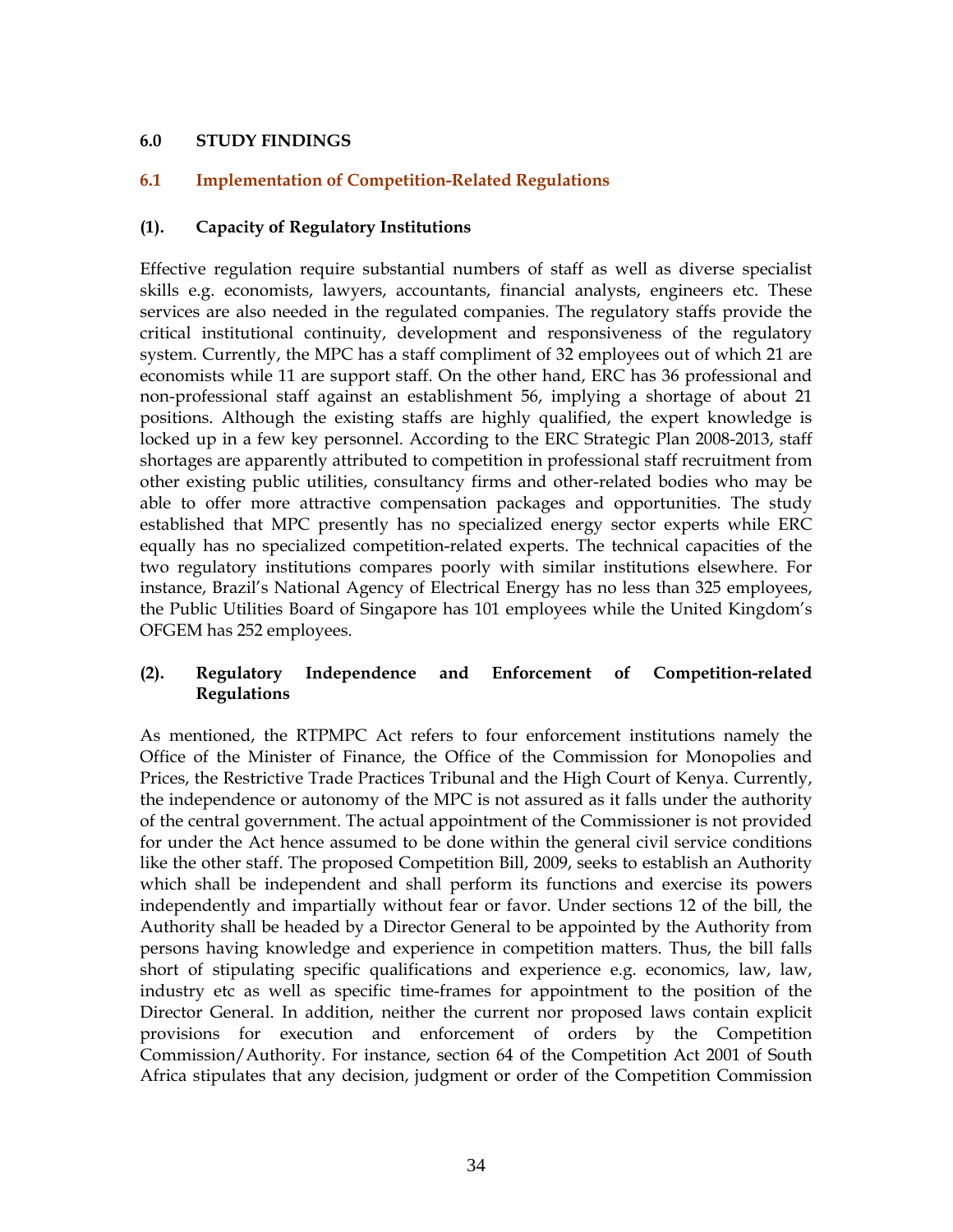or Competition Tribunal may be served, executed and enforced as if it were an order of the High Court.

Likewise, although Section 4(3) of the Energy Act 2006 stipulates that the ERC shall be independent in the performance of its functions and duties and exercise of its powers and shall not be subject to the direction or control of any person or authority. However, section 3 of the State Corporations Act makes provision for the control and regulation of state corporations and in this case under the general guidance of the Minister for Energy, thereby undermining the independence of the ERC in decision making. Thus the extent of ministerial involvement in decision making and appointment of commissioners grossly undermine the independence of the energy sector regulator. In addition, direct involvement of the Ministry in decision making, as recently reported in respect to setting of power generation and supply tariffs in a bid to influence retail prices, interferes with the independence of the regulator. This position was reflected by the views of majority of respondents as shown in the figure below.

With regard to enforcement of specific provisions of competition-related regulations, the Act provides for three categories of enforcement procedures i.e. the *Restrictive Trade Practices*, the *Control of unwarranted concentrations of economic power* and the *control of mergers and takeovers*. The study established that MPC has not been implementing part IV of the Restrictive Trade Practices and Price Control Act, which deals with pricing since 1995 following the decontrol of prices. So far, no proven cases of anti-competitive practices have been reported in these operations and there is every indication that major players in the oil industry have a tendency to influence retail prices. For instance, when international crude oil prices were rising during 2007 and 2008, oil marketing companies quickly passed on the increased costs to consumers, but took long to pass on costs reductions to consumers when international oil prices were on a downward spiral during the last quarter of 2008. According to ERC, the load port price of murban crude oil dropped from a record high of US\$ 137.35 per barrel in July 2008 to US\$ 42.10 per barrel (69.9% drop) in December 2008 while pump prices of super petrol dropped from ksh. 110.00 per litre to ksh. 78 per litre or 29.1% over the same period. ERC and the Ministry of Energy rather relied on "*Moral Suasion*" rather than overt regulatory measures to align down-ward prices to international oil prices. Likewise, no cases for unwarranted concentration of economic power have been dealt with by MPC. However, the Commission evaluated 8 cases of mergers and take-overs, within the energy sector during the period 2005-20099.

During the survey, only 9.6% of the respondents felt ERC was independent in making decisions without political interference while 73.1% felt the sector regulator was not politically independent. The remaining 17.3% respondents were either not sure or did not know whether ERC would be judged as independent as indicated in figure 3.

 $\overline{a}$ 

<sup>&</sup>lt;sup>9</sup> Cases of mergers and take-overs included: (1) Petro and Somken petroleum; (2) Shell and BP Africa; (3) Petro oil and Triton petroleum; (4) Tamiol Africa Holdings and Mobil (k) Holdings; (5) Reliance Industries Middle East and Gapco Kenya Transenergy Kenya; (6) Somken and NOCK; (7) Total and Chevron; (8) Kobil petroleum and Kenol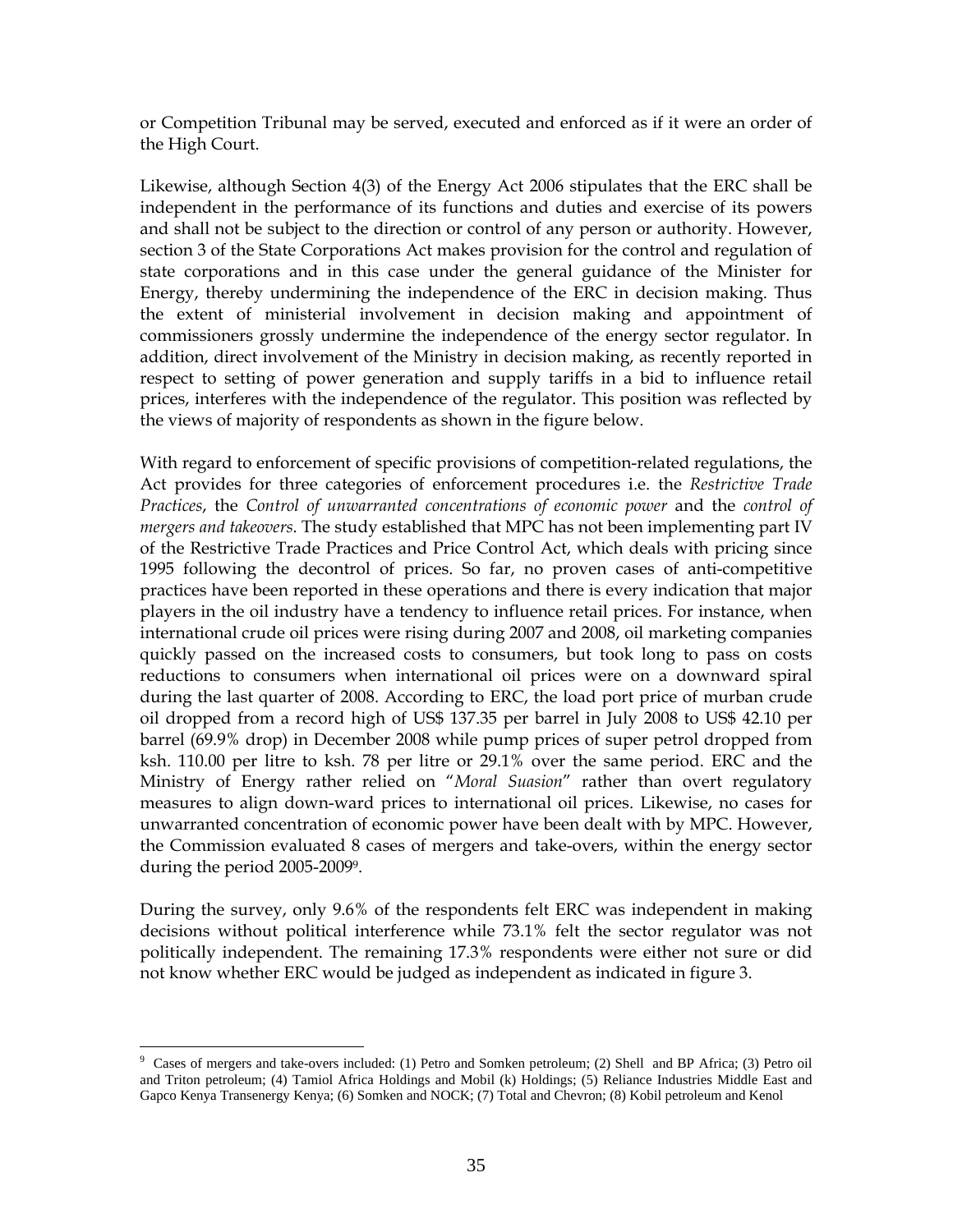#### **Figure 3: Perceptions about Regulatory Independence**



Source: Study survey, 2009

With regard to financial independence, the study established that MPC fully relies on the exchequer to finance its activities unlike other autonomous Competition Authorities in the region. It has no powers to raise alternative funds e.g. through borrowing or charging fees for the services it renders. Section 78 of the Competition Bill 2009 however expands the financial sources of the proposed Authority. On the contrary, the study established a very strong degree of fiscal independence of ERC to the extent that there currently are no financial transfers to the Commission from government. Thus, about 99% of incomes are collected from electricity (52.7%) and petroleum (46.3%) levies while the remaining are generated from interests and penalties in line with recommended best practices.

Although ERC has a balanced 5-year budget, there is an apparent over-reliance on levy funds, which may be volatile given they are based on prices charge and volumes of electricity and petroleum sold. Consideration should be given to broadening the income base through hybrid mechanisms and/or pegged on costs of service delivery to various industries. In addition, although ERC does not rely on the exchequer, the resource envelop determined by collected levies may constrain the expansion programmes in terms of additional staff and facilities given the increasing roles and mandate it is expected to implement.

### **(3) Performance10 and Market structure**

### **1. The Electricity Sub-Sector**

#### **a. Power Generation Systems**

According to KPLC Annual Report 2009, the national power system had an installed capacity of 1,310 MW with a maximum output of 1,267 MW under normal operating conditions as at end of June 2008. KenGen accounts for about 76.6% of effective production capacity, while EPPs and IPPs account for about 11.5% and 11.3%,

 $\overline{a}$  $10$  The performance indicator used here is aimed at capturing the generation capacity and customers served and do not reflect effectiveness of regulation or efficiency of regulators and services providers.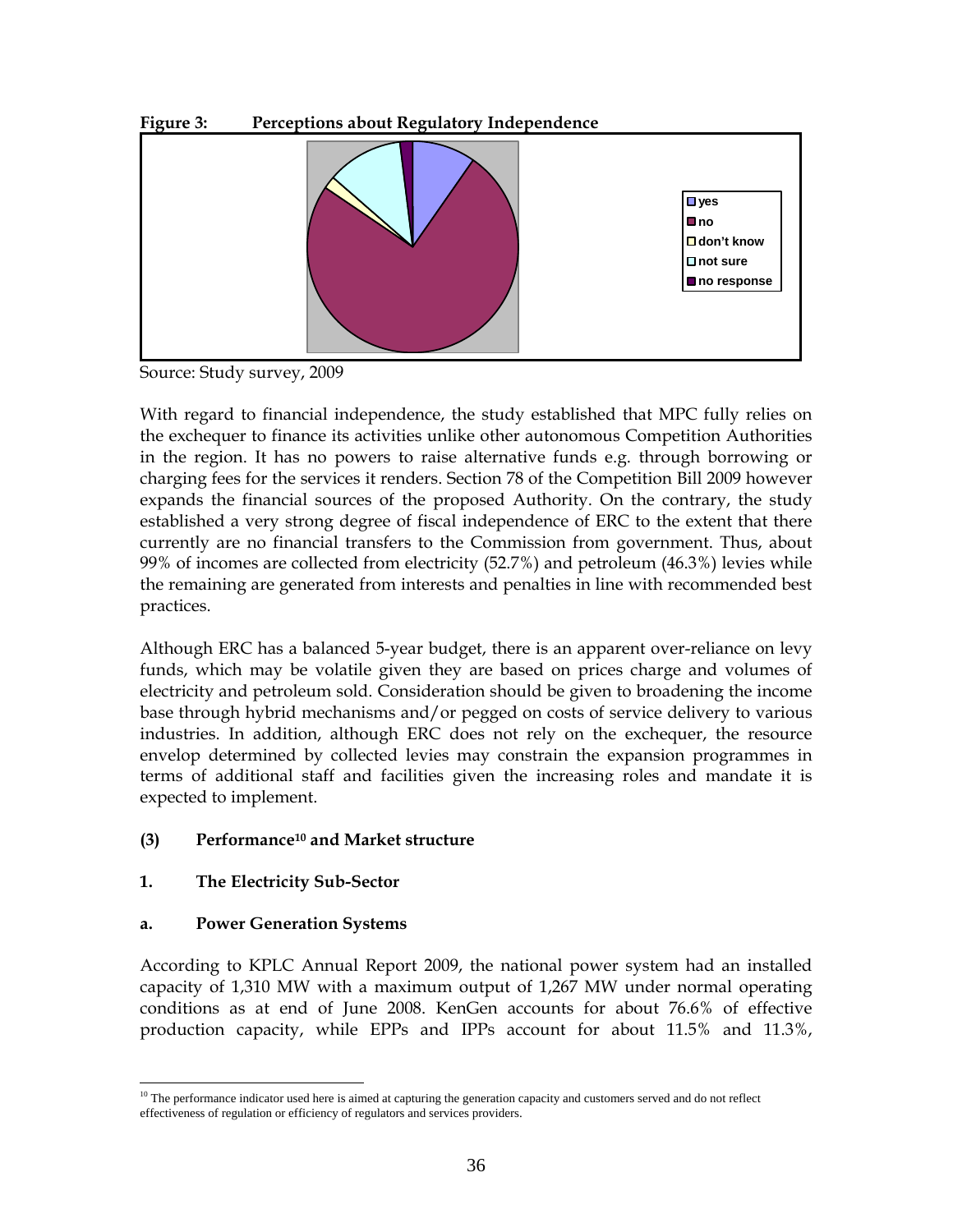respectively as indicated in annex table 20. Total system peak demand during the period was 1,044 MW implying a near zero reserve margin without the EPPs.

| Table 6:<br><b>Electric Power Generation in Kenya during 2007/08</b>           |          |        |                  |                 |   |        |              |
|--------------------------------------------------------------------------------|----------|--------|------------------|-----------------|---|--------|--------------|
| Producer                                                                       | Capacity | Hydro  |                  | <b>Thermal</b>  | & | Wind   |              |
|                                                                                | (Ggwh)   | (Ggwh) |                  | Geothermal      |   | (Ggwh) |              |
|                                                                                |          |        |                  | (Ggwh)          |   |        |              |
| 1. KenGen                                                                      | 4,818    |        | 3,488 (72.4%)    | 1,330(27.6%)    |   |        | $0.2(0.0\%)$ |
| IberAfrica Power<br>2.                                                         | 306      |        | (0%)             | 306 (100%)      |   |        | (0%)         |
| Ltd                                                                            |          |        |                  |                 |   |        |              |
| 3. OrPower4 Inc                                                                | 98       |        | $(0\%)$          | 98 (100%)       |   |        | (0%)         |
| 4. Tsavo Power Co.                                                             | 556      |        | $(0\%)$          | 556 (100%)      |   |        | $(0\%)$      |
| 5. Aggreko (EPP).                                                              | 556      |        | $(0\%)$          | 556 (100%)      |   |        | $(0\%)$      |
| 6. Mumias sugar                                                                | 9        |        | $(0\%)$          | $9(100\%)$      |   |        | (0%)         |
| 7. Rural Electrification                                                       | 14       |        | $(0\%)$          | 14 (100%)       |   |        | $(0\%)$      |
| 7. Others                                                                      | 26       |        | (0%)             | 26 (100%)       |   |        | $(0\%)$      |
| Total                                                                          | 6,383    |        | 3,488 $(54.6\%)$ | $2,895(45.4\%)$ |   |        | $0.2(0.0\%)$ |
| Source: KPLC, 2009; Brackets: % share of type of source of power by generators |          |        |                  |                 |   |        |              |

The hydro power accounts for about 54.6% while thermal and geothermal accounted for 45.4% of power during the same period as indicated in the table 6 above. It is also noticeable from the table that, IPPs and EPPs direct their investments towards thermal and geothermal power sources, unlike KenGen, which has invested in all the three sources of power i.e. hydro, thermal & geothermal and wind. The distribution of power produced by KenGen comprises 72.4% hydro, 27.5% thermal/geothermal and a minimal % of wind power. On the other hand, the IPPs and EPPs are engaged in 100% thermal power generation. By and large, there are huge potentials for exploiting wind power generation by both KenGen and the private power producers.

#### **b. Power Purchase Costs**

Power purchase can broadly be categorized into two i.e. the purchase costs based on tariffs between KPLC and generating companies as well as fuel costs. As expected, electricity purchases from KenGen constituted the bulk of the costs i.e. 94.8% of total power purchase costs. On the other hand, the IPPs constituted the bulk of the fuel costs i.e. 76.6% of total fuel costs compared to 23.4% attributed to KenGen. The total fuel costs exceeded the purchase costs during the year 2008 as indicated in table 7 below. The highest fuel cost during the year was incurred by Aggreko, which accounted for 36.5% of total fuel costs despite accounting for a paltry 499 GWh or 7.9% of electricity purchases.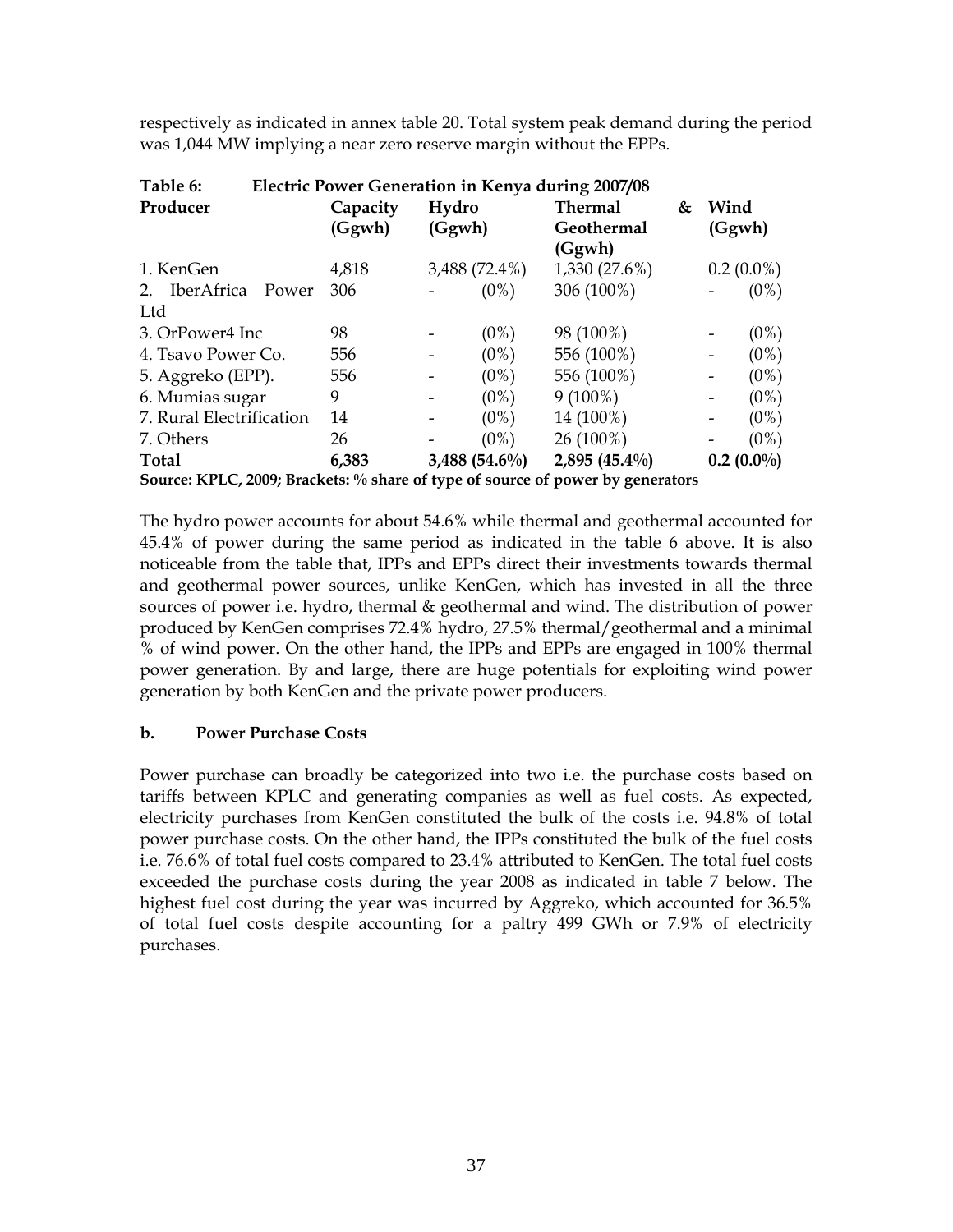| Company                                        | 2003     | 2007     | 2008     |
|------------------------------------------------|----------|----------|----------|
| a. Power Purchase Costs                        |          |          |          |
| KenGen                                         | 8,943.6  | 11,055.1 | 11,453.5 |
| Aggreko                                        |          | 834.8    | 878.9    |
| <b>Uganda Electricity Transmission Company</b> | 967.1    | 59.9     | 90.1     |
| Tsavo Power Company Ltd                        | 1,786.6  | 1,701.4  | 1,619.8  |
| Iberafrica power (E.A) Company Ltd             | 1,360.4  | 944.9    | 836.7    |
| OrPower 4 Inc                                  | 722.0    | 733.4    | 630.8    |
| Mumias Sugar Company Ltd                       |          | 7.5      | 18.2     |
| Tanzania Electric Power Supply Company Ltd     |          | 2.8      | 5.4      |
|                                                |          | 15,339.9 | 15,533.3 |
| GoK subsidy on Power purchases from KenGen     |          | 2,759.2  | 2,891.1  |
| Less recharged to REP                          |          | 478.8    | 561.1    |
| <b>Total Costs</b>                             | 14,512.8 | 12,101.9 | 12,081.1 |
| b. Fuel Costs                                  |          |          |          |
| KenGen                                         | 1,206.5  | 3,269.9  | 3,987.5  |
| Aggreko                                        |          | 5,460.5  | 6,296.5  |
| <b>Uganda Electricity Transmission Company</b> |          | 161.1    | 390.2    |
| Tsavo Power Company Ltd                        | 1,583.3  | 2,933.1  | 3,928.1  |
| Iberafrica power (E.A) Company Ltd             | 1,257.9  | 2,615.0  | 2,617.1  |
| Mumias Sugar Company Ltd                       |          | 3.5      | 6.2      |
| <b>Emergency Power Plant</b>                   | 222.4    |          |          |
|                                                |          | 14,443.1 | 17,225.7 |
| Less recharged to REP                          |          | 432.7    | 559.4    |
| <b>Total Costs</b>                             | 4,270.1  | 14,010.4 | 16,666.2 |

**Table 7: KPLC Power Purchase Costs (Ksh. millions)** 

**Source: KPLC Annual Report, 2009** 

The study further established that generation and supply of electricity is subject to *rateof-return* regulations. Generation supply prices are determined through negotiated power purchase agreements between the generation companies (KenGen, IPPs and EPPs) and the KPLC which are subject to approval by ERC<sup>11</sup>. The latter also approves the schedule of tariffs for electricity supply by KPLC to its customers. Recently, the Ministry of Energy introduced a feed-in-tariffs system as means of promoting generation of electricity from renewable energy sources. It allows producers to sell to distributors on a priority basis at a 15 year pre-determined fixed tariff. Thus, there is virtually no competitive pricing in the electricity sub-sector essentially rendering existing competition laws and regulations irrelevant or unenforceable.

# **c. Financial Performance**

The regulated firms have generally had positive financial performance in the recent past. For instance, KPLC realized a 75% growth of net after-tax profit between 2007 and 2008

 $\overline{a}$ <sup>11</sup> KPLC and KenGen recently signed a 20-year PPA whereby KenGen shall receive Ksh. 2.40 per unit up from the previous Ksh. 2.36.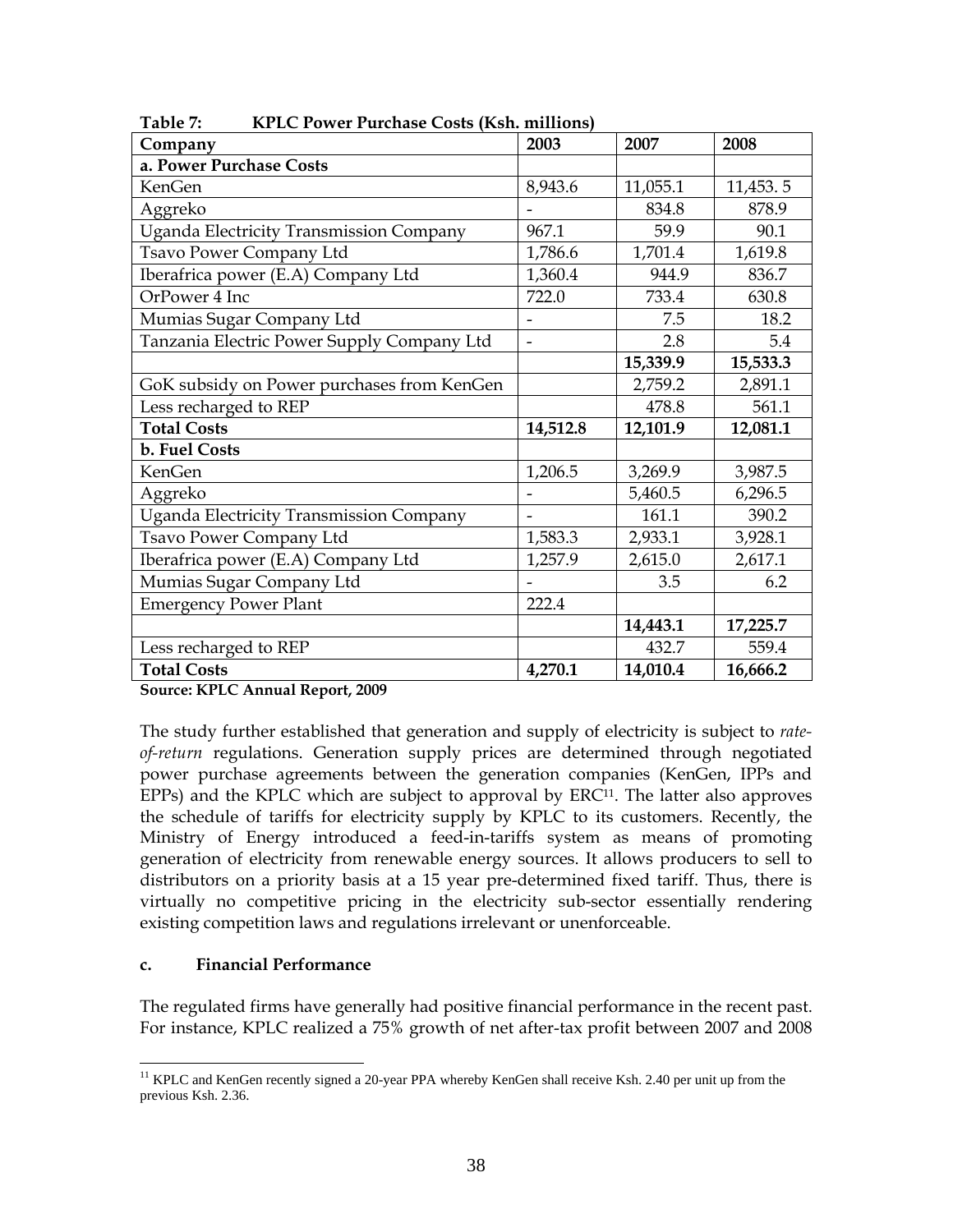with net profits rising from ksh. 1.5 million to ksh. 2.5 millions as indicated in table 8. The average yields per units sold have also been increasing over time.

| <b>ITEM/YEAR</b>                   | 2003       | 2004     | 2005      | 2006      | 2007      | 2008      |
|------------------------------------|------------|----------|-----------|-----------|-----------|-----------|
| Units sold (millions)              | 3,654      | 3,940    | 4,215     | 4,444     | 4,818     | 5,082     |
| Revenue from sale of               | 23,130.8   | 23,323.1 | 28,341.4  | 33,966.7  | 37,944.3  | 40,919.2  |
| electricity<br>(Ksh,               |            |          |           |           |           |           |
| millions)                          |            |          |           |           |           |           |
| Average yield of units             | 6.33       | 5.91     | 6.72      | 7.64      | 7.88      | 8.05      |
| sold (ksh)                         |            |          |           |           |           |           |
| profit/loss<br>after<br><b>Net</b> | (3,049,42) | 459,737  | 1,272,203 | 1,646,161 | 1,454,050 | 2,550,531 |
| $\text{tax}('000)$                 | 5)         |          |           |           |           |           |

**Table 8: KPLC Financial Indicators** 

**Source: KPLC Annual report, 2009** 

According to KPLC annual report for 2008, Nairobi region contribute the highest electricity revenues i.e. 55% of total revenues followed by Coast (18.1%), West Kenya (18.0%) and Mt Kenya (8.7%) in terms of geographical information. This is mainly attributed to greater levels of economic activities in Nairobi compared to other parts of the country. KPLC realized profits in Nairobi and Coast provinces but incurred losses in West Kenya and Mount Kenya regions over the last two years. Likewise**,** KenGen has been realizing stable growth in profits over the years with profits after tax doubling between 2007 and 2008 financial years (See table 9).

| <b>Statements (Kshs m)</b> | 2008      | 2007      | 2006      | 2005    | 2004    |
|----------------------------|-----------|-----------|-----------|---------|---------|
| <b>Sales</b>               | 16,092    | 14,552    | 14,300    | 11,012  | 8,963   |
| <b>Operating Expenses</b>  | (12, 557) | (11, 410) | (11, 565) | (8,517) | (5,878) |
| <b>Operating Profits</b>   | 3,534     | 3,142     | 2,735     | 2,495   | 3,086   |
| Other Income               | 334       | 711       | 1,041     | 385     | 288     |
| Finance Income/(Costs)     | (1, 441)  | 1,420     | (56)      | (261)   | (949)   |
| PBT & EI                   | 1,629     | 4,719     | 3,721     | 2,619   | 2,426   |
| Profit Before Tax (PBT)    | 1,629     | 4,719     | 3,721     | 2,619   | 2,426   |
| Taxation                   | 3,181     | (2,274)   | 48        | (866)   | (805)   |
| <b>Profit After Tax</b>    | 4,809     | 2,445     | 3,769     | 1,753   | 1,621   |
|                            |           |           |           |         |         |

**Table 9: KenGen Financial Indicators** 

Source: KenGen Annual Report, 2009

#### **d. Consumption Trends**

Energy consumption still remains low at about 121kw per capital with a national access rate of 15% and only about 4% in the rural areas (Vision 2030). However these is changing with increased reforms which has since raised the customer base for KPLC and rural electrification programme as indicated in the Figure 4 below by the increasing customer base from 2002/3 to 2006/7.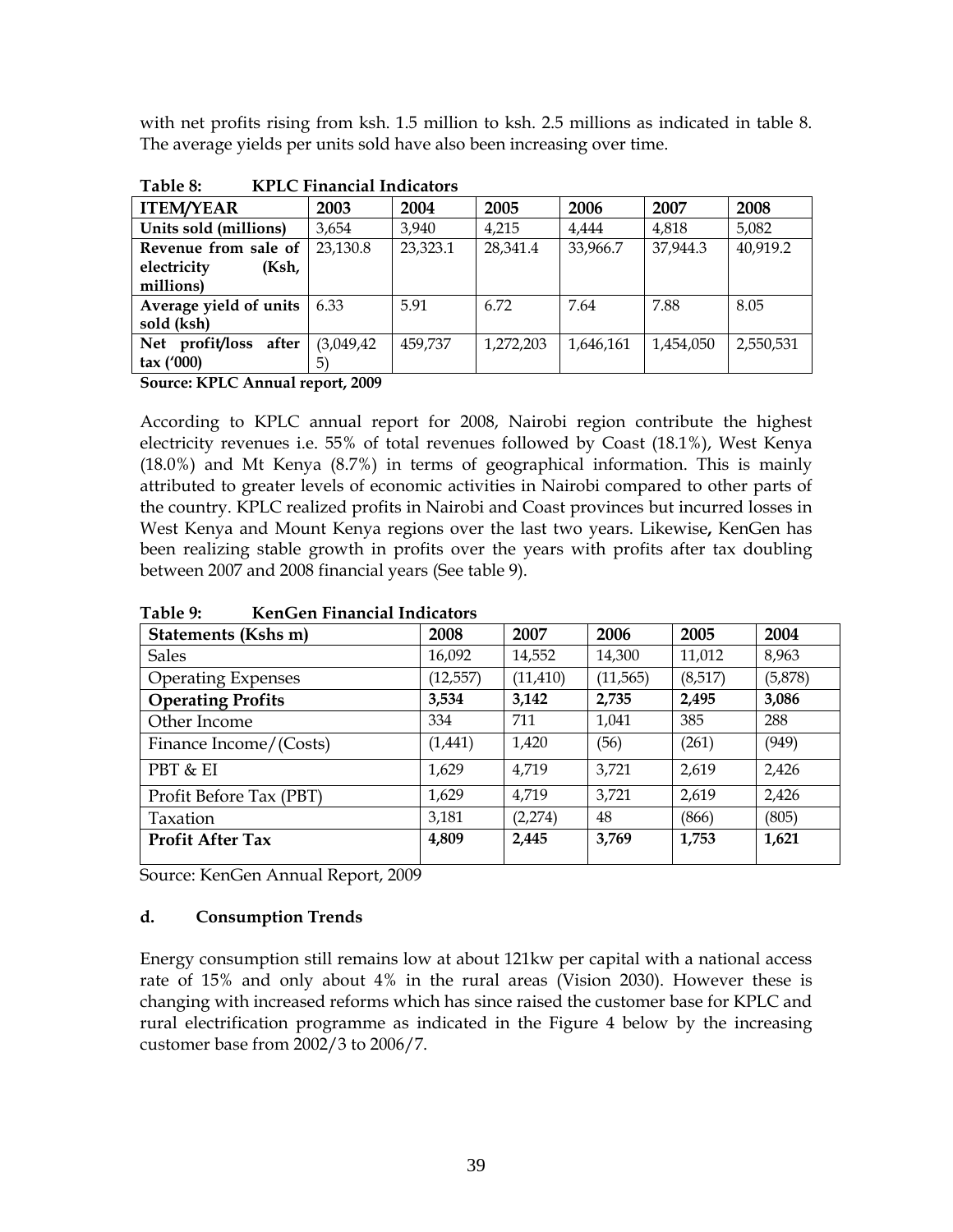**Figure 4: Electricity Customers** 



Source: Study Survey

So far, large commercial and industrial users constitute the biggest customer category for electricity sales. In 2008, they consumed 2,108 Gwh or 41.8% of total sales. This is followed by domestic users 1,255 Gwh (24.9%), while the least category of consumption was street lighting 13 GWh (0.3%). During the same period, off-peak consumption realized the biggest growth of electricity sales i.e. 48% compared to 2.6% for the large commercial and industrial sales.

The large commercial and industrial users generate the highest amounts of revenues from electricity i.e. 36.5% followed by domestic users (26.8%) and medium commercial/industrial users (19.7%) as shown in table 10. Latest statistics indicate that the biggest growth rate in revenues arose from street lighting (50%), off-peak usage (48%) and domestic users (13%), while large commercial & industrial usage experienced the least growth rate in revenue sales. Thus, considerations should be given to increase incentives towards generation of cheaper electricity to meet the increasing demand for street lighting.

A further analysis shows an increasing trend in unit costs on average in all categories of consumers. For instance, there was a 37.3% increase in unit cost between 2003/04 and 2007/08 i.e. from ksh. 5.92 per Kwh to Ksh 8.13 per Kwh. Another important observation is that off-peak consumption of electricity attracts the least unit costs over the years. During 2007/08, the unit cost stood at was i.e. at ksh 5.97 per Kwh compared to street lighting which was ksh. 15.23 per Kwh. On average, domestic, small commercial and industrial use costs ksh. 9.46 per Kwh compared to large commercial and industrial use which costs ksh. 7.03 per Kwh.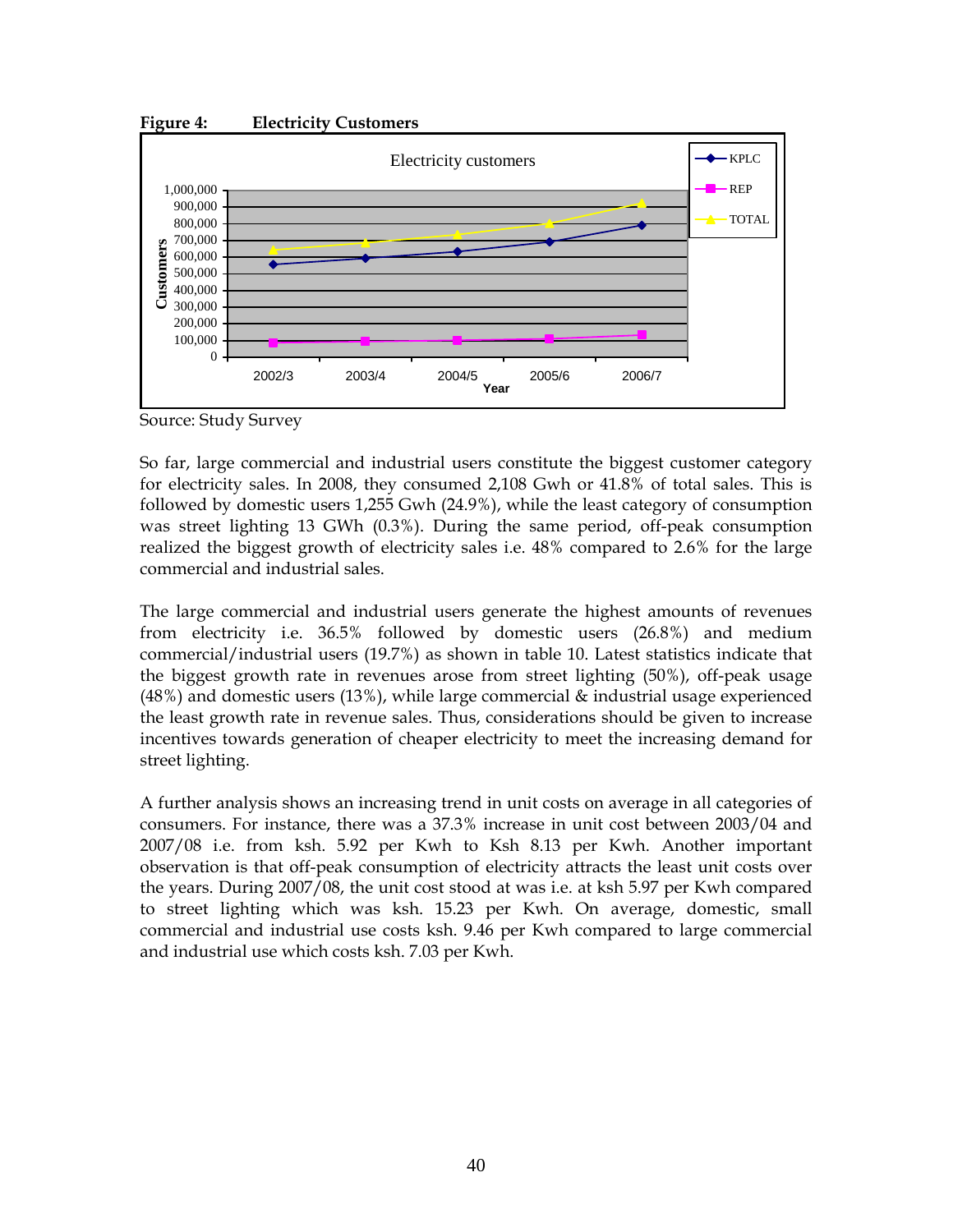| Tariff         | <b>Customer Category</b> | 2003/04 | 2004/05 | 2005/06 | 2006/07 | 2007/08 |
|----------------|--------------------------|---------|---------|---------|---------|---------|
|                | small<br>Domestic,       |         |         |         |         |         |
|                | commercial<br>&<br>small |         |         |         |         |         |
| $A^*$          | industrial               | 6.44    | 7.03    | 8.22    | 9.32    | 9.46    |
|                |                          |         |         |         |         |         |
|                | Domestic                 | 5.81    | 6.78    | 7.87    | 8.73    | 8.75    |
| A <sub>0</sub> |                          |         |         |         |         |         |
|                | Small commercial & small | 7.61    | 7.48    | 8.91    | 10.50   | 10.98   |
| A1             | industrial               |         |         |         |         |         |
|                |                          |         |         |         |         |         |
|                | Commercial & Industrial  | 6.51    |         |         |         |         |
| B              | (M)                      |         | 7.35    | 8.14    | 7.72    | 8.09    |
|                | Commercial & Industrial  | 5.24    |         |         |         |         |
| C              | (L)                      |         | 6.13    | 7.08    | 6.93    | 7.03    |
| D              | Off-peak                 | 4.95    | 8.91    | 5.93    | 5.96    | 5.97    |
| E              | <b>Street Lighting</b>   | 7.29    | 10.37   | 10.55   | 12.0    | 15.23   |
|                | <b>TOTAL</b>             | 5.92    | 6.74    | 7.70    | 7.93    | 8.13    |

**Table 10: Unit Costs12 of electricity per customers' category (Kshs/GWh)** 

Source: Calculated from Annual Report, 2009

Finally, the Kenya Power & Lighting Company has until recently been responsible for transmission, distribution and retail of electricity in Kenya. The national grid is operated as an integral network, linked by a 220 kV and 132 kV transmission network. There is a limited length of 66 kV transmission lines. The national grid impacts on the future growth of the energy sector because any new generation capacity must take into consideration the existing network and its capacity to handle new loads. However, plans are underway to transform power transmission into an open access system and allow large electricity customers to purchase power from generators.

| Table 11:           | <b>Problems in Power sub-sector</b>       |                  |  |  |  |
|---------------------|-------------------------------------------|------------------|--|--|--|
|                     | Problem                                   | $\%$ of response |  |  |  |
|                     |                                           |                  |  |  |  |
| Generation          | Licensing procedure cumbersome            | 37.3             |  |  |  |
|                     | Monopoly by KenGen/dominance behaviour    | 44.6             |  |  |  |
|                     | Price paid for generation is too low      | 3.6              |  |  |  |
|                     | Dependency on hydro power                 | 9.1              |  |  |  |
|                     | High price charges. High production costs | 2.7              |  |  |  |
|                     | Dependency on diesel                      | 0.9              |  |  |  |
| <b>Transmission</b> | Monopoly                                  | 35.5             |  |  |  |
|                     | Inefficiencies/ not well networked        | 45.2             |  |  |  |
|                     | <b>Transmission losses</b>                | 12.9             |  |  |  |
| <b>Distribution</b> | High costs                                | 36               |  |  |  |
|                     | Monopoly - no competition                 | 32               |  |  |  |
|                     | Corruption                                | 12               |  |  |  |
|                     | Inefficiencies                            | 10               |  |  |  |

Source: Study Survey

 $\overline{a}$ 

 $12$  Unit cost is equal to the ratio of total revenues to total sales (GWh)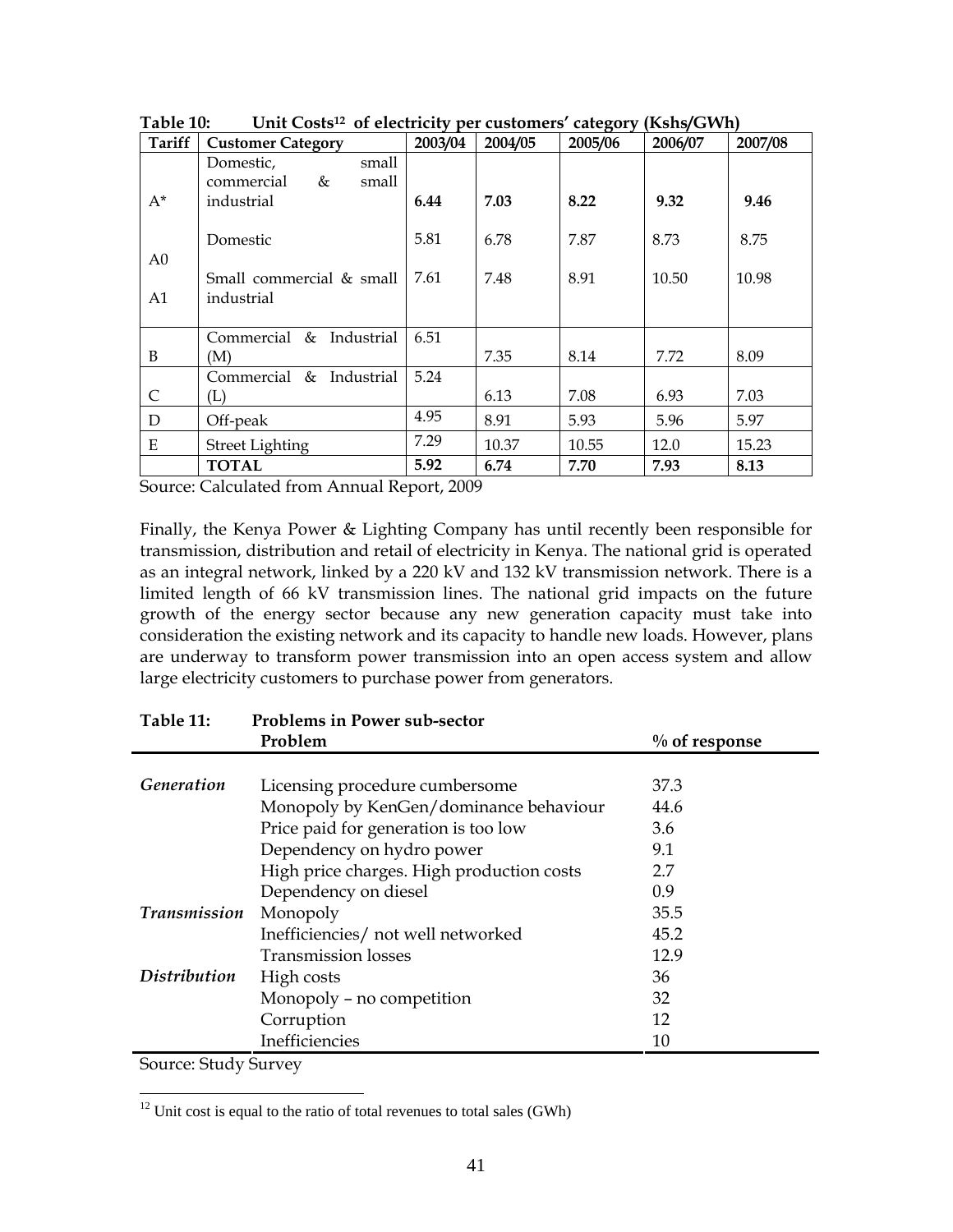From the study survey, lack of competition within the transmission and distribution segments was cited by 35.5% and 32% of the respondents as contributing to challenges in service delivery and high tariffs.

### **2. Petroleum Sub-Sector**

The petroleum market in Kenya is largely oligopolistic despite the incorporation of numerous small independent oil companies. Prior to liberalization, multinational firms accounted for over 90% of all petroleum products imported into the country and virtually all retail businesses. By the year 2005, activities by independent petroleum dealers were still limited to the extent that four of the major petroleum market players (Total, Shell BP, Caltex, Mobil & Kenol/Kobil) controlled about 85.3% of the market (GoK, 2006). During 2008, the market Concentration Ratio was 76.7% controlled by Kenol (8%), Shell (20.9%), Total (19.5%) and Chevron (11.1%). In addition, the Herfindahl-Hirschman Index was estimated at 1649.16, affirming the oligopolistic tendency of the industry as indicated in table 12.

| Petroleum Industry Market shares, 2008 |                     | Petroleum Industry Market shares, Jan - |                            |  |
|----------------------------------------|---------------------|-----------------------------------------|----------------------------|--|
|                                        |                     | <b>March</b> , 2009                     |                            |  |
| Company                                | Market share $(\%)$ | Company                                 | Market share $\frac{0}{0}$ |  |
| Kenol                                  | 24.76               | Kenol                                   | 24.8                       |  |
| Shell                                  | 20.88               | <b>Shell</b>                            | 19.0                       |  |
| Total                                  | 19.50               | Total                                   | 17.9                       |  |
| Chevron                                | 11.08               | Chevron                                 | 11.2                       |  |
| Libya Oil                              | 8.37                | Libya Oil                               | 8.5                        |  |
| <b>NOCK</b>                            | 3.37                | Gapco                                   | 4.6                        |  |
| Bakri                                  | 2.09                | <b>NOCK</b>                             | 3.8                        |  |
| <b>GAPCO</b>                           | 1.86                | Bakri                                   | 2.4                        |  |
| Engen                                  | 1.60                | Oil Com                                 | 1.8                        |  |
| Hass                                   | 1.47                | Hashi Energy                            | 1.7                        |  |
| Galana                                 | 1.30                | Engen                                   | 1.2                        |  |
| Oil Com                                | 0.85                | Rivapet                                 | 0.9                        |  |
| Petro                                  | 0.41                | Fossil                                  | 0.8                        |  |
| Dalbit                                 | 0.33                | <b>MGS</b>                              | $0.7\,$                    |  |
| Triton                                 | 0.30                | Ptro                                    | 0.4                        |  |
| Mul Oil                                | 0.29                | Al-Leyl                                 | 0.2                        |  |
| <b>MGS</b>                             | 0.29                | Mul Oil                                 | 0.2                        |  |
| <b>INT Oil</b>                         | 0.24                | <b>Total</b>                            | 100.0                      |  |
| Fossil                                 | 0.21                | $HHI = 1545.25$                         |                            |  |
|                                        |                     | <b>Concentration Ratio = 72.9</b>       |                            |  |
| Gulf                                   | 0.16                |                                         |                            |  |
| Hashi Empex                            | 0.15                |                                         |                            |  |
| Riva Oil                               | 0.14                |                                         |                            |  |
| Addax                                  | 0.14                |                                         |                            |  |
| Global                                 | 0.09                |                                         |                            |  |

**Table 12: Market Share of Petroleum Industry in Kenya**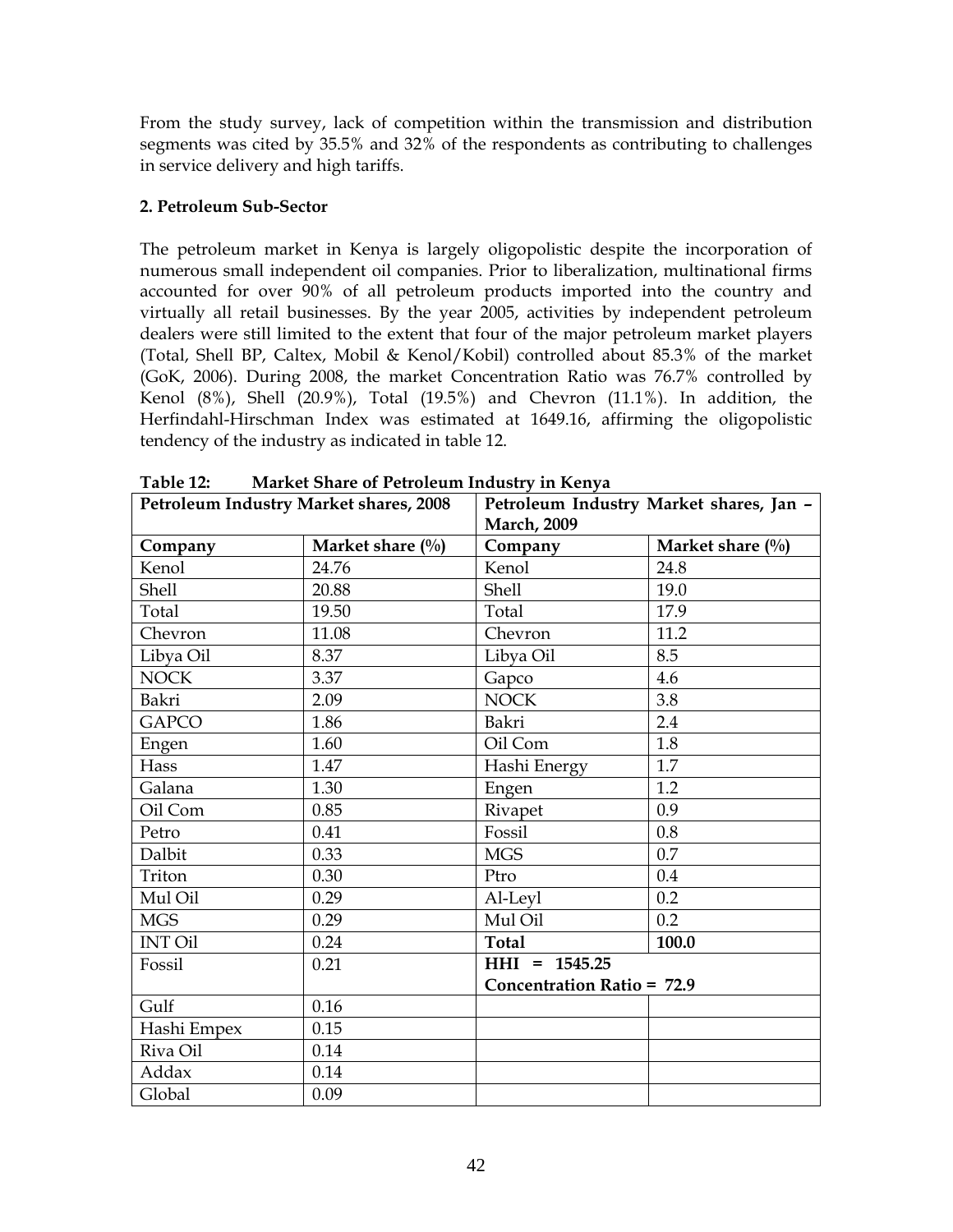| Rivapet                           | 0.05  |  |
|-----------------------------------|-------|--|
| Pent Oil                          | 0.04  |  |
| Metro                             | 0.02  |  |
| Al-Leyl                           | 0.01  |  |
| Total                             | 100.0 |  |
| $HHI = 1649.16$                   |       |  |
| <b>Concentration Ratio = 76.7</b> |       |  |

Source: PIEA, 2009 and authors' calculations

Table 13 below shows the distribution of retail outlets by region. Independent/new entrants constituted about 48.6%, while major companies comprised 51.4% of oil retail outlets nationally. The former were mainly found in Rift valley, Nyanza and western regions, while the latter dominated Nairobi, central and coast regions.

| Ξ.<br>Region       |                | <b>New Entrants</b> |                | Majors        | <b>Total</b>   |               |
|--------------------|----------------|---------------------|----------------|---------------|----------------|---------------|
|                    | N <sub>0</sub> | $\frac{0}{0}$       | N <sub>0</sub> | $\frac{0}{0}$ | N <sub>0</sub> | $\frac{0}{0}$ |
| Central            | 59             | 41.5                | 83             | 58.5          | 142            | 100           |
| Nairobi            | 123            | 39.9                | 185            | 60.1          | 308            | 100           |
| Coast              | 63             | 49.2                | 65             | 50.8          | 128            | 100           |
| <b>Rift Valley</b> | 170            | 56.9                | 129            | 43.1          | 299            | 100           |
| Eastern/N.         | 53             | 43.4                | 69             | 56.6          | 122            | 100           |
| Eastern            |                |                     |                |               |                |               |
| Western            | 30             | 57.7                | 22             | 42.3          | 52             | 100           |
| Nyanza             | 62             | 60.8                | 40             | 39.2          | 102            | 100           |
| <b>Total</b>       | 560            | 48.6                | 593            | 51.4          | 1153           | 100           |

**Table 13: Regional distribution of petroleum retail outlets, 2008** 

Source:

Table 14 shows the number of retail outlets of 4 major oil companies in Kenya. The market dominance by a few firms is thought to be responsible for the widely reported observation of stickiness of the retail petroleum prices to adjust downwards when international oil prices are falling (ERC, 2009).13 The stickiness in prices has been recently experienced after the downward spiral of international oil prices in the last quarter of 2008.

**Table 14: Retail outlets by major oil firms, 2009** 

| Company        | No of service stations |
|----------------|------------------------|
| 1. Total       | 94                     |
| 2. Shell       | 131                    |
| 3. Caltex      | 89                     |
| 4. Kenol/kobil | 145                    |
| 5. Agip        | 90                     |

Source: Company websites, April, 2009

 $\overline{a}$ 13 Total Kenya was granted approval to buy Chevron's Kenya unit (Caltex) in May, 2009.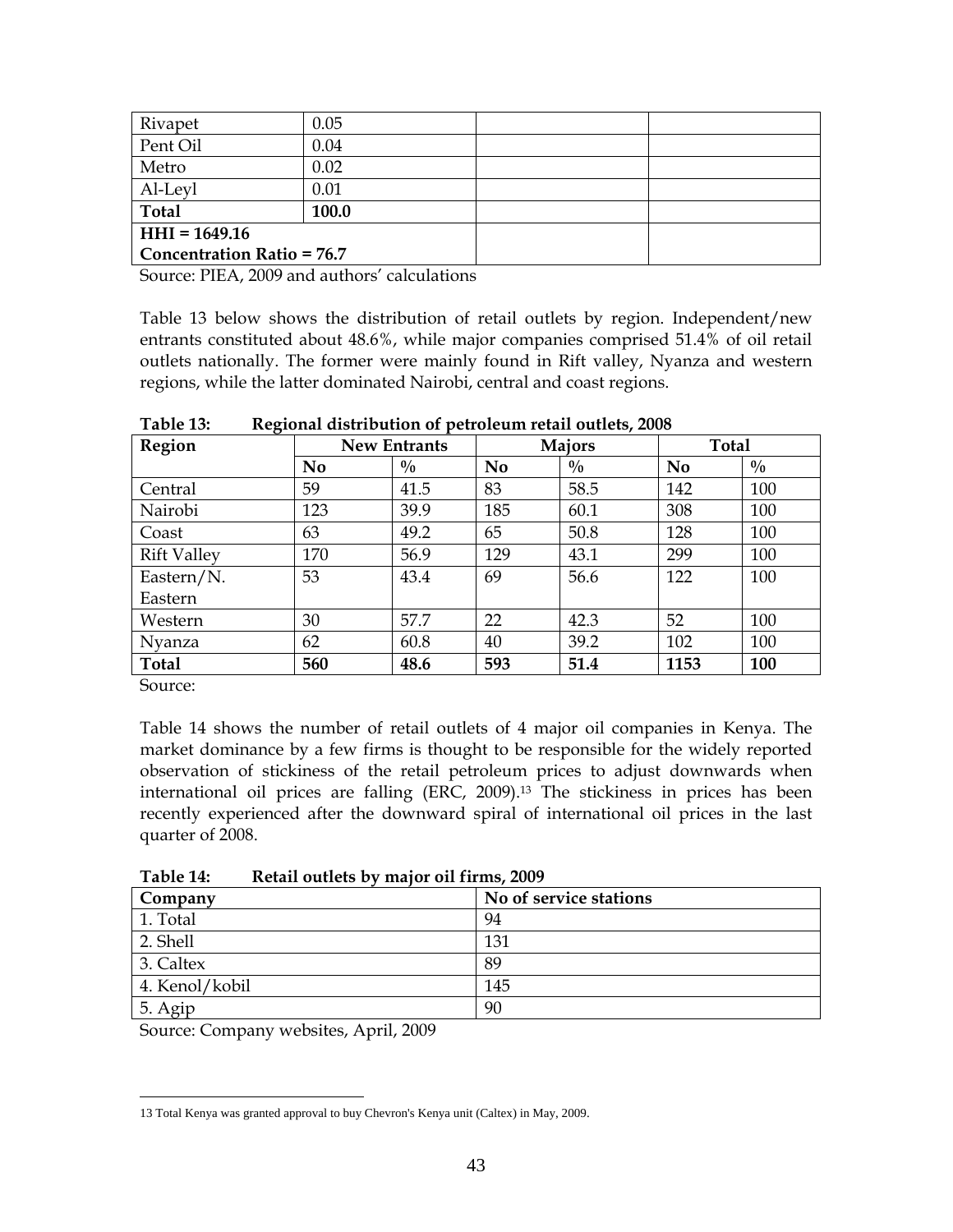Prices in the petroleum sub-sector may therefore not be market determined. The perception of a majority of the key informants was that the most common challenge facing the petroleum sub-sector was the existence of cartels or cartel like behaviour which accounted for 52% of the responses. The related challenge of lack of competition (and lack of proper regulation) accounted for 30% of the responses. These views are summarized in table 15 below.

| Challenge                             | <b>Reponses (Percent)</b> |
|---------------------------------------|---------------------------|
| Cartels                               | 52                        |
| No competition/lack of proper         | 31                        |
| regulation                            |                           |
| Lack of alternative sources of energy |                           |
| Unfair allocation of import tenders   |                           |
| <b>Entry barriers</b>                 | h                         |
| Others                                |                           |

**Table 15: Competition related challenges in the petroleum sector** 

Source: survey results.

The other survey finding was that the petroleum markets may be prone to high entry barriers mainly attributed to high capital investments. Apparently, this indirectly favours multinational companies against potential local investors.

### **(4) Quality, Service delivery and Dispute settlements**

Quality issues in the petroleum industry are closely related to infrastructure facilities, technological literacy and information technology and vary with amongst regulated and un-regulated firms. For instance, the poor quality services at the importation, refinery and storage are blamed on infrastructure limitations and old technologies which affect distribution and supplies. Further, despite ad hoc quality surveillance or inspection exercises concerns about the quality of petroleum products (including adulterations) were identified as a major problem of the petroleum sector by the key informants. The key informants also indicated that they faced problems in sourcing for products. The main constraints faced by key informants in sourcing and consumption of petroleum were identified as frequent shortages/inadequate supply (34%), and high prices or fluctuations in prices (30%). Poor quality of products (including adulterations) was mentioned in 20% of the responses.

According to the 2006/7 ERC annual report, the number of complaints from customers has been on the decline as indicated in the number of customer complaints (technical) per 100 customers. The complaints declined from 37.2 in 2001/02 to 26.1 in 2006/7. The most common complaints were black-outs, outages, accidents, low supply etc. The supply minutes lost per customer has also been on the decline from 2003/4 an indication of improving quality of service in the electricity sub-sector.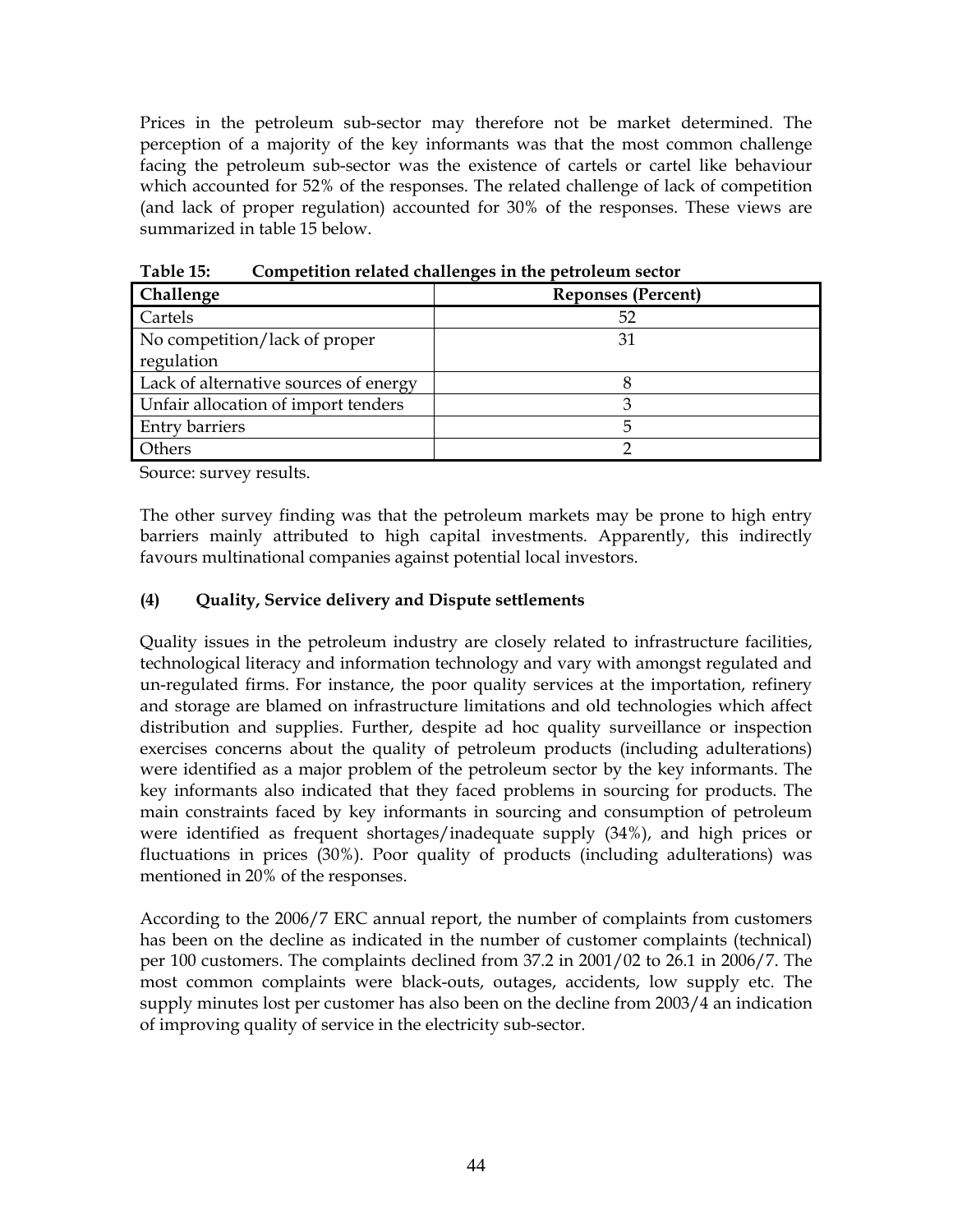| Indicator                          | 2001/2 | 2002/3 |     | $2003/4$   2004/5   2005/6 |       | 2006/7 |
|------------------------------------|--------|--------|-----|----------------------------|-------|--------|
| Number of customer complaints 37.2 |        | 38.1   | 35  | 33.6                       | 30    | 26.1   |
| (technical) per 100 customers      |        |        |     |                            |       |        |
| Supply minutes lost per customer   | 83     | 90     | 108 | 90                         | $*57$ | $*49$  |

#### **Table 16: Customer Complaints**

Source: Study survey

In terms of dispute settlements, the report indicated that 45 consumer complaints received in 2006/7, about 51% were resolved, 38% were awaiting utility response and 11% were awaiting the complainant's responses.

From the survey, 88.5% of the respondents indicated not to be receiving quality services while only 7.7% of the respondents indicated consumers were receiving quality service. Out of those who were dissatisfied, 44.2% were of the opinion that the regulator had no capacity of ensuring customer satisfaction. Besides, it was difficult to establish the real causes of poor services delivery given the multiple numbers of players in the sub-sector and transmission and distribution.

### **(5) Co-ordination and Information Exchange**

The Energy Act of 2006 imposes an obligation on ERC to coordinate with other statutory authorities in the following areas:-

- setting enforcing and reviewing Environment Health and Safety standards,
- granting licences for sustainable charcoal development,
- competition regulation and
- coordination is also required between the ERC and the rural electrification authority.

According to the ERC Strategic Plan 2008-2012, there is need to provide more clarity as far as coordination of these activities with other implementing agencies are concerned. Both ERC and MPC have responsibilities for the regulation of competition in the electricity and petroleum industries. The ERC proposes maintenance of the capabilities to regulate competition matters in house in line with the UK model where the sector regulators hold concurrent powers for competition regulation with the competition regulators.

Various views were given by respondents as concerns the nexus between competition and sector-specific regulations. Overall, 58.8% of the respondents indicated there were options to integrate competition and regulatory framework with the majority (23.5%) holding the view the laws should be updated to accommodate new developments within the energy sector. However, 43.2% of the respondents did not respond or give their opinions on this matter. The options given for integration are as indicated in the Table 17 below.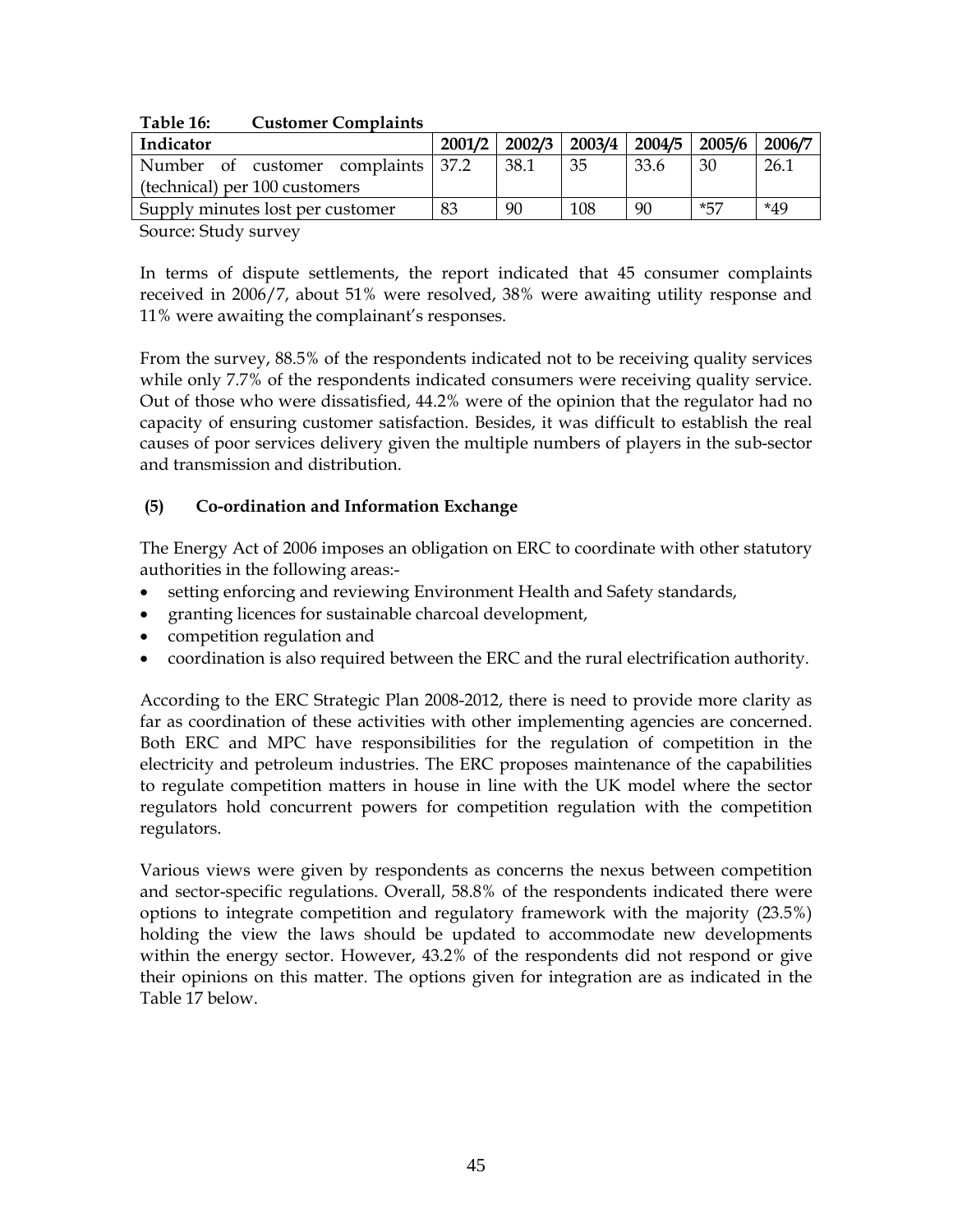| Options                                        | Percentage |
|------------------------------------------------|------------|
| Amend or enact laws to accommodate new players | 13.7       |
| Empower regulatory body to enforce competition | 15.7       |
| Clear distinction in roles of regulators       | 3.9        |
| Update laws to accommodate new developments    | 23.5       |
| No response / not applicable                   | 43.2       |

**Table 17: Competition and Regulatory Framework** 

**Source: Study Survey** 

 $\overline{a}$ 

Thus majority of responds tend to favour the existing arrangement assumes a model where both institutions have concurrent powers to regulate competition. While this is practiced elsewhere14, the study established that there is lack of clear co-ordination and consultative framework for effective enforcement of competition-related regulations. They do not conduct joint investigations neither has MPC ever taken over a case from ERC or vice versa based on their competencies and capacities.

### **(6). Transparency, Advocacy and Awareness Creation**

Awareness of competition related regulation is central to enhancing competition in any industry. The commission has in the recent past been active on involving the members of public in decisions particularly in respect to the formulation of wholesale and retail prices. This is in tandem with the requirement of section 110 (3) of the Act which requires the Commission to publish the proposed regulations for purposes of inviting proposals from the public before submitting such recommendations to the Minister. However, the survey results indicated that most of the respondents were of the opinion that ERC is not transparent enough in terms of making information, documents and procedures for decision making open to the public. Only 17.3% were of the opinion that the regulator was transparent.

A similar response was expressed for accountability with only 28.8% of the respondents indicating that the regulator is accountable and 55.8% indicating that the regulator is not accountable to the public. Besides, the study established that the clarity of some regulations particularly in terms of implementation and coordination with other bodies in the areas of competition regulation, rural electrification as well as environment and health standards are not clearly spelt out.

From the survey, 46.2% of the respondents were not aware of the rules, principles and guidelines pursued by ERC. 38.5% were aware of the rules and principles pursued by ERC while the remaining 15.3% either didn't know or were not sure of existing rules and regulations.

 $14$  For instance in the UK where sector regulators and the Office of Fair Trading (OFT) hold concurrent competition regulatory powers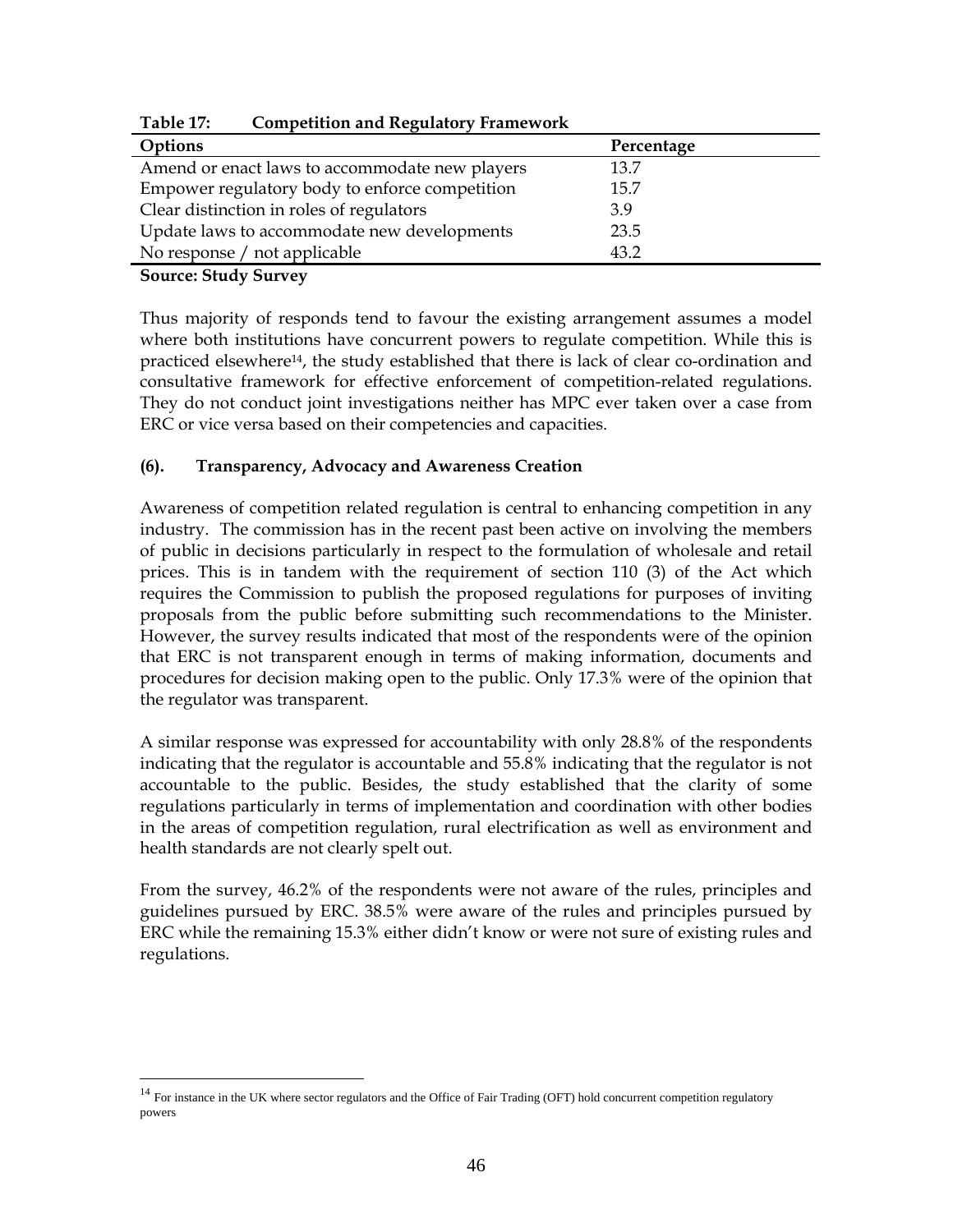

**Figure 5: Accountability, transparency and clarity of regulations** 

*Clarity of regulations* 

However the respondents had various issues regarding competition in the electricity sub sector. The respondents gave monopoly/ lack of competition as the key competition related challenge facing the electricity sub sector with a 74.1% response rate, weak regulation/ lack of policy to ensure competition with 1.7%, restriction of individual production (6.9%), inefficiencies (6.9%) and high prices due to monopolies (6.9%).

However according to 63.5% of the respondents the existing competition policy is not adequate in addressing the competition-related challenges in the energy sector; mainly because its manipulated or not observed, its outdated, has a lot of political interference and the industry generally has few players.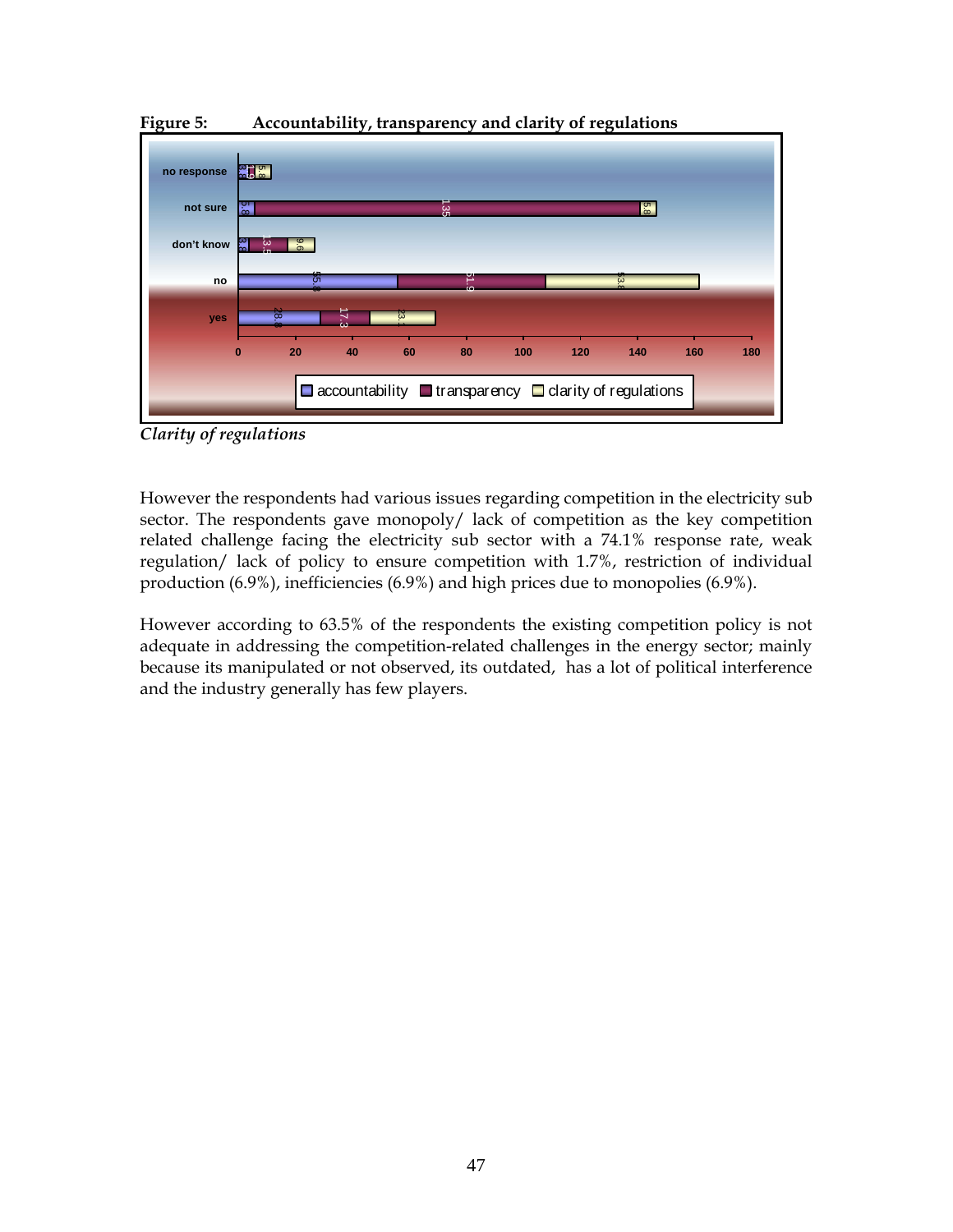### **6.2 MAIN CONSTRAINTS AND CHALLENGES**

The study identified constraints and challenges in the course of implementation of the economic and competition-related regulations in the electricity and petroleum subsectors. These are highlighted below as follows:-

### **6.2.1 Competition-Related Regulations**

### **1). Limited independence or autonomy of the Competition Authority**

The Restrictive Trade Practices, Monopolies and Price Control Act give the overall powers to administer and enforce competition law and policy to the Minister for Finance. Section 3(2) of the Act subjects the Commissioner for Monopolies and Prices to the absolute control of the Minister of Finance in all aspects of restrictive trade practices, control of concentrations of economic power and well as orders relating to mergers and takeovers. In addition, the Commission fully relies on the government's budgetary allocations to finance its operations. It does not charge fees nor receive funds from donors or obtain loans from financial institutions. Thus, like many other government departments, key programmes in the Commission are affected by under-funding including professional staff recruitments, trainings, monitoring and evaluations as well as establishment of appropriate data banks. The Competition Bill 2009 however seeks to address these anomalies once it is enacted. The Bill should be strengthened further by considering explicit provisions for execution and enforcement of orders by the Competition Commission/Authority and its placement under the Ministry of Finance as opposed to the Ministry of Trade.

### **2). Provisions for consumer protection and fair-trading**

Although price controls were not repealed by parliament, the MPC does not invoke Part IV of the competition law. In this way, the Commission's activities and ability to protect consumers against cartels, monopoly abuses and anti-competitive practices are rather weak. However, Articles 50-55 of Part VI of the proposed Competition Bill, 2009 provides for protection of consumers from unfair and misleading market conduct. This not withstanding, the Ministry of Trade also has the mandate to execute fair trade practices and consumer protection. Lack of clear guidelines regarding the coordination of these activities between the Commission/proposed Authority and Ministry of Finance on one hand and the Ministry of Trade on the other hand weakens implementation of fair trading practices.

#### **3). Exemptions of the Public Sector from the Scope of the Act**

Section 5 of the Act provides wide-ranging exemptions from the scope of the Act including utility sectors and trade practices relating to licensing. Despite the reforms, the electricity and petroleum sub-sectors continue to dominate services provision thereby rendering the competition laws redundant. However, this situation is deemed to change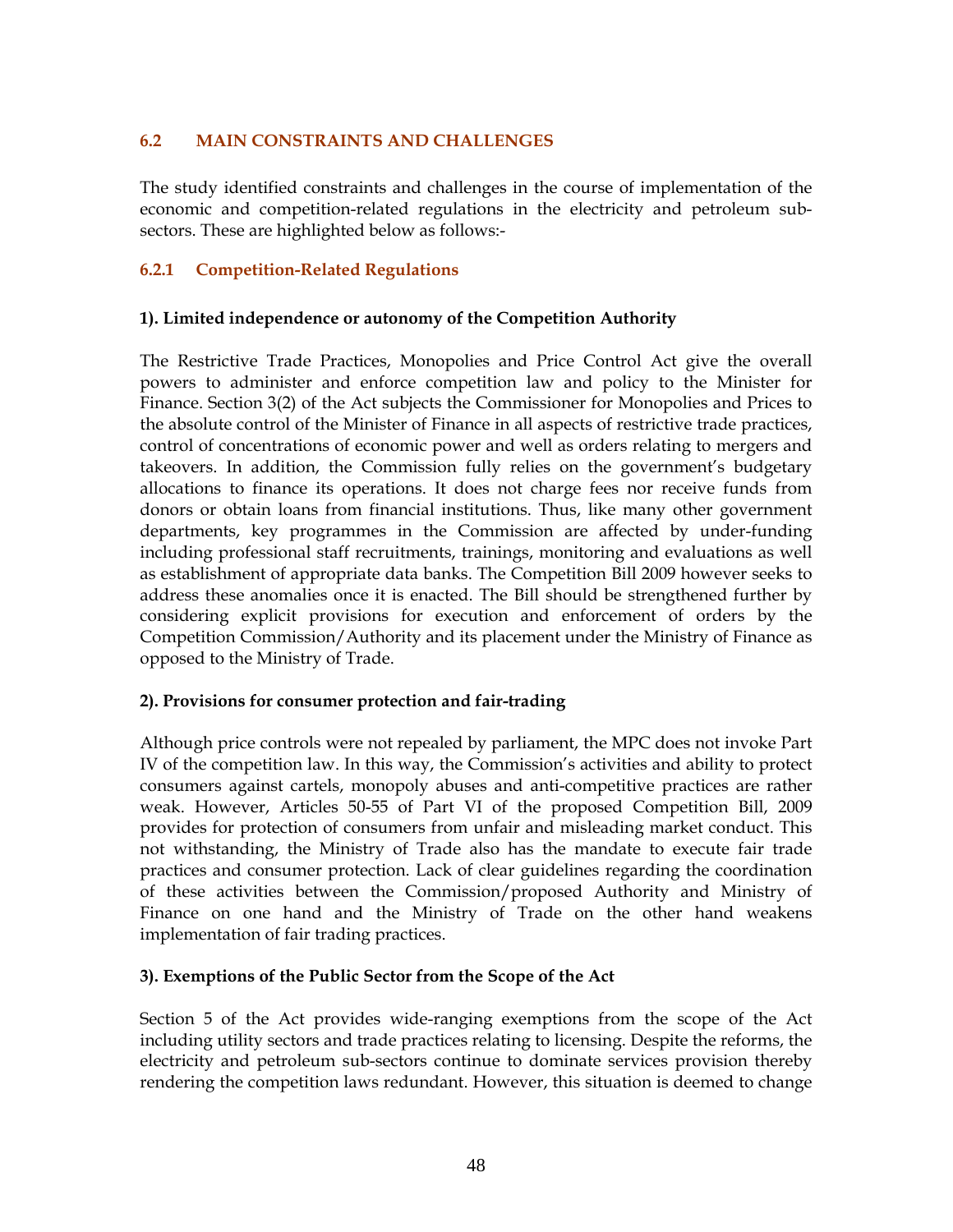if the proposal for subjecting all state corporations and local authorities to Article 515 of the proposed new Competition Bill, 2009 is passed in Parliament.

# **4). Weak Provisions for Sanctions, Fines and Penalties**

There are every indications that existing sanctions are rather soft and do not deter offenders or would-be offenders for engaging in anti-fair trade practices. For instance, the fines contained in section 21(2) and  $\overline{3}$  are in the range of U\$ 1,500 and U\$ 3,000. The policy objective is to impose penalties on infringing undertakings which reflect the seriousness of infringement and ensure that the threat of penalties will deter undertakings from engaging in anti-competitive practices.

## **6.2.2 Electricity sub-sector**

## **1). Limited enforcement powers for competition-related regulations**

Both ERC and MPC lack independence (both political and economic) to effectively enforce competition-related regulations in the electricity sub-sector. Besides, public utilities continue to play dominant roles in the generation, transmission and distribution of electric power under the existing reforms. These activities and operations are exempt from the Monopolies and Price Control Act, Cap 504. Besides, over-reliance on hydro generation and fuels grossly undermine anticipated incentives under the price-cap regulatory regime.

# **2). Uncoordinated enforcement of competition-related regulations**

Both the Energy Act 2006 and the Monopolies and Price Control Act, Cap 504 empower the ERC and MPC to implement and promote competition within the electricity. While the latter has the overall responsibility for all sectors, the ERC mandate is specific to electricity and other energy-related aspects. However, there is no clear demarcation of responsibilities or modalities for coordination of their activities. Similarly, Article 3 of the Competition Bill, 2009 does not clearly spell out binding mechanisms for relating with other regulatory bodies beyond the identification and establishment of procedures for management of areas of concurrent jurisdictions.

### **3). Inadequate technical and professional staffs**

Both MPC and ERC do not have adequate technical staff to effectively enforce economic and competition related regulations in the power sector. The MPC relies on and trains Ministry of Finance staff and cannot on its own independently conduct recruitment drives. On the other hand, although ERC is independent, the staffing capacities are limited by its budgetary provisions and balancing between recurrent and development activities. There are challenges particularly relating capacities for setting and monitoring standards for factories, buildings and electrical appliances, collecting, collating and maintaining energy data, recruitment of energy auditors which are largely constrained.

 $\overline{a}$ <sup>15</sup> Article 5 of the Competition Bill, 2009 states that the Act shall apply to the Government, state corporations and local authorities in so far as they engage in trade.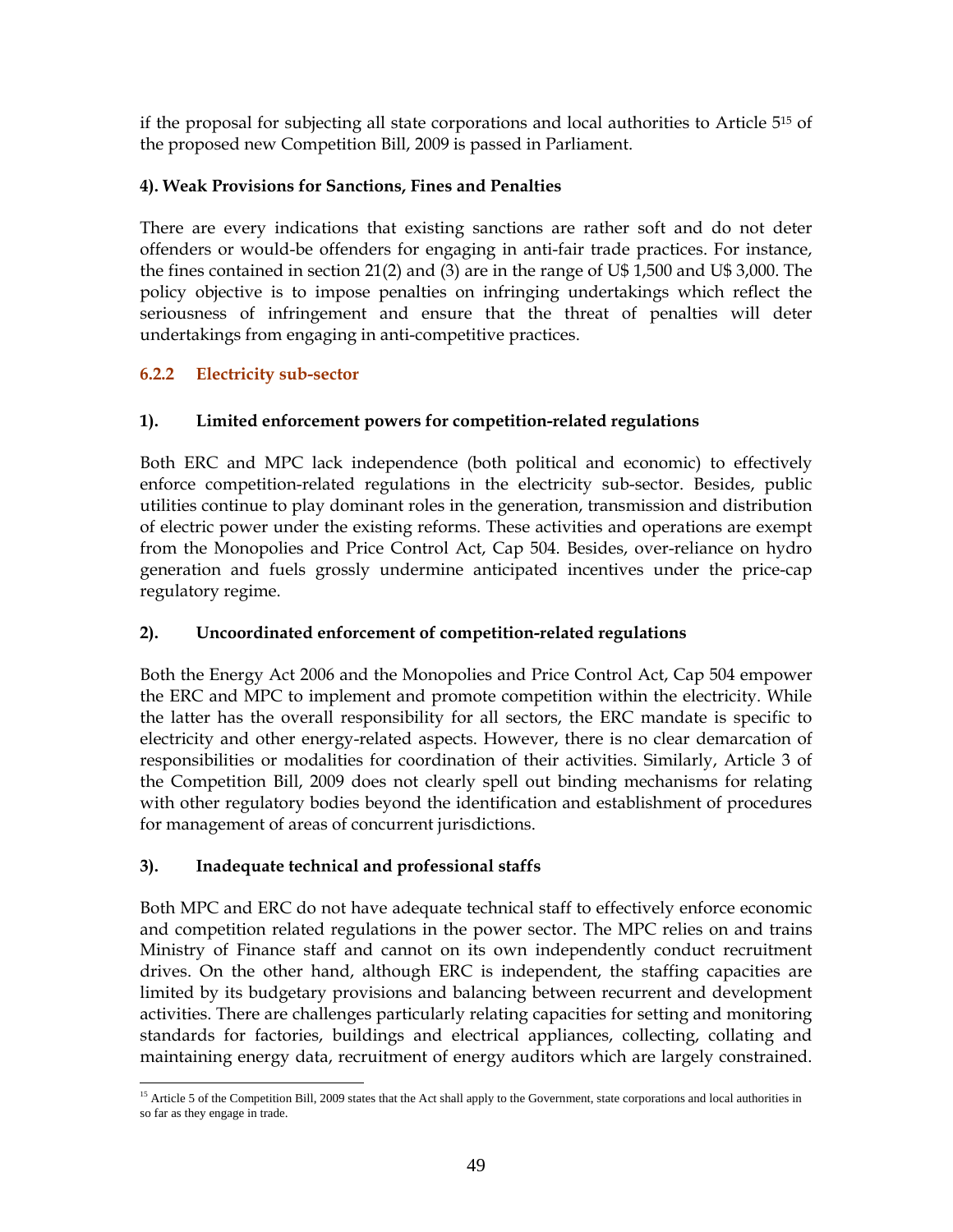In addition, it faces the challenge of competing to attract and retain technical expertise with other industry that may be better placed to offer better terms.

# **4). Climate change and security of supply issues**

Despite efforts to widen the source of energy in Kenya and the region it is unclear whether these might change over-reliance on hydro electric and petroleum energy sources as well as if climatic change issues can be dealt with effectively ensure no major changes in hydro supply.

# **5). Infrastructure development**

Effective regulation requires appropriate infrastructure physical and telecommunication networks for both regulators and the regulated firms in order to facilitate information exchange and monitoring. While ERC may have good communication infrastructure, the quality of physical infrastructures to facilitate its monitoring activities especially in rural areas is wanting.

# **6). Transmission network governance and pricing structures**

The separation of transmission from distribution in Kenya is a welcome move and should facilitate balancing demand and supply of generation services. However, the clarity on the functions of the operator, what information it needs to perform its functions well, network operator ownership structure and how it should be regulated are major challenges. The other challenge is getting transmission pricing right in order to facilitate decentralization of competitive generation supply decisions and management of network.

# **6.2.3 Petroleum Sub-Sector**

# **1). Inadequate capacities for regulatory efficiency and effectiveness**

Presently, the ERC does not have adequate technical capabilities for accrediting and monitoring agents within the petroleum industry as well as collecting and maintaining data in the sub-sector. The functions were initially carried out by the ERB while ERC structures were initially biased towards the electricity sub-sector. In addition, ERC has to rely on other statutory bodies for enforcement of health and environmental standards.

# **2). External factors**

The performance of the domestic petroleum industry heavily relies on global events and trends in international oil markets. These include the international oil prices, securityrelated issues and other economic performance indicators. The strong links with external factors with multinationals playing leading roles in exportation, distribution and supply makes it even more difficult to effectively regulate the sector. The cartel like behaviour of the multinational firms in the petroleum sector affects supply and retail prices.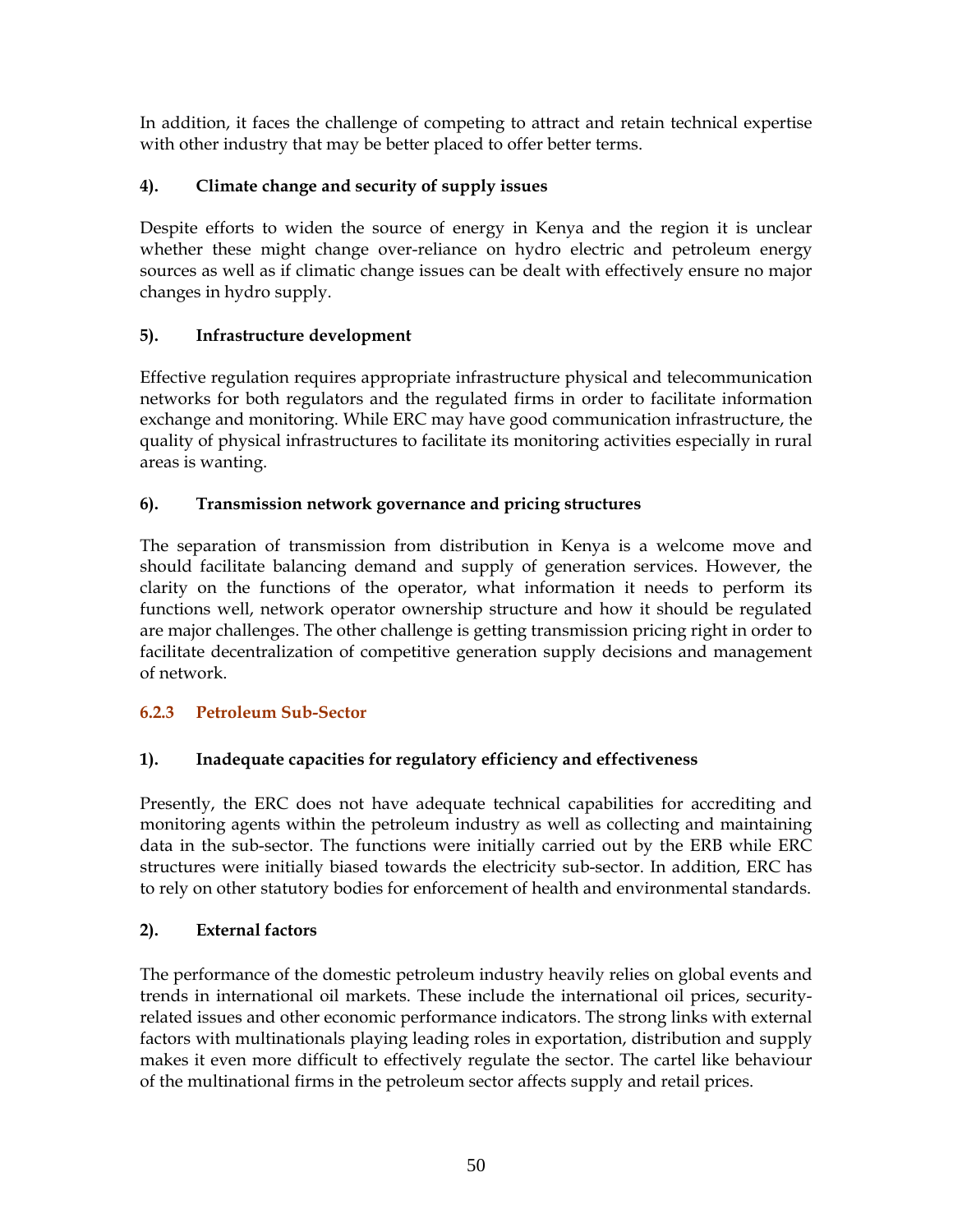### **3). Enforcement of standards and quality**

Regulation of health and environmental standards in the petroleum sub-sector is shared among various statutory bodies including the Kenya Bureau of Standards, the Ministries of Health and the National Management Environmental Authority. The challenge is for these bodies to effectively monitor quality aspects yet ERC itself also does not have petroleum technical expertise to monitor industry players. Thus, adulterations, quantity measurements and related activities remain a challenge in the domestic industry.

### **4). Weaknesses in exiting laws and regulations**

The decontrol of prices in 1995 suspended price fixation in all sectors including the retail prices in the petroleum industry. Thus, the Monopolies of Prices Commission lacks the legal powers to set petroleum retail prices even under obvious circumstances. On the other hand, ERC also lacks legal powers to set prices and it is upon the Minister for Energy to make ultimate decisions. This state of affairs leaves consumers vulnerable to industry players who have the capacities to lobby the Minister in their favour in so far as pricing and other related matters are concerned.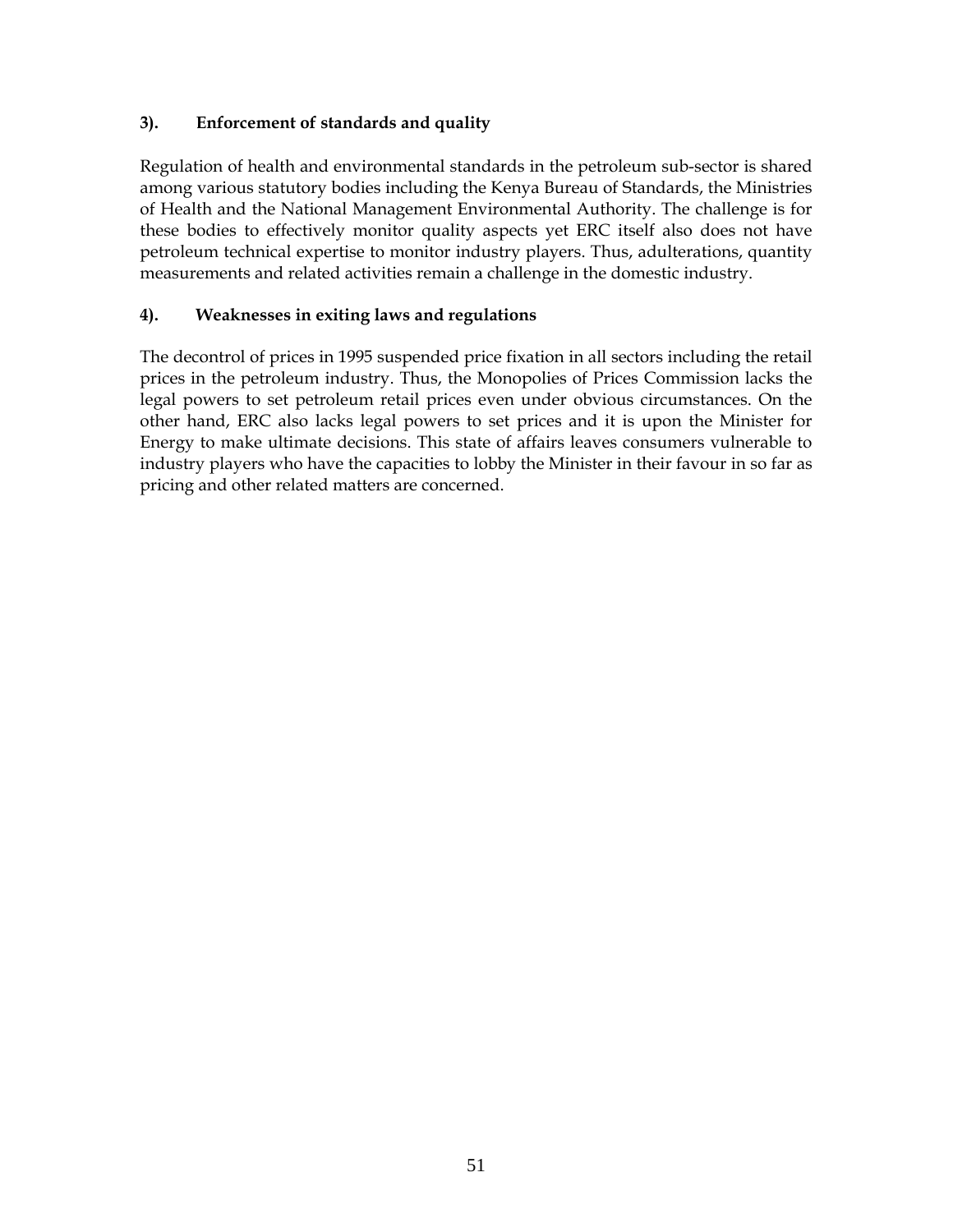# **7.0 CONCLUSION AND POLICY RECOMMENDATIONS**

### **7.1 Conclusions**

Regulatory reforms in Kenya's energy sector involved vertical separation and gradual deregulation of competitive segments of the electricity and petroleum sub-sectors. The expectations was that the regulatory mechanisms would provide more powerful incentives for regulated firms to reduce costs, improve service quality, stimulate the introduction of new products and services and stimulate efficient investment in pricing of access to regulated infrastructure services. Thus, those activities that are assumed to have natural monopoly characteristics continue to be subject to price, network access, and entry regulations.

So far, state-owned public utilities continue to play a dominant role in the generation, transmission and distribution of electric power despite increased participation of private sector following the regulatory reforms in Kenya. It is therefore difficult to attribute the sector performance to the resulting privatization and regulatory measures. Secondly, despite the progress in reforms, general structure of energy sources has remained unchanged. For instance, the hydro power still accounts for about 54.6% while thermal and geothermal accounts for 45.4% of power. The vulnerability of the two sources to climatic/environmental and external shocks respectively renders them unsustainable in the long run. Besides, the incentive structures have been unable to attract investments towards alternative energy sources like wind and nuclear. By and large, there are huge potentials for exploiting wind power generation by both KenGen and the private power producers.

On the other hand, the petroleum market in Kenya is largely oligopolistic despite the incorporation of numerous small independent oil companies. Prior to liberalization, multinational firms accounted for over 90% of all petroleum products imported into the country and virtually all retail businesses. By the year 2005, activities by independent petroleum dealers were still limited to the extent that four of the major petroleum market players which controlled about 85.3% of the market.

The study has identified a number of shortcomings that hinder attainment of the benefits of energy sector reforms. The findings support the conclusion that there is need to strengthen the regulatory system in the energy sector for increasing investments and improving competition and service delivery to consumers. Strengthening the competition and regulatory-based framework will support the intentions of the reforms and ensure that the domestic market for energy contributes sustainability, competitiveness and security of supply of energy products to meet the country's increasing demand. In addition, priority should be given to monitoring & evaluation as well as accurate collection of data on the activities and capability of all services providers in regulated sectors as a basis for designing regulatory and liberalization policies.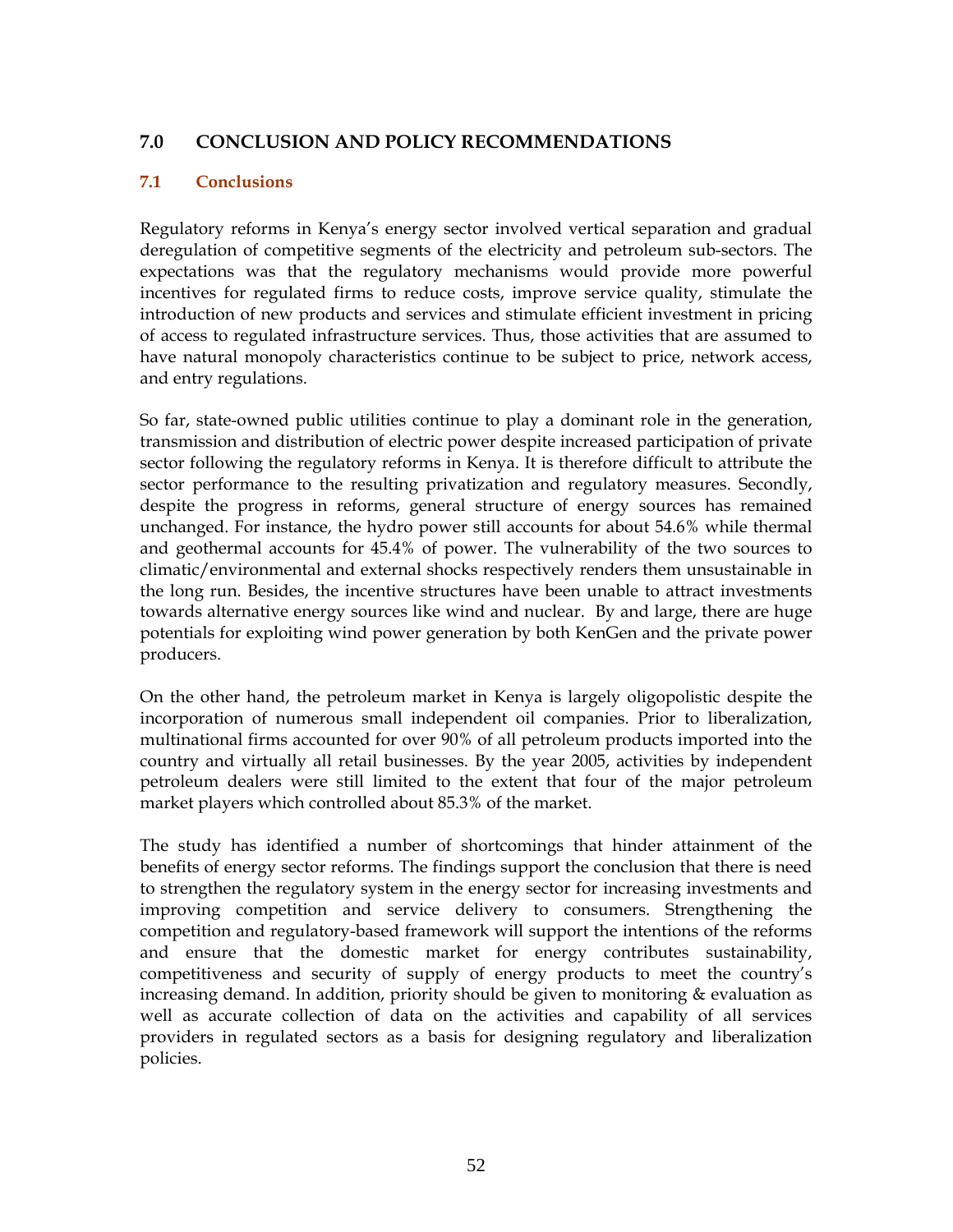### **7.2 Recommendations**

 $\overline{a}$ 

In order to address the weaknesses identified and to significantly improve the scope of competition, it is essential to apply both competition and regulatory-based remedies. In that regard, the following recommendations:-

### **1. Adoption of a regulatory model combining technical and economic regulations16.**

Such a model gives sector regulators competition law enforcement functions to be performed in coordination with the competition authority. Such a model would allow for maximization of competition enforcement action and conclusion of binding agreements between the Competition Authority and the Energy Regulatory Commission as well as other sector-specific regulators for co-ordination and harmonization of competition matters.

#### **2. Effective coordination of implementation of competition-related regulations**

Effective implementation of competition-related regulations in the electricity and petroleum sub-sectors requires close coordination of enforcement of infringements related to pricing, fair trade practices and consumer protection by various agencies. Thus, there should be clarity about the respective roles of the Ministries of Finance, Energy and Trade and other Government Agencies and regulatory bodies on the coordination, harmonization and the exercise of jurisdiction over competition matters within the energy sector or industry and to ensure the consistent application of the principles of competition and consumer protection.

### **3. Ensuring administrative and financial regulatory independence**

Under ideal situations, regulatory agencies should be free from any forms of influence either within government cycles or the private sector in exercising its authority. These includes among others, interferences in appointments especially in management positions, dispute settlement and/or major regulatory decisions. Thus, contrary to proposals in section 10 of the draft Competition bill 2009, in addition to the representatives from the Ministries of Finance, Trade and the Attorney General's Chambers the other Board members of the Authority should be appointed by Parliament and not the Minister. It is also necessary that the regulatory agency should have authority to make final decisions within its statutory domain without having to obtain approval from any other agency of government. Regulatory independence facilitates prudent decision-making, enhances integrity and bestows confidence on regulatory management and decisions by regulated firms, potential investors and consumers at large. Autonomy of regulatory institutions led to sustainability and success of regulatory models Latin America electricity reform movements as well those in the Asian utility industries. The latter's success was evident in their relative ability to respond effectively to the Asian financial crisis. In addition, regulatory authorities should diversify their

<sup>&</sup>lt;sup>16</sup> This is the type III of the UNCTAD Model and adopted by South Africa. Currently, Kenya has a type II model.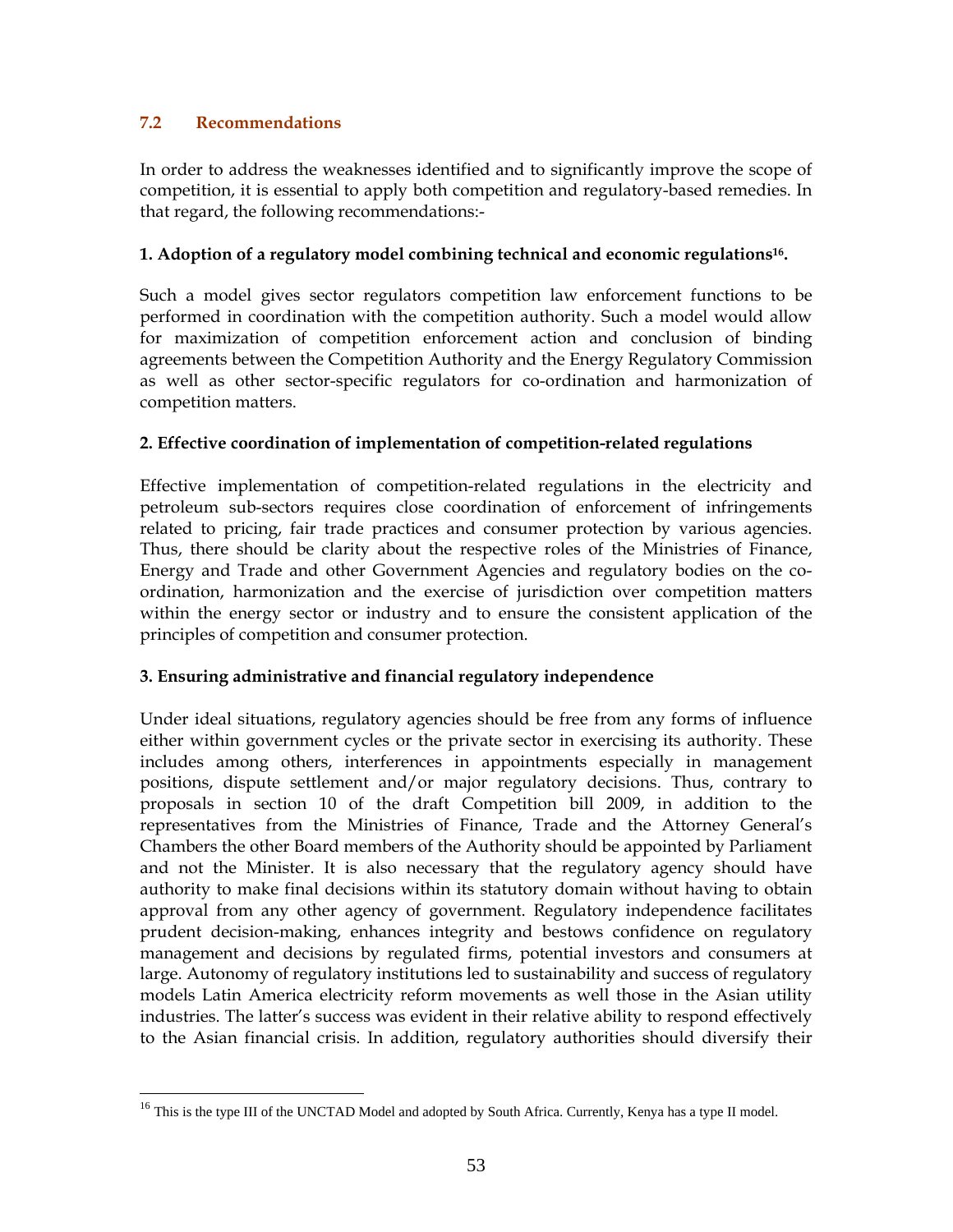revenue base and minimize or cease reliance on direct budgetary support from the Government as has been the case with the Monopolies and Price Commission.

### **4. Widening the scope for competitive power generation market**

Currently, power generation in Kenya is dominated by KenGen, which is a public utility operator, with IPPS at the margin, often generating emergency supplies. There is need to deepen horizontal divestiture of generating facilities as a way of creating additional independent competitive suppliers in order stimulate competitive price incentives under the existing regulatory framework. Enhanced competition will also address the 'perception' that IPPs are basically high cost producers of electric power. Besides, there is need to provide greater incentives towards investments alternative energy sources like wind, nuclear etc in order diversify energy sources and avoid price build-ups due to fluctuations in primary fuels.

## **5. Effective governance of transmission network and pricing structures**

Following the establishment of a publicly-owned transmission company, appropriate governance and pricing structures should be established, particularly if the incumbent intends to retain ownership of existing transmission infrastructure. This is particularly due to the complex nature involved in controlling and coordinating generation schedules, balancing demand and supply generation services flowing over the network as well as coordinating with neighbouring control areas. In addition, it is important to work out a suitable transmission pricing to facilitate efficient decentralization of competitive generation supply decisions over time.

# **6. Strengthening monitoring and data reporting**

Accurate information about the activities and capabilities of both incumbent suppliers and new operators is of great value and will facilitate the design of regulatory and liberalization policies. It will also enable identifying the services on which the incumbent can be afforded substantial flexibility in terms of pricing. Information about installed capacities of competitors can also be of great value in assessing both the current and likely future intensity of market competition. Thus, legal requirements should be provided for in the respective competition and regulatory laws to compel services providers to report identified regulatory indicators on regular basis that can assist regulators monitor and evaluate market conditions and improve regulatory practices.

### **7. Infrastructure development and efficiency in provision of petroleum products**.

Efficient provision of petroleum products heavily relies on the status physical infrastructures for transportation, refining and storage. In this regard, there is need to do the following:-

- Upgrade the oil receiving jetties at the KPA to avoid delays and cost overruns.
- Upgrade the facilities for oil refinery. The refinery is known to use old technology and is therefore not able to refine residue of its processing products. This cost is passed on to its users.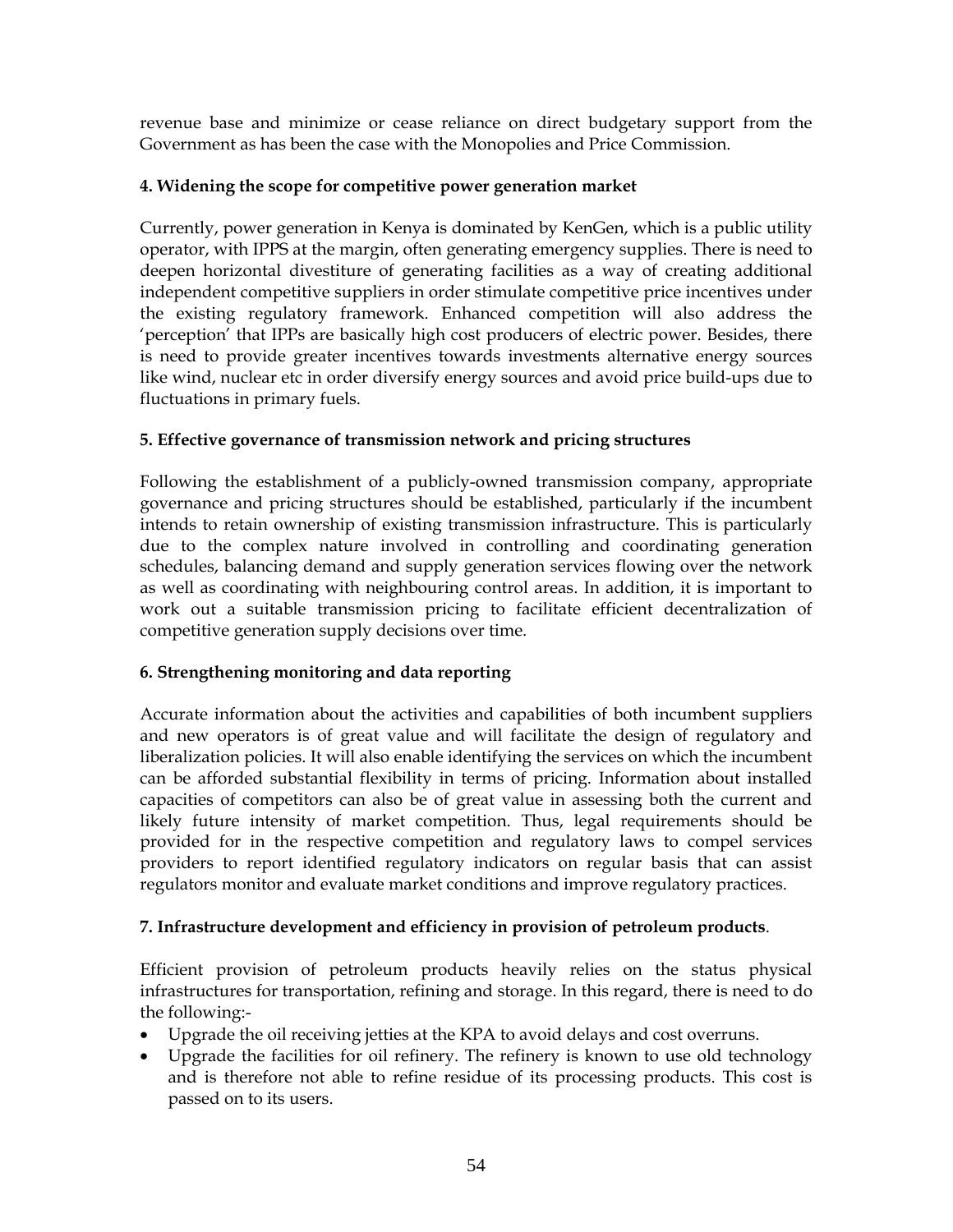- Invest in more storage capacity at the oil storage facility.
- Upgrade the Kenya Pipeline. The oil companies point out that the pipeline does not avail adequate products in all locations.

#### **8. Increasing awareness of competition-related regulations among stakeholders**

There is need to enhance awareness about the competition-related issues and reporting and enforcement mechanisms amongst the general public. A wider knowledge amongst the public would make it easier for regulators to detect and take appropriate actions against anti-competitive trade practices thereby protect consumers and enhance efficiency in markets. Specific awareness programmes should be developed in tandem with the provisions of the proposed new competition laws. In this regard, concerted efforts should be directed towards enhancing transparency in access to market information by publishing such information on a rolling basis and in a timely manner. A stronger community oversight role will require enhancing capacity of consumer and civil society organizations while at the same time reinforcing coordination between them and the regulators.

#### **9. Regulatory Staff management and service delivery**

Effective regulation requires adequate technical staff in the regulatory bodies. This is due to the substantial needs in terms of legal and other staff needs in negotiating, writing, monitoring and enforcing the contracts. Recruitment and retention of specialised staff is necessary borrowing from the experiences of the Asian countries<sup>17</sup>. From the survey, it will be necessary to broaden the income bases of the regulatory authorities so as to recruit and retain appropriate levels of technical capacities.

#### **10. Use of multi-national regional regulatory agency**

 $\overline{a}$ 

This can be done by creation of teams of utility regulators covering several countries e.g. partner states of the EAC. This requires close cooperation and coordination and trust amongst regulatory authorities in neighbouring countries. Multi-national regulatory collaboration makes is easier for development, sharing of information and pooling of resources between regulators in neighbouring countries. The EU has taken this path where regulators meet and exchange views and information and where appropriate to help adopt common approaches. Southern Africa is also adopting a similar path. In addition and in parallel, this also facilitates informal exchanges of information and pooling of resources between national regulators. This seems to be developing very interesting and potentially productive way in Southern Africa. It is also the route being followed in the European Union. A particular advantage is that informal pooling of resources can be market-driven, both responding to and helping encourage trade, integration of markets and networks and increasing the scope for competition.

<sup>&</sup>lt;sup>17</sup> So far, ERC and MPC make use of consultants or contract out much of the regulatory work as happens in the UK to address the effects of staff shortages. Consultants can do one-off pieces of work for instance conduct specific studies in the course of regulatory review thereby complementing existing staff.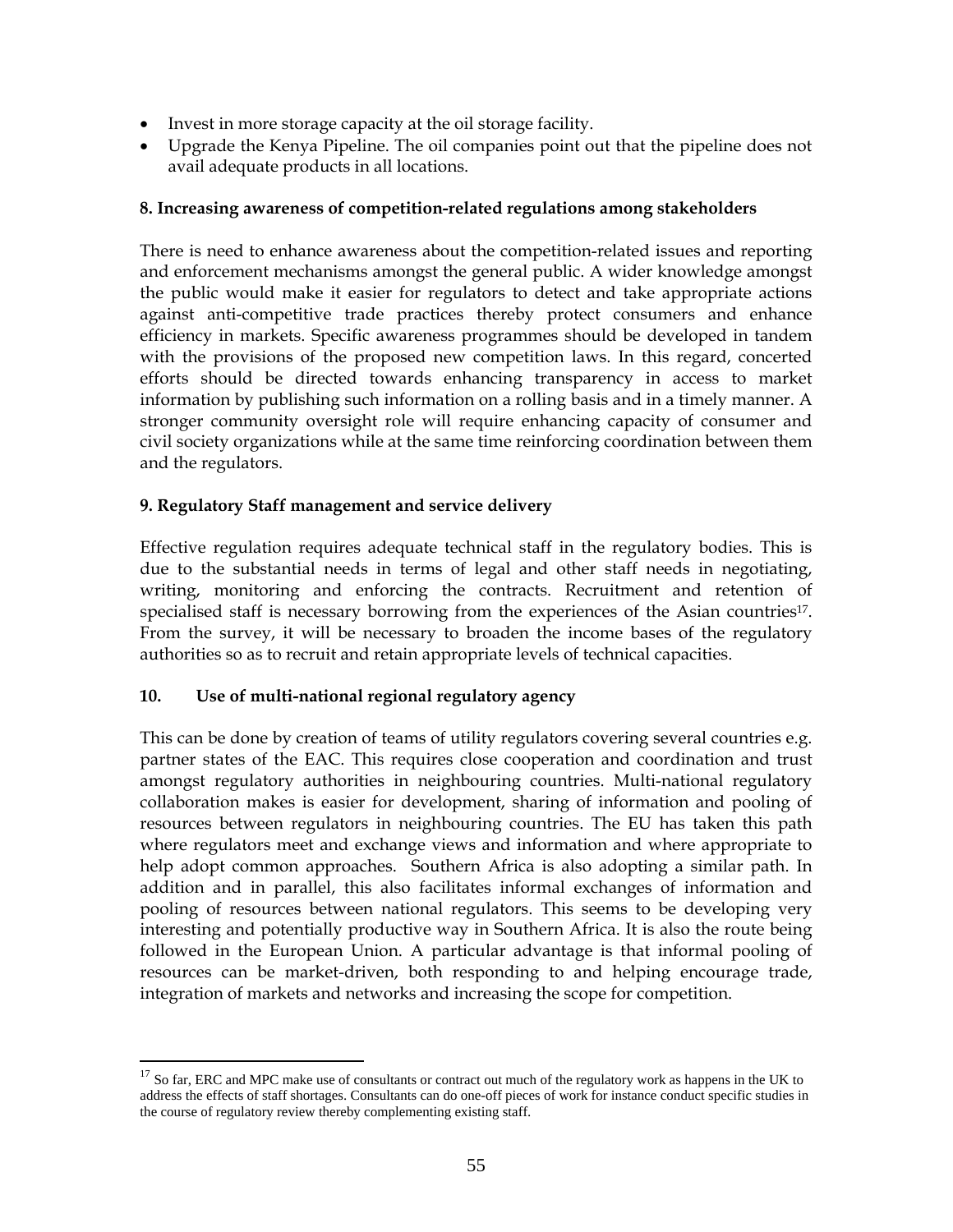#### **REFERENCES**

- Amol P. (2006) 'Feasibility of wholesale electricity competition in a developing country; Insights from simulating a market in Maharashatra State, India'. CSEM Working Paper Series No. 152. Berkeley, Califonia.
- Andres L.; J.L. Guasch; M. Diop and S.L. Azumendi (2007) 'Assessing the Governance of Electricity Regulatory Agencies in the Latin American and Caribbean Region: A Benchmarking Analysis'. Policy Research Working Paper No. 4380. The World Bank, Washington D.C.
- Armstrong M. and D.E.M. Sappington (2006) 'Regulation, Competition and Liberalization'. *Journal of Economic Literature*. Vol XLIV. Pp. 325 – 366.
- Brown, A. C., Stern J., Tenenbaum B. and Gencer D. (2006) 'Handbook for Evaluating Infrastructure Regulatory Systems'. The World Bank, Washington D.C.
- Coase, R (1959) 'The Federal Communications Commission'. *Journal of Law Economics*. Vol. 2 No. 2: 2-40.
- Correa P.; C. Pereira; B. Mueller and M. Melo (2006) 'Regulatory Governance in Infrastructure Industries: Assessment and Measurement of Brazilian Regulators'. The World Bank/Public-Private Infrastructure Advisory Facility, Washington D.C.
- Epictatus E.P. and G.M. Llanto (2005) 'Competition Policy and Regulation in Power and Telecommunications'. Philippines Institute for Development Studies. Discussion Paper Series No. 2005-18, Makati.

ERC Annual Reports (Various issues)

- ERC (2008) Energy Regulatory Commission Strategic Plan 2008 2012. Nairobi
- Gilardi F. (2002) 'Policy Credibility and delegation to independent regulatory agencies: A comparative empirical analysis'. *Journal of European Public Policy*. Volume 9, Issue 6, 2002, Pages 873 – 893.
- Green R.L.; A. Perez and Y. Pollit (2006) 'Benchmarking Electricity Liberalization in Europe'. Electricity Policy Research Group Working Papers No. 06/09. University of Cambridge, Cambridge.
- Hirschhausen C.H., T. Beckers, and A. Brenck (2004) 'Infrastructure regulation and investment for the long-term: An Introduction'. *Utilities Policy*. Vol. 12: pp 203- 210.
- Holmes P.( 2003) 'Some Lessons from the CUTS 7-UP Comparative Competitive Policy Project. A Contribution to WDR 2005 on Investment Climate, Growth and Poverty'. A Case Study done by CUTS and commissioned by DFID.
- IEA (2001) 'Developing the Frontiers of Kenya's Competition Law and Policy'. IEA Bulletin. Issue No. 56.Nairobi, Kenya
- IEA (2003) 'Reviewing the Electric Power Supply and Tariff Policy'. IEA Bulletin. Issue No. 45.Nairobi, Kenya
- Indetie L (2003) 'Emergence of Independent Petroleum Dealers in Kenya'. IPRA Special Report Series. Special Report No. 04/2003
- Johannsen, K.S. (2003) 'Regulatory Independence in Theory and Practice A Survey of Independent Energy Regulators in Eight European Countries'. AKF, Denmark.
- Joskow P.L. (2005) 'Incentive Regulation in Theory and Practice: Electricity Distribution and Transmission Networks'. EPRG Working Paper 05/11.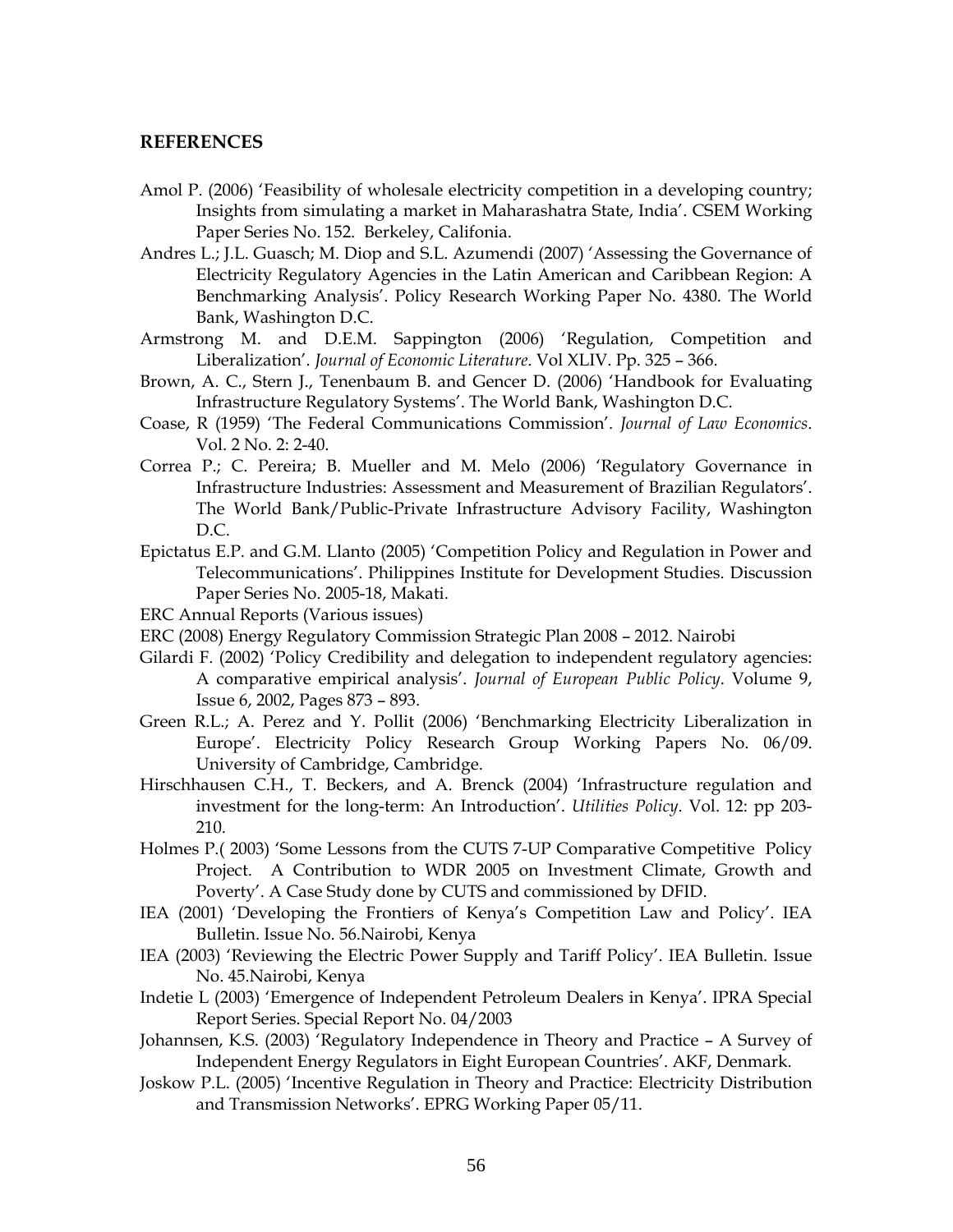- KIPPRA (2005). 'Infrastructure and the enabling environment for business in Kenya'. Paper presented in the Improving the enabling environment for business in Kenya: Reducing costs of doing business. Conference held in the Intercontinental hotel, Nairobi, Kenya 20<sup>th</sup> January 2005.
- KIPPRA (2006). 'Policy Options for Reducing the Impact of Energy Tariffs in Kenya'. A briefing paper prepared for the National Economic and Social Council (NESC).
- Kirkpatrick C. and D. Parker (2004) 'Infrastructure Regulation: Models for Developing Asia'. ADB Institute Research Paper No. 60. ADB Institute, Tokyo.
- KPLC Annual Reports (various issues)
- Levy, B. and P. Spiller (1994). 'The Institutional Foundations of Regulatory Commitment: A Comparative Analysis of Telecommunications Regulation'. *Journal of Law, Economics, & Organization*. Vol 10 No 2, pp. 201- 246.
- Mwangi E. etal (2003). 'The Limits of Competition and Privatization in the Kenya Electricity Supply Industry'. Briefing Paper No. 2/2003. Kenya Leadership Institute.
- Newbery D.M. (2004) 'Regulation and Competition Policy: Longer-Term boundaries'. *Utilities Policy* 12: 93-95
- North D. C. (1991) 'Institutions'. *Journal of Economic Perspectives*, American Economic Association. Vol 5(1) PP: 97-112.
- OECD (1999) 'OECD Guiding Principles for Regulatory Quality and Performance'. Paris
- OECD (2007), 'Round-Table on Energy Security and Competition Policy'. Note by the US Department of Justice and Federal Trade Commission. Paris.
- Pollit M. (2009) 'Evaluating the Evidence on Electricity Reform: Lessons for the South East Europe (SEE) Market'. *Utilities Policy*. Vol 17(1) pp: 13-23.
- Republic of Kenya (2004). 'Sessional Paper No. 4 of 2004 on Energy'. Printed by the Government Printer, Nairobi
- Republic of Kenya (2006) 'Energy Act, 2006'. Printed by Government Printers. Nairobi.
- Republic of Kenya (2007) 'Economic Survey 2007'. Printed by Government Printers.
- Republic of Kenya (2009) 'The Competition Bill, 2009'. Kenya Gazette Supplement Bills, 2009. Bill for Introduction into the National Assembly. The Competition Bill, 2009. , Government Printer, Nairobi.
- Republic of South Africa (2001) 'Competition Act: Competition Second Amendment Act, No 39 of 2000'. Gazette No. 21880, Notice No. 1354, December 13, 2000, Pretoria.
- Sidak J.G and D. Spulber (1998) 'Deregulatory Takings and the Regulatory Contract: The Competitive Transformation of Network Industries in the United States'. , Cambridge: Cambridge University Press.
- Stern J. (2000) 'Electricity and telecommunications regulatory institutions in small and developing economies'. *Utilities Policy* 9 131 – 157.
- Stern J. and S. Holder (1999) 'Regulatory Governance: Criteria for Assessing the Performance of Regulatory Systems: An application to infrastructure in developing countries of Asia'. Regulatory Initiative Discussion Paper Series No. 20.
- UNCTAD (2006) 'Best practices for defining respective competencies and settling of cases, which involve joint action by Competition Authorities and Regulatory Authorities'. TD/RBP/CONF.6/13/Rev.1. UNCTAD Secretariat, Geneva.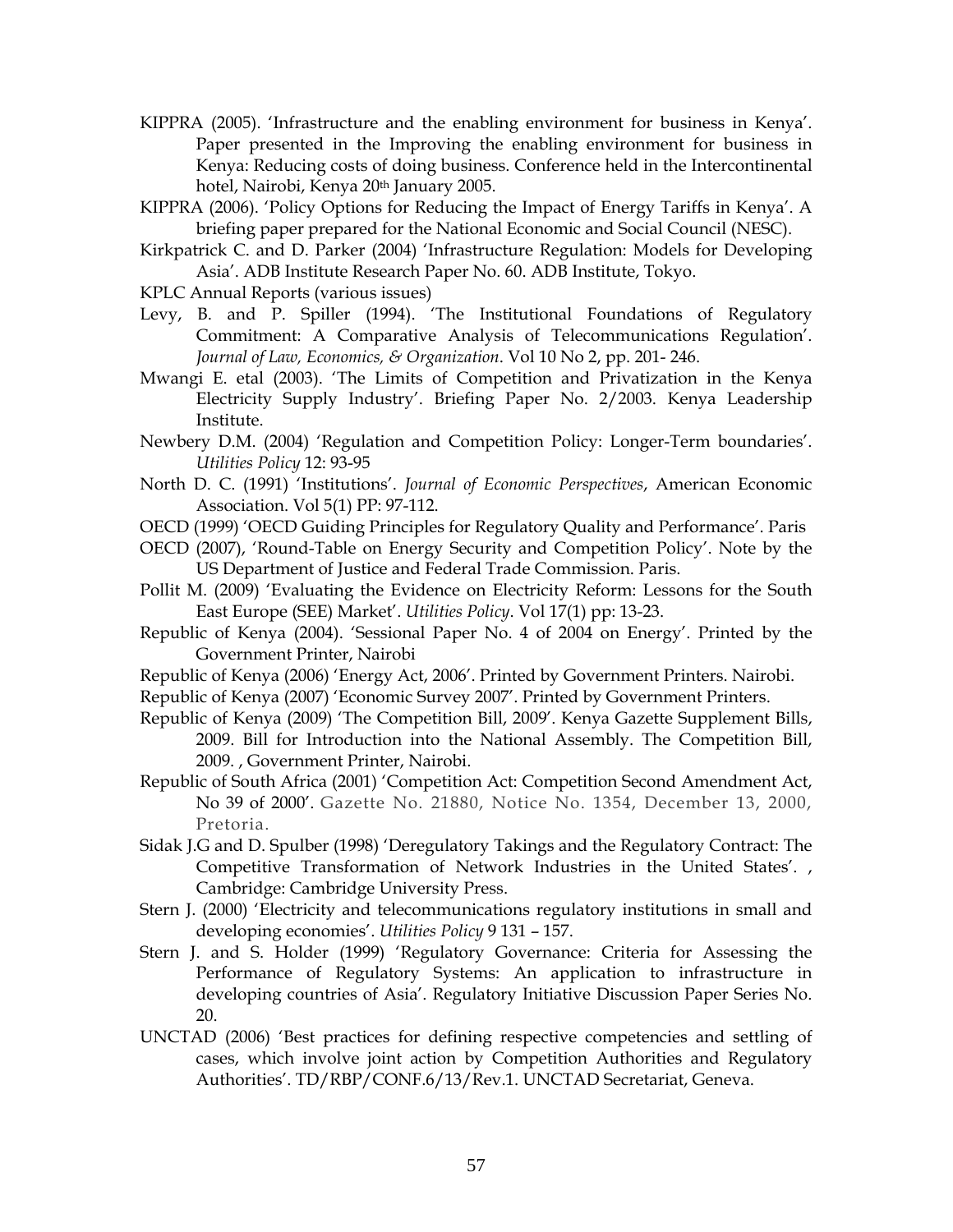- Williamson, O.E. (200) 'The New Institutional Economics: Taking Stock, Looking Ahead'. *Journal of Economic Literature*, VOL 38 (3): 595-613
- World Bank (1993) 'Telecommunications: A Comparative Analysis of Five Country Studies', World Bank Annual Conference on Development Economics 1993, pp. 215-251.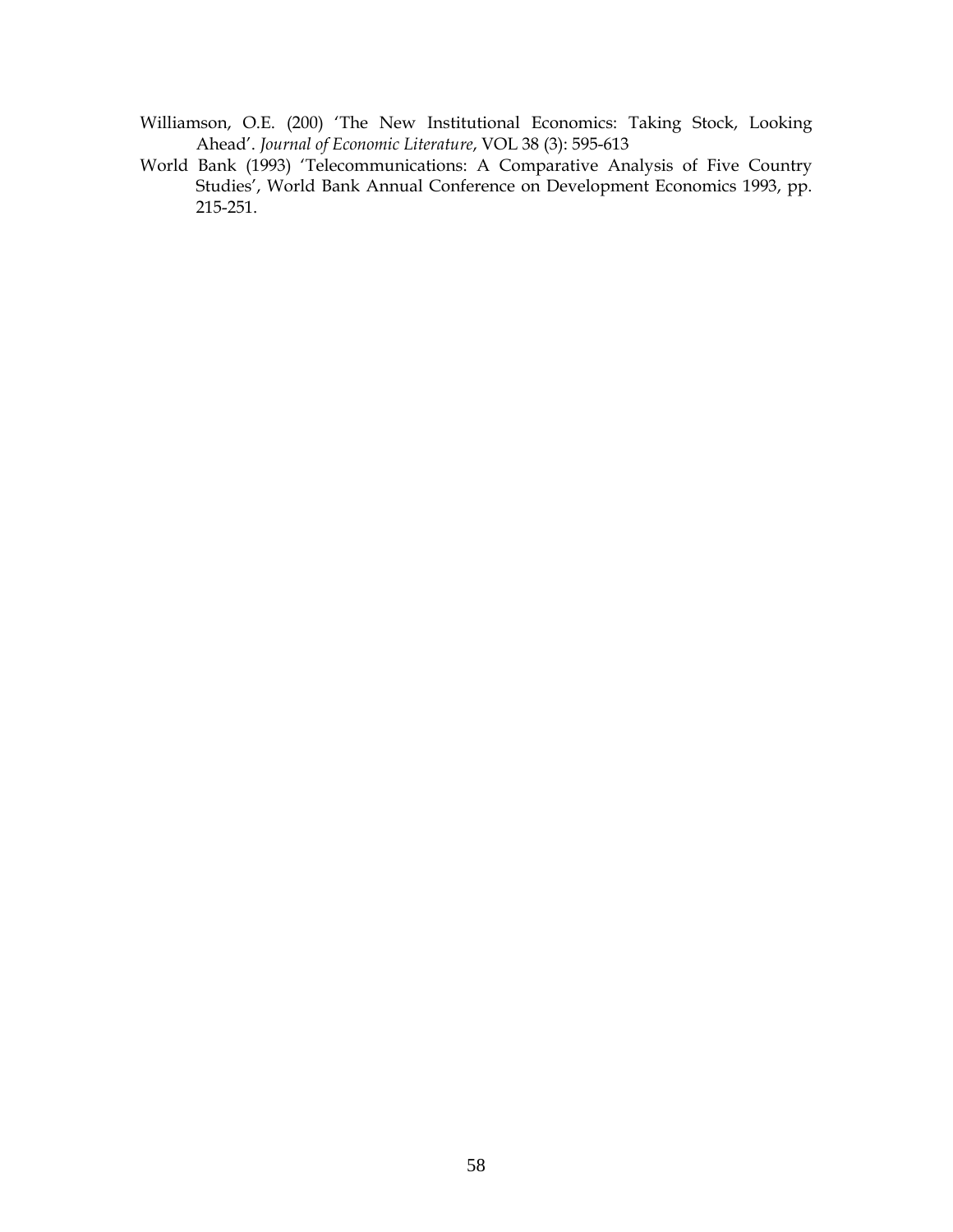### ANNEX 1

#### **General Guidelines for apportioning competition-enhancing tasks between competition agencies and regulators – By OECD**

- 1. It might not always be necessary to employ economic regulation to address problems arising from allege market power either because such power could transitional to be worth worrying about or because light-handed regulation may possibly be a superior alternative;
- 2. technical regulation will not likely fit well within competition agencies;
- 3. since there are advantages in combining economic regulation with technical regulation, economic regulation should probably not be organised as a stand-alone function;
- 4. given what has been said about technical and economic regulation, thee seem to be three practical alternatives:
	- a. combine technical and economic regulation in a sector-specific regulator and leave competition law enforcement entirely in the hands of the competition agency;
	- b. organize technical regulation as a stand-alone function and include economic regulation within the competition agency;
	- c. combine technical and economic regulation in a sector-specific regulator and give it all or some competition law enforcement functions.
- 5. separating competition law enforcement from regulation means sacrificing certain synergies and having to adopt measures ensuring firms that are not subjected to inconsistent demands, but it also ensures that both policies are administered by agencies thoroughly understanding them and having cultures suited to their implementation;
- 6. If a decision is made to combine competition law enforcement and economic regulation, serious attention should be paid to differences in how they would carry out a combined mandate;
- 7. in sectors expected to evolve reasonably quickly to being workably competitive , assuming a decision has been made to combine economic regulation with competition law enforcement, it would probably be better to locate these functions within the competition agency than within a sector-specific regulator;
- 8. in non-transition sectors, it is decided to combine economic regulation with the responsibility for ensuring non-discriminatory access to necessary inputs, this is probably better done within a regulator than within the competition agency;
- 9. Because competition agencies appear to have comparative advantage over regulators when it comes to enforcing prohibitions of anti-competitive behaviour and reviewing mergers, such agencies should have exclusive jurisdiction in those domains, or at least retain as general retain concurrent jurisdiction along with a regulator;
- 10. There seem to be good reasons for organizing regulators as general rather than sector-specific agencies and regulators would likely disappear if the regulator were instead of being sector-specific; and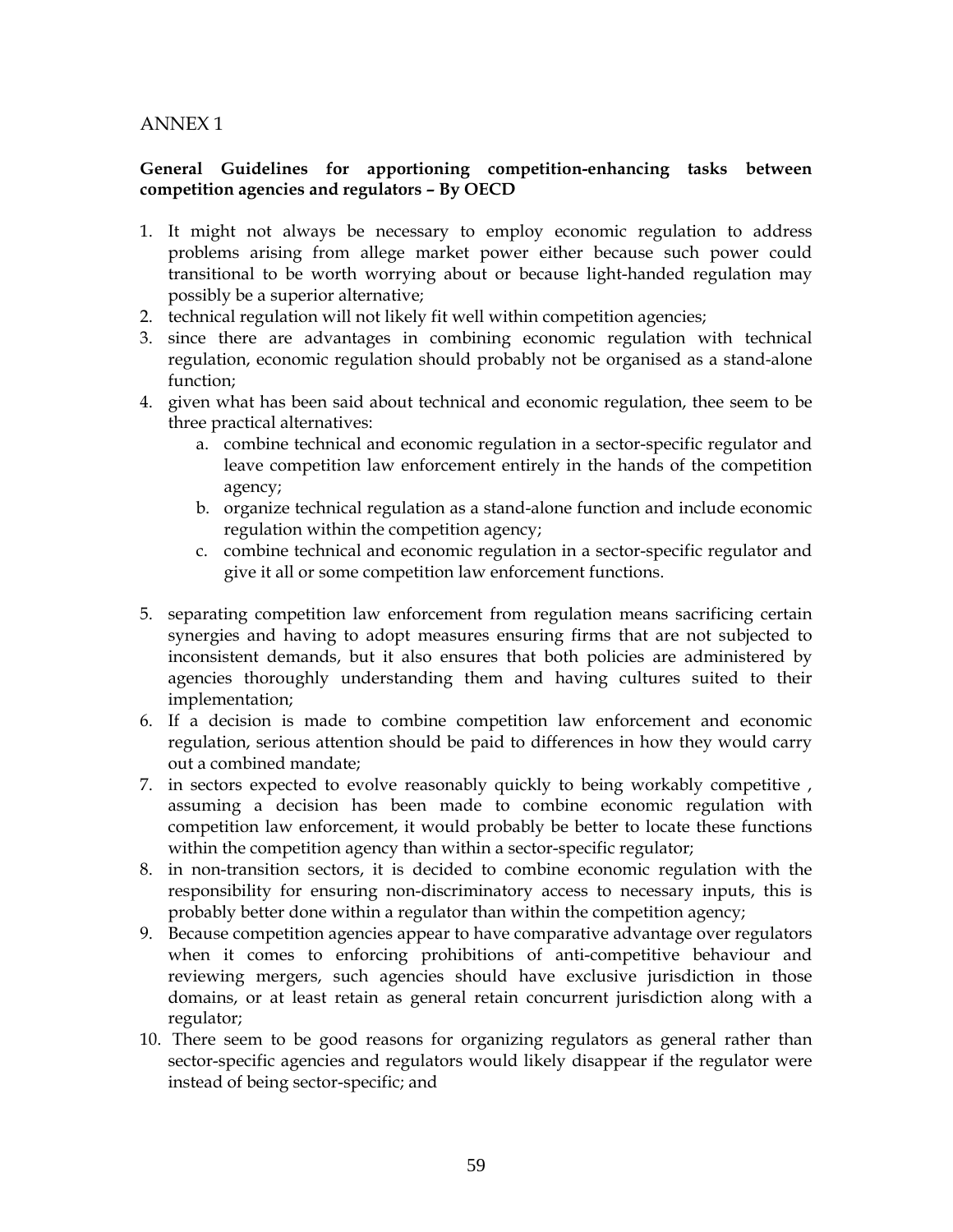11. Economic regulation, especially that being applied to markets in the process of liberalization, should be subject to sun-setting and should not be renewed unless the competition agency believes that it is justified by continued market power, thought should also be given to requiring regulatory forbearance in any market which is workably competitive, and once again the competition agency could usefully be involved in that determination.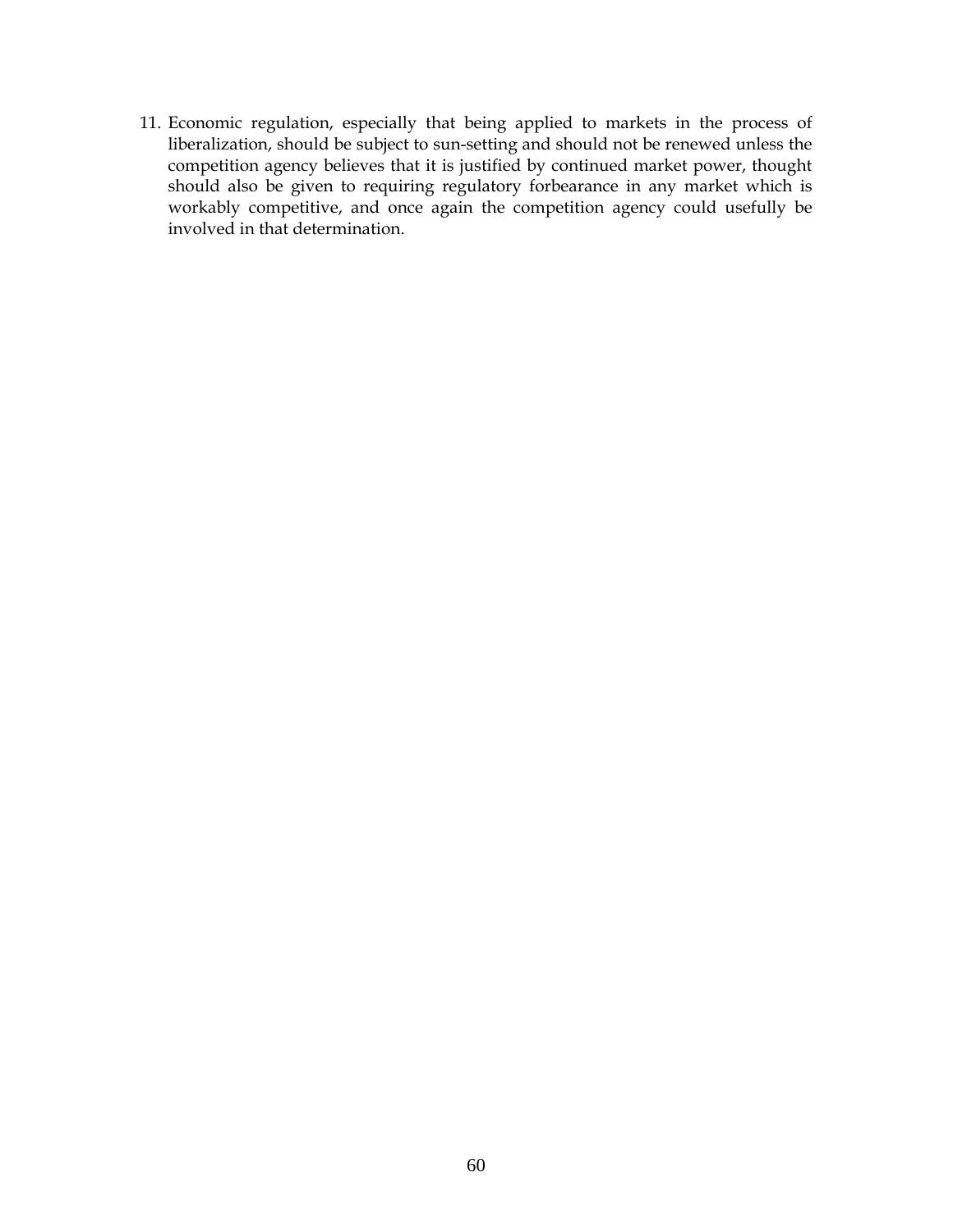# **ANNEX Table 18: Situation indicators for electricity markets in SEE, 2006**

|                        | % state<br>electricity<br>assets<br>privatised <sup>6</sup> | Industry<br>structure | Type of<br>unbundling       | Independence<br>of regulator | Transmission<br>tariff setting | <b>Distribution</b><br>tariff setting | Incentive<br>period<br>(years) |
|------------------------|-------------------------------------------------------------|-----------------------|-----------------------------|------------------------------|--------------------------------|---------------------------------------|--------------------------------|
| <b>Albania</b>         | 0%                                                          | Monopoly              | None                        | Partially                    | Price/revenue<br>cap           | <b>NA</b>                             | $\overline{3}$                 |
| Bosnia-<br>Herzegovina | c.15%                                                       | Monopoly              | Limited<br>Legal/Accounting | Partially                    | $Cost+$                        | <b>NA</b>                             |                                |
| <b>Bulgaria</b>        | >50%                                                        | Wholesale<br>comp     | Legal/Accounting            | Fully                        | $Cost+$                        | Cost+/Revenue<br>cap                  | 5                              |
| Croatia                | 0%                                                          | Monopoly              | Legal                       | Partially                    |                                |                                       |                                |
| <b>UNMIK</b>           | 0%                                                          | Monopoly              | None                        |                              | <b>NA</b>                      | NA                                    |                                |
| <b>FYROM</b>           | c.32%                                                       | Wholesale<br>comp     | Ownership/Legal             | Partially                    | Revenue cap                    | Price cap                             | To be<br>implemented           |
| Montenegro             | 0%                                                          | Monopoly              | Accounting                  | Partially                    | Price cap                      | Price cap                             | 1                              |
| Romania                | 17%                                                         | Wholesale<br>comp     | Legal/Accounting            | Fully                        | Revenue cap                    | Price cap                             | 5                              |
| <b>Serbia</b>          | 0%                                                          | Monopoly              | Legal                       | Partially                    |                                |                                       |                                |
| <b>Turkey</b>          | 0%                                                          | Wholesale<br>comp     | Legal                       | Fully                        | Revenue cap                    | Revenue cap                           | 5                              |
| Greece                 | 49%                                                         | Monopoly              | Accounting                  | Fully                        | $Cost+$                        | <b>NA</b>                             |                                |
| <b>Slovenia</b>        | 19%                                                         | Wholesale<br>comp     | Legal                       | Fully                        | Price cap                      | Price cap                             | $\overline{3}$                 |

Source: Pollit, 2009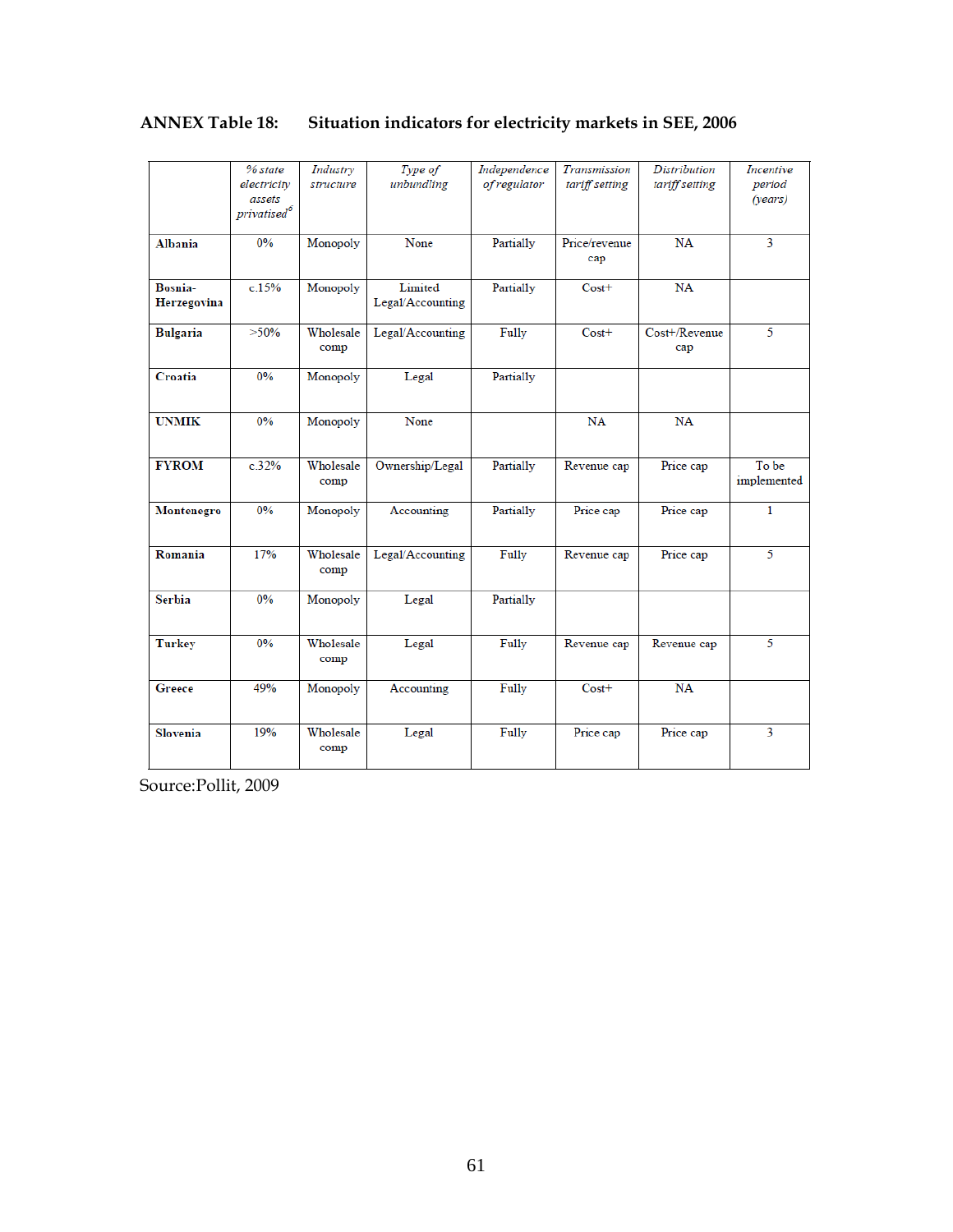| Company                                                     |                  | $1000$ $1000$<br>Capacity (MW) as at |                  |                | <b>Energy Purchased Units in GWh</b> |                |                |          |
|-------------------------------------------------------------|------------------|--------------------------------------|------------------|----------------|--------------------------------------|----------------|----------------|----------|
|                                                             | end of June 2008 |                                      |                  |                |                                      |                |                |          |
|                                                             |                  | Installed   Effective                | 2002/03          | 2003/04        | 2004/05                              | 2005/06        | 2006/07        | 2007/08  |
| 1. Kenya Electricity Generating Company                     |                  |                                      |                  |                |                                      |                |                |          |
| Hydro                                                       | 737              | 719                                  | 3,120            | 3,259          | 2,869                                | 3,025          | 3,277          | 3,488    |
| Thermal                                                     | 154              | 135                                  | 260              | 352            | 491                                  | 626            | 421            | 408      |
| Geothermal                                                  | 115              | 115                                  | 277              | 682            | 920                                  | 886            | 900            | 922      |
| Wind                                                        | 0.4              | 0.4                                  | 0.3              | 0.4            | 0.4                                  | 0.4            | 0.2            | 0.2      |
| <b>Total</b>                                                | 1,006            | 970                                  | 3,657            | 4,294          | 4,280                                | 4,538          | 4,599          | 4,818    |
| 2. Rural Electrification Programme                          |                  |                                      |                  |                |                                      |                |                |          |
| Off-grid                                                    | 9.0              | 7.9                                  | 10               | 10             | 11                                   | 11             | 12             | 14       |
| thermal                                                     |                  |                                      |                  |                |                                      |                |                |          |
| stations                                                    |                  |                                      |                  |                |                                      |                |                |          |
| 3. Independent Power Producers (IPP) - Thermal & Geothermal |                  |                                      |                  |                |                                      |                |                |          |
| Iberafrica                                                  | 56.0             | 56.0                                 | 251              | 240            | 330                                  | 408            | 321            | 306      |
| Westmont <sup>18</sup>                                      | 0.0              | 0.0                                  | 29               | 15             | $\overline{3}$                       | $\overline{0}$ | $\mathbf{0}$   | $\theta$ |
| Tsavo                                                       | 74.0             | 74.0                                 | 473              | 200            | 508                                  | 570            | 547            | 556      |
| Mumias-                                                     | 2.0              | 0.0                                  | $\boldsymbol{0}$ | $\overline{0}$ | $\boldsymbol{0}$                     | 9              | $\overline{4}$ | 9        |
| cogeneration                                                |                  |                                      |                  |                |                                      |                |                |          |
| OrPower 4-                                                  | 13.0             | 13.0                                 | 109              | 105            | 115                                  | 117            | 112            | 98       |
| Geothermal                                                  |                  |                                      |                  |                |                                      |                |                |          |
| <b>IPP Total</b>                                            | 145              | 143                                  | 861              | 560            | 956                                  | 1,103          | 984            | 970      |
| 4. Emergency Power Producers (EPPs)                         |                  |                                      |                  |                |                                      |                |                |          |
| Aggreko to                                                  | 150              | 146                                  | $\Omega$         | $\theta$       | $\mathbf{0}$                         | 30             | 561            | 499      |
| Kenyan mkt                                                  |                  |                                      |                  |                |                                      |                |                |          |
| Aggreko<br>to                                               | $\overline{0}$   | $\theta$                             | $\overline{0}$   | $\overline{0}$ | $\overline{0}$                       | $\overline{0}$ | $\mathbf{0}$   | 57       |
| Uganda                                                      |                  |                                      |                  |                |                                      |                |                |          |
| <b>EPP Total</b>                                            | 150              | 146                                  | $\bf{0}$         | $\bf{0}$       | $\bf{0}$                             | 30             | 561            | 556      |
| Imports                                                     |                  |                                      |                  |                |                                      |                |                |          |
| <b>UETCL</b>                                                | $\blacksquare$   | $\overline{\phantom{a}}$             | 222              | 171            | 99                                   | 15             | 13             | 25       |
| <b>TANESCO</b>                                              |                  |                                      | $\boldsymbol{0}$ | $\overline{0}$ | 0.3                                  | 0.4            | 0.5            | 1.0      |
| <b>Total</b>                                                | 0.0              | 0.0                                  | 222              | 171            | 99                                   | 15             | 13             | 26       |
| Imports                                                     |                  |                                      |                  |                |                                      |                |                |          |
| <b>SYSTEM</b>                                               | 1,310            | 1,267                                | 4,750            | 5,035          | 5,347                                | 5,697          | 6,169          | 6,385    |
| <b>TOTAL</b>                                                |                  |                                      |                  |                |                                      |                |                |          |

| <b>Annex Table 19:</b> | <b>Power System Operations in Kenya</b> |
|------------------------|-----------------------------------------|
|------------------------|-----------------------------------------|

Source: KPLC Annual Report, 2009

 $\overline{a}$ 

<sup>&</sup>lt;sup>18</sup> Westmont was retired in August 2004 upon expiry of the supply contract with KPLC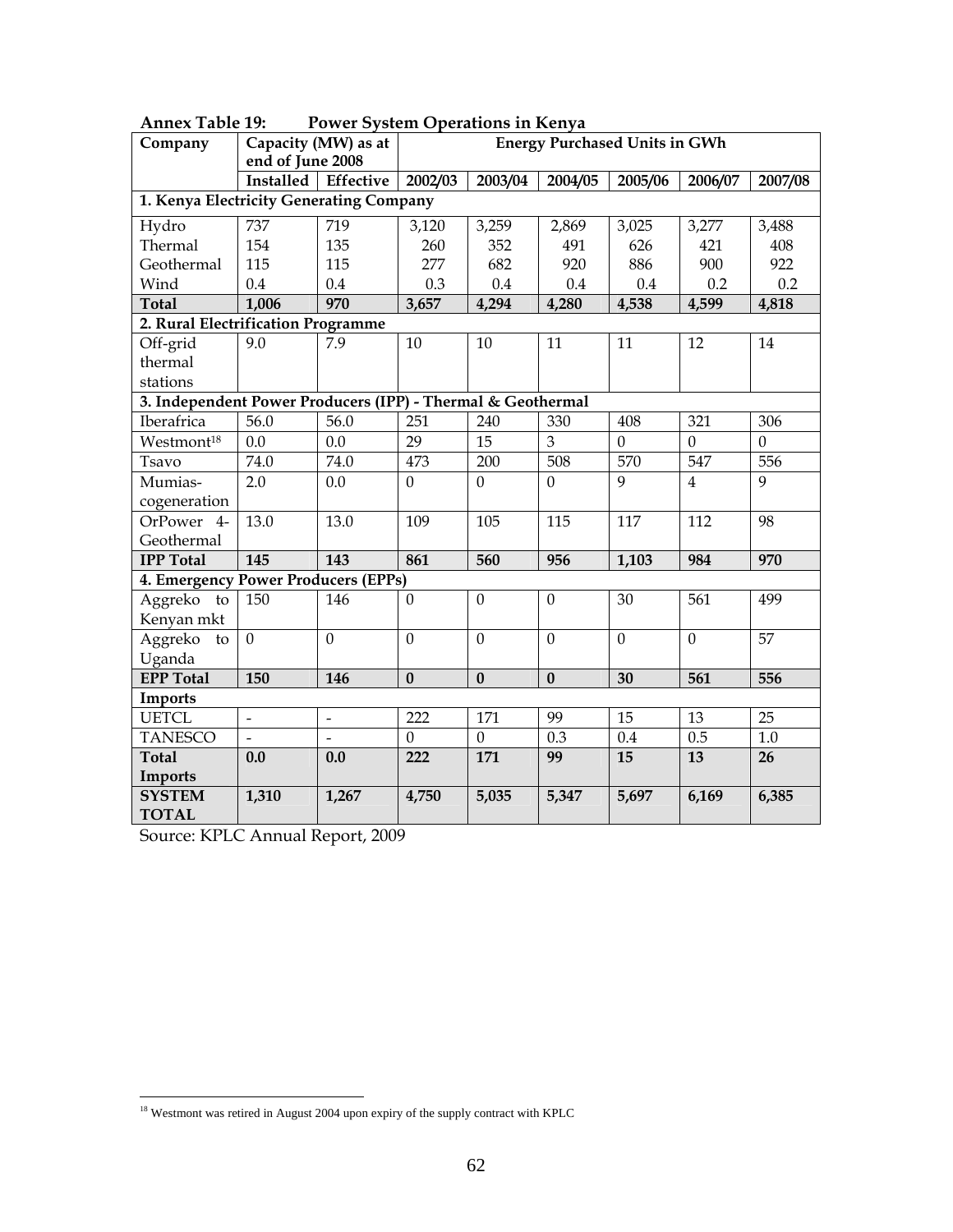| Year Ended 31st December | 2007   | 2006           |
|--------------------------|--------|----------------|
|                          | Kshs m | Kshs m         |
| <b>Sales</b>             | 3,173  | 4,072          |
| Cost of Sales            | 2,807  | 3,683          |
| Gross Profit             | 366    | 389            |
| Other Operating Income   | 33     | $\overline{2}$ |
| Admin & Other Expenses   | (216)  | (199)          |
| <b>Operating Profit</b>  | 183    | 192            |
| <b>Finance Costs</b>     | (62)   | (139)          |
| Profit before Tax        | 120    | 54             |
| Tax                      | (43)   | 8              |
| Profit After Tax         | 77     | 62             |

### **Annex Table 20: Ibera Africa Financial Indicators**

Source: Annual report, 2009

# **Annex Table 21: Tsavo Power Company**

| Year Ended 31 <sup>st</sup> December | 2007(US\$ '000) | 2006(US\$ '000) |
|--------------------------------------|-----------------|-----------------|
| <b>Sales</b>                         | 73,252          | 68,510          |
| Cost of Sales                        | (58, 455)       | (53, 857)       |
| <b>Gross Profit</b>                  | 14,797          | 14,653          |
| Admin & Other Expenses               | (2,728)         | (2,398)         |
| <b>Operating Profit</b>              | 12,069          | 12,255          |
| <b>Finance Costs</b>                 | (3,041)         | (4, 159)        |
| Profit before Tax                    | 9,028           | 8,096           |
| Tax                                  | (3,029)         | (1,590)         |
| <b>Profit After Tax</b>              | 5,999           | 6,506           |

Source: Annual Report, 2009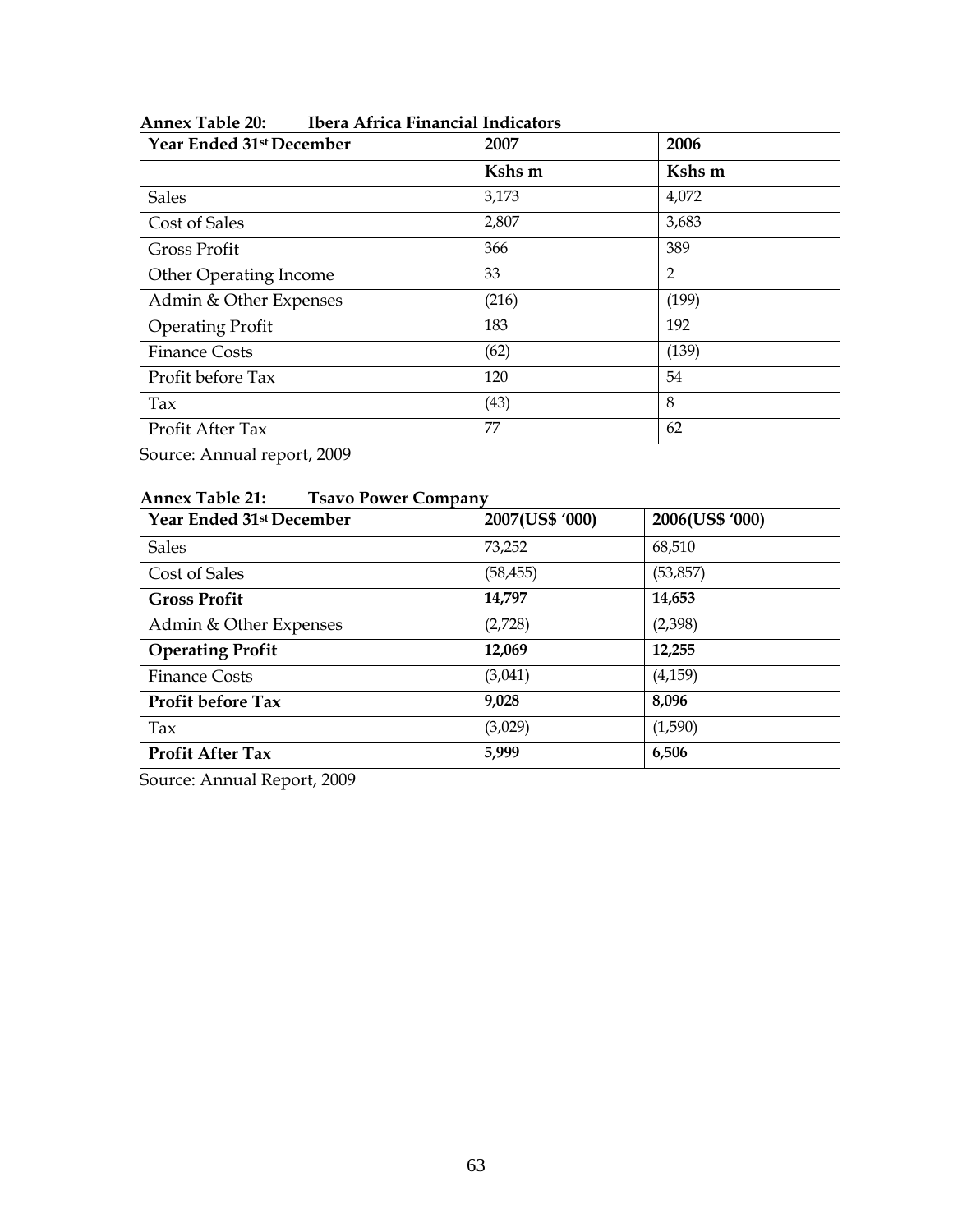| Country         | Authority                                     | <b>Type</b><br>of<br>agency | No. of<br>Regulatory<br>staff                                          | <b>Market</b><br>structu<br>re | License/conces<br>sion<br>administration | <b>Tariff</b><br>regulati<br>on | <b>Size</b><br>of<br>syste<br>m |
|-----------------|-----------------------------------------------|-----------------------------|------------------------------------------------------------------------|--------------------------------|------------------------------------------|---------------------------------|---------------------------------|
| <b>Brazil</b>   | National<br>Agency of<br>Electrical<br>Energy | Autono<br>mous              | 325                                                                    | $\mathbf D$                    | $\mathbf D$                              | $\mathbf D$                     | 60.8                            |
| Chile           | <b>CNE</b>                                    | Ministr<br>v                | 40                                                                     | $\mathbb{R}$                   |                                          | $\mathbf D$                     | 7.4                             |
| Malaysia        | Department<br>of Electricity<br>and Gas       | Ministr<br>y                | 150                                                                    | $\mathbb R$                    | D                                        | $\mathbb{R}$                    | 11.8                            |
| Philippin<br>es | Energy<br>Regulatory<br>Board                 | Autono<br>mous              | 200                                                                    | $\mathbf{P}$                   | $\mathbf D$                              | $\mathbf D$                     | 8.7                             |
| Singapor<br>e   | Public<br><b>Utilities</b><br>Board           | Autono<br>mous              | 101                                                                    | D                              | $\mathbf D$                              | $\mathbf D$                     | 5.6                             |
| South<br>Africa | National<br>Electricity<br>Regulator          | Semi-<br>Autono<br>mous     | 22                                                                     | $\mathbf P$                    | A                                        | $\mathbf D$                     | 35.2                            |
| Spain           | Csen                                          | Autono<br>mous              | 74 (8)<br>lawyers, 18<br>economists<br>and 28<br>engineers)            | $\mathbf{P}$                   | $\mathbf D$                              | $\mathbf{P}$                    | 41.7                            |
| UK              | <b>OFGEM</b>                                  | Autono<br>mous              | 252 (106)<br>lawyers,<br>economists,<br>accountant<br>s and<br>others) | $\mathbf P$                    | $\mathbf D$                              | $\mathbf D$                     | 70.5                            |

| <b>Staff of National Electricity Regulatory Agencies 1997</b><br><b>Annex Table 22:</b> |
|-----------------------------------------------------------------------------------------|
|-----------------------------------------------------------------------------------------|

Source: Stern, 2000 D - Decision-making; A – Advisory; R – Recommendatory and P - Proposes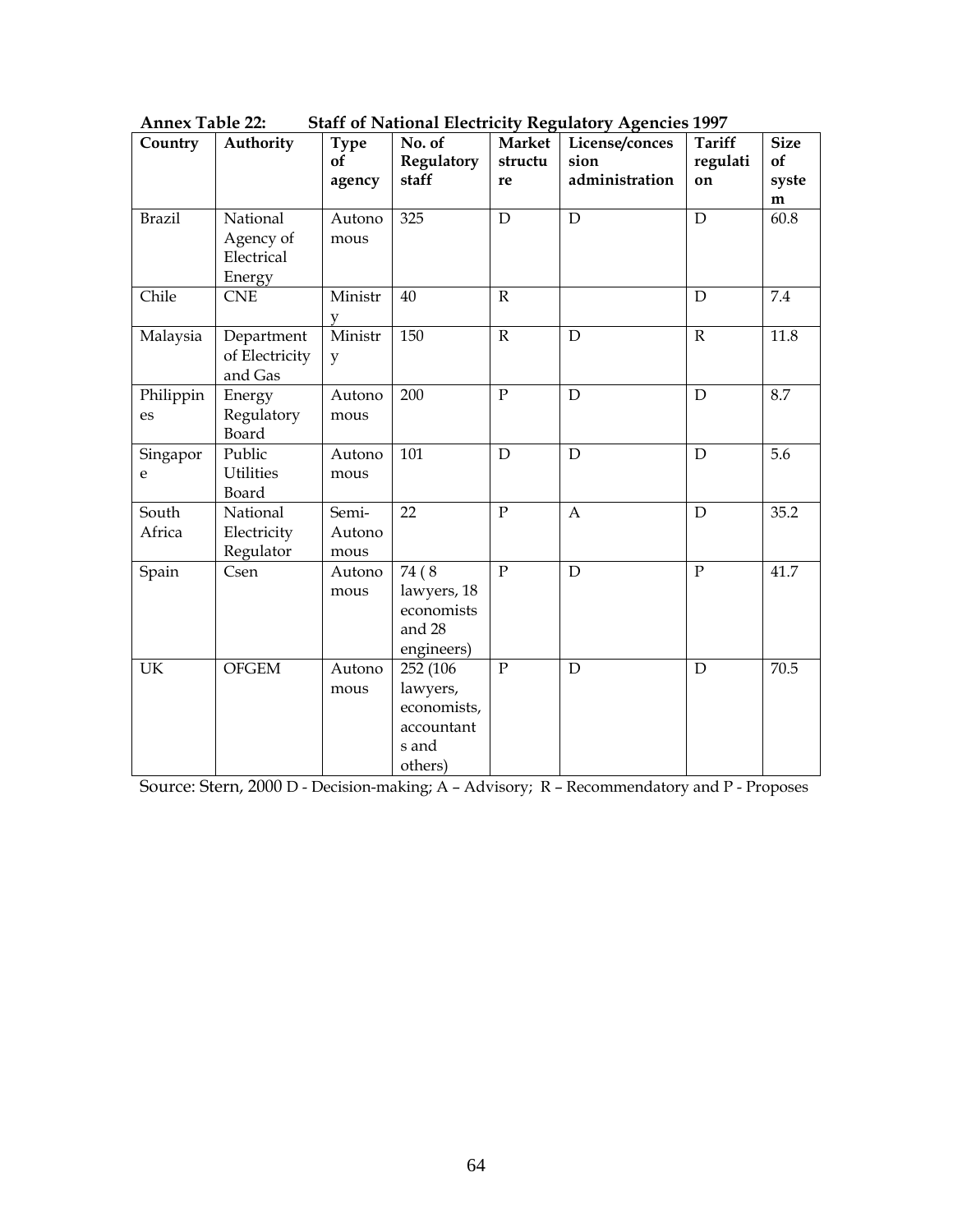## **ANNEX 2: LIST OF INTERVEWEES**

| Institution                         |                                          | Interviewed            | <b>Contact Details</b>   |  |  |  |
|-------------------------------------|------------------------------------------|------------------------|--------------------------|--|--|--|
| A: Regulatory Authorities           |                                          |                        |                          |  |  |  |
| 1.                                  | Ministry of Energy                       | Mr. Masinde            |                          |  |  |  |
| 2.                                  | <b>Energy Regulatory</b>                 | Dr. Fredrick Nyang     |                          |  |  |  |
|                                     | Commission                               |                        |                          |  |  |  |
|                                     | 3. Monopolies and                        | Mr. B.M. Nyagol        |                          |  |  |  |
|                                     | Prices Commission                        |                        |                          |  |  |  |
|                                     | <b>B: Key Institutions (Electricity)</b> |                        |                          |  |  |  |
|                                     | 4. Rural Electrification                 | Edward Gakunju, Senior | egakunju@rea.co.ke       |  |  |  |
|                                     | Authority                                | Economist              |                          |  |  |  |
|                                     | 5. KPLC                                  |                        |                          |  |  |  |
| 6.                                  | Kenya Electricity                        | Mr. John Ndambiri      |                          |  |  |  |
|                                     | <b>Generating Company</b>                |                        |                          |  |  |  |
|                                     | (KenGen)                                 |                        |                          |  |  |  |
|                                     | 7. Kenya Electrical                      | Mr. Earnest Nadome     |                          |  |  |  |
|                                     | <b>Workers Union</b>                     |                        |                          |  |  |  |
|                                     | C: Independent Power Producers (IPPs)    |                        |                          |  |  |  |
|                                     | 8. Mumias Sugar                          |                        |                          |  |  |  |
|                                     | Company                                  |                        |                          |  |  |  |
| 9.                                  | Iberafrica Power                         |                        |                          |  |  |  |
|                                     | (E.A.) Limited,                          |                        |                          |  |  |  |
|                                     | 10. Tsavo Power                          |                        |                          |  |  |  |
|                                     | Company Limited,                         |                        |                          |  |  |  |
|                                     | 11. Orpower4 Inc.                        |                        |                          |  |  |  |
|                                     | Limited,                                 |                        |                          |  |  |  |
|                                     | 12. Pan African Paper                    |                        |                          |  |  |  |
|                                     | Mills (E.A.) Limited,                    |                        |                          |  |  |  |
|                                     |                                          |                        |                          |  |  |  |
|                                     | 13. Oserian Development                  |                        |                          |  |  |  |
|                                     | Company Limited,                         |                        |                          |  |  |  |
|                                     | 14. Brooke Bond (K) Ltd                  |                        |                          |  |  |  |
|                                     | - Unilever                               |                        |                          |  |  |  |
|                                     | D: Key Institutions (Petroleum Industry) |                        |                          |  |  |  |
|                                     | 15. National Oil                         |                        |                          |  |  |  |
|                                     | Corporation of Kenya                     |                        |                          |  |  |  |
|                                     | (NOCK)                                   |                        |                          |  |  |  |
|                                     | 16. Kenya Pipeline                       |                        |                          |  |  |  |
|                                     | Corporation (KPC)                        |                        |                          |  |  |  |
|                                     | 17. Petroleum Institute of               |                        |                          |  |  |  |
|                                     | East Africa                              |                        |                          |  |  |  |
|                                     | 18. Kenya Independent                    |                        |                          |  |  |  |
|                                     | <b>Petroleum Dealers</b>                 |                        |                          |  |  |  |
|                                     | Association                              |                        |                          |  |  |  |
|                                     | (KIPEDA)                                 |                        |                          |  |  |  |
| <b>E: Other Government Agencies</b> |                                          |                        |                          |  |  |  |
|                                     | 19. Kenya Investment                     | Senior Policy Advocacy | info@investmentkenya.com |  |  |  |
|                                     | Authority                                | Officer                |                          |  |  |  |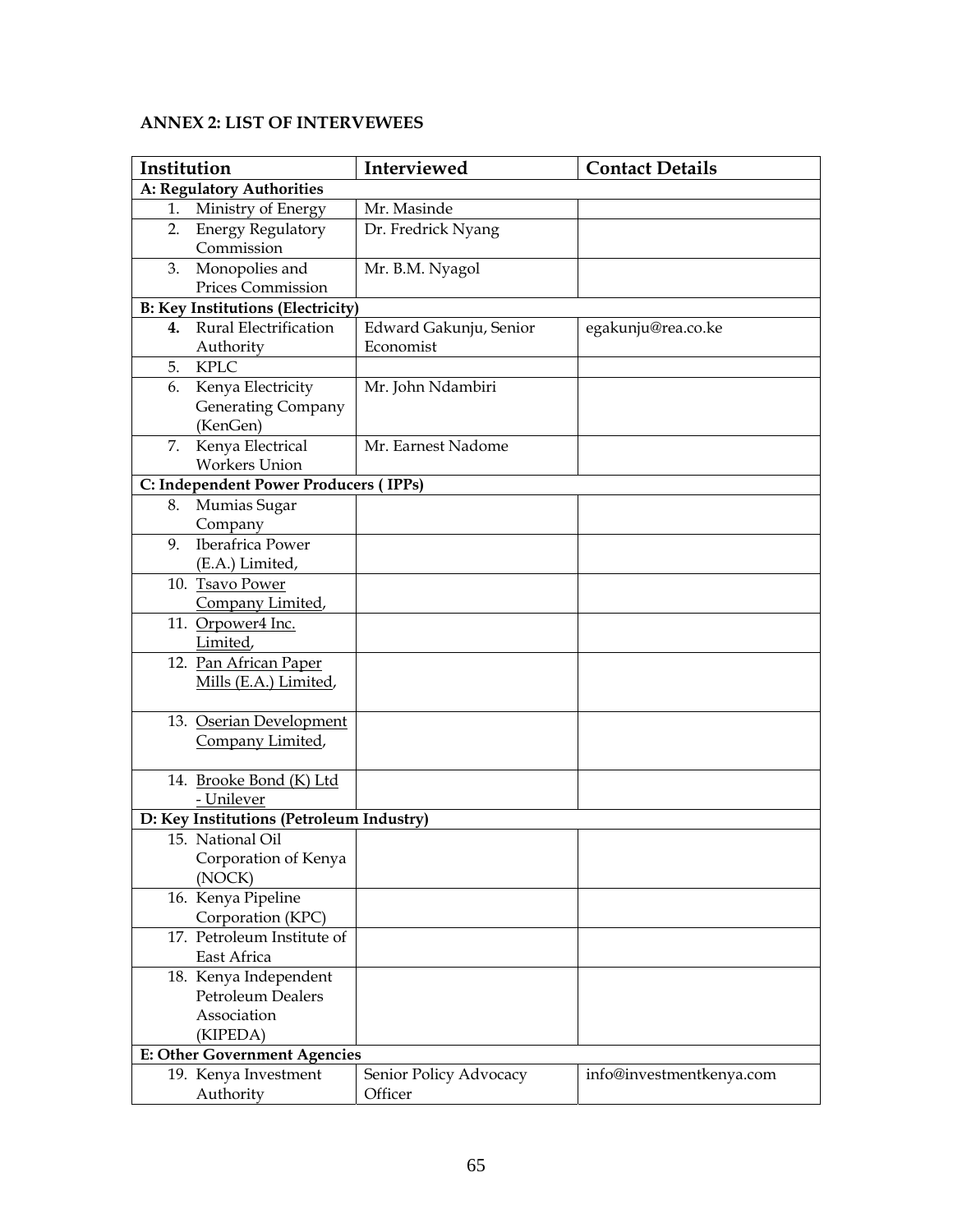|                                                                  | 20. Ministry of Trade                                                            | Nancy Wanjiru Mwangi,<br>Senior Trade Development<br>Officer                                                                                     | ndwanjiru@yahoo.com        |  |  |  |
|------------------------------------------------------------------|----------------------------------------------------------------------------------|--------------------------------------------------------------------------------------------------------------------------------------------------|----------------------------|--|--|--|
|                                                                  | 21. Kenya Bureau of<br><b>Standards</b>                                          | Mr. R. Gisore, Manager,<br>EAC/COMESA Regional<br>Standards & Trade Affairs                                                                      | reubengo@kebs.org          |  |  |  |
|                                                                  | 22. Kenya Industrial<br>Research and<br>Development<br>Institute (KIRDI)         | Asego O., Research Scientist                                                                                                                     | asegongaya@yahoo.com       |  |  |  |
|                                                                  | 23. Kenya Institute for<br><b>Public Policy</b><br>Research and<br>Analysis      | Fred Owegi, Analyst                                                                                                                              | fowegi@kippra.or.ke        |  |  |  |
|                                                                  | 24. Privatization<br>Commission of<br>Kenya                                      | P. Kimuyu, Chairman                                                                                                                              | pkimuyu@uonbi.ac.ke        |  |  |  |
|                                                                  | 25. Jomo Kenyatta<br>University of<br>Agriculture and<br>Technology, Juja        | Emily Murenga                                                                                                                                    | Murengae-n@gmail.com       |  |  |  |
|                                                                  | 26. Kenya National<br><b>Bureau of Statistics</b>                                | B. Mworia, Senior Statistical<br>Officer                                                                                                         | moriahbm@yahoo.com         |  |  |  |
|                                                                  | 27. Mombasa<br>Polytechnic Campus                                                | Arnold Maghanga, Lecturer                                                                                                                        | marymagman@yahoo.com       |  |  |  |
|                                                                  | 28. Coast Development<br>Authority                                               | Mr. Wainaina, Research<br>Manager                                                                                                                | wainaina@cdakenya.org      |  |  |  |
|                                                                  | 29. Maseno University                                                            | Dr. Raphael A. Kapiyo,<br>Associate Director                                                                                                     | rkopiyo@yahoo.com          |  |  |  |
|                                                                  | 30. Moi University,<br>Eldoret                                                   | Prof. Kingiri Senelwa,<br>Associate Professor,<br>Sustainable Energy &<br><b>Environment Systems</b><br>Department of Forestry &<br>Wood Science | ksenelwas@yahoo.co.uk      |  |  |  |
|                                                                  | F: Petroleum Companies                                                           |                                                                                                                                                  |                            |  |  |  |
|                                                                  | 31. Kenya Shell Ltd.                                                             | M.M. Ngari                                                                                                                                       | Mwawa.m.ngariksl.shell.com |  |  |  |
|                                                                  | 32. National Oil<br>Corporation of Kenya                                         | C. Genga                                                                                                                                         | cgenga@nockenya.co.ke      |  |  |  |
| G: Professional, Industry Associations and Research Institutions |                                                                                  |                                                                                                                                                  |                            |  |  |  |
|                                                                  | 33. Kenya Association of<br>Manufacturers                                        | Mary G. Kiema                                                                                                                                    | Mary.kiema@kam.co.ke       |  |  |  |
|                                                                  | 34. Kenya Association of<br>Manufacturers                                        | Jayesh J. Shah, Director                                                                                                                         | jayesh@spinknit.biz        |  |  |  |
|                                                                  | 35. Association of<br><b>Professional Societies</b><br>of East Africa<br>(APSEA) | Felix Okatch, Governor,<br><b>Professional Business</b><br>Development                                                                           | felixokatch@yahoo.com      |  |  |  |
|                                                                  | 36. Association of<br>Professional Societies<br>of East Africa                   | Vincent Oluoch. Convenor<br><b>Public Affairs Committee</b>                                                                                      | Otieno_oluoch@yahoo.com    |  |  |  |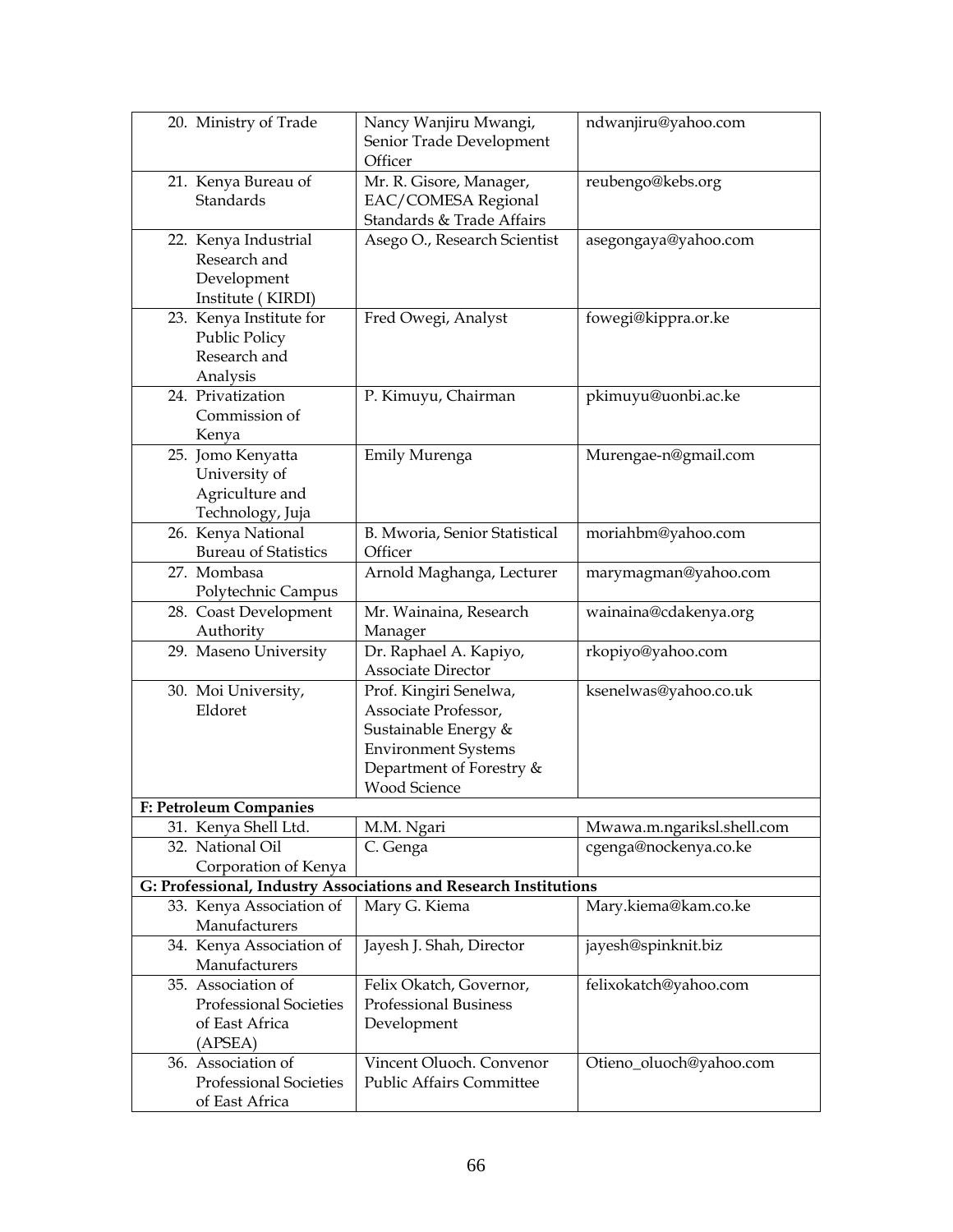| (APSEA)                    |                              |                                |  |  |  |
|----------------------------|------------------------------|--------------------------------|--|--|--|
| 37. Institute of Economic  | Kwame Owino                  | owinok@iea.or.ke               |  |  |  |
| <b>Affairs</b>             |                              |                                |  |  |  |
| 38. Renewable Energy       | Enos A. Arela, Project       | ambale@retp-afric.org          |  |  |  |
| Technology                 | Coordinator                  |                                |  |  |  |
| 39. Federation of Kenya    | Martin Mati, Research        | mmati@fke-kenya.org            |  |  |  |
| Employers (FKE)            | Manager                      |                                |  |  |  |
| 40. Catholic University    | David O., Database           | Otisomolo287@gmail.com         |  |  |  |
| of Eastrn Africa           | Programme                    |                                |  |  |  |
| (CUEA)                     |                              |                                |  |  |  |
| 41. Kenya National         | Raphael Omusi Senior Trade   | kncci@swiftkenya.com           |  |  |  |
| Chamber of                 | Officer                      |                                |  |  |  |
| Commerce and               |                              |                                |  |  |  |
| Industry                   |                              |                                |  |  |  |
| 42. Kenya National         | Felix Mogaka                 | felixmogaka@africaonline.co.ke |  |  |  |
| Chamber of                 |                              |                                |  |  |  |
| Commerce and               |                              |                                |  |  |  |
| Industry, Coast            |                              |                                |  |  |  |
| Office                     |                              |                                |  |  |  |
| 43. Lake Basin             | Joseph O. Osimbo, Civil      | joseosimbo@yahoo.com           |  |  |  |
| Development                | Engineer                     |                                |  |  |  |
| Authority                  |                              |                                |  |  |  |
| 44. Kenya Ferry Services   | Kalu, Procurement Officer    | info@kenyaferry.co.ke          |  |  |  |
| 45. Kenya National         | Samuel Kimani                |                                |  |  |  |
| Association for Jua        |                              |                                |  |  |  |
| Kali Artisans              |                              |                                |  |  |  |
| 46. PanAfrican Paper       | K.N. Kothari, General        | kkothari@panpaperkenya.com     |  |  |  |
| Mills (E.A) Ltd,           | Manager                      |                                |  |  |  |
| Webuye                     |                              |                                |  |  |  |
| H: Consultants             |                              |                                |  |  |  |
| 47.                        | S. Arungu Olende             |                                |  |  |  |
| Renewable Energy           |                              |                                |  |  |  |
| Consultant                 |                              |                                |  |  |  |
| I: NGOs                    |                              |                                |  |  |  |
| 48. Consumer               | Emma Wanyonyi, Project       | wanyonyie@gmail.com            |  |  |  |
| <b>Information Network</b> | Officer                      |                                |  |  |  |
| 49. Climate Network        | Grace Akumu, Executive       | gakumu@yahoo.com               |  |  |  |
| Africa                     | Director                     |                                |  |  |  |
| 50. Central Food Trade     | Mr. David Ngige, Convenor    | dmngige@yahoo.com              |  |  |  |
| Network, Nyeri             |                              |                                |  |  |  |
| 51. Kenya Union of         | Mr. Wafula, Branch Secretary |                                |  |  |  |
| Domestic Hotels,           |                              |                                |  |  |  |
| Education                  |                              |                                |  |  |  |
| Institutions,              |                              |                                |  |  |  |
| Hospitals and Allied       |                              |                                |  |  |  |
| Workers, Mombasa           |                              |                                |  |  |  |
| <b>J: Others</b>           |                              |                                |  |  |  |
| 52. Bata Shoe Company      | Seth O., Technician          | Seth-o@gmail.com               |  |  |  |
| 53. 2NK SACCO Ltd          | Mr. Patrick Muguna -         | 2nsacco@wanainchi.com          |  |  |  |
|                            | Chairman                     |                                |  |  |  |
| 54. Savanna Shiners        | Mr. Agili Nyangweso          | nyangwesoagilijohn@yahoo.com   |  |  |  |